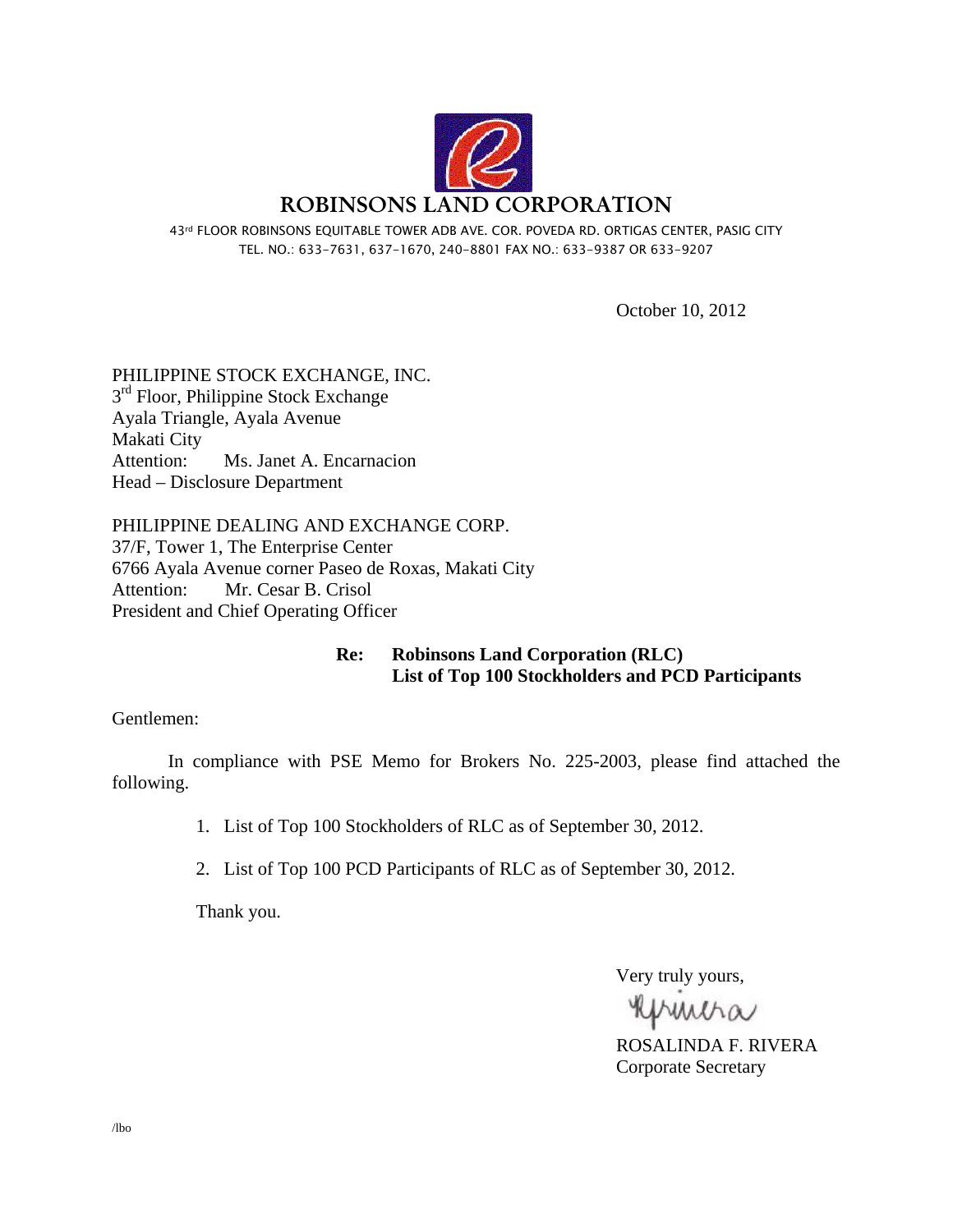|                             |                                       |                                                        | AS OF SEPTEMBER 30, 2012 |                                     |                                            |                               |                               |
|-----------------------------|---------------------------------------|--------------------------------------------------------|--------------------------|-------------------------------------|--------------------------------------------|-------------------------------|-------------------------------|
| <b>RANK</b><br><sup>1</sup> | <b>STOCKHOLDER NUMBER</b><br>10003137 | <b>STOCKHOLDER NAME</b><br>J. G. SUMMIT HOLDINGS, INC. | <b>NATIONALITY</b><br>FL | <b>CERTIFICATE CLASS</b><br>$\sf U$ | <b>OUTSTANDING SHARES</b><br>2,496,114,787 | <b>PERCENTAGE</b><br>60.9725% | <b>TOTAL</b><br>2,496,114,787 |
|                             |                                       |                                                        |                          |                                     |                                            |                               |                               |
|                             |                                       | 29/F GALLERIA CORPORATE CTR.                           |                          |                                     |                                            |                               |                               |
|                             |                                       | EDSA COR. ORTIGAS AVE.                                 |                          |                                     |                                            |                               |                               |
|                             |                                       | MANDALUYONG CITY                                       |                          |                                     |                                            |                               |                               |
|                             |                                       |                                                        |                          |                                     |                                            |                               |                               |
|                             |                                       |                                                        |                          |                                     | 1,023,196,000                              | 24.9935%                      |                               |
| $\overline{2}$              | 16012118                              | PCD NOMINEE CORPORATION (NON-FILIPINO)                 | <b>NOF</b>               | U                                   |                                            |                               | 1,023,196,000                 |
|                             |                                       | 37/F THE ENTERPRISE CENTER TOWER 1,                    |                          |                                     |                                            |                               |                               |
|                             |                                       | COR. PASEO DE ROXAS, AYALA AVENUE,                     |                          |                                     |                                            |                               |                               |
|                             |                                       | MAKATI CITY                                            |                          |                                     |                                            |                               |                               |
|                             |                                       |                                                        |                          |                                     |                                            |                               |                               |
|                             | 16012119                              |                                                        |                          |                                     |                                            |                               |                               |
| 3                           |                                       | PCD NOMINEE CORPORATION (FILIPINO)                     | ${\sf FIL}$              | U                                   | 539,535,639                                | 13.1792%                      | 539,535,639                   |
|                             |                                       | 37/F THE ENTERPRISE CENTER TOWER 1,                    |                          |                                     |                                            |                               |                               |
|                             |                                       | COR. PASEO DE ROXAS, AYALA AVENUE                      |                          |                                     |                                            |                               |                               |
|                             |                                       | MAKATI CITY                                            |                          |                                     |                                            |                               |                               |
|                             |                                       |                                                        |                          |                                     |                                            |                               |                               |
|                             |                                       |                                                        |                          |                                     |                                            |                               |                               |
| $\overline{4}$              | 25003905                              | ELIZABETH YU                                           | ${\sf FIL}$              | $\sf U$                             | 8,737,200                                  | 0.2134%                       | 8,737,200                     |
|                             |                                       | 517 BUENDIA AVENUE EXT.,                               |                          |                                     |                                            |                               |                               |
|                             |                                       | MAKATI, METRO MANILA                                   |                          |                                     |                                            |                               |                               |
|                             |                                       |                                                        |                          |                                     |                                            |                               |                               |
|                             |                                       |                                                        |                          |                                     |                                            |                               |                               |
|                             |                                       |                                                        |                          |                                     |                                            |                               |                               |
| 5                           | 07009702                              | JOHN GOKONGWEI JR.                                     | ${\sf FIL}$              | U                                   | 8,124,721                                  | 0.1984%                       | 8,124,721                     |
|                             |                                       | 44/F ROBINSONS EQUITABLE TOWER,                        |                          |                                     |                                            |                               |                               |
|                             |                                       | ADB AVENUE CORNER POVEDA ST.,                          |                          |                                     |                                            |                               |                               |
|                             |                                       | ORTIGAS CENTER, PASIG CITY                             |                          |                                     |                                            |                               |                               |
|                             |                                       |                                                        |                          |                                     |                                            |                               |                               |
|                             |                                       |                                                        |                          |                                     |                                            |                               |                               |
| 6                           | 03018365                              | CEBU LIBERTY LUMBER                                    | ${\sf FIL}$              | U                                   | 2,203,200                                  | 0.0538%                       | 2,203,200                     |
|                             |                                       | 173 M.J. CUENCO AVENUE                                 |                          |                                     |                                            |                               |                               |
|                             |                                       | CEBU CITY                                              |                          |                                     |                                            |                               |                               |
|                             |                                       |                                                        |                          |                                     |                                            |                               |                               |
|                             |                                       |                                                        |                          |                                     |                                            |                               |                               |
|                             |                                       |                                                        |                          |                                     |                                            |                               |                               |
| $\overline{7}$              | 07009708                              | JAMES L. GO                                            | ${\sf FIL}$              | $\sf U$                             | 1,685,994                                  | 0.0411%                       | 1,685,994                     |
|                             |                                       | 43/F ROBINSONS EQUITABLE TOWER,                        |                          |                                     |                                            |                               |                               |
|                             |                                       | ADB AVENUE CORNER POVEDA ST.,                          |                          |                                     |                                            |                               |                               |
|                             |                                       |                                                        |                          |                                     |                                            |                               |                               |
|                             |                                       | ORTIGAS CENTER, PASIG CITY                             |                          |                                     |                                            |                               |                               |
|                             |                                       |                                                        |                          |                                     |                                            |                               |                               |
| 8                           | 07016023                              | ELIZABETH Y. GOKONGWEI AND/OR JOHN GOKONGWEI JR.       | ${\sf FIL}$              | U                                   | 988,000                                    | 0.0241%                       | 988,000                       |
|                             |                                       | 43/F ROBINSONS EQUITABLE TOWER                         |                          |                                     |                                            |                               |                               |
|                             |                                       | ADB AVE. COR POVEDA ROAD                               |                          |                                     |                                            |                               |                               |
|                             |                                       |                                                        |                          |                                     |                                            |                               |                               |
|                             |                                       | PASIG CITY                                             |                          |                                     |                                            |                               |                               |
|                             |                                       |                                                        |                          |                                     |                                            |                               |                               |
| 9                           | 17001996                              | QUALITY INVESTMENTS & SEC CORP                         | ${\sf FIL}$              | $\sf U$                             | 903,000                                    | 0.0220%                       | 903,000                       |
|                             |                                       | SUITE 1602, TYTANA PLAZA BLDG.                         |                          |                                     |                                            |                               |                               |
|                             |                                       |                                                        |                          |                                     |                                            |                               |                               |
|                             |                                       | ORIENTE ST. COR. PLAZA LORENZO                         |                          |                                     |                                            |                               |                               |
|                             |                                       | BINONDO MANILA                                         |                          |                                     |                                            |                               |                               |
|                             |                                       |                                                        |                          |                                     |                                            |                               |                               |
| $10\,$                      | 13011076                              | ALBERTO MENDOZA AND/OR JEANIE MENDOZA                  | ${\sf FIL}$              | U                                   | 532,800                                    | 0.0130%                       | 532,800                       |
|                             |                                       |                                                        |                          |                                     |                                            |                               |                               |
|                             |                                       | 1145 AGUILAR STREET                                    |                          |                                     |                                            |                               |                               |
|                             |                                       | STA. CRUZ, METRO MANILA                                |                          |                                     |                                            |                               |                               |
|                             |                                       |                                                        |                          |                                     |                                            |                               |                               |
|                             |                                       |                                                        |                          |                                     |                                            |                               |                               |
|                             |                                       |                                                        |                          |                                     |                                            |                               |                               |
| $11\,$                      | 0700000004                            | ELIZABETH YU GOKONGWEI                                 | ${\sf FIL}$              | $\sf U$                             | 499,500                                    | 0.0122%                       | 499,500                       |
|                             |                                       | C/O GOKONGWEI BROTHERS FOUNDATION                      |                          |                                     |                                            |                               |                               |
|                             |                                       | 44/F ROBINSONS EQUITABLE TOWER                         |                          |                                     |                                            |                               |                               |
|                             |                                       | ADB AVENUE COR. POVEDA ST.                             |                          |                                     |                                            |                               |                               |
|                             |                                       | PASIG CITY                                             |                          |                                     |                                            |                               |                               |
|                             |                                       |                                                        |                          |                                     |                                            |                               |                               |
| 12                          | 07009705                              | ROBINA YU GOKONGWEI                                    | ${\sf FIL}$              | $\sf U$                             | 360,000                                    | 0.0087%                       | 360,000                       |
|                             |                                       | 517 BUENDIA AVE EXT                                    |                          |                                     |                                            |                               |                               |
|                             |                                       | 1200 MAKATI METRO MLA                                  |                          |                                     |                                            |                               |                               |
|                             |                                       |                                                        |                          |                                     |                                            |                               |                               |
|                             |                                       |                                                        |                          |                                     |                                            |                               |                               |
|                             |                                       |                                                        |                          |                                     |                                            |                               |                               |
| 13                          | 07016022                              | FREDERICK DY GO                                        | ${\sf FIL}$              | U                                   | 337,501                                    | 0.0082%                       | 337,501                       |
|                             |                                       | 43/F ROBINSONS EQUITABLE TOWER                         |                          |                                     |                                            |                               |                               |
|                             |                                       | ADB AVE. COR.POVEDA RD.,                               |                          |                                     |                                            |                               |                               |
|                             |                                       |                                                        |                          |                                     |                                            |                               |                               |
|                             |                                       | ORTIGAS CENTER, PASIG CITY                             |                          |                                     |                                            |                               |                               |
|                             |                                       | 1605                                                   |                          |                                     |                                            |                               |                               |
| 14                          | 21003475                              | SAMUEL C. UY                                           | FL                       | $\sf U$                             | 324,000                                    | 0.0079%                       | 324,000                       |
|                             |                                       | C/O DIMDI CENTER                                       |                          |                                     |                                            |                               |                               |
|                             |                                       | ASAJE II BLDG., SAN PEDRO ST.                          |                          |                                     |                                            |                               |                               |
|                             |                                       |                                                        |                          |                                     |                                            |                               |                               |
|                             |                                       | DAVAO CITY, 8000                                       |                          |                                     |                                            |                               |                               |
|                             |                                       |                                                        |                          |                                     |                                            |                               |                               |
| 15                          | 07016020                              | JOHN L. GOKONGWEI JR                                   | ${\sf FIL}$              | $\sf U$                             | 300,000                                    | 0.0073%                       | 300,000                       |
|                             |                                       | 43/F ROBINSONS EQUITABLE TOWER                         |                          |                                     |                                            |                               |                               |
|                             |                                       |                                                        |                          |                                     |                                            |                               |                               |
|                             |                                       | ADB AVE COR POVEDA ROAD                                |                          |                                     |                                            |                               |                               |
|                             |                                       | PASIG CITY                                             |                          |                                     |                                            |                               |                               |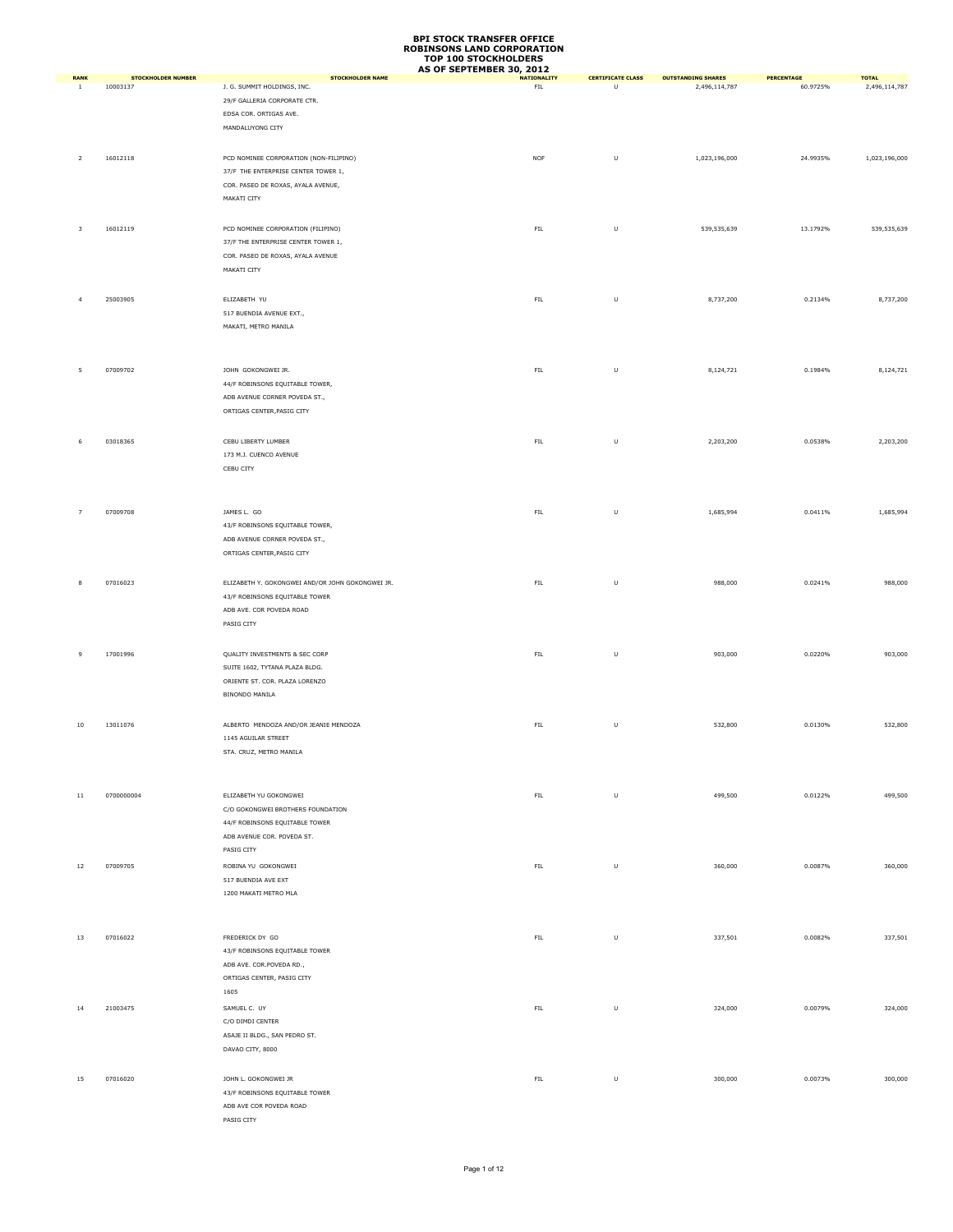|                   | <b>STOCKHOLDER NUMBER</b> | <b>STOCKHOLDER NAME</b>                      | AS OF SEPTEMBER 30, 2012<br><b>NATIONALITY</b> | <b>CERTIFICATE CLASS</b> | <b>OUTSTANDING SHARES</b> | <b>PERCENTAGE</b> | <b>TOTAL</b> |
|-------------------|---------------------------|----------------------------------------------|------------------------------------------------|--------------------------|---------------------------|-------------------|--------------|
| <b>RANK</b><br>16 | 15004202                  | ONG TIONG                                    | ${\sf FIL}$                                    | U                        | 204,996                   | 0.0050%           | 204,996      |
|                   |                           | CAGAYAN FIRST SUPERMART                      |                                                |                          |                           |                   |              |
|                   |                           |                                              |                                                |                          |                           |                   |              |
|                   |                           | GONZAGA EXT., TUGUEGARAO                     |                                                |                          |                           |                   |              |
|                   |                           | CAGAYAN                                      |                                                |                          |                           |                   |              |
|                   |                           |                                              |                                                |                          |                           |                   |              |
| 17                | 07009721                  | G & L SECURITIES CO. INC.                    | ${\sf FIL}$                                    | $\sf U$                  | 202,400                   | 0.0049%           | 202,400      |
|                   |                           |                                              |                                                |                          |                           |                   |              |
|                   |                           | UNIT 512-B LEE GARDENS TOWER-2,              |                                                |                          |                           |                   |              |
|                   |                           | SHAW BOULEVARD,                              |                                                |                          |                           |                   |              |
|                   |                           | MANDALUYONG CITY                             |                                                |                          |                           |                   |              |
|                   |                           |                                              |                                                |                          |                           |                   |              |
|                   |                           |                                              |                                                |                          |                           |                   |              |
| 18                | 07009704                  | LISA YU GOKONGWEI                            | ${\sf FIL}$                                    | $\cup$                   | 180,000                   | 0.0043%           | 180,000      |
|                   |                           | 517 BUENDIA AVE EXT                          |                                                |                          |                           |                   |              |
|                   |                           | 1200 MAKATI METRO MLA                        |                                                |                          |                           |                   |              |
|                   |                           |                                              |                                                |                          |                           |                   |              |
|                   |                           |                                              |                                                |                          |                           |                   |              |
|                   |                           |                                              |                                                |                          |                           |                   |              |
| 19                | 06009348                  | FEBTC #103-00507                             | ${\sf FIL}$                                    | $\sf U$                  | 156,240                   | 0.0038%           | 156,240      |
|                   |                           | 8/F TBG OPERATIONS, FEBTC                    |                                                |                          |                           |                   |              |
|                   |                           | FEB CENTER, GIL PUYAT AVE.                   |                                                |                          |                           |                   |              |
|                   |                           | MAKATI CITY                                  |                                                |                          |                           |                   |              |
|                   |                           |                                              |                                                |                          |                           |                   |              |
|                   |                           |                                              |                                                |                          |                           |                   |              |
| 20                | 03018571                  | CHING TIONG KENG AND/OR CYNTHIA D. CHING     | FIL.                                           | $\sf U$                  | 150,000                   | 0.0036%           | 150,000      |
|                   |                           | 1656 DASMARINAS AVENUE                       |                                                |                          |                           |                   |              |
|                   |                           | DASMARINAS VILL., MAKATI CITY                |                                                |                          |                           |                   |              |
|                   |                           |                                              |                                                |                          |                           |                   |              |
|                   |                           |                                              |                                                |                          |                           |                   |              |
|                   |                           |                                              |                                                |                          |                           |                   |              |
| 20                | 02013410                  | FRANCISCO L. BENEDICTO                       | ${\sf FIL}$                                    | $\sf U$                  | 150,000                   | 0.0036%           | 150,000      |
|                   |                           | B.BENEDICTO & SONS., INC.                    |                                                |                          |                           |                   |              |
|                   |                           | 99-101 PLARIDEL ST. CEBU CITY                |                                                |                          |                           |                   |              |
|                   |                           |                                              |                                                |                          |                           |                   |              |
|                   |                           |                                              |                                                |                          |                           |                   |              |
|                   |                           |                                              |                                                |                          |                           |                   |              |
| 21                | 21003474                  | ARTHUR C. UY                                 | FIL                                            | $\sf U$                  | 144,000                   | 0.0035%           | 144,000      |
|                   |                           | C/O DIMDI CENTER                             |                                                |                          |                           |                   |              |
|                   |                           |                                              |                                                |                          |                           |                   |              |
|                   |                           | ASAJE II BLDG., SAN PEDRO ST.                |                                                |                          |                           |                   |              |
|                   |                           | DAVAO CITY, 8000                             |                                                |                          |                           |                   |              |
|                   |                           |                                              |                                                |                          |                           |                   |              |
| 22                | 13011099                  | CATALINO MACARAIG JR AND/OR ARACELI MACARAIG | ${\sf FIL}$                                    | $\cup$                   | 140,000                   | 0.0034%           | 140,000      |
|                   |                           |                                              |                                                |                          |                           |                   |              |
|                   |                           | 47 CABILDO ST                                |                                                |                          |                           |                   |              |
|                   |                           | URDANETA VILLAGE                             |                                                |                          |                           |                   |              |
|                   |                           | MAKATI, METRO MANILA                         |                                                |                          |                           |                   |              |
|                   |                           |                                              |                                                |                          |                           |                   |              |
|                   |                           |                                              |                                                |                          |                           |                   |              |
| 23                | 20008908                  | JOLLY TING                                   | ${\sf FIL}$                                    | $\sf U$                  | 136,800                   | 0.0033%           | 136,800      |
|                   |                           | 3933 RAMON MAGSAYSAY BLVD                    |                                                |                          |                           |                   |              |
|                   |                           | STA MESA, MANILA                             |                                                |                          |                           |                   |              |
|                   |                           |                                              |                                                |                          |                           |                   |              |
|                   |                           |                                              |                                                |                          |                           |                   |              |
|                   |                           |                                              |                                                |                          |                           |                   |              |
| 24                | 03018314                  | CHING TIONG KENG                             | ${\sf FIL}$                                    | $\sf U$                  | 133,200                   | 0.0032%           | 133,200      |
|                   |                           | 1656 DASMARINAS AVENUE                       |                                                |                          |                           |                   |              |
|                   |                           | DASMARINAS VILL., MAKATI CITY                |                                                |                          |                           |                   |              |
|                   |                           |                                              |                                                |                          |                           |                   |              |
|                   |                           |                                              |                                                |                          |                           |                   |              |
|                   |                           |                                              |                                                |                          |                           |                   |              |
| 25                | 20008795                  | ANTONIO S. TANJANGCO                         | ${\sf FIL}$                                    | $\sf U$                  | 126,599                   | 0.0030%           | 126,599      |
|                   |                           | 542 ARQUIZA ST.,                             |                                                |                          |                           |                   |              |
|                   |                           | ERMITA, MANILA                               |                                                |                          |                           |                   |              |
|                   |                           |                                              |                                                |                          |                           |                   |              |
|                   |                           |                                              |                                                |                          |                           |                   |              |
|                   |                           |                                              |                                                |                          |                           |                   |              |
| 26                | 12010489                  | EDWIN B. LIM                                 | ${\sf FIL}$                                    | $\sf U$                  | 120,000                   | 0.0029%           | 120,000      |
|                   |                           | #102 E. RODRIGUEZ, LIBIS                     |                                                |                          |                           |                   |              |
|                   |                           |                                              |                                                |                          |                           |                   |              |
|                   |                           | QUEZON CITY                                  |                                                |                          |                           |                   |              |
|                   |                           |                                              |                                                |                          |                           |                   |              |
|                   |                           |                                              |                                                |                          |                           |                   |              |
| 26                | 03018330                  | FERDINAND CO AND/OR CHRISTOPHER CO           | ${\sf FIL}$                                    | $\sf U$                  | 120,000                   | 0.0029%           | 120,000      |
|                   |                           |                                              |                                                |                          |                           |                   |              |
|                   |                           | 250 IBUNA ST                                 |                                                |                          |                           |                   |              |
|                   |                           | SAN JUAN                                     |                                                |                          |                           |                   |              |
|                   |                           | METRO MANILA                                 |                                                |                          |                           |                   |              |
|                   |                           |                                              |                                                |                          |                           |                   |              |
|                   |                           |                                              |                                                |                          |                           |                   |              |
| 26                | 03018352                  | VICTORIA NGO CHUA                            | ${\sf FIL}$                                    | $\sf U$                  | 120,000                   | 0.0029%           | 120,000      |
|                   |                           | C/O CEBU LIBERTY LUMBER CO INC               |                                                |                          |                           |                   |              |
|                   |                           | CEBU CITY                                    |                                                |                          |                           |                   |              |
|                   |                           |                                              |                                                |                          |                           |                   |              |
|                   |                           |                                              |                                                |                          |                           |                   |              |
|                   |                           |                                              |                                                |                          |                           |                   |              |
| 27                | 06008883                  | TERESITA FLORES                              | ${\sf FIL}$                                    | $\sf U$                  | 108,000                   | 0.0026%           | 108,000      |
|                   |                           | #35 PASEO EMILIO                             |                                                |                          |                           |                   |              |
|                   |                           | MARIA LUISA ESTATE PARK                      |                                                |                          |                           |                   |              |
|                   |                           | BANILAD, CEBU CITY                           |                                                |                          |                           |                   |              |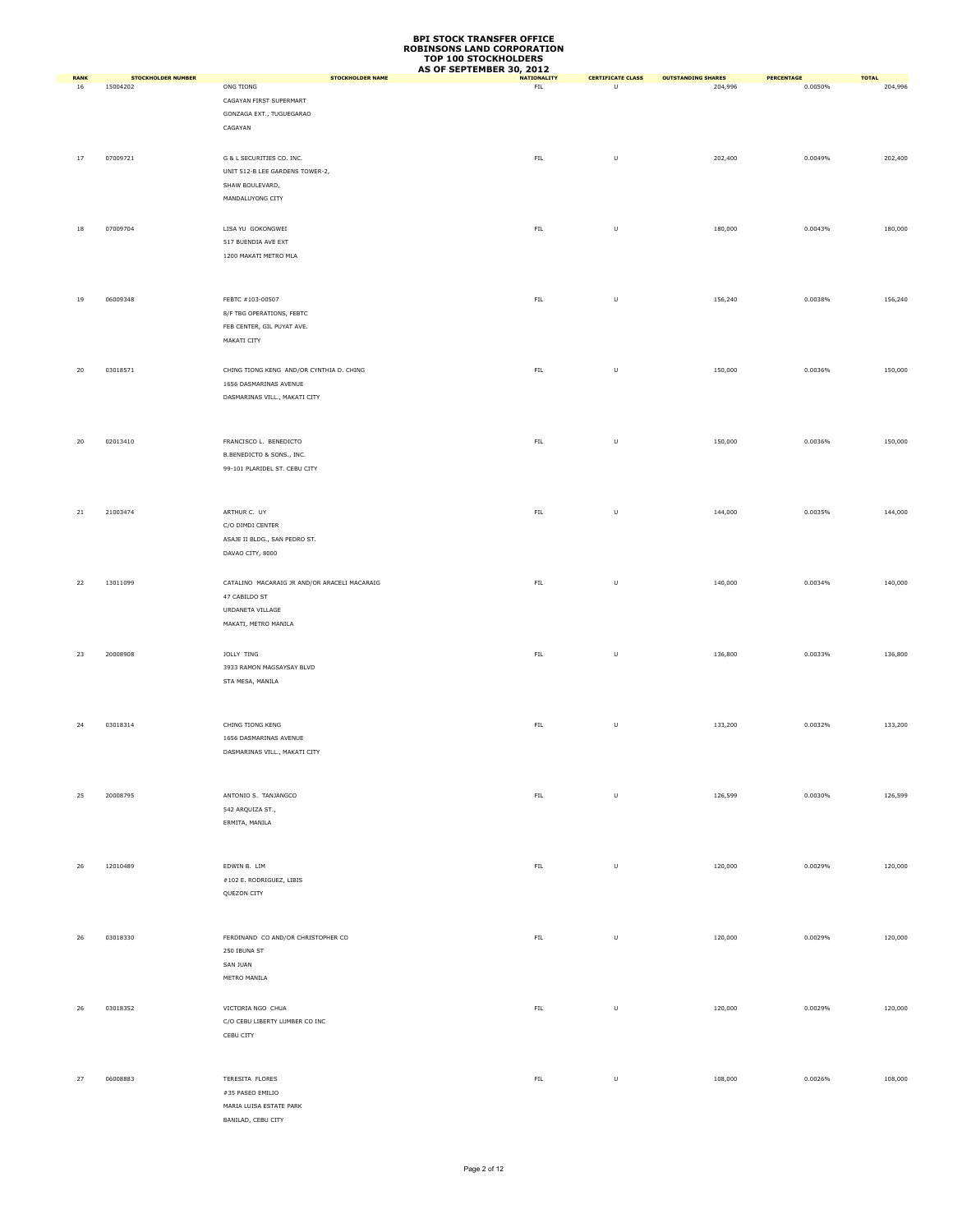|                   |                                       |                                                   | AS OF SEPTEMBER 30, 2012          |                                                                                                            |                                      |                              |                         |
|-------------------|---------------------------------------|---------------------------------------------------|-----------------------------------|------------------------------------------------------------------------------------------------------------|--------------------------------------|------------------------------|-------------------------|
| <b>RANK</b><br>28 | <b>STOCKHOLDER NUMBER</b><br>03018452 | <b>STOCKHOLDER NAME</b><br>VICKY L. CHAN          | <b>NATIONALITY</b><br>${\sf FIL}$ | <b>CERTIFICATE CLASS</b><br>U                                                                              | <b>OUTSTANDING SHARES</b><br>106,600 | <b>PERCENTAGE</b><br>0.0026% | <b>TOTAL</b><br>106,600 |
|                   |                                       |                                                   |                                   |                                                                                                            |                                      |                              |                         |
|                   |                                       | 267 IBANEZ ST., LITTLE BAGUIO                     |                                   |                                                                                                            |                                      |                              |                         |
|                   |                                       | SAN JUAN, METRO MANILA                            |                                   |                                                                                                            |                                      |                              |                         |
|                   |                                       |                                                   |                                   |                                                                                                            |                                      |                              |                         |
|                   |                                       |                                                   |                                   |                                                                                                            |                                      |                              |                         |
| 29                | 03018337                              | JAMES L. CHIONGBIAN                               | ${\sf FIL}$                       | U                                                                                                          | 100,000                              | 0.0024%                      | 100,000                 |
|                   |                                       | EASTERN SHIPPING LINES BLDG.                      |                                   |                                                                                                            |                                      |                              |                         |
|                   |                                       | ANDA CIRCLE, PORT AREA                            |                                   |                                                                                                            |                                      |                              |                         |
|                   |                                       |                                                   |                                   |                                                                                                            |                                      |                              |                         |
|                   |                                       | MANILA                                            |                                   |                                                                                                            |                                      |                              |                         |
|                   |                                       |                                                   |                                   |                                                                                                            |                                      |                              |                         |
| 29                | 12010488                              | JENNIFER C. LIM AND/OR JEFFREY C. LIM             | ${\sf FIL}$                       | $\sf U$                                                                                                    | 100,000                              | 0.0024%                      | 100,000                 |
|                   |                                       | #41 PASEO EMILIO                                  |                                   |                                                                                                            |                                      |                              |                         |
|                   |                                       | MARIA LUISA PARK                                  |                                   |                                                                                                            |                                      |                              |                         |
|                   |                                       | BANILAD, CEBU CITY                                |                                   |                                                                                                            |                                      |                              |                         |
|                   |                                       |                                                   |                                   |                                                                                                            |                                      |                              |                         |
|                   |                                       |                                                   |                                   |                                                                                                            |                                      |                              |                         |
| 30                | 16011697                              | CRISTINO L. PANLILIO                              | ${\sf FIL}$                       | U                                                                                                          | 96,000                               | 0.0023%                      | 96,000                  |
|                   |                                       | ACROCITY I BUILDING                               |                                   |                                                                                                            |                                      |                              |                         |
|                   |                                       | NO. 1116 ANTIPOLO STREET                          |                                   |                                                                                                            |                                      |                              |                         |
|                   |                                       | MAKATI CITY                                       |                                   |                                                                                                            |                                      |                              |                         |
|                   |                                       |                                                   |                                   |                                                                                                            |                                      |                              |                         |
| 31                | 03018413                              | RAMON L. CHIU                                     | ${\sf FIL}$                       | $\mathsf{U}% _{T}=\mathsf{U}_{T}\!\left( a,b\right) ,\ \mathsf{U}_{T}=\mathsf{U}_{T}\!\left( a,b\right) ,$ | 90,285                               | 0.0022%                      | 90,285                  |
|                   |                                       |                                                   |                                   |                                                                                                            |                                      |                              |                         |
|                   |                                       | C/O B. BENEDICTO & SONS, INC.                     |                                   |                                                                                                            |                                      |                              |                         |
|                   |                                       | 103 PLARIDEL STREET                               |                                   |                                                                                                            |                                      |                              |                         |
|                   |                                       | CEBU CITY                                         |                                   |                                                                                                            |                                      |                              |                         |
|                   |                                       |                                                   |                                   |                                                                                                            |                                      |                              |                         |
| 32                | 18009089                              | R. COYIUTO SECURITIES, INC.                       | ${\sf FIL}$                       | U                                                                                                          | 82,000                               | 0.0020%                      | 82,000                  |
|                   |                                       |                                                   |                                   |                                                                                                            |                                      |                              |                         |
|                   |                                       | 5/F CORINTHIAN PLAZA                              |                                   |                                                                                                            |                                      |                              |                         |
|                   |                                       | 121 PASEO DE ROXAS                                |                                   |                                                                                                            |                                      |                              |                         |
|                   |                                       | LEGASPI VILLAGE, MAKATI CITY                      |                                   |                                                                                                            |                                      |                              |                         |
|                   |                                       |                                                   |                                   |                                                                                                            |                                      |                              |                         |
| 33                | 20008798                              | DENISA Y. TONG                                    | ${\sf FIL}$                       | U                                                                                                          | 81,000                               | 0.0019%                      | 81,000                  |
|                   |                                       | 798 HARVARD ST                                    |                                   |                                                                                                            |                                      |                              |                         |
|                   |                                       |                                                   |                                   |                                                                                                            |                                      |                              |                         |
|                   |                                       | MANDALUYONG                                       |                                   |                                                                                                            |                                      |                              |                         |
|                   |                                       | METRO MANILA                                      |                                   |                                                                                                            |                                      |                              |                         |
|                   |                                       |                                                   |                                   |                                                                                                            |                                      |                              |                         |
| 34                | 17001936                              | TERESITA T. QUAZON                                | ${\sf FIL}$                       | U                                                                                                          | 78,000                               | 0.0019%                      | 78,000                  |
|                   |                                       | 542 ARQUIZA                                       |                                   |                                                                                                            |                                      |                              |                         |
|                   |                                       | ERMITA, MANILA                                    |                                   |                                                                                                            |                                      |                              |                         |
|                   |                                       |                                                   |                                   |                                                                                                            |                                      |                              |                         |
|                   |                                       |                                                   |                                   |                                                                                                            |                                      |                              |                         |
|                   |                                       |                                                   |                                   |                                                                                                            |                                      |                              |                         |
| 35                | 11002995                              | KHOON POI                                         | ${\sf FIL}$                       | U                                                                                                          | 73,200                               | 0.0017%                      | 73,200                  |
|                   |                                       | 406 RIZAL AVE.,                                   |                                   |                                                                                                            |                                      |                              |                         |
|                   |                                       | STA. CRUZ, MANILA                                 |                                   |                                                                                                            |                                      |                              |                         |
|                   |                                       |                                                   |                                   |                                                                                                            |                                      |                              |                         |
|                   |                                       |                                                   |                                   |                                                                                                            |                                      |                              |                         |
|                   |                                       |                                                   |                                   |                                                                                                            |                                      |                              |                         |
| 36                | 04007384                              | ANANDRAM DARGANI                                  | ${\sf FIL}$                       | $\mathsf{U}% _{T}=\mathsf{U}_{T}\!\left( a,b\right) ,\ \mathsf{U}_{T}=\mathsf{U}_{T}\!\left( a,b\right) ,$ | 72,228                               | 0.0017%                      | 72,228                  |
|                   |                                       | 929 IDEAL ST.,                                    |                                   |                                                                                                            |                                      |                              |                         |
|                   |                                       | MANDALUYONG, METRO MANILA                         |                                   |                                                                                                            |                                      |                              |                         |
|                   |                                       |                                                   |                                   |                                                                                                            |                                      |                              |                         |
|                   |                                       |                                                   |                                   |                                                                                                            |                                      |                              |                         |
|                   |                                       |                                                   |                                   |                                                                                                            |                                      |                              |                         |
| 37                | 12010379                              | PACITA NGOCHUA LEE                                | ${\sf FIL}$                       | $\sf U$                                                                                                    | 72,000                               | 0.0017%                      | 72,000                  |
|                   |                                       | C/O CEBU LIBERTY LUMBER CO.                       |                                   |                                                                                                            |                                      |                              |                         |
|                   |                                       | M.J. CUENCO AVENUE,                               |                                   |                                                                                                            |                                      |                              |                         |
|                   |                                       | CEBU CITY                                         |                                   |                                                                                                            |                                      |                              |                         |
|                   |                                       |                                                   |                                   |                                                                                                            |                                      |                              |                         |
|                   |                                       |                                                   |                                   |                                                                                                            |                                      |                              |                         |
| 37                | 0300000009                            | DAPHNE AILEEN TAN CHUA                            | ${\sf FIL}$                       | U                                                                                                          | 72,000                               | 0.0017%                      | 72,000                  |
|                   |                                       | 18 SHEFFIELD PLACE, MONTGOMERY PLACE, QUEZON CITY |                                   |                                                                                                            |                                      |                              |                         |
|                   |                                       |                                                   |                                   |                                                                                                            |                                      |                              |                         |
|                   |                                       |                                                   |                                   |                                                                                                            |                                      |                              |                         |
|                   |                                       |                                                   |                                   |                                                                                                            |                                      |                              |                         |
| 37                | 1200000007                            | SUSANA TAN LEE                                    | ${\sf FIL}$                       | $\sf U$                                                                                                    | 72,000                               | 0.0017%                      | 72,000                  |
|                   |                                       | 28 KENNEDY STREET, NORTH GREENHILLS,              |                                   |                                                                                                            |                                      |                              |                         |
|                   |                                       |                                                   |                                   |                                                                                                            |                                      |                              |                         |
|                   |                                       | SAN JUAN CITY                                     |                                   |                                                                                                            |                                      |                              |                         |
|                   |                                       |                                                   |                                   |                                                                                                            |                                      |                              |                         |
|                   |                                       |                                                   |                                   |                                                                                                            |                                      |                              |                         |
| 37                | 2000000007                            | ELIZABETH LIM TAN                                 | $\mathsf{AMN}\xspace$             | U                                                                                                          | 72,000                               | 0.0017%                      | 72,000                  |
|                   |                                       | 6 LEHIGH COURT, PRINCETON, NEW JERSEY 08540,      |                                   |                                                                                                            |                                      |                              |                         |
|                   |                                       | USA                                               |                                   |                                                                                                            |                                      |                              |                         |
|                   |                                       |                                                   |                                   |                                                                                                            |                                      |                              |                         |
|                   |                                       |                                                   |                                   |                                                                                                            |                                      |                              |                         |
|                   |                                       |                                                   |                                   |                                                                                                            |                                      |                              |                         |
| 37                | 2000000006                            | LILY ANN LIM TAN                                  | ${\sf FIL}$                       | $\sf U$                                                                                                    | 72,000                               | 0.0017%                      | 72,000                  |
|                   |                                       | 30 KENNEDY STREET, NORTH GREENHILLS,              |                                   |                                                                                                            |                                      |                              |                         |
|                   |                                       | GREENHILLS, SAN JUAN                              |                                   |                                                                                                            |                                      |                              |                         |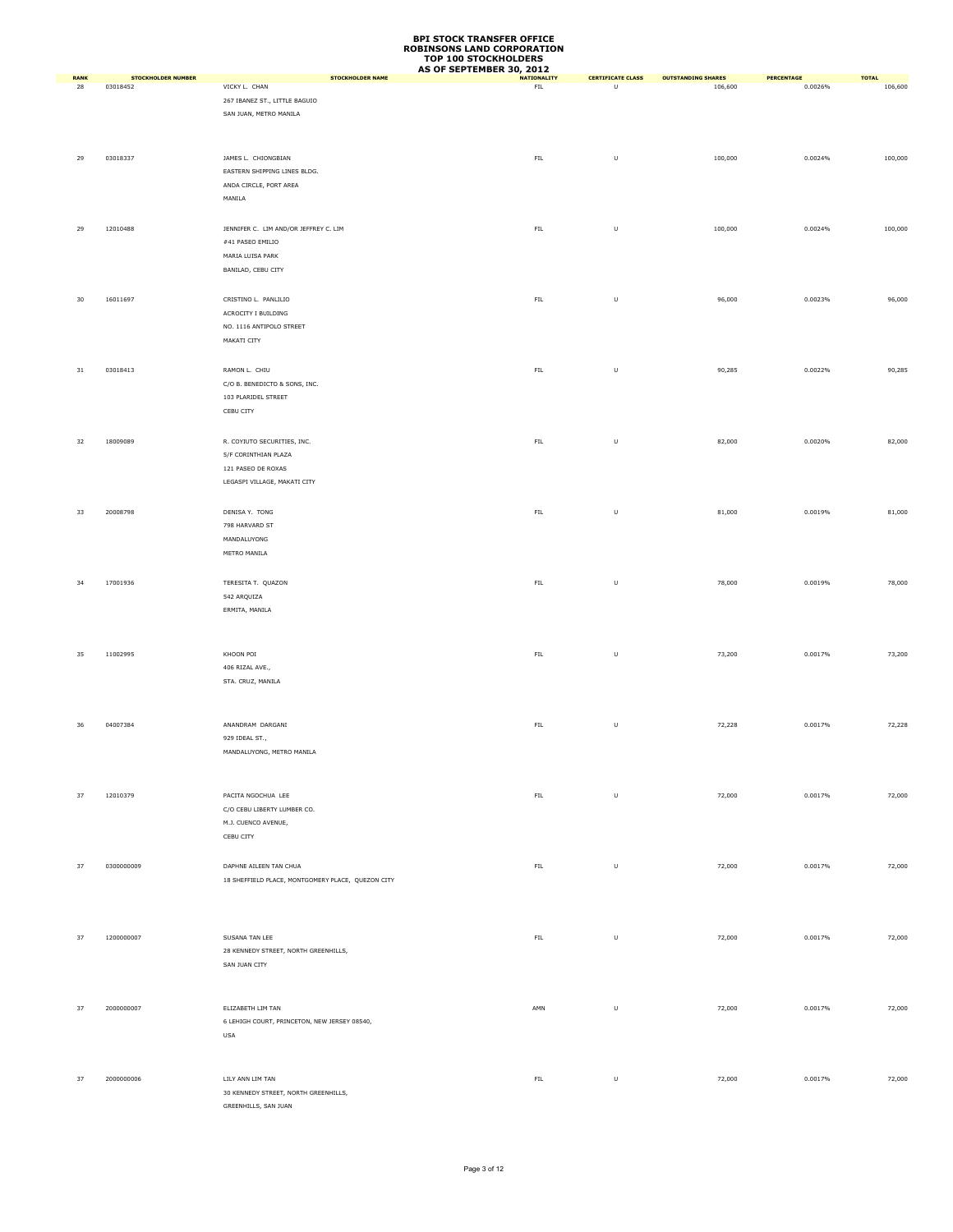|                   |                                         |                                                     | AS OF SEPTEMBER 30, 2012 |                                                                                                            |                                     |                       |                        |
|-------------------|-----------------------------------------|-----------------------------------------------------|--------------------------|------------------------------------------------------------------------------------------------------------|-------------------------------------|-----------------------|------------------------|
| <b>RANK</b><br>37 | <b>STOCKHOLDER NUMBER</b><br>2000000005 | <b>STOCKHOLDER NAME</b><br><b>GENEVIEVE LIM TAN</b> | <b>NATIONALITY</b><br>FL | <b>CERTIFICATE CLASS</b><br>$\overline{U}$                                                                 | <b>OUTSTANDING SHARES</b><br>72,000 | PERCENTAGE<br>0.0017% | <b>TOTAL</b><br>72,000 |
|                   |                                         |                                                     |                          |                                                                                                            |                                     |                       |                        |
|                   |                                         | H102 GALERIA DE MAGALLANES, MAGALLANES,             |                          |                                                                                                            |                                     |                       |                        |
|                   |                                         | MAKATI CITY 1232                                    |                          |                                                                                                            |                                     |                       |                        |
|                   |                                         |                                                     |                          |                                                                                                            |                                     |                       |                        |
|                   |                                         |                                                     |                          |                                                                                                            |                                     |                       |                        |
| 38                | 03018470                                | HAN SUI CHENG AND/OR DIANA Y. CHENG                 | ${\sf FIL}$              | U                                                                                                          | 70,600                              | 0.0017%               | 70,600                 |
|                   |                                         | 10/F HANSTON BLDG., DON F. ORTIGAS JR RD.,          |                          |                                                                                                            |                                     |                       |                        |
|                   |                                         | ORTIGAS CENTER, PASIG CITY                          |                          |                                                                                                            |                                     |                       |                        |
|                   |                                         |                                                     |                          |                                                                                                            |                                     |                       |                        |
|                   |                                         | PASIG CITY                                          |                          |                                                                                                            |                                     |                       |                        |
|                   |                                         |                                                     |                          |                                                                                                            |                                     |                       |                        |
| 39                | 03018364                                | JUANITO CUASON                                      | ${\sf FIL}$              | U                                                                                                          | 68,617                              | 0.0016%               | 68,617                 |
|                   |                                         | KIM PIAN DRY GOODS, A. B. FERN                      |                          |                                                                                                            |                                     |                       |                        |
|                   |                                         | DAGUPAN CITY                                        |                          |                                                                                                            |                                     |                       |                        |
|                   |                                         |                                                     |                          |                                                                                                            |                                     |                       |                        |
|                   |                                         |                                                     |                          |                                                                                                            |                                     |                       |                        |
|                   |                                         |                                                     |                          |                                                                                                            |                                     |                       |                        |
| 40                | 03018321                                | MICHAEL CHAN                                        | ${\sf FIL}$              | $\sf U$                                                                                                    | 65,000                              | 0.0015%               | 65,000                 |
|                   |                                         | 22 DUHAT ROAD, NORTHERN HILLS                       |                          |                                                                                                            |                                     |                       |                        |
|                   |                                         | MALABON                                             |                          |                                                                                                            |                                     |                       |                        |
|                   |                                         |                                                     |                          |                                                                                                            |                                     |                       |                        |
|                   |                                         |                                                     |                          |                                                                                                            |                                     |                       |                        |
|                   |                                         |                                                     |                          |                                                                                                            |                                     |                       |                        |
| 41                | 22003825                                | TEOFILO VILLONCO JR.                                | ${\sf FIL}$              | $\sf U$                                                                                                    | 64,800                              | 0.0015%               | 64,800                 |
|                   |                                         | 4/F SAVILLE BLDG                                    |                          |                                                                                                            |                                     |                       |                        |
|                   |                                         | BUENDIA AVE COR PASEO DE ROXAS                      |                          |                                                                                                            |                                     |                       |                        |
|                   |                                         | MAKATI METRO MANILA                                 |                          |                                                                                                            |                                     |                       |                        |
|                   |                                         |                                                     |                          |                                                                                                            |                                     |                       |                        |
|                   |                                         |                                                     |                          |                                                                                                            |                                     |                       |                        |
| 42                | 08007308                                | HAMAHATA TAKERO                                     | JAP                      | $\sf U$                                                                                                    | 60,000                              | 0.0014%               | 60,000                 |
|                   |                                         | C/O JUNTEC CORPORATION                              |                          |                                                                                                            |                                     |                       |                        |
|                   |                                         | BLOCK 5 LOT 7, LIIP-PEZA,                           |                          |                                                                                                            |                                     |                       |                        |
|                   |                                         | BO. MAMPLASAN, BINAN, LAGUNA                        |                          |                                                                                                            |                                     |                       |                        |
|                   |                                         |                                                     |                          |                                                                                                            |                                     |                       |                        |
|                   |                                         |                                                     |                          |                                                                                                            |                                     |                       |                        |
| 43                | 1400000001                              | ALFREDO Y. NGOCHUA                                  | ${\sf FIL}$              | U                                                                                                          | 54,000                              | 0.0013%               | 54,000                 |
|                   |                                         | C/O LIBERTY LUMBER CO., INC                         |                          |                                                                                                            |                                     |                       |                        |
|                   |                                         | 171 M.J.CUENCO AVE.                                 |                          |                                                                                                            |                                     |                       |                        |
|                   |                                         | CEBU CITY                                           |                          |                                                                                                            |                                     |                       |                        |
|                   |                                         |                                                     |                          |                                                                                                            |                                     |                       |                        |
| 44                | 19000380                                | VICTOR GAN SY                                       | ${\sf FIL}$              | U                                                                                                          | 50,000                              | 0.0012%               | 50,000                 |
|                   |                                         | RM. 701-J STATE CENTER BLDG.                        |                          |                                                                                                            |                                     |                       |                        |
|                   |                                         |                                                     |                          |                                                                                                            |                                     |                       |                        |
|                   |                                         | 333 JUAN LUNA ST.                                   |                          |                                                                                                            |                                     |                       |                        |
|                   |                                         | BINONDO, MANILA                                     |                          |                                                                                                            |                                     |                       |                        |
|                   |                                         |                                                     |                          |                                                                                                            |                                     |                       |                        |
| 44                | 04007499                                | DEE KWAN YAN AND/OR CHRISTINA DEE                   | ${\sf FIL}$              | $\mathsf{U}% _{T}=\mathsf{U}_{T}\!\left( a,b\right) ,\ \mathsf{U}_{T}=\mathsf{U}_{T}\!\left( a,b\right) ,$ | 50,000                              | 0.0012%               | 50,000                 |
|                   |                                         | #1146 C. M. RECTO AVE.,                             |                          |                                                                                                            |                                     |                       |                        |
|                   |                                         | MANILA                                              |                          |                                                                                                            |                                     |                       |                        |
|                   |                                         |                                                     |                          |                                                                                                            |                                     |                       |                        |
|                   |                                         |                                                     |                          |                                                                                                            |                                     |                       |                        |
|                   |                                         |                                                     |                          |                                                                                                            |                                     |                       |                        |
| 44                | 03021013                                | KAREN CHOA                                          | ${\sf FIL}$              | U                                                                                                          | 50,000                              | 0.0012%               | 50,000                 |
|                   |                                         | 1377 NARCISA RIZAL ST.                              |                          |                                                                                                            |                                     |                       |                        |
|                   |                                         | TONDO, MANILA                                       |                          |                                                                                                            |                                     |                       |                        |
|                   |                                         |                                                     |                          |                                                                                                            |                                     |                       |                        |
|                   |                                         |                                                     |                          |                                                                                                            |                                     |                       |                        |
|                   |                                         |                                                     |                          |                                                                                                            |                                     |                       |                        |
| 45                | 19016189                                | SABAS SUAREZ                                        | ${\sf FIL}$              | $\sf U$                                                                                                    | 49,200                              | 0.0012%               | 49,200                 |
|                   |                                         | ALGICO COMPLEX,                                     |                          |                                                                                                            |                                     |                       |                        |
|                   |                                         | LA GUARDIA EXTENSION,                               |                          |                                                                                                            |                                     |                       |                        |
|                   |                                         | LAHUG, CEBU CITY                                    |                          |                                                                                                            |                                     |                       |                        |
|                   |                                         |                                                     |                          |                                                                                                            |                                     |                       |                        |
|                   |                                         |                                                     |                          |                                                                                                            |                                     |                       |                        |
| 46                | 11003006                                | LINDA ROSE NG KAWSEK                                | ${\sf FIL}$              | $\sf U$                                                                                                    | 48,600                              | 0.0011%               | 48,600                 |
|                   |                                         | C/O MAKATI SUPERMART                                |                          |                                                                                                            |                                     |                       |                        |
|                   |                                         | MAKATI COMMERCIAL CENTER                            |                          |                                                                                                            |                                     |                       |                        |
|                   |                                         | 1200 MAKATI, METRO MANILA                           |                          |                                                                                                            |                                     |                       |                        |
|                   |                                         |                                                     |                          |                                                                                                            |                                     |                       |                        |
| 47                | 12010306                                | L. M. GARCIA & ASSOCIATES INC.                      | ${\sf FIL}$              | U                                                                                                          | 48,000                              | 0.0011%               | 48,000                 |
|                   |                                         |                                                     |                          |                                                                                                            |                                     |                       |                        |
|                   |                                         | 1606-A TEKTITE TOWER                                |                          |                                                                                                            |                                     |                       |                        |
|                   |                                         | EXCHANGE ROAD ORTIGAS CENTER                        |                          |                                                                                                            |                                     |                       |                        |
|                   |                                         | PASIG, METRO MANILA                                 |                          |                                                                                                            |                                     |                       |                        |
|                   |                                         |                                                     |                          |                                                                                                            |                                     |                       |                        |
| 47                | 03018404                                | ESTRELLA GO CO AND/OR FERDINAND CO                  | ${\sf FIL}$              | $\sf U$                                                                                                    | 48,000                              | 0.0011%               | 48,000                 |
|                   |                                         | 250 IBUNA ST                                        |                          |                                                                                                            |                                     |                       |                        |
|                   |                                         |                                                     |                          |                                                                                                            |                                     |                       |                        |
|                   |                                         | SAN JUAN                                            |                          |                                                                                                            |                                     |                       |                        |
|                   |                                         | METRO MANILA                                        |                          |                                                                                                            |                                     |                       |                        |
|                   |                                         |                                                     |                          |                                                                                                            |                                     |                       |                        |
| 47                | 25003924                                | SUSAN YAO                                           | ${\sf FIL}$              | $\sf U$                                                                                                    | 48,000                              | 0.0011%               | 48,000                 |
|                   |                                         | UNIT 20 INTERSTATE TOWNHOUSE                        |                          |                                                                                                            |                                     |                       |                        |
|                   |                                         | C. BENITEZ, QUEZON CITY                             |                          |                                                                                                            |                                     |                       |                        |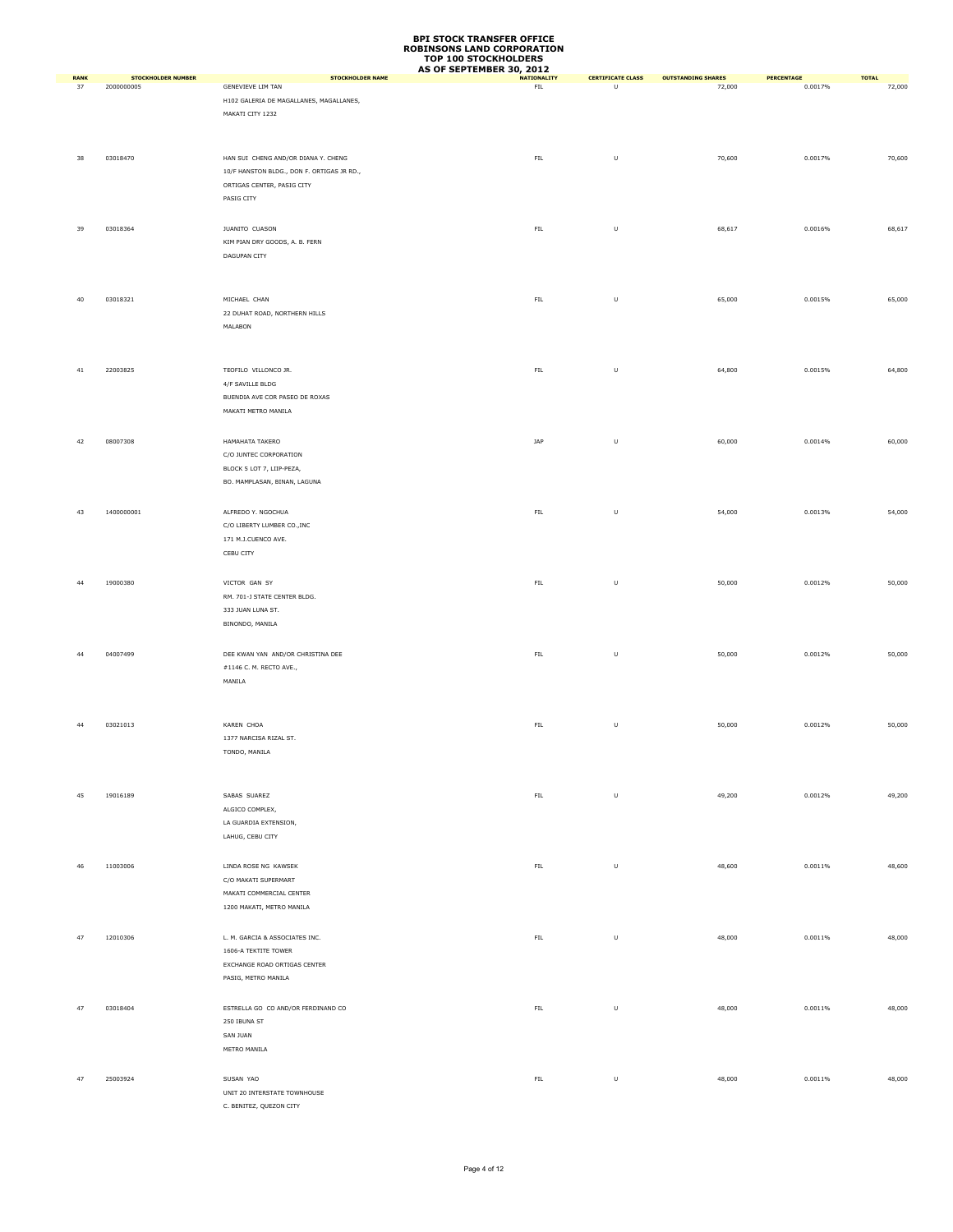|                   |                                       |                                                                | AS OF SEPTEMBER 30, 2012         |                                                                                                            |                                     |                       |                        |
|-------------------|---------------------------------------|----------------------------------------------------------------|----------------------------------|------------------------------------------------------------------------------------------------------------|-------------------------------------|-----------------------|------------------------|
| <b>RANK</b><br>47 | <b>STOCKHOLDER NUMBER</b><br>21003473 | <b>STOCKHOLDER NAME</b><br>ALEXANDER C. UY                     | <b>NATIONALITY</b><br><b>FIL</b> | <b>CERTIFICATE CLASS</b><br>$\overline{U}$                                                                 | <b>OUTSTANDING SHARES</b><br>48,000 | PERCENTAGE<br>0.0011% | <b>TOTAL</b><br>48,000 |
|                   |                                       | C/O DIMDI CENTER                                               |                                  |                                                                                                            |                                     |                       |                        |
|                   |                                       |                                                                |                                  |                                                                                                            |                                     |                       |                        |
|                   |                                       | ASAJE II BLDG., SAN PEDRO ST.                                  |                                  |                                                                                                            |                                     |                       |                        |
|                   |                                       | DAVAO CITY, 8000                                               |                                  |                                                                                                            |                                     |                       |                        |
|                   |                                       |                                                                |                                  |                                                                                                            |                                     |                       |                        |
| 47                | 12010498                              | JANET CO LEY                                                   | ${\sf FIL}$                      | U                                                                                                          | 48,000                              | 0.0011%               | 48,000                 |
|                   |                                       | C/O LEY CONST. & DEV'T. CORP.                                  |                                  |                                                                                                            |                                     |                       |                        |
|                   |                                       | 23-E PACIFIC STAR BLDG.,                                       |                                  |                                                                                                            |                                     |                       |                        |
|                   |                                       | SEN. GIL PUYAT AVENUE                                          |                                  |                                                                                                            |                                     |                       |                        |
|                   |                                       |                                                                |                                  |                                                                                                            |                                     |                       |                        |
|                   |                                       | MAKATI CITY                                                    |                                  |                                                                                                            |                                     |                       |                        |
| 47                | 14002598                              | PATRICK NGOCHUA                                                | ${\sf FIL}$                      | U                                                                                                          | 48,000                              | 0.0011%               | 48,000                 |
|                   |                                       | C/O CEBU LIBERTY                                               |                                  |                                                                                                            |                                     |                       |                        |
|                   |                                       | LUMBER CO INC                                                  |                                  |                                                                                                            |                                     |                       |                        |
|                   |                                       | 173 MJ CUENCO AVE                                              |                                  |                                                                                                            |                                     |                       |                        |
|                   |                                       | CEBU CITY                                                      |                                  |                                                                                                            |                                     |                       |                        |
|                   |                                       |                                                                |                                  |                                                                                                            |                                     |                       |                        |
| 47                | 0700000006                            | RODERICK M. GRACIA                                             | ${\sf FIL}$                      | $\mathsf{U}% _{T}=\mathsf{U}_{T}\!\left( a,b\right) ,\ \mathsf{U}_{T}=\mathsf{U}_{T}\!\left( a,b\right) ,$ | 48,000                              | 0.0011%               | 48,000                 |
|                   |                                       | 125 UNIVERSITY AVENUE,                                         |                                  |                                                                                                            |                                     |                       |                        |
|                   |                                       | AYALA ALABANG VILLAGE,                                         |                                  |                                                                                                            |                                     |                       |                        |
|                   |                                       | MUNTINLUPA CITY                                                |                                  |                                                                                                            |                                     |                       |                        |
|                   |                                       |                                                                |                                  |                                                                                                            |                                     |                       |                        |
|                   |                                       |                                                                |                                  |                                                                                                            |                                     |                       |                        |
| 47                | 1900000004                            | BENILDA S. SANTOS                                              | ${\sf FIL}$                      | $\sf U$                                                                                                    | 48,000                              | 0.0011%               | 48,000                 |
|                   |                                       | 21 TIRAD PASS STREET,                                          |                                  |                                                                                                            |                                     |                       |                        |
|                   |                                       | AYALA HEIGHTS,                                                 |                                  |                                                                                                            |                                     |                       |                        |
|                   |                                       | OLD BALARA, QUEZON CITY                                        |                                  |                                                                                                            |                                     |                       |                        |
|                   |                                       |                                                                |                                  |                                                                                                            |                                     |                       |                        |
| 48                | 26000617                              | MANUEL B. ZAMORA JR.                                           | ${\sf FIL}$                      | U                                                                                                          | 47,400                              | 0.0011%               | 47,400                 |
|                   |                                       |                                                                |                                  |                                                                                                            |                                     |                       |                        |
|                   |                                       | 34A PACIFIC PLAZA TOWERS, FOR BONIFACIO,                       |                                  |                                                                                                            |                                     |                       |                        |
|                   |                                       | TAGUIG CITY                                                    |                                  |                                                                                                            |                                     |                       |                        |
|                   |                                       |                                                                |                                  |                                                                                                            |                                     |                       |                        |
|                   |                                       |                                                                |                                  |                                                                                                            |                                     |                       |                        |
| 49                | 07009735                              | BEBE YU GO                                                     | FL                               | U                                                                                                          | 46,400                              | 0.0011%               | 46,400                 |
|                   |                                       |                                                                |                                  |                                                                                                            |                                     |                       |                        |
|                   |                                       | 517 BUENDIA AVE. EXT.                                          |                                  |                                                                                                            |                                     |                       |                        |
|                   |                                       | MAKATI, METRO MANILA                                           |                                  |                                                                                                            |                                     |                       |                        |
|                   |                                       |                                                                |                                  |                                                                                                            |                                     |                       |                        |
|                   |                                       |                                                                |                                  |                                                                                                            |                                     |                       |                        |
| 50                | 26000613                              | ELBERT ZOSA                                                    | ${\sf FIL}$                      | U                                                                                                          | 45,000                              | 0.0010%               | 45,000                 |
|                   |                                       | C/O PCI CAPITAL CORPORATION                                    |                                  |                                                                                                            |                                     |                       |                        |
|                   |                                       |                                                                |                                  |                                                                                                            |                                     |                       |                        |
|                   |                                       | #1 PCIBANK TOWERS, MAKATI AVE                                  |                                  |                                                                                                            |                                     |                       |                        |
|                   |                                       | MAKATI CITY                                                    |                                  |                                                                                                            |                                     |                       |                        |
|                   |                                       |                                                                |                                  |                                                                                                            |                                     |                       |                        |
| 51                | 26000604                              | ELIZABETH M. ZARATE                                            | ${\sf FIL}$                      | U                                                                                                          | 42,000                              | 0.0010%               | 42,000                 |
|                   |                                       | 320 COUNTRY CLUB DR.,                                          |                                  |                                                                                                            |                                     |                       |                        |
|                   |                                       |                                                                |                                  |                                                                                                            |                                     |                       |                        |
|                   |                                       | AYALA ALABANG, MUNTINLUPA 1780                                 |                                  |                                                                                                            |                                     |                       |                        |
|                   |                                       |                                                                |                                  |                                                                                                            |                                     |                       |                        |
|                   |                                       |                                                                |                                  |                                                                                                            |                                     |                       |                        |
| 51                | 07009720                              | DEBBIE C. GOH                                                  | ${\sf FIL}$                      | $\sf U$                                                                                                    | 42,000                              | 0.0010%               | 42,000                 |
|                   |                                       | 669 MUELLE DE BINONDO                                          |                                  |                                                                                                            |                                     |                       |                        |
|                   |                                       | BINONDO, MANILA                                                |                                  |                                                                                                            |                                     |                       |                        |
|                   |                                       |                                                                |                                  |                                                                                                            |                                     |                       |                        |
|                   |                                       |                                                                |                                  |                                                                                                            |                                     |                       |                        |
|                   |                                       |                                                                |                                  |                                                                                                            |                                     |                       |                        |
| 52                | 07009851                              | ELIZABETH GOKONGWEI                                            | ${\sf FIL}$                      | $\sf U$                                                                                                    | 40,000                              | 0.0009%               | 40,000                 |
|                   |                                       | 517 SEN. GIL PUYAT                                             |                                  |                                                                                                            |                                     |                       |                        |
|                   |                                       | AVE., EXT., NORTH                                              |                                  |                                                                                                            |                                     |                       |                        |
|                   |                                       | FORBES, MAKATI CITY                                            |                                  |                                                                                                            |                                     |                       |                        |
|                   |                                       |                                                                |                                  |                                                                                                            |                                     |                       |                        |
|                   |                                       |                                                                |                                  |                                                                                                            |                                     |                       |                        |
| 52                | 08007205                              | SYLVESTER S.K. HUNG                                            | <b>BRT</b>                       | $\sf U$                                                                                                    | 40,000                              | 0.0009%               | 40,000                 |
|                   |                                       | S.C. JOHNSON, ESTRELLA STREET                                  |                                  |                                                                                                            |                                     |                       |                        |
|                   |                                       | MAKATI CITY                                                    |                                  |                                                                                                            |                                     |                       |                        |
|                   |                                       |                                                                |                                  |                                                                                                            |                                     |                       |                        |
|                   |                                       |                                                                |                                  |                                                                                                            |                                     |                       |                        |
|                   |                                       |                                                                |                                  |                                                                                                            |                                     |                       |                        |
| 52                | 16007361                              | PAN-ASIA SECURITIES CORP.                                      | ${\sf FIL}$                      | U                                                                                                          | 40,000                              | 0.0009%               | 40,000                 |
|                   |                                       | RM. 910 TOWER ONE & EXCHANGE                                   |                                  |                                                                                                            |                                     |                       |                        |
|                   |                                       | PLAZA, AYALA TRIANGLE                                          |                                  |                                                                                                            |                                     |                       |                        |
|                   |                                       | AYALA AVENUE, MAKATI CITY                                      |                                  |                                                                                                            |                                     |                       |                        |
|                   |                                       |                                                                |                                  |                                                                                                            |                                     |                       |                        |
|                   |                                       |                                                                |                                  |                                                                                                            |                                     |                       |                        |
| 53                | 20008811                              | A. ANGEL S. TANJANGCO                                          | ${\sf FIL}$                      | U                                                                                                          | 38,500                              | 0.0009%               | 38,500                 |
|                   |                                       | 542 ARQUIZA ST.,                                               |                                  |                                                                                                            |                                     |                       |                        |
|                   |                                       | ERMITA, MANILA                                                 |                                  |                                                                                                            |                                     |                       |                        |
|                   |                                       |                                                                |                                  |                                                                                                            |                                     |                       |                        |
|                   |                                       |                                                                |                                  |                                                                                                            |                                     |                       |                        |
|                   | 0200000001                            | VIVENCIO JOSE MA. F. BONIFACIO AND/OR MARIA ADIEL S. BONIFACIO | ${\sf FIL}$                      | $\sf U$                                                                                                    |                                     | 0.0009%               |                        |
| 54                |                                       |                                                                |                                  |                                                                                                            | 38,000                              |                       | 38,000                 |
|                   |                                       | 39 SOLIVEN 3 EXTENSION,                                        |                                  |                                                                                                            |                                     |                       |                        |
|                   |                                       | LOYOLA GRAND VILLAS,                                           |                                  |                                                                                                            |                                     |                       |                        |
|                   |                                       | QUEZON CITY                                                    |                                  |                                                                                                            |                                     |                       |                        |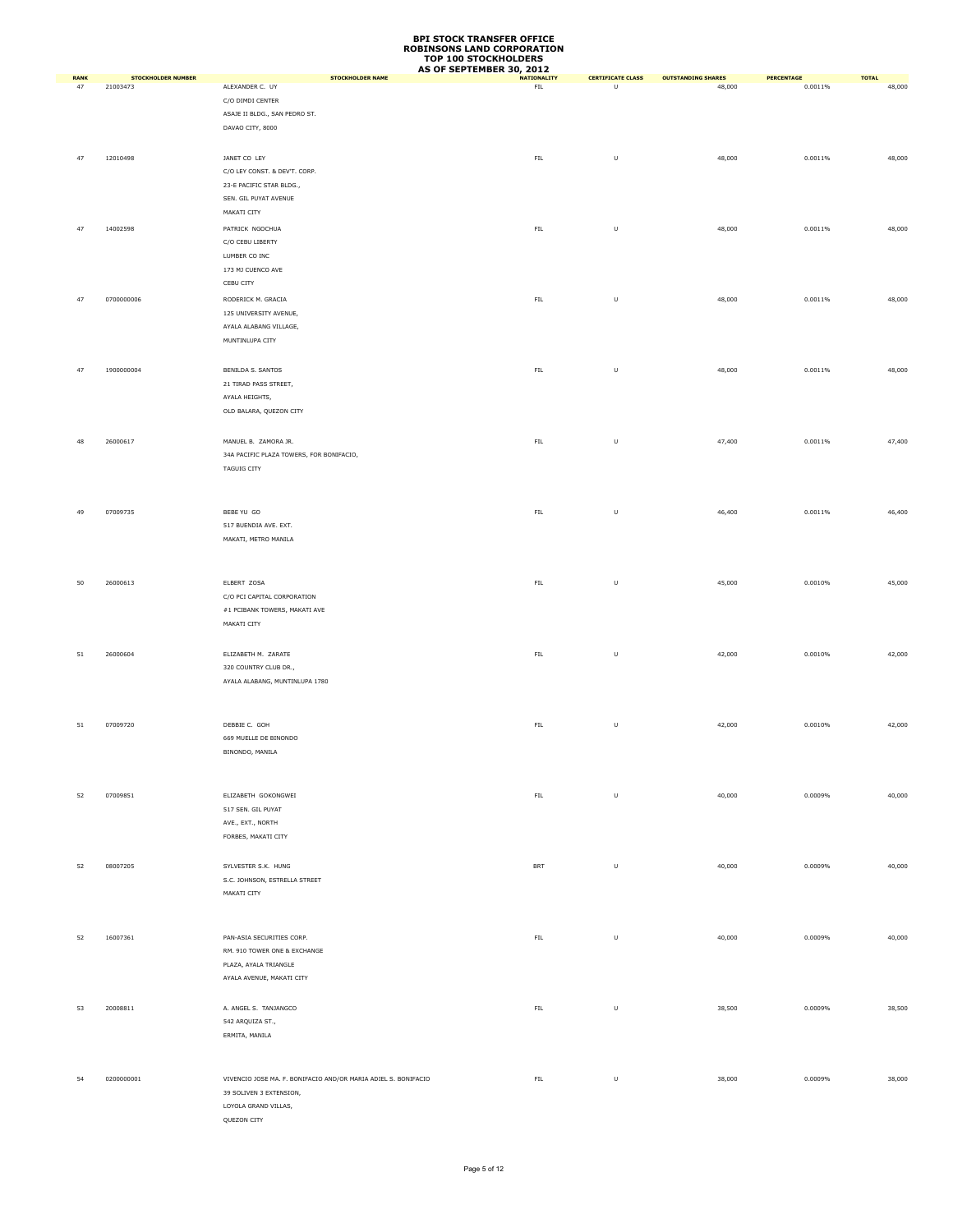|                   |                                       |                                           | AS OF SEPTEMBER 30, 2012 |                                                                                                            |                                     |                       |                        |
|-------------------|---------------------------------------|-------------------------------------------|--------------------------|------------------------------------------------------------------------------------------------------------|-------------------------------------|-----------------------|------------------------|
| <b>RANK</b><br>55 | <b>STOCKHOLDER NUMBER</b><br>26000616 | <b>STOCKHOLDER NAME</b><br>ELBERT M. ZOSA | <b>NATIONALITY</b><br>FL | <b>CERTIFICATE CLASS</b><br>U                                                                              | <b>OUTSTANDING SHARES</b><br>37,500 | PERCENTAGE<br>0.0009% | <b>TOTAL</b><br>37,500 |
|                   |                                       | #3 ACACIA STREET                          |                          |                                                                                                            |                                     |                       |                        |
|                   |                                       |                                           |                          |                                                                                                            |                                     |                       |                        |
|                   |                                       | VALLE VERDE III, PASIG CITY               |                          |                                                                                                            |                                     |                       |                        |
|                   |                                       |                                           |                          |                                                                                                            |                                     |                       |                        |
|                   |                                       |                                           |                          |                                                                                                            |                                     |                       |                        |
| 56                | 25003906                              | LUCIO YAN                                 | ${\sf FIL}$              | U                                                                                                          | 36,000                              | 0.0008%               | 36,000                 |
|                   |                                       | C/O ROWELL LITHOGRAPHY                    |                          |                                                                                                            |                                     |                       |                        |
|                   |                                       | LAON-LAAN ST., UGONG                      |                          |                                                                                                            |                                     |                       |                        |
|                   |                                       | PASIG, METRO MANILA                       |                          |                                                                                                            |                                     |                       |                        |
|                   |                                       |                                           |                          |                                                                                                            |                                     |                       |                        |
|                   |                                       |                                           |                          |                                                                                                            |                                     |                       |                        |
| 56                | 20008820                              | TAKASAGO TRADING CORP. INC.               | ${\sf FIL}$              | $\sf U$                                                                                                    | 36,000                              | 0.0008%               | 36,000                 |
|                   |                                       | $\#14$ SIMBAL ST.                         |                          |                                                                                                            |                                     |                       |                        |
|                   |                                       | TALAYAN VILLAGE                           |                          |                                                                                                            |                                     |                       |                        |
|                   |                                       | QUEZON CITY                               |                          |                                                                                                            |                                     |                       |                        |
|                   |                                       |                                           |                          |                                                                                                            |                                     |                       |                        |
| 56                | 18009105                              | R.J. DEL PAN AND COMPANY                  | ${\sf FIL}$              | $\sf U$                                                                                                    | 36,000                              | 0.0008%               | 36,000                 |
|                   |                                       | 501 DON ALFONSO COND                      |                          |                                                                                                            |                                     |                       |                        |
|                   |                                       | U N AVENUE COR L GUERRERO ST              |                          |                                                                                                            |                                     |                       |                        |
|                   |                                       |                                           |                          |                                                                                                            |                                     |                       |                        |
|                   |                                       | ERMITA, MANILA                            |                          |                                                                                                            |                                     |                       |                        |
|                   |                                       |                                           |                          |                                                                                                            |                                     |                       |                        |
| 56                | 18009053                              | RENEE D. RUBIO                            | ${\sf FIL}$              | $\sf U$                                                                                                    | 36,000                              | 0.0008%               | 36,000                 |
|                   |                                       | #29 CAULIFLOWER ST.                       |                          |                                                                                                            |                                     |                       |                        |
|                   |                                       | VALLE VERDE V                             |                          |                                                                                                            |                                     |                       |                        |
|                   |                                       | PASIG CITY                                |                          |                                                                                                            |                                     |                       |                        |
|                   |                                       |                                           |                          |                                                                                                            |                                     |                       |                        |
|                   |                                       |                                           |                          |                                                                                                            |                                     |                       |                        |
| 56                | 03018325                              | LIN LIN G. CHUNG                          | ${\sf FIL}$              | $\sf U$                                                                                                    | 36,000                              | 0.0008%               | 36,000                 |
|                   |                                       | 8 ANAHAW ST                               |                          |                                                                                                            |                                     |                       |                        |
|                   |                                       | FORBES PARK, MAKATI                       |                          |                                                                                                            |                                     |                       |                        |
|                   |                                       | 1200 METRO MANILA                         |                          |                                                                                                            |                                     |                       |                        |
|                   |                                       |                                           |                          |                                                                                                            |                                     |                       |                        |
| 56                | 03018315                              | ERNESTO CAYETANO                          | ${\sf FIL}$              | U                                                                                                          | 36,000                              | 0.0008%               | 36,000                 |
|                   |                                       | #12 CARMEN DE LUNA STREET                 |                          |                                                                                                            |                                     |                       |                        |
|                   |                                       |                                           |                          |                                                                                                            |                                     |                       |                        |
|                   |                                       | BF HOMES, PARANAQUE CITY                  |                          |                                                                                                            |                                     |                       |                        |
|                   |                                       |                                           |                          |                                                                                                            |                                     |                       |                        |
|                   |                                       |                                           |                          |                                                                                                            |                                     |                       |                        |
| 56                | 03018312                              | ANTONIO COJUANGCO                         | ${\sf FIL}$              | U                                                                                                          | 36,000                              | 0.0008%               | 36,000                 |
|                   |                                       | R. COJUANGCO BLDG.                        |                          |                                                                                                            |                                     |                       |                        |
|                   |                                       | MAKATI AVENUE                             |                          |                                                                                                            |                                     |                       |                        |
|                   |                                       | 1200 MAKATI, METRO MANILA                 |                          |                                                                                                            |                                     |                       |                        |
|                   |                                       |                                           |                          |                                                                                                            |                                     |                       |                        |
|                   |                                       |                                           |                          |                                                                                                            |                                     |                       |                        |
| 57                | 03018313                              | MIGUEL O. COJUANGCO                       | ${\sf FIL}$              | $\mathsf{U}% _{T}=\mathsf{U}_{T}\!\left( a,b\right) ,\ \mathsf{U}_{T}=\mathsf{U}_{T}\!\left( a,b\right) ,$ | 35,000                              | 0.0008%               | 35,000                 |
|                   |                                       | 8F, R. COJUANGCO BLDG.                    |                          |                                                                                                            |                                     |                       |                        |
|                   |                                       | MAKATI AVE, MAKATI                        |                          |                                                                                                            |                                     |                       |                        |
|                   |                                       | 1200 METRO MANILA                         |                          |                                                                                                            |                                     |                       |                        |
|                   |                                       |                                           |                          |                                                                                                            |                                     |                       |                        |
|                   |                                       |                                           |                          |                                                                                                            |                                     |                       |                        |
| 58                | 13007947                              | EDMUNDO MADRAZO                           | ${\sf FIL}$              | U                                                                                                          | 32,500                              | 0.0007%               | 32,500                 |
|                   |                                       | DAO ST., JUNA SUBD.                       |                          |                                                                                                            |                                     |                       |                        |
|                   |                                       | MATINA, DAVAO CITY                        |                          |                                                                                                            |                                     |                       |                        |
|                   |                                       |                                           |                          |                                                                                                            |                                     |                       |                        |
|                   |                                       |                                           |                          |                                                                                                            |                                     |                       |                        |
| 59                | 1800000006                            | RENEE D. RUBIO AND/OR CESAR A. RUBIO      | ${\sf FIL}$              | $\sf U$                                                                                                    | 32,400                              | 0.0007%               | 32,400                 |
|                   |                                       | #29 CAULIFLOWER                           |                          |                                                                                                            |                                     |                       |                        |
|                   |                                       | VALLE VERDE 5, PASIG CITY                 |                          |                                                                                                            |                                     |                       |                        |
|                   |                                       |                                           |                          |                                                                                                            |                                     |                       |                        |
|                   |                                       |                                           |                          |                                                                                                            |                                     |                       |                        |
|                   |                                       |                                           |                          |                                                                                                            |                                     |                       |                        |
| 60                | 21003477                              | URBANCORP INVESTMENTS INC.                | ${\sf FIL}$              | $\mathsf{U}% _{T}=\mathsf{U}_{T}\!\left( a,b\right) ,\ \mathsf{U}_{T}=\mathsf{U}_{T}\!\left( a,b\right) ,$ | 31,500                              | 0.0007%               | 31,500                 |
|                   |                                       | URBAN BANK SQUARE                         |                          |                                                                                                            |                                     |                       |                        |
|                   |                                       | URBAN AVENUE                              |                          |                                                                                                            |                                     |                       |                        |
|                   |                                       | 1200 MAKATI CITY                          |                          |                                                                                                            |                                     |                       |                        |
|                   |                                       |                                           |                          |                                                                                                            |                                     |                       |                        |
|                   |                                       | M.E. HOLDING CORPORATION                  |                          |                                                                                                            |                                     |                       |                        |
| 60                | 13011188                              |                                           | ${\sf FIL}$              | $\sf U$                                                                                                    | 31,500                              | 0.0007%               | 31,500                 |
|                   |                                       | #28 SHAW BLVD.,                           |                          |                                                                                                            |                                     |                       |                        |
|                   |                                       | PASIG CITY                                |                          |                                                                                                            |                                     |                       |                        |
|                   |                                       |                                           |                          |                                                                                                            |                                     |                       |                        |
|                   |                                       |                                           |                          |                                                                                                            |                                     |                       |                        |
| 60                | 13011189                              | MERCURY GROUP OF COMP. INC.,              | ${\sf FIL}$              | $\sf U$                                                                                                    | 31,500                              | 0.0007%               | 31,500                 |
|                   |                                       | #7 MERCURY AVE., CORNER                   |                          |                                                                                                            |                                     |                       |                        |
|                   |                                       | E. RODRIGUEZ JR., LIBIS                   |                          |                                                                                                            |                                     |                       |                        |
|                   |                                       |                                           |                          |                                                                                                            |                                     |                       |                        |
|                   |                                       | QUEZON CITY                               |                          |                                                                                                            |                                     |                       |                        |
|                   |                                       |                                           |                          |                                                                                                            |                                     |                       |                        |
| 61                | 08007041                              | HYDEE MANAGEMENT & RESOURCE CORPORATION   | ${\sf FIL}$              | $\sf U$                                                                                                    | 31,200                              | 0.0007%               | 31,200                 |
|                   |                                       | 4/F YUCHENGCO TOWER,                      |                          |                                                                                                            |                                     |                       |                        |
|                   |                                       | 500 Q. PAREDES, BINONDO                   |                          |                                                                                                            |                                     |                       |                        |
|                   |                                       | MANILA                                    |                          |                                                                                                            |                                     |                       |                        |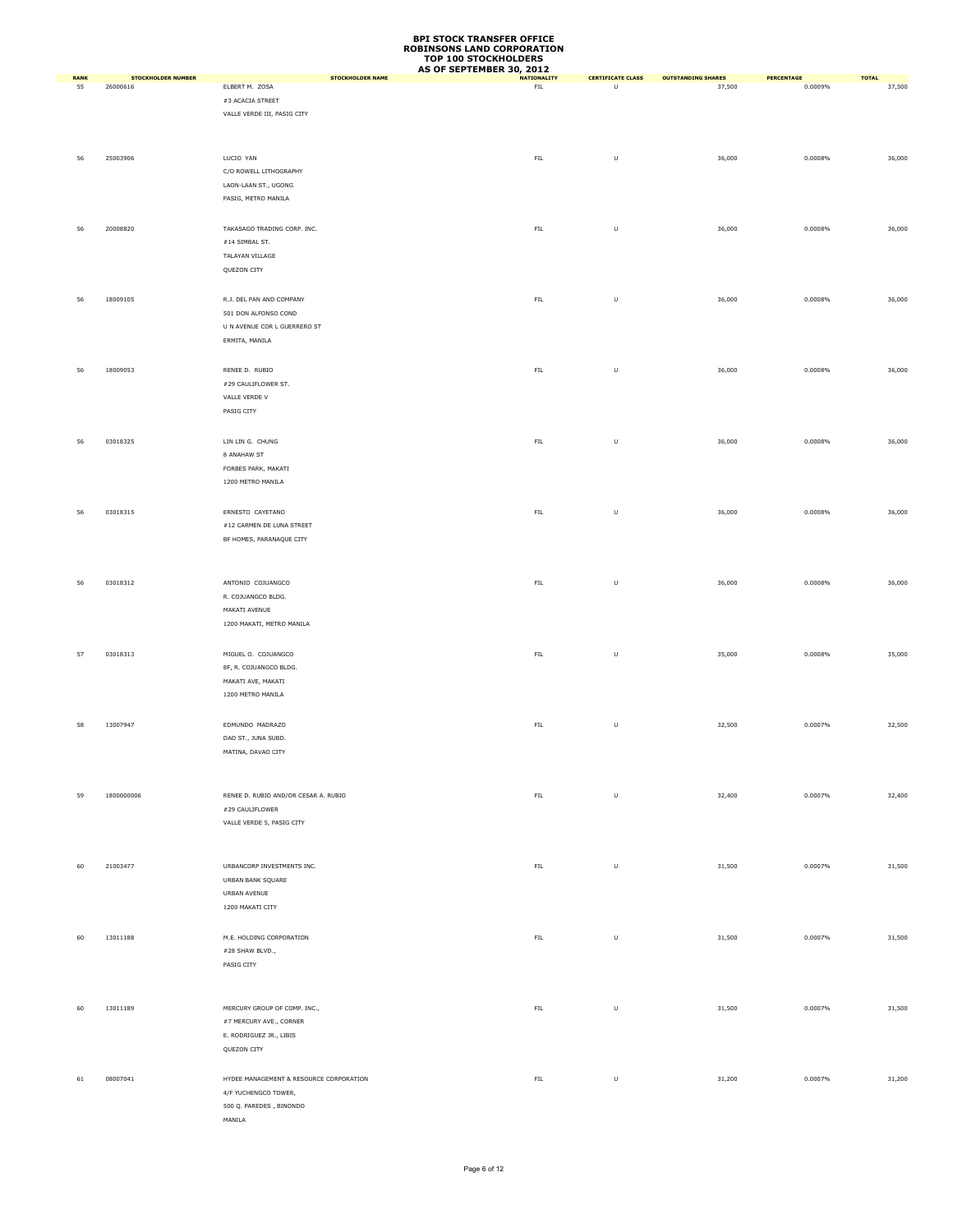|                   |                                       |                                           | AS OF SEPTEMBER 30, 2012         |                                                                                                            |                                     |                       |                        |
|-------------------|---------------------------------------|-------------------------------------------|----------------------------------|------------------------------------------------------------------------------------------------------------|-------------------------------------|-----------------------|------------------------|
| <b>RANK</b><br>62 | <b>STOCKHOLDER NUMBER</b><br>08007076 | <b>STOCKHOLDER NAME</b><br>HAO WEE        | <b>NATIONALITY</b><br><b>FIL</b> | <b>CERTIFICATE CLASS</b><br>U                                                                              | <b>OUTSTANDING SHARES</b><br>30,000 | PERCENTAGE<br>0.0007% | <b>TOTAL</b><br>30,000 |
|                   |                                       | SUITE 2203B 22F TEKTITE TOWERS            |                                  |                                                                                                            |                                     |                       |                        |
|                   |                                       |                                           |                                  |                                                                                                            |                                     |                       |                        |
|                   |                                       | TEKTITE ROAD, ORTIGAS CENTER              |                                  |                                                                                                            |                                     |                       |                        |
|                   |                                       | PASIG CITY                                |                                  |                                                                                                            |                                     |                       |                        |
|                   |                                       |                                           |                                  |                                                                                                            |                                     |                       |                        |
| 62                | 02008057                              | BELSON SECURITIES, INC.                   | ${\sf FIL}$                      | $\sf U$                                                                                                    | 30,000                              | 0.0007%               | 30,000                 |
|                   |                                       | 4TH FLR., BELSON HOUSE                    |                                  |                                                                                                            |                                     |                       |                        |
|                   |                                       | #271 EDSA, MANDALUYONG CITY               |                                  |                                                                                                            |                                     |                       |                        |
|                   |                                       |                                           |                                  |                                                                                                            |                                     |                       |                        |
|                   |                                       |                                           |                                  |                                                                                                            |                                     |                       |                        |
|                   |                                       |                                           |                                  |                                                                                                            |                                     |                       |                        |
| 62                | 15005157                              | ONG KONG PO                               | ${\sf FIL}$                      | $\sf U$                                                                                                    | 30,000                              | 0.0007%               | 30,000                 |
|                   |                                       | 88 SAN FRANCISCO ST.,                     |                                  |                                                                                                            |                                     |                       |                        |
|                   |                                       | PASIG CITY                                |                                  |                                                                                                            |                                     |                       |                        |
|                   |                                       |                                           |                                  |                                                                                                            |                                     |                       |                        |
|                   |                                       |                                           |                                  |                                                                                                            |                                     |                       |                        |
| 62                | 22005338                              | ERIC VILLAFRANCA AND/OR CECILIA CRUCENA   | ${\sf FIL}$                      | $\sf U$                                                                                                    | 30,000                              | 0.0007%               | 30,000                 |
|                   |                                       | 25 HONORATA ST.                           |                                  |                                                                                                            |                                     |                       |                        |
|                   |                                       | PASAY CITY                                |                                  |                                                                                                            |                                     |                       |                        |
|                   |                                       |                                           |                                  |                                                                                                            |                                     |                       |                        |
|                   |                                       |                                           |                                  |                                                                                                            |                                     |                       |                        |
|                   |                                       |                                           |                                  |                                                                                                            |                                     |                       |                        |
| 62                | 25003949                              | SEBASTIAN YU                              | ${\sf FIL}$                      | $\sf U$                                                                                                    | 30,000                              | 0.0007%               | 30,000                 |
|                   |                                       | #4001-S SOCIEGO ST.                       |                                  |                                                                                                            |                                     |                       |                        |
|                   |                                       | STA. MESA, MANILA                         |                                  |                                                                                                            |                                     |                       |                        |
|                   |                                       |                                           |                                  |                                                                                                            |                                     |                       |                        |
|                   |                                       |                                           |                                  |                                                                                                            |                                     |                       |                        |
|                   |                                       |                                           |                                  |                                                                                                            |                                     |                       |                        |
| 63                | 18009064                              | CESAR A. RUBIO AND/OR FELICIDAD RUBIO     | ${\sf FIL}$                      | $\sf U$                                                                                                    | 28,800                              | 0.0007%               | 28,800                 |
|                   |                                       | 29 CAULIFLOWER STREET                     |                                  |                                                                                                            |                                     |                       |                        |
|                   |                                       | VALLE VERDE 5                             |                                  |                                                                                                            |                                     |                       |                        |
|                   |                                       | PASIG, METRO MANILA                       |                                  |                                                                                                            |                                     |                       |                        |
|                   |                                       |                                           |                                  |                                                                                                            |                                     |                       |                        |
| 63                | 12010318                              | NELSON LIM                                | ${\sf FIL}$                      | $\sf U$                                                                                                    | 28,800                              | 0.0007%               | 28,800                 |
|                   |                                       | 65 10TH ST, MAGDALENA ROLLING             |                                  |                                                                                                            |                                     |                       |                        |
|                   |                                       | NEW MANILA, Q.C.                          |                                  |                                                                                                            |                                     |                       |                        |
|                   |                                       |                                           |                                  |                                                                                                            |                                     |                       |                        |
|                   |                                       |                                           |                                  |                                                                                                            |                                     |                       |                        |
|                   |                                       |                                           |                                  |                                                                                                            |                                     |                       |                        |
| 64                | 18009060                              | R. COYIUTO SECURITIES, INC. A/C #300102   | ${\sf FIL}$                      | $\sf U$                                                                                                    | 28,000                              | 0.0006%               | 28,000                 |
|                   |                                       | 5/F CORINTHIAN PLAZA                      |                                  |                                                                                                            |                                     |                       |                        |
|                   |                                       | 121 PASEO DE ROXAS                        |                                  |                                                                                                            |                                     |                       |                        |
|                   |                                       | LEGASPI VILLAGE, MAKATI CITY              |                                  |                                                                                                            |                                     |                       |                        |
|                   |                                       |                                           |                                  |                                                                                                            |                                     |                       |                        |
|                   |                                       |                                           |                                  |                                                                                                            |                                     |                       |                        |
| 64                | 21003495                              | UBP TA#210-50078-8                        | ${\sf FIL}$                      | $\mathsf{U}% _{T}=\mathsf{U}_{T}\!\left( a,b\right) ,\ \mathsf{U}_{T}=\mathsf{U}_{T}\!\left( a,b\right) ,$ | 28,000                              | 0.0006%               | 28,000                 |
|                   |                                       | C/O LYDIA VERTUCIO, UNION BANK            |                                  |                                                                                                            |                                     |                       |                        |
|                   |                                       | PASAY ROAD, MAKATI                        |                                  |                                                                                                            |                                     |                       |                        |
|                   |                                       | METRO MANILA                              |                                  |                                                                                                            |                                     |                       |                        |
|                   |                                       |                                           |                                  |                                                                                                            |                                     |                       |                        |
| 65                | 14002583                              | ALESSANDRO R. NADAL AND/OR VIRGINIA NADAL | ${\sf FIL}$                      | $\sf U$                                                                                                    | 27,000                              | 0.0006%               | 27,000                 |
|                   |                                       | #83 WASHINGTON STREET                     |                                  |                                                                                                            |                                     |                       |                        |
|                   |                                       | MERVILLE, PARANAQUE CITY                  |                                  |                                                                                                            |                                     |                       |                        |
|                   |                                       |                                           |                                  |                                                                                                            |                                     |                       |                        |
|                   |                                       | 1709                                      |                                  |                                                                                                            |                                     |                       |                        |
|                   |                                       |                                           |                                  |                                                                                                            |                                     |                       |                        |
| 66                | 26000608                              | JESUS F. ZARANDIN                         | ${\sf FIL}$                      | $\sf U$                                                                                                    | 26,400                              | 0.0006%               | 26,400                 |
|                   |                                       | 12 LEO ST BEL AIR III                     |                                  |                                                                                                            |                                     |                       |                        |
|                   |                                       | 1200 MAKATI METRO MLA                     |                                  |                                                                                                            |                                     |                       |                        |
|                   |                                       |                                           |                                  |                                                                                                            |                                     |                       |                        |
|                   |                                       |                                           |                                  |                                                                                                            |                                     |                       |                        |
|                   |                                       |                                           |                                  |                                                                                                            |                                     |                       |                        |
| 67                | 09003427                              | INDOSUEZ MLA A/C 10849                    | <b>BRT</b>                       | $\sf U$                                                                                                    | 26,000                              | 0.0006%               | 26,000                 |
|                   |                                       | GF CORINTHIAN PLAZA                       |                                  |                                                                                                            |                                     |                       |                        |
|                   |                                       | PASEO DE ROXAS                            |                                  |                                                                                                            |                                     |                       |                        |
|                   |                                       | MAKATI, METRO MANILA                      |                                  |                                                                                                            |                                     |                       |                        |
|                   |                                       |                                           |                                  |                                                                                                            |                                     |                       |                        |
| 67                | 06009321                              | FRANCISCO ORTIGAS SEC., INC. A/C NO. 3633 | ${\sf FIL}$                      | $\sf U$                                                                                                    | 26,000                              | 0.0006%               | 26,000                 |
|                   |                                       | ROOM 815 ORTIGAS BUILDING                 |                                  |                                                                                                            |                                     |                       |                        |
|                   |                                       | ORTIGAS AVENUE, PASIG CITY                |                                  |                                                                                                            |                                     |                       |                        |
|                   |                                       |                                           |                                  |                                                                                                            |                                     |                       |                        |
|                   |                                       |                                           |                                  |                                                                                                            |                                     |                       |                        |
|                   |                                       |                                           |                                  |                                                                                                            |                                     |                       |                        |
| 68                | 09003418                              | INTRA-INVEST SECURITIES INC.              | ${\sf FIL}$                      | $\sf U$                                                                                                    | 25,000                              | 0.0006%               | 25,000                 |
|                   |                                       | 11/F ACT TOWER                            |                                  |                                                                                                            |                                     |                       |                        |
|                   |                                       | 135 SEN. GIL J. PUYAT AVENUE              |                                  |                                                                                                            |                                     |                       |                        |
|                   |                                       | SALCEDO VILLAGE, MAKATI CITY              |                                  |                                                                                                            |                                     |                       |                        |
|                   |                                       |                                           |                                  |                                                                                                            |                                     |                       |                        |
|                   |                                       |                                           |                                  |                                                                                                            |                                     |                       |                        |
| 68                | 23000957                              | WARD MANAGEMENT CORPORATION               | ${\sf FIL}$                      | $\sf U$                                                                                                    | 25,000                              | 0.0006%               | 25,000                 |
|                   |                                       | SUITE 5, 2ND FLR., MIDLAND PLA            |                                  |                                                                                                            |                                     |                       |                        |
|                   |                                       | M. ADRIATICO ST. ERMITA                   |                                  |                                                                                                            |                                     |                       |                        |
|                   |                                       | MANILA                                    |                                  |                                                                                                            |                                     |                       |                        |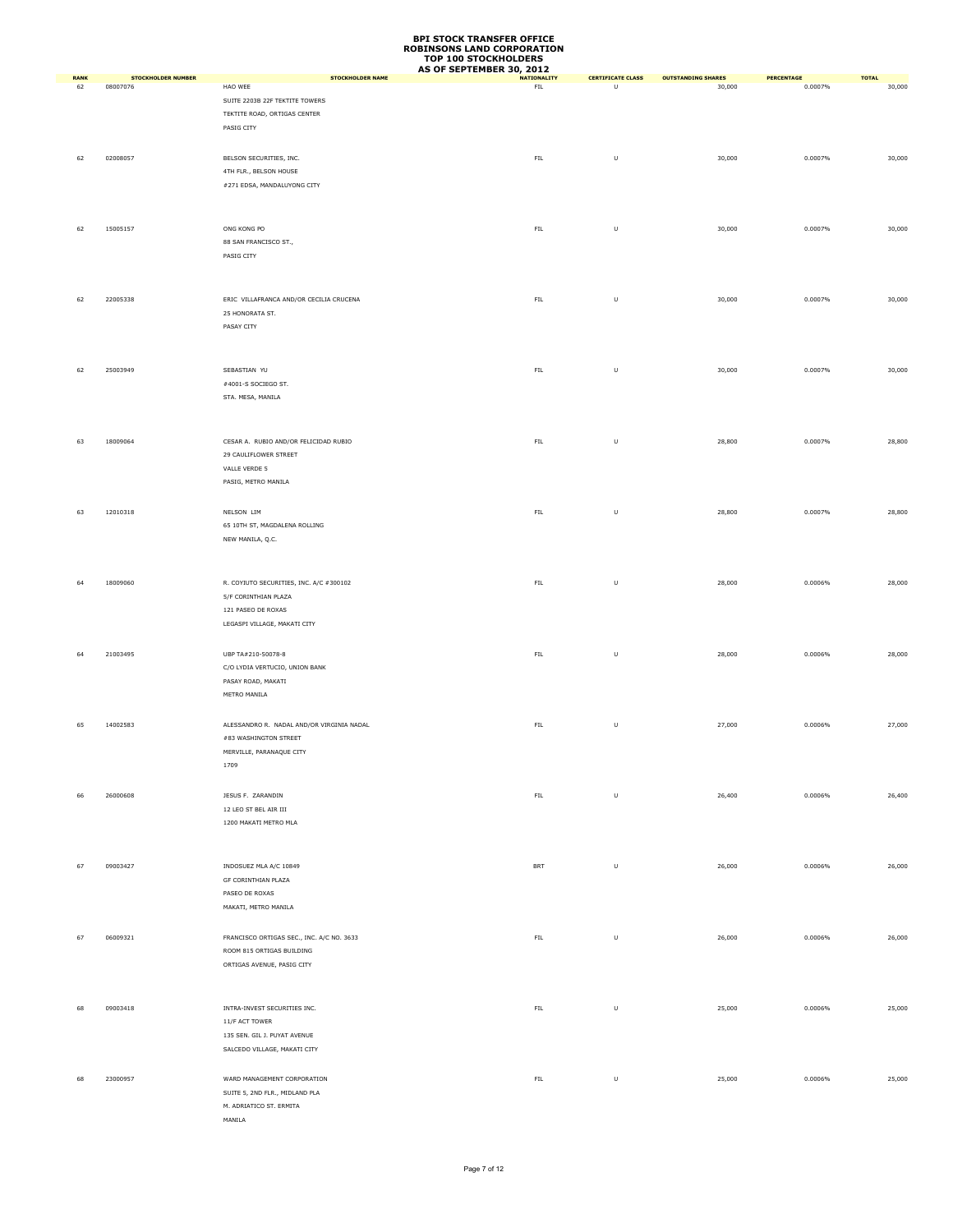|                   |                                       |                                                      | AS OF SEPTEMBER 30, 2012 |                                                                                                            |                                     |                       |                        |
|-------------------|---------------------------------------|------------------------------------------------------|--------------------------|------------------------------------------------------------------------------------------------------------|-------------------------------------|-----------------------|------------------------|
| <b>RANK</b><br>68 | <b>STOCKHOLDER NUMBER</b><br>15004201 | <b>STOCKHOLDER NAME</b><br>ORIENTRADE SECURITIES INC | <b>NATIONALITY</b><br>FL | <b>CERTIFICATE CLASS</b><br>$\sf U$                                                                        | <b>OUTSTANDING SHARES</b><br>25,000 | PERCENTAGE<br>0.0006% | <b>TOTAL</b><br>25,000 |
|                   |                                       | 4/F VERNIDA I CONDOMINIUM                            |                          |                                                                                                            |                                     |                       |                        |
|                   |                                       |                                                      |                          |                                                                                                            |                                     |                       |                        |
|                   |                                       | 120 AMORSOLO ST                                      |                          |                                                                                                            |                                     |                       |                        |
|                   |                                       | LEGASPI VILLAGE, MAKATI                              |                          |                                                                                                            |                                     |                       |                        |
|                   |                                       | METRO MANILA                                         |                          |                                                                                                            |                                     |                       |                        |
| 69                | 18009090                              | R. NUBLA SECURITIES INC.                             | ${\sf FIL}$              | U                                                                                                          | 24,100                              | 0.0005%               | 24,100                 |
|                   |                                       | RM. 300 THIRD FLOOR                                  |                          |                                                                                                            |                                     |                       |                        |
|                   |                                       |                                                      |                          |                                                                                                            |                                     |                       |                        |
|                   |                                       | FIL-AM RESOURCES BUILDING                            |                          |                                                                                                            |                                     |                       |                        |
|                   |                                       | 231 JUAN LUNA STREET                                 |                          |                                                                                                            |                                     |                       |                        |
|                   |                                       | BINONDO, MANILA                                      |                          |                                                                                                            |                                     |                       |                        |
| 70                | 13011069                              | DANTE MORALES AND/OR MA LUISA MORALES                | ${\sf FIL}$              | $\sf U$                                                                                                    | 24,000                              | 0.0005%               | 24,000                 |
|                   |                                       | 3 PILI AVE                                           |                          |                                                                                                            |                                     |                       |                        |
|                   |                                       | 1200 MAKATI, METRO MANILA                            |                          |                                                                                                            |                                     |                       |                        |
|                   |                                       |                                                      |                          |                                                                                                            |                                     |                       |                        |
|                   |                                       |                                                      |                          |                                                                                                            |                                     |                       |                        |
|                   |                                       |                                                      |                          |                                                                                                            |                                     |                       |                        |
| 70                | 21003497                              | CECIL UNGCO                                          | ${\sf FIL}$              | $\mathsf{U}% _{T}=\mathsf{U}_{T}\!\left( a,b\right) ,\ \mathsf{U}_{T}=\mathsf{U}_{T}\!\left( a,b\right) ,$ | 24,000                              | 0.0005%               | 24,000                 |
|                   |                                       | #4 M. ALMEDA ST.                                     |                          |                                                                                                            |                                     |                       |                        |
|                   |                                       | PATEROS, TAGUIG                                      |                          |                                                                                                            |                                     |                       |                        |
|                   |                                       | METRO MANILA                                         |                          |                                                                                                            |                                     |                       |                        |
|                   |                                       |                                                      |                          |                                                                                                            |                                     |                       |                        |
|                   |                                       |                                                      |                          |                                                                                                            |                                     |                       |                        |
| 70                | 25003868                              | PETER C. L. YU                                       | ${\sf FIL}$              | $\sf U$                                                                                                    | 24,000                              | 0.0005%               | 24,000                 |
|                   |                                       | #23 N DOMINGO ST.                                    |                          |                                                                                                            |                                     |                       |                        |
|                   |                                       | QUEZON CITY                                          |                          |                                                                                                            |                                     |                       |                        |
|                   |                                       |                                                      |                          |                                                                                                            |                                     |                       |                        |
|                   |                                       |                                                      |                          |                                                                                                            |                                     |                       |                        |
|                   |                                       |                                                      |                          |                                                                                                            |                                     |                       |                        |
| 70                | 25003883                              | ROMAN T. YAP                                         | ${\sf FIL}$              | U                                                                                                          | 24,000                              | 0.0005%               | 24,000                 |
|                   |                                       | NO. 17 KENNEDY STREET                                |                          |                                                                                                            |                                     |                       |                        |
|                   |                                       | NORTH GREENHILLS                                     |                          |                                                                                                            |                                     |                       |                        |
|                   |                                       | SAN JUAN, METRO MANILA                               |                          |                                                                                                            |                                     |                       |                        |
|                   |                                       |                                                      |                          |                                                                                                            |                                     |                       |                        |
|                   |                                       |                                                      |                          |                                                                                                            |                                     |                       |                        |
| 70                | 19016142                              | MURIEL SY                                            | ${\sf FIL}$              | U                                                                                                          | 24,000                              | 0.0005%               | 24,000                 |
|                   |                                       | 9 FRANCISCO ST.                                      |                          |                                                                                                            |                                     |                       |                        |
|                   |                                       | CORINTHIAN GARDEN                                    |                          |                                                                                                            |                                     |                       |                        |
|                   |                                       | QUEZON CITY                                          |                          |                                                                                                            |                                     |                       |                        |
|                   |                                       |                                                      |                          |                                                                                                            |                                     |                       |                        |
|                   |                                       |                                                      |                          |                                                                                                            |                                     |                       |                        |
| 70                | 19016153                              | JULIO O. SY SR.                                      | ${\sf FIL}$              | U                                                                                                          | 24,000                              | 0.0005%               | 24,000                 |
|                   |                                       | 4F CORINTHIAN PLAZA                                  |                          |                                                                                                            |                                     |                       |                        |
|                   |                                       | PASEO DE ROXAS                                       |                          |                                                                                                            |                                     |                       |                        |
|                   |                                       | 1200 MAKATI, METRO MANILA                            |                          |                                                                                                            |                                     |                       |                        |
|                   |                                       |                                                      |                          |                                                                                                            |                                     |                       |                        |
|                   |                                       |                                                      |                          |                                                                                                            |                                     |                       |                        |
| 70                | 12010310                              | HONORIO REYES- LAO                                   | ${\sf FIL}$              | U                                                                                                          | 24,000                              | 0.0005%               | 24,000                 |
|                   |                                       | 10 DAMPOL STREET                                     |                          |                                                                                                            |                                     |                       |                        |
|                   |                                       | DAMAR VILLAGE, QUEZON CITY                           |                          |                                                                                                            |                                     |                       |                        |
|                   |                                       |                                                      |                          |                                                                                                            |                                     |                       |                        |
|                   |                                       |                                                      |                          |                                                                                                            |                                     |                       |                        |
|                   |                                       |                                                      |                          |                                                                                                            |                                     |                       |                        |
| 70                | 03018298                              | MILAGROS CHENG                                       | ${\sf FIL}$              | $\sf U$                                                                                                    | 24,000                              | 0.0005%               | 24,000                 |
|                   |                                       | #21 ADAMS STREET                                     |                          |                                                                                                            |                                     |                       |                        |
|                   |                                       | <b>GREENHILLS WEST</b>                               |                          |                                                                                                            |                                     |                       |                        |
|                   |                                       | SAN JUAN, METRO MANILA                               |                          |                                                                                                            |                                     |                       |                        |
|                   |                                       |                                                      |                          |                                                                                                            |                                     |                       |                        |
|                   |                                       |                                                      |                          |                                                                                                            |                                     |                       |                        |
| 70                | 03018391                              | RICARDO C. CASTRO                                    | ${\sf FIL}$              | $\sf U$                                                                                                    | 24,000                              | 0.0005%               | 24,000                 |
|                   |                                       | #19 JAGUAR ST.                                       |                          |                                                                                                            |                                     |                       |                        |
|                   |                                       | FAIRVIEW PARK                                        |                          |                                                                                                            |                                     |                       |                        |
|                   |                                       | QUEZON CITY                                          |                          |                                                                                                            |                                     |                       |                        |
|                   |                                       |                                                      |                          |                                                                                                            |                                     |                       |                        |
| 70                | 03018512                              | CRISPA TEXTILES, INC.                                | ${\sf FIL}$              | $\sf U$                                                                                                    | 24,000                              | 0.0005%               | 24,000                 |
|                   |                                       | BO. CANIOGAN                                         |                          |                                                                                                            |                                     |                       |                        |
|                   |                                       |                                                      |                          |                                                                                                            |                                     |                       |                        |
|                   |                                       | PASIG, METRO MANILA                                  |                          |                                                                                                            |                                     |                       |                        |
|                   |                                       |                                                      |                          |                                                                                                            |                                     |                       |                        |
|                   |                                       |                                                      |                          |                                                                                                            |                                     |                       |                        |
| 71                | 23000948                              | WESTIN SECURITIES CORPORATION                        | ${\sf FIL}$              | $\sf U$                                                                                                    | 23,400                              | 0.0005%               | 23,400                 |
|                   |                                       | UNIT 614-616 PSE PLAZA TOWER 1                       |                          |                                                                                                            |                                     |                       |                        |
|                   |                                       |                                                      |                          |                                                                                                            |                                     |                       |                        |
|                   |                                       | AYALA AVE. MAKATI CITY                               |                          |                                                                                                            |                                     |                       |                        |
|                   |                                       |                                                      |                          |                                                                                                            |                                     |                       |                        |
|                   |                                       |                                                      |                          |                                                                                                            |                                     |                       |                        |
| 72                | 05003105                              | EBC SECURITIES CORP.                                 | ${\sf FIL}$              | $\sf U$                                                                                                    | 22,800                              | 0.0005%               | 22,800                 |
|                   |                                       | RM 401 EBC BLDG                                      |                          |                                                                                                            |                                     |                       |                        |
|                   |                                       | 262 JUAN LUNA ST                                     |                          |                                                                                                            |                                     |                       |                        |
|                   |                                       |                                                      |                          |                                                                                                            |                                     |                       |                        |
|                   |                                       | BINONDO, MANILA                                      |                          |                                                                                                            |                                     |                       |                        |
|                   |                                       |                                                      |                          |                                                                                                            |                                     |                       |                        |
| 73                | 12010352                              | AMADO P. LIM AND/OR HEIDE N. DY                      | ${\sf FIL}$              | $\sf U$                                                                                                    | 22,500                              | 0.0005%               | 22,500                 |
|                   |                                       | 115 INT. C WEST AVENUE                               |                          |                                                                                                            |                                     |                       |                        |
|                   |                                       | QUEZON CITY                                          |                          |                                                                                                            |                                     |                       |                        |
|                   |                                       |                                                      |                          |                                                                                                            |                                     |                       |                        |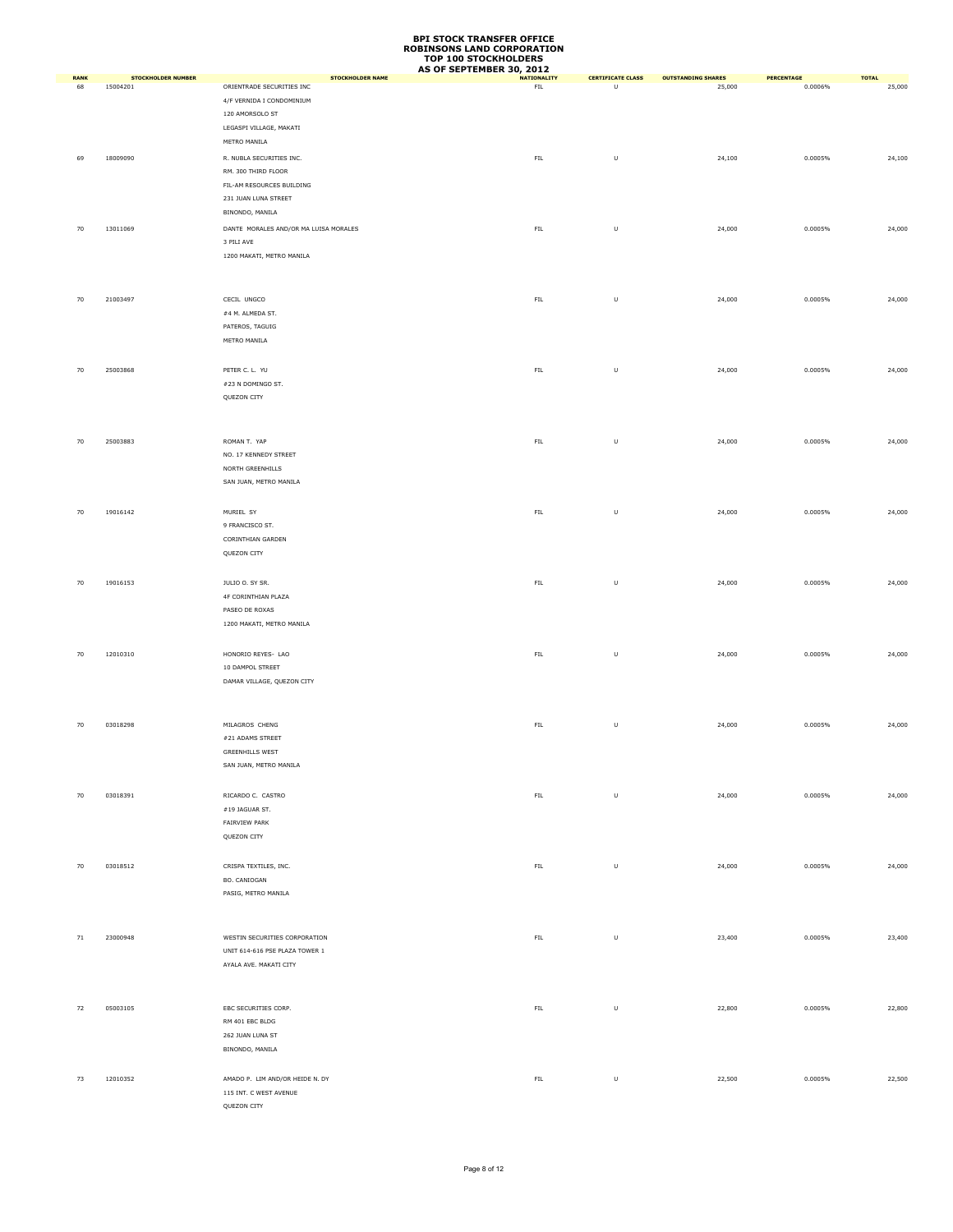|                   |                                       |                                                         | AS OF SEPTEMBER 30, 2012 |                                                                                                            |                                     |                       |                        |
|-------------------|---------------------------------------|---------------------------------------------------------|--------------------------|------------------------------------------------------------------------------------------------------------|-------------------------------------|-----------------------|------------------------|
| <b>RANK</b><br>73 | <b>STOCKHOLDER NUMBER</b><br>14002599 | <b>STOCKHOLDER NAME</b><br>SERGIO LLAMAS NARANJILLA JR. | <b>NATIONALITY</b><br>FL | <b>CERTIFICATE CLASS</b><br>U                                                                              | <b>OUTSTANDING SHARES</b><br>22,500 | PERCENTAGE<br>0.0005% | <b>TOTAL</b><br>22,500 |
|                   |                                       | 135 MAGINHAWA SIKATUNA VILL                             |                          |                                                                                                            |                                     |                       |                        |
|                   |                                       | QUEZON CITY                                             |                          |                                                                                                            |                                     |                       |                        |
|                   |                                       |                                                         |                          |                                                                                                            |                                     |                       |                        |
|                   |                                       |                                                         |                          |                                                                                                            |                                     |                       |                        |
|                   | 20009009                              | JUANITO TAN AND/OR CHRISTINE TAN                        |                          |                                                                                                            | 22,000                              | 0.0005%               | 22,000                 |
| 74                |                                       | #23 GREENMEADOWS AVE.                                   | ${\sf FIL}$              | U                                                                                                          |                                     |                       |                        |
|                   |                                       | MURPHY, QUEZON CITY                                     |                          |                                                                                                            |                                     |                       |                        |
|                   |                                       |                                                         |                          |                                                                                                            |                                     |                       |                        |
|                   |                                       |                                                         |                          |                                                                                                            |                                     |                       |                        |
|                   |                                       |                                                         |                          |                                                                                                            |                                     |                       |                        |
| 75                | 1300000002                            | SHAM H. MIRCHANDANI                                     | ${\sf FIL}$              | $\sf U$                                                                                                    | 21,325                              | 0.0005%               | 21,325                 |
|                   |                                       | 314 MAKILING STREET                                     |                          |                                                                                                            |                                     |                       |                        |
|                   |                                       | AYALA ALABANG VILLAGE<br>MUNTINLUPA CITY                |                          |                                                                                                            |                                     |                       |                        |
|                   |                                       |                                                         |                          |                                                                                                            |                                     |                       |                        |
|                   |                                       |                                                         |                          |                                                                                                            |                                     |                       |                        |
| 76                | 16029622                              | ESMERALDA G. PUNO                                       | ${\sf FIL}$              | $\sf U$                                                                                                    | 21,000                              | 0.0005%               | 21,000                 |
|                   |                                       | C/O MR. JAIME PUNO                                      |                          |                                                                                                            |                                     |                       |                        |
|                   |                                       | DYR-ALCANTARA, 704 PABLO                                |                          |                                                                                                            |                                     |                       |                        |
|                   |                                       | OCAMPO SR. ST., MANILA                                  |                          |                                                                                                            |                                     |                       |                        |
|                   |                                       |                                                         |                          |                                                                                                            |                                     |                       |                        |
| 77                | 20008840                              | PACIFICO B. TACUB                                       | ${\sf FIL}$              | $\sf U$                                                                                                    | 20,669                              | 0.0005%               | 20,669                 |
|                   |                                       | #135-R LOURDES DRIVE                                    |                          |                                                                                                            |                                     |                       |                        |
|                   |                                       | 1500 SAN JUAN, METRO MANILA                             |                          |                                                                                                            |                                     |                       |                        |
|                   |                                       |                                                         |                          |                                                                                                            |                                     |                       |                        |
|                   |                                       |                                                         |                          |                                                                                                            |                                     |                       |                        |
| 78                | 16011655                              | HERNANDO B. PEREZ                                       | ${\sf FIL}$              | $\sf U$                                                                                                    | 20,571                              | 0.0005%               | 20,571                 |
|                   |                                       | 7 PELAYO ST                                             |                          |                                                                                                            |                                     |                       |                        |
|                   |                                       | QUEZON CITY                                             |                          |                                                                                                            |                                     |                       |                        |
|                   |                                       |                                                         |                          |                                                                                                            |                                     |                       |                        |
|                   |                                       |                                                         |                          |                                                                                                            |                                     |                       |                        |
| 79                | 25003875                              | LOPE M. YUVIENCO                                        | ${\sf FIL}$              | U                                                                                                          | 20,400                              | 0.0004%               | 20,400                 |
|                   |                                       | 4/F CITIBANK CENTRE                                     |                          |                                                                                                            |                                     |                       |                        |
|                   |                                       | 8741 PASEO DE ROXAS                                     |                          |                                                                                                            |                                     |                       |                        |
|                   |                                       | 1200 MAKATI, METRO MLA                                  |                          |                                                                                                            |                                     |                       |                        |
|                   |                                       |                                                         |                          |                                                                                                            |                                     |                       |                        |
|                   |                                       |                                                         |                          |                                                                                                            |                                     |                       |                        |
| 80                | 25003939                              | ELVIS YOUNG                                             | ${\sf FIL}$              | U                                                                                                          | 20,000                              | 0.0004%               | 20,000                 |
|                   |                                       | $\#18,$ 9TH STREET                                      |                          |                                                                                                            |                                     |                       |                        |
|                   |                                       | ROLLING HILLS, SUBD.                                    |                          |                                                                                                            |                                     |                       |                        |
|                   |                                       | NEW MANILA, QUEZON CITY                                 |                          |                                                                                                            |                                     |                       |                        |
|                   |                                       |                                                         |                          |                                                                                                            |                                     |                       |                        |
| 80                | 20008883                              | TSAI SZU                                                | ${\sf FIL}$              | $\mathsf{U}% _{T}=\mathsf{U}_{T}\!\left( a,b\right) ,\ \mathsf{U}_{T}=\mathsf{U}_{T}\!\left( a,b\right) ,$ | 20,000                              | 0.0004%               | 20,000                 |
|                   |                                       | 204 AURORA ST                                           |                          |                                                                                                            |                                     |                       |                        |
|                   |                                       | SEAFRONT HOMES                                          |                          |                                                                                                            |                                     |                       |                        |
|                   |                                       | ROXAS BLVD, PASAY CITY                                  |                          |                                                                                                            |                                     |                       |                        |
|                   |                                       |                                                         |                          |                                                                                                            |                                     |                       |                        |
| 80                | 16011750                              | PHIL ASIA LIFE ASSURANCE CORPORATION                    | ${\sf FIL}$              | U                                                                                                          | 20,000                              | 0.0004%               | 20,000                 |
|                   |                                       | CHAMPACA II BUILDING                                    |                          |                                                                                                            |                                     |                       |                        |
|                   |                                       | ALFARO ST., SALCEDO VILL.                               |                          |                                                                                                            |                                     |                       |                        |
|                   |                                       | MAKATI CITY                                             |                          |                                                                                                            |                                     |                       |                        |
|                   |                                       |                                                         |                          |                                                                                                            |                                     |                       |                        |
| 80                | 14002597                              | NG LENG                                                 | ${\sf FIL}$              | $\sf U$                                                                                                    | 20,000                              | 0.0004%               | 20,000                 |
|                   |                                       | 8252-C SUCAT RD                                         |                          |                                                                                                            |                                     |                       |                        |
|                   |                                       | SUCAT PARANAQUE                                         |                          |                                                                                                            |                                     |                       |                        |
|                   |                                       | METRO MANILA                                            |                          |                                                                                                            |                                     |                       |                        |
|                   |                                       |                                                         |                          |                                                                                                            |                                     |                       |                        |
| 80                | 13011265                              | ARACELI A. MACARAIG                                     | ${\sf FIL}$              | $\sf U$                                                                                                    | 20,000                              | 0.0004%               | 20,000                 |
|                   |                                       | 47 CABILDO ST.,                                         |                          |                                                                                                            |                                     |                       |                        |
|                   |                                       | URDANETA VILLAGE                                        |                          |                                                                                                            |                                     |                       |                        |
|                   |                                       | MAKATI CITY                                             |                          |                                                                                                            |                                     |                       |                        |
|                   |                                       |                                                         |                          |                                                                                                            |                                     |                       |                        |
|                   |                                       |                                                         |                          |                                                                                                            |                                     |                       |                        |
| 80                | 07009849                              | HOPE YU GOKONGWEI                                       | ${\sf FIL}$              | $\sf U$                                                                                                    | 20,000                              | 0.0004%               | 20,000                 |
|                   |                                       | 517 SEN. GIL PUYAT                                      |                          |                                                                                                            |                                     |                       |                        |
|                   |                                       | AVE., EXT., NORTH                                       |                          |                                                                                                            |                                     |                       |                        |
|                   |                                       | FORBES, MAKATI CITY                                     |                          |                                                                                                            |                                     |                       |                        |
|                   |                                       |                                                         |                          |                                                                                                            |                                     |                       |                        |
| 80                | 07009850                              | FAITH YU GOKONGWEI                                      | ${\sf FIL}$              | $\sf U$                                                                                                    | 20,000                              | 0.0004%               | 20,000                 |
|                   |                                       | 517 SEN. GIL PUYAT                                      |                          |                                                                                                            |                                     |                       |                        |
|                   |                                       | AVE., EXT., NORTH                                       |                          |                                                                                                            |                                     |                       |                        |
|                   |                                       | FORBES, MAKATI CITY                                     |                          |                                                                                                            |                                     |                       |                        |
|                   |                                       |                                                         |                          |                                                                                                            |                                     |                       |                        |
| 80                | 06009153                              | FEBTC #202-00043                                        | ${\sf FIL}$              | $\sf U$                                                                                                    | 20,000                              | 0.0004%               | 20,000                 |
|                   |                                       | 8/F TBG OPERATIONS, FEBTC                               |                          |                                                                                                            |                                     |                       |                        |
|                   |                                       | FEB CENTER, GIL PUYAT AVE.                              |                          |                                                                                                            |                                     |                       |                        |
|                   |                                       | MAKATI CITY                                             |                          |                                                                                                            |                                     |                       |                        |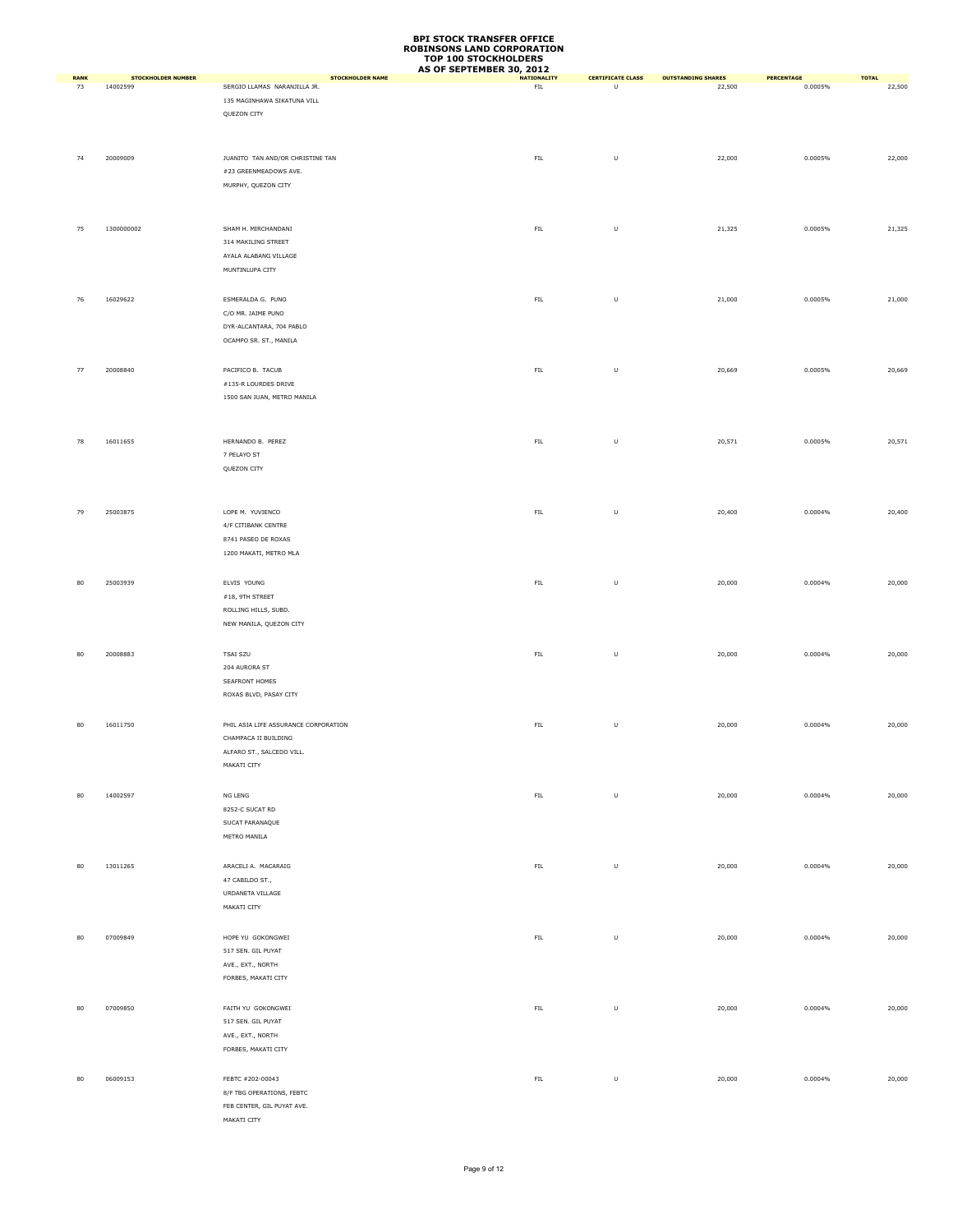|                   |                                       |                                              | AS OF SEPTEMBER 30, 2012           |                                                                                                            |                                     |                       |                        |
|-------------------|---------------------------------------|----------------------------------------------|------------------------------------|------------------------------------------------------------------------------------------------------------|-------------------------------------|-----------------------|------------------------|
| <b>RANK</b><br>81 | <b>STOCKHOLDER NUMBER</b><br>11002998 | <b>STOCKHOLDER NAME</b><br>NENITA D. KAPCHAN | <b>NATIONALITY</b><br>FL           | <b>CERTIFICATE CLASS</b><br>$\overline{U}$                                                                 | <b>OUTSTANDING SHARES</b><br>19,800 | PERCENTAGE<br>0.0004% | <b>TOTAL</b><br>19,800 |
|                   |                                       | 2994 KAKARONG ST.                            |                                    |                                                                                                            |                                     |                       |                        |
|                   |                                       | MAKATI, METRO MANILA                         |                                    |                                                                                                            |                                     |                       |                        |
|                   |                                       |                                              |                                    |                                                                                                            |                                     |                       |                        |
|                   |                                       |                                              |                                    |                                                                                                            |                                     |                       |                        |
|                   |                                       |                                              |                                    |                                                                                                            |                                     |                       |                        |
| 82                | 15004196                              | ISIDRO ONG                                   | ${\sf FIL}$                        | $\sf U$                                                                                                    | 19,200                              | 0.0004%               | 19,200                 |
|                   |                                       | 433 SAN FERNANDO STREET<br>BINONDO, MANILA   |                                    |                                                                                                            |                                     |                       |                        |
|                   |                                       |                                              |                                    |                                                                                                            |                                     |                       |                        |
|                   |                                       |                                              |                                    |                                                                                                            |                                     |                       |                        |
|                   |                                       |                                              |                                    |                                                                                                            |                                     |                       |                        |
| 83                | 20014705                              | ROSALINA LEE TIU                             | ${\sf FIL}$                        | $\sf U$                                                                                                    | 19,000                              | 0.0004%               | 19,000                 |
|                   |                                       | 7 FELIZA VILLAGE                             |                                    |                                                                                                            |                                     |                       |                        |
|                   |                                       | SACRIS ROAD, CASUNTINGAN                     |                                    |                                                                                                            |                                     |                       |                        |
|                   |                                       | MANDAUE CEBU                                 |                                    |                                                                                                            |                                     |                       |                        |
|                   |                                       |                                              |                                    |                                                                                                            |                                     |                       |                        |
| 84                | 1300000001                            | DOULATRAM MELWANI                            | $\ensuremath{\mathsf{IND}}\xspace$ | $\sf U$                                                                                                    | 18,675                              | 0.0004%               | 18,675                 |
|                   |                                       | 10 SIQUIJOR STREET                           |                                    |                                                                                                            |                                     |                       |                        |
|                   |                                       | CORNER PALAWAN, AYALA ALABANG                |                                    |                                                                                                            |                                     |                       |                        |
|                   |                                       | MUNTINLUPA CITY                              |                                    |                                                                                                            |                                     |                       |                        |
|                   |                                       |                                              |                                    |                                                                                                            |                                     |                       |                        |
| 85                | 03018408                              | FELIPE CHAN                                  | ${\sf FIL}$                        | $\sf U$                                                                                                    | 18,300                              | 0.0004%               | 18,300                 |
|                   |                                       | #24 TAFT STREET,                             |                                    |                                                                                                            |                                     |                       |                        |
|                   |                                       | WEST GREENHILLS                              |                                    |                                                                                                            |                                     |                       |                        |
|                   |                                       | SAN JUAN, METRO MANILA                       |                                    |                                                                                                            |                                     |                       |                        |
|                   |                                       |                                              |                                    |                                                                                                            |                                     |                       |                        |
| 86                | 04007439                              | ELADIO DELOS SANTOS                          | ${\sf FIL}$                        | $\sf U$                                                                                                    | 18,057                              | 0.0004%               | 18,057                 |
|                   |                                       | CIIF MANAGEMENT CO INC.                      |                                    |                                                                                                            |                                     |                       |                        |
|                   |                                       | 16 F UCPB BLDG.                              |                                    |                                                                                                            |                                     |                       |                        |
|                   |                                       | MAKATI AVE.                                  |                                    |                                                                                                            |                                     |                       |                        |
|                   |                                       | MAKATI, MM                                   |                                    |                                                                                                            |                                     |                       |                        |
|                   |                                       |                                              |                                    |                                                                                                            |                                     |                       |                        |
| 86                | 19016225                              | BRENDA SO                                    | ${\sf FIL}$                        | U                                                                                                          | 18,057                              | 0.0004%               | 18,057                 |
|                   |                                       | NEW PEOPLES LUMBER AND HARDWAR               |                                    |                                                                                                            |                                     |                       |                        |
|                   |                                       | 008 OSIAS ST                                 |                                    |                                                                                                            |                                     |                       |                        |
|                   |                                       | SAN FERNANDO, LA UNION                       |                                    |                                                                                                            |                                     |                       |                        |
|                   |                                       |                                              |                                    |                                                                                                            |                                     |                       |                        |
| 86                | 12010487                              | CHARLIE LIM                                  | ${\sf FIL}$                        | U                                                                                                          | 18,057                              | 0.0004%               | 18,057                 |
|                   |                                       | #207 7TH AVENUE                              |                                    |                                                                                                            |                                     |                       |                        |
|                   |                                       | COR. DEL MUNDO ST.                           |                                    |                                                                                                            |                                     |                       |                        |
|                   |                                       | KALOOCAN CITY                                |                                    |                                                                                                            |                                     |                       |                        |
|                   |                                       |                                              |                                    |                                                                                                            |                                     |                       |                        |
| 87                | 12016168                              | MANUEL M. LOPEZ                              | ${\sf FIL}$                        | $\mathsf{U}% _{T}=\mathsf{U}_{T}\!\left( a,b\right) ,\ \mathsf{U}_{T}=\mathsf{U}_{T}\!\left( a,b\right) ,$ | 18,000                              | 0.0004%               | 18,000                 |
|                   |                                       | 841 HARVARD ST., WACK WACK                   |                                    |                                                                                                            |                                     |                       |                        |
|                   |                                       | SUBD., MANDALUYONG CITY                      |                                    |                                                                                                            |                                     |                       |                        |
|                   |                                       |                                              |                                    |                                                                                                            |                                     |                       |                        |
|                   |                                       |                                              |                                    |                                                                                                            |                                     |                       |                        |
| 87                | 14002576                              | CELINA NGOCHUA                               | ${\sf FIL}$                        | $\sf U$                                                                                                    | 18,000                              | 0.0004%               | 18,000                 |
|                   |                                       | 517 BUENDIA AVE EXT                          |                                    |                                                                                                            |                                     |                       |                        |
|                   |                                       | NORTH FORBES                                 |                                    |                                                                                                            |                                     |                       |                        |
|                   |                                       | 1200 MAKATI, METRO MANILA                    |                                    |                                                                                                            |                                     |                       |                        |
|                   |                                       |                                              |                                    |                                                                                                            |                                     |                       |                        |
|                   | 16011649                              |                                              |                                    |                                                                                                            |                                     |                       |                        |
| 87                |                                       | ENRIQUE D. PEREZ                             | ${\sf FIL}$                        | $\sf U$                                                                                                    | 18,000                              | 0.0004%               | 18,000                 |
|                   |                                       | #12 CAMIA STREET                             |                                    |                                                                                                            |                                     |                       |                        |
|                   |                                       | VALLE VERDE II                               |                                    |                                                                                                            |                                     |                       |                        |
|                   |                                       | PASIG CITY 1600                              |                                    |                                                                                                            |                                     |                       |                        |
|                   |                                       |                                              |                                    |                                                                                                            |                                     |                       |                        |
| 87                | 17001934                              | J. ANTONIO QUILA                             | ${\sf FIL}$                        | $\sf U$                                                                                                    | 18,000                              | 0.0004%               | 18,000                 |
|                   |                                       | #2021 M. LAYUG ST.                           |                                    |                                                                                                            |                                     |                       |                        |
|                   |                                       | SAN MIGUEL VILLAGE                           |                                    |                                                                                                            |                                     |                       |                        |
|                   |                                       | 1200 MAKATI CITY                             |                                    |                                                                                                            |                                     |                       |                        |
|                   |                                       |                                              |                                    |                                                                                                            |                                     |                       |                        |
| 87                | 19016255                              | CESAR A. SEVILLA                             | ${\sf FIL}$                        | $\sf U$                                                                                                    | 18,000                              | 0.0004%               | 18,000                 |
|                   |                                       | C/O PCI CAPITAL CORPORATION                  |                                    |                                                                                                            |                                     |                       |                        |
|                   |                                       | #1 PCIBANK TOWERS                            |                                    |                                                                                                            |                                     |                       |                        |
|                   |                                       | MAKATI AVENUE COR DELA COSTA                 |                                    |                                                                                                            |                                     |                       |                        |
|                   |                                       | MAKATI, METRO MANILA                         |                                    |                                                                                                            |                                     |                       |                        |
| 87                | 19016258                              | SUN HUNG KAI SEC (PHIL) INC (A/C #RU002)     | ${\sf FIL}$                        | $\sf U$                                                                                                    | 18,000                              | 0.0004%               | 18,000                 |
|                   |                                       | 17F, BA LEPANTO BUILDING                     |                                    |                                                                                                            |                                     |                       |                        |
|                   |                                       | 8747 PASEO DE ROXAS                          |                                    |                                                                                                            |                                     |                       |                        |
|                   |                                       | MAKATI, METRO MANILA                         |                                    |                                                                                                            |                                     |                       |                        |
|                   |                                       |                                              |                                    |                                                                                                            |                                     |                       |                        |
|                   |                                       |                                              |                                    |                                                                                                            |                                     |                       |                        |
| 87                | 07009692                              | MA. PAZ MADRIGAL GONZALES                    | ${\sf FIL}$                        | $\sf U$                                                                                                    | 18,000                              | 0.0004%               | 18,000                 |
|                   |                                       | 133 CAMBRIDGE CIRCLE                         |                                    |                                                                                                            |                                     |                       |                        |
|                   |                                       | NORTH FORBES PARK                            |                                    |                                                                                                            |                                     |                       |                        |
|                   |                                       | MAKATI, METRO MANILA                         |                                    |                                                                                                            |                                     |                       |                        |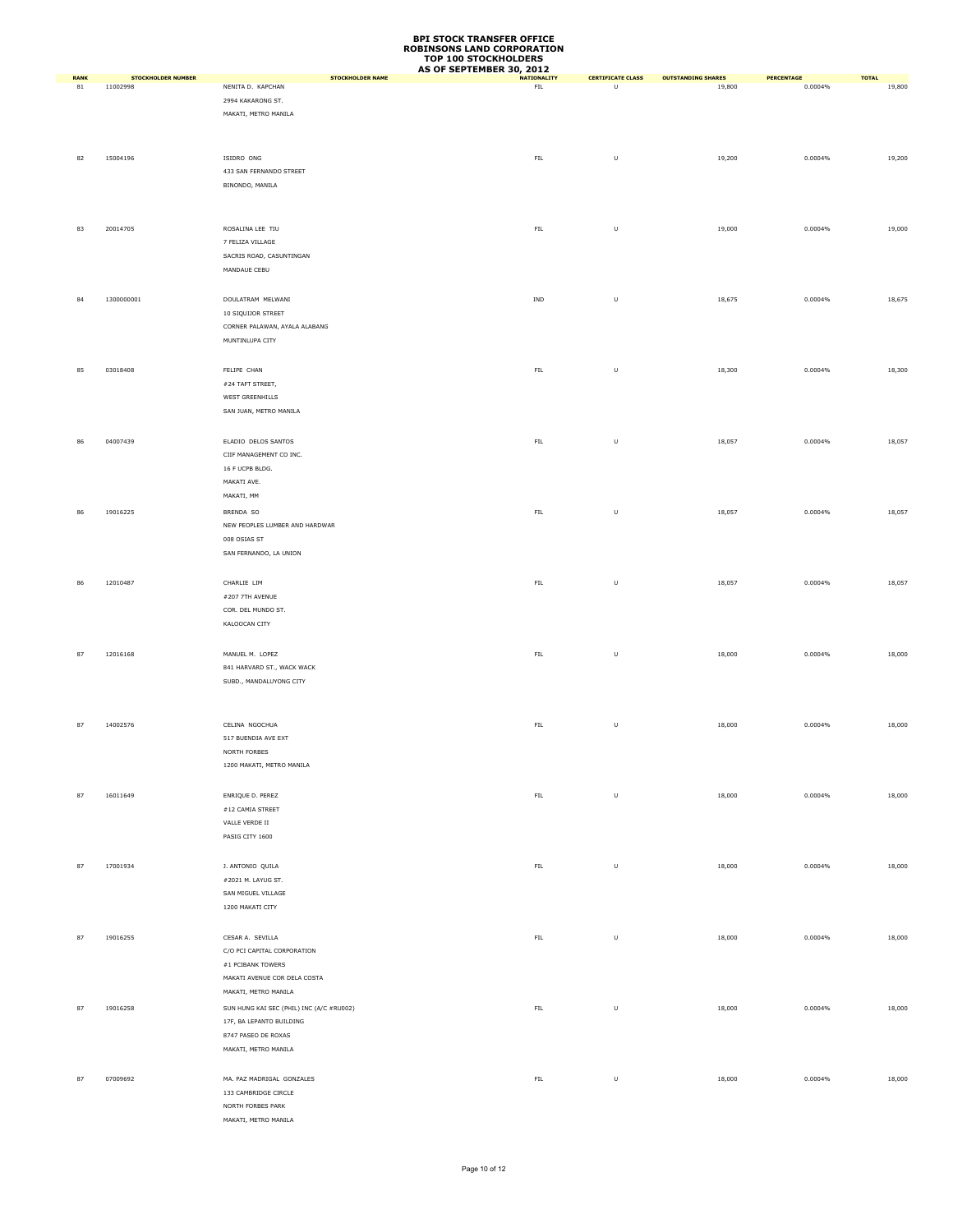|                   |                                       |                                                                                                                     | AS OF SEPTEMBER 30, 2012 |                                                                                                            |                                     |                       |                        |
|-------------------|---------------------------------------|---------------------------------------------------------------------------------------------------------------------|--------------------------|------------------------------------------------------------------------------------------------------------|-------------------------------------|-----------------------|------------------------|
| <b>RANK</b><br>87 | <b>STOCKHOLDER NUMBER</b><br>10003162 | <b>STOCKHOLDER NAME</b><br>NENITA JAVELLANA<br>BRIXTON MOTOR PARTS, INC.<br>#20 GONZAGA STREET<br>BACOLOD CITY      | <b>NATIONALITY</b><br>FL | <b>CERTIFICATE CLASS</b><br>$\sf U$                                                                        | <b>OUTSTANDING SHARES</b><br>18,000 | PERCENTAGE<br>0.0004% | <b>TOTAL</b><br>18,000 |
| 87                | 12010392                              | EDDIE LIM<br>#15 FORDHAM ST.,<br>WHITE PLAINS<br>QUEZON CITY                                                        | ${\sf FIL}$              | $\sf U$                                                                                                    | 18,000                              | 0.0004%               | 18,000                 |
| 87                | 07009758                              | MIGUELA SY GO<br>15 GENERAL MALVAR STREET<br>KALOOKAN CITY                                                          | ${\sf FIL}$              | $\sf U$                                                                                                    | 18,000                              | 0.0004%               | 18,000                 |
| 87                | 03018319                              | MODESTA CORDERO<br>CORDERO JEWELRY STORE<br>NEW FARMER'S PLAZA, CUBAO<br>QUEZON CITY                                | ${\sf FIL}$              | $\sf U$                                                                                                    | 18,000                              | 0.0004%               | 18,000                 |
| 87                | 03018355                              | THERESA CHUA<br>45 E RODRIGUEZ SR. AVENUE<br>QUEZON CITY                                                            | ${\sf FIL}$              | $\sf U$                                                                                                    | 18,000                              | 0.0004%               | 18,000                 |
| 87                | 03018473                              | CATHERINE CHOA<br>3 PALMERA STREET, VALLE VERDE 4,<br>PASIG CITY                                                    | ${\sf FIL}$              | $\sf U$                                                                                                    | 18,000                              | 0.0004%               | 18,000                 |
| 87                | 03018464                              | LILY L. CU<br>501 JUAN LUNA ST.,<br>BINONDO, MANILA                                                                 | ${\sf FIL}$              | $\mathsf{U}% _{T}=\mathsf{U}_{T}\!\left( a,b\right) ,\ \mathsf{U}_{T}=\mathsf{U}_{T}\!\left( a,b\right) ,$ | 18,000                              | 0.0004%               | 18,000                 |
| 87                | 02008117                              | TERESA BARRETTO<br>3831 R DE SANTOS ST<br>SANTOL, STA MESA<br>MANILA                                                | ${\sf FIL}$              | $\sf U$                                                                                                    | 18,000                              | 0.0004%               | 18,000                 |
| 87                | 02008074                              | JULIA P. BAUTISTA<br>#34 REGAL ST., VILLAGE EAST<br>IMELDA AVE., CAINTA, RIZAL                                      | ${\sf FIL}$              | $\sf U$                                                                                                    | 18,000                              | 0.0004%               | 18,000                 |
| 88                | 03018304                              | BERNICE Y. CUA<br>P O BOX 92<br>MANILA                                                                              | ${\sf FIL}$              | $\sf U$                                                                                                    | 17,600                              | 0.0004%               | 17,600                 |
| 89                | 08007068                              | RAFAEL G. HECHANOVA AND/OR EUMELIA C. HECHANOVA<br>21 TANGUILE RD.,<br>NORTH FORBES PARK,<br>MAKATI CITY            | ${\sf FIL}$              | $\sf U$                                                                                                    | 16,800                              | 0.0004%               | 16,800                 |
| 89                | 25003897                              | ELVIS YOUNG AND/OR MARGARET YU<br>$\#$ 18 9TH STREET<br>NEW MANILA,<br>QUEZON CITY                                  | FL                       | $\mathsf{U}% _{T}=\mathsf{U}_{T}\!\left( a,b\right) ,\ \mathsf{U}_{T}=\mathsf{U}_{T}\!\left( a,b\right) ,$ | 16,800                              | 0.0004%               | 16,800                 |
| 90                | 10003106                              | J. M. BARCELON & CO. INC.<br>UNIT 34 CASA NUEVA<br>MANGA RD., NEW MANILA<br>QUEZON CITY                             | FL                       | $\sf U$                                                                                                    | 16,000                              | 0.0003%               | 16,000                 |
| 90                | 10003109                              | JENN WOEI SECURITIES INC.<br>11F, VERNIDA IV<br>ALFARO ST. SALCEDO VILLAGE<br>1200 MAKATI, METRO MANILA             | OAN                      | $\sf U$                                                                                                    | 16,000                              | 0.0003%               | 16,000                 |
| 91                | 04007347                              | DMT SECURITIES (PHILS.) INC.<br>12/F L.V. LOCSIN BUILDING<br>6752 AYALA AVENUE CORNER<br>MAKATI AVENUE, MAKATI CITY | FL                       | $\sf U$                                                                                                    | 15,400                              | 0.0003%               | 15,400                 |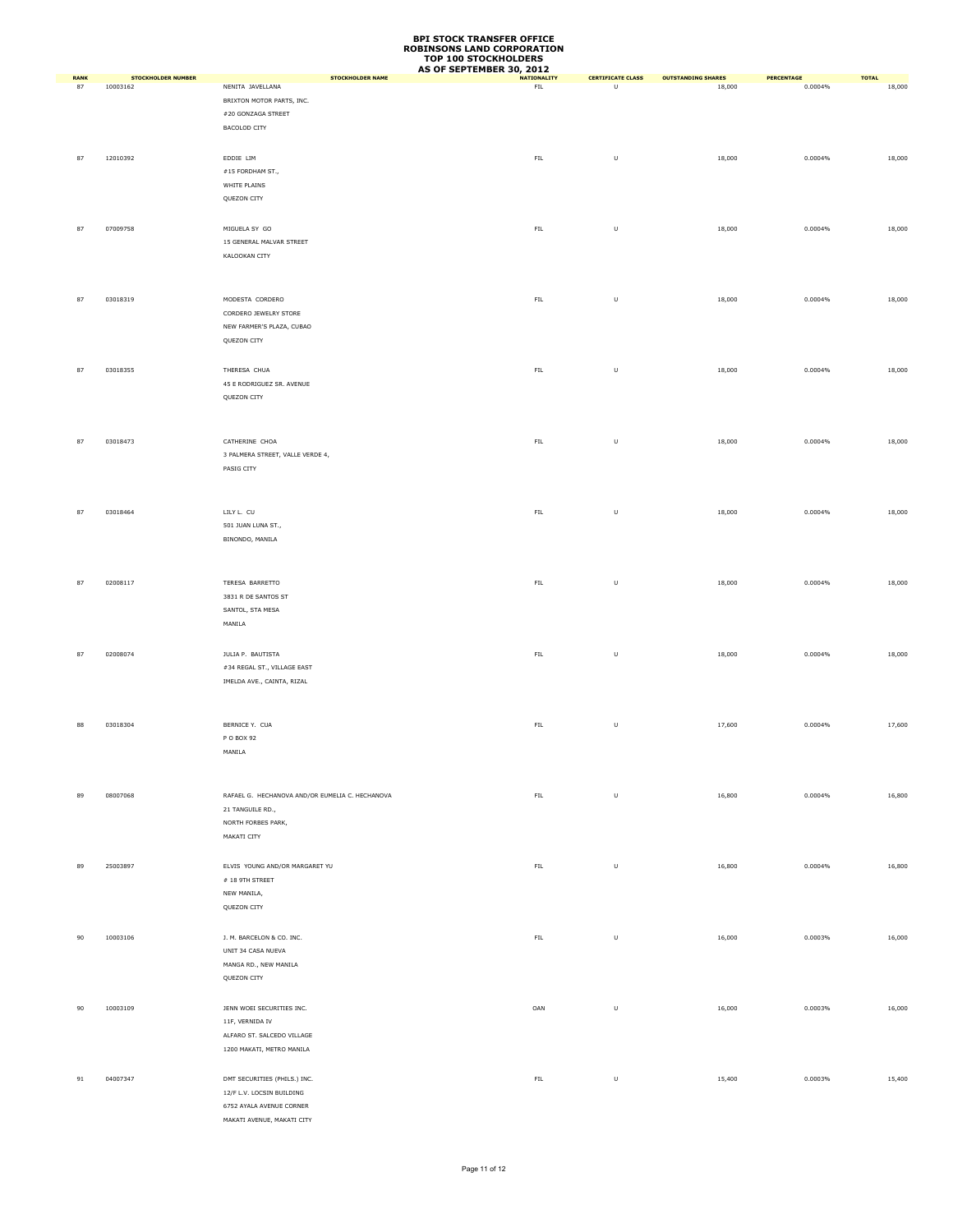|             |                           |                                          | AS OF SEPTEMBER 30, 2012 |                                                                                                            |                           |            |              |
|-------------|---------------------------|------------------------------------------|--------------------------|------------------------------------------------------------------------------------------------------------|---------------------------|------------|--------------|
| <b>RANK</b> | <b>STOCKHOLDER NUMBER</b> | <b>STOCKHOLDER NAME</b>                  | <b>NATIONALITY</b>       | <b>CERTIFICATE CLASS</b>                                                                                   | <b>OUTSTANDING SHARES</b> | PERCENTAGE | <b>TOTAL</b> |
| 92          | 07009747                  | VICTOR Q. GARCIA                         | ${\sf FIL}$              | U                                                                                                          | 15,200                    | 0.0003%    | 15,200       |
|             |                           | 6 6TH ST                                 |                          |                                                                                                            |                           |            |              |
|             |                           | NEW MANILA                               |                          |                                                                                                            |                           |            |              |
|             |                           | QUEZON CITY                              |                          |                                                                                                            |                           |            |              |
|             |                           |                                          |                          |                                                                                                            |                           |            |              |
|             |                           |                                          |                          |                                                                                                            |                           |            |              |
| 93          | 17002043                  | ESPERANZA U. QUA                         | ${\sf FIL}$              | $\sf U$                                                                                                    | 15,000                    | 0.0003%    | 15,000       |
|             |                           | 149 PANAY AVE.,                          |                          |                                                                                                            |                           |            |              |
|             |                           | QUEZON CITY                              |                          |                                                                                                            |                           |            |              |
|             |                           |                                          |                          |                                                                                                            |                           |            |              |
|             |                           |                                          |                          |                                                                                                            |                           |            |              |
| 94          | 20008918                  | TORRANCE DEVELOPMENT CORPORATION         | ${\sf FIL}$              | $\sf U$                                                                                                    | 14,650                    | 0.0003%    | 14,650       |
|             |                           |                                          |                          |                                                                                                            |                           |            |              |
|             |                           | 21 TIRAD PASS                            |                          |                                                                                                            |                           |            |              |
|             |                           | AYALA HEIGHTS                            |                          |                                                                                                            |                           |            |              |
|             |                           | QUEZON CITY                              |                          |                                                                                                            |                           |            |              |
|             |                           |                                          |                          |                                                                                                            |                           |            |              |
| 95          | 19016303                  | SUN HUNG KAI SEC (PHIL) INC (A/C #MA046) | ${\sf FIL}$              | $\sf U$                                                                                                    | 14,400                    | 0.0003%    | 14,400       |
|             |                           |                                          |                          |                                                                                                            |                           |            |              |
|             |                           | 17/F BA LEPANTO BLDG                     |                          |                                                                                                            |                           |            |              |
|             |                           | 8747 PASEO DE ROXAS                      |                          |                                                                                                            |                           |            |              |
|             |                           | MAKATI, M.M.                             |                          |                                                                                                            |                           |            |              |
|             |                           |                                          |                          |                                                                                                            |                           |            |              |
| 95          | 25003902                  | CONSUELO YSMAEL                          | SPN                      | $\sf U$                                                                                                    | 14,400                    | 0.0003%    | 14,400       |
|             |                           | 100-4TH STREET                           |                          |                                                                                                            |                           |            |              |
|             |                           |                                          |                          |                                                                                                            |                           |            |              |
|             |                           | NEW MANILA                               |                          |                                                                                                            |                           |            |              |
|             |                           | QUEZON CITY                              |                          |                                                                                                            |                           |            |              |
|             |                           |                                          |                          |                                                                                                            |                           |            |              |
| 95          | 18009049                  | MARY DE LEON RUFINO                      | ${\sf FIL}$              | $\sf U$                                                                                                    | 14,400                    | 0.0003%    | 14,400       |
|             |                           | NATIVIDAD II BLDG, SORIA ST              |                          |                                                                                                            |                           |            |              |
|             |                           |                                          |                          |                                                                                                            |                           |            |              |
|             |                           | LEGASPI VILLAGE                          |                          |                                                                                                            |                           |            |              |
|             |                           | 1200 MAKATI METRO MANILA                 |                          |                                                                                                            |                           |            |              |
|             |                           |                                          |                          |                                                                                                            |                           |            |              |
| 95          | 18009148                  | PROSERFINA M. RUMBAWA                    | ${\sf FIL}$              | $\sf U$                                                                                                    | 14,400                    | 0.0003%    | 14,400       |
|             |                           |                                          |                          |                                                                                                            |                           |            |              |
|             |                           | 35 RIZAL ST                              |                          |                                                                                                            |                           |            |              |
|             |                           | SAN JUAN, METRO MANILA                   |                          |                                                                                                            |                           |            |              |
|             |                           |                                          |                          |                                                                                                            |                           |            |              |
|             |                           |                                          |                          |                                                                                                            |                           |            |              |
| 96          | 21003476                  | UBP SECURITIES, INC.                     | ${\sf FIL}$              | $\sf U$                                                                                                    | 14,018                    | 0.0003%    | 14,018       |
|             |                           | 3/F SSS(MAKATI) BLDG.                    |                          |                                                                                                            |                           |            |              |
|             |                           |                                          |                          |                                                                                                            |                           |            |              |
|             |                           | AYALA AVENUE COR HERRERA STS.            |                          |                                                                                                            |                           |            |              |
|             |                           | MAKATI CITY                              |                          |                                                                                                            |                           |            |              |
|             |                           |                                          |                          |                                                                                                            |                           |            |              |
| 97          | 15005163                  | BENITO G. OBLENA                         | ${\sf FIL}$              | $\sf U$                                                                                                    | 14,000                    | 0.0003%    | 14,000       |
|             |                           | #2 HILOSKY ST.                           |                          |                                                                                                            |                           |            |              |
|             |                           |                                          |                          |                                                                                                            |                           |            |              |
|             |                           | SANTOS VILLAGE III                       |                          |                                                                                                            |                           |            |              |
|             |                           | ZAPOTE, LAS PINAS                        |                          |                                                                                                            |                           |            |              |
|             |                           |                                          |                          |                                                                                                            |                           |            |              |
| 97          | 15004257                  | STEPHEN ONG                              | ${\sf FIL}$              | $\sf U$                                                                                                    | 14,000                    | 0.0003%    | 14,000       |
|             |                           | #40 COUNTRY CLUB ROAD                    |                          |                                                                                                            |                           |            |              |
|             |                           |                                          |                          |                                                                                                            |                           |            |              |
|             |                           | CITYLAND TOWNHOUSE                       |                          |                                                                                                            |                           |            |              |
|             |                           | ST. MARTIN ST., ORAMBO                   |                          |                                                                                                            |                           |            |              |
|             |                           | PASIG CITY                               |                          |                                                                                                            |                           |            |              |
| 97          | 0300000003                | PHILIP L. CHIONGBIAN                     | ${\sf FIL}$              | $\mathsf{U}% _{T}=\mathsf{U}_{T}\!\left( a,b\right) ,\ \mathsf{U}_{T}=\mathsf{U}_{T}\!\left( a,b\right) ,$ | 14,000                    | 0.0003%    | 14,000       |
|             |                           | C/O CAROLINE C. SISON                    |                          |                                                                                                            |                           |            |              |
|             |                           | (ATTY-IN-FACT)                           |                          |                                                                                                            |                           |            |              |
|             |                           |                                          |                          |                                                                                                            |                           |            |              |
|             |                           | 41 MCKINLEY ROAD,                        |                          |                                                                                                            |                           |            |              |
|             |                           | FORBES PARK, MAKATI CITY                 |                          |                                                                                                            |                           |            |              |
| 98          | 03018445                  | ALEX CARLOS AND/OR ALEX CARLOS JR.       | FL                       | $\sf U$                                                                                                    | 13,371                    | 0.0003%    | 13,371       |
|             |                           | C/O URBAN BANK BLDG.                     |                          |                                                                                                            |                           |            |              |
|             |                           |                                          |                          |                                                                                                            |                           |            |              |
|             |                           | URBAN BANK SQUARE                        |                          |                                                                                                            |                           |            |              |
|             |                           | MAKATI CITY                              |                          |                                                                                                            |                           |            |              |
|             |                           |                                          |                          |                                                                                                            |                           |            |              |
| 99          | 03018442                  | CAFRA BROTHERS SEC., INC.                | ${\sf FIL}$              | $\sf U$                                                                                                    | 13,200                    | 0.0003%    | 13,200       |
|             |                           | 4/F JAKA II BLDG.                        |                          |                                                                                                            |                           |            |              |
|             |                           |                                          |                          |                                                                                                            |                           |            |              |
|             |                           | 150 LEGASPI STREET                       |                          |                                                                                                            |                           |            |              |
|             |                           | LEGASPI VILLAGE                          |                          |                                                                                                            |                           |            |              |
|             |                           | MAKATI CITY                              |                          |                                                                                                            |                           |            |              |
| 100         | 01017782                  | A & A SECURITIES, INC.                   | ${\sf FIL}$              | $\sf U$                                                                                                    | 13,000                    | 0.0003%    | 13,000       |
|             |                           | 1906 PACIFIC BANK BLDG.                  |                          |                                                                                                            |                           |            |              |
|             |                           |                                          |                          |                                                                                                            |                           |            |              |
|             |                           | AYALA AVENUE, MAKATI CITY                |                          |                                                                                                            |                           |            |              |
|             |                           |                                          |                          |                                                                                                            |                           |            |              |

**GRAND TOTAL 4,091,114,157**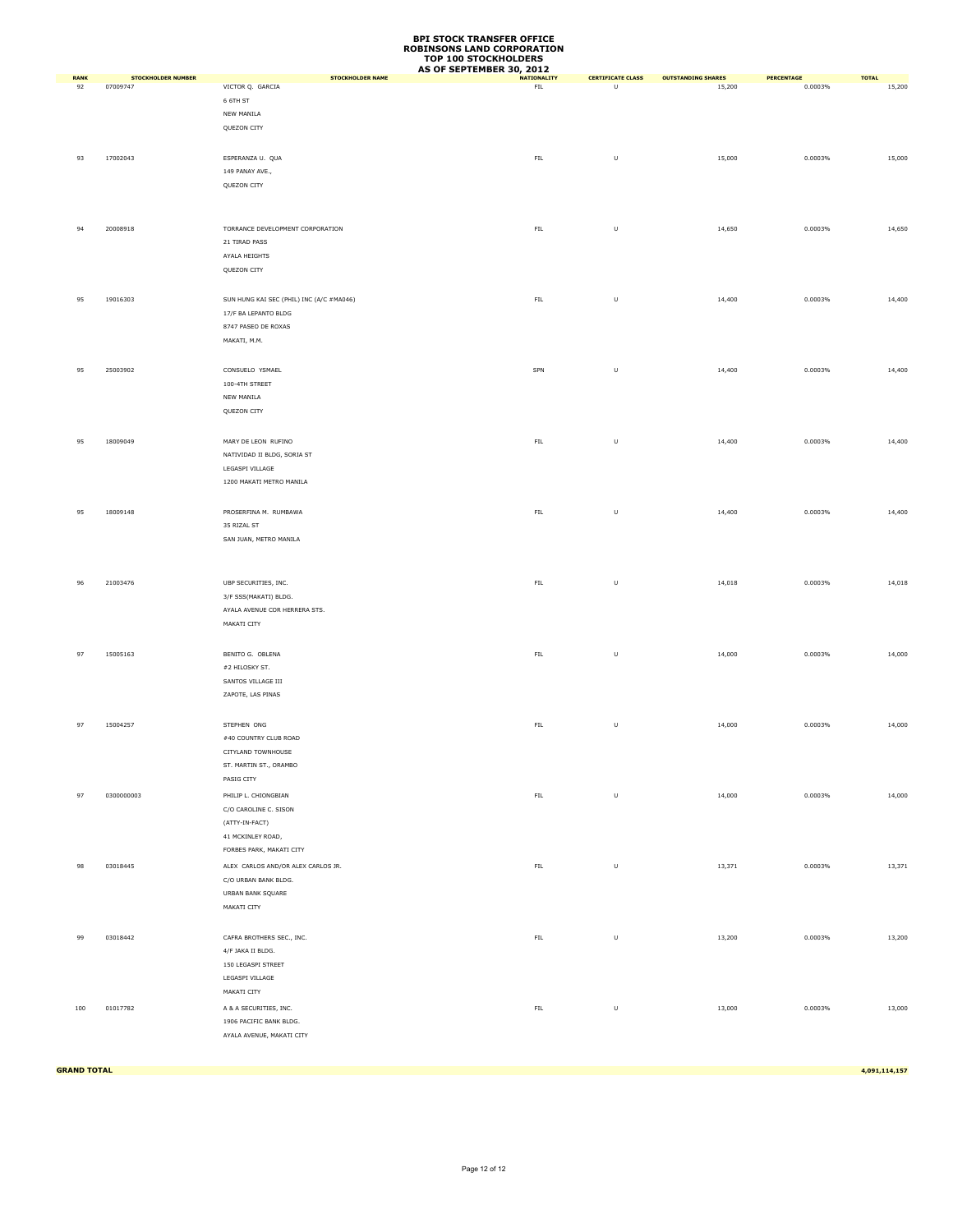**RBKPS006 PCDUSER1** 

#### Philippine Depository & Trust Corp.

Philippine Depository & Trust Corp.

**E** PDTC

#### **OUTSTANDING BALANCES FOR A SPECIFIC COMPANY**

Company Code - RLC000000000 & Company Name - ROBINSON LAND

**Business Date** 09/28/2012

| <b>BP ID</b><br><b>ACCOUNT NO.</b> | <b>BP NAME</b><br><b>ADDRESS</b>                                                                                                                                           | <b>ACCOUNT TYPE</b><br><b>TELEPHONE NUMBER</b>  | <b>ID TYPE</b><br><b>ID NUMBER</b>    | <b>INVESTOR TYPE</b><br><b>COUNTRY</b> | <b>HOLDINGS</b><br><b>TAXCODE</b> |
|------------------------------------|----------------------------------------------------------------------------------------------------------------------------------------------------------------------------|-------------------------------------------------|---------------------------------------|----------------------------------------|-----------------------------------|
| 10100000000<br>5                   | A & A SECURITIES, INC.<br>Rm. 1906 Ayala Ave. Condominium 6776 Ayala Ave. 810-54-01<br>Makati City<br>Metropolitan Manila<br>1200                                          | <b>Omnibus Without Client</b>                   | <b>Tax Identification Number</b><br>2 | Domestic<br><b>PHILIPPINES</b>         | 5,633,564.00<br><b>PH10</b>       |
| 10200000000<br>5                   | ABACUS SECURITIES CORPORATION<br>Unit 2904-A East Tower, PSE Centre Exchange Road, 634-2105<br>Ortigas Center Pasig City<br>Metropolitan Manila<br>1600                    | <b>Omnibus Without Client</b>                   | <b>Tax Identification Number</b><br>3 | Domestic<br><b>PHILIPPINES</b>         | 4,762,607.00<br><b>PH10</b>       |
| 10200000000                        | <b>ABACUS SECURITIES CORPORATION</b><br>Unit 2904-A East Tower, PSE Centre Exchange Road, 634-2105<br>Ortigas Center Pasig City<br>Metropolitan Manila<br>1600             | Own                                             | <b>Tax Identification Number</b><br>3 | Domestic<br><b>PHILIPPINES</b>         | 7,954.00<br><b>NWT</b>            |
| 10300000000                        | ACCORD CAPITAL EQUITIES CORPORATION<br>Unit 1101 Orient Square Building Emerald Avenue<br>Ortigas Center, Pasig City<br>Metropolitan Manila<br>1600                        | <b>Omnibus Without Client</b><br>687-5071 to 74 | <b>Tax Identification Number</b><br>4 | Foreign<br><b>PHILIPPINES</b>          | 1,320.00<br>FMX1                  |
| 10300000000<br>5                   | ACCORD CAPITAL EQUITIES CORPORATION Omnibus Without Client<br>Unit 1101 Orient Square Building Emerald Avenue<br>Ortigas Center, Pasig City<br>Metropolitan Manila<br>1600 | 687-5071 to 74                                  | <b>Tax Identification Number</b><br>4 | Domestic<br><b>PHILIPPINES</b>         | 601,174.00<br><b>PH10</b>         |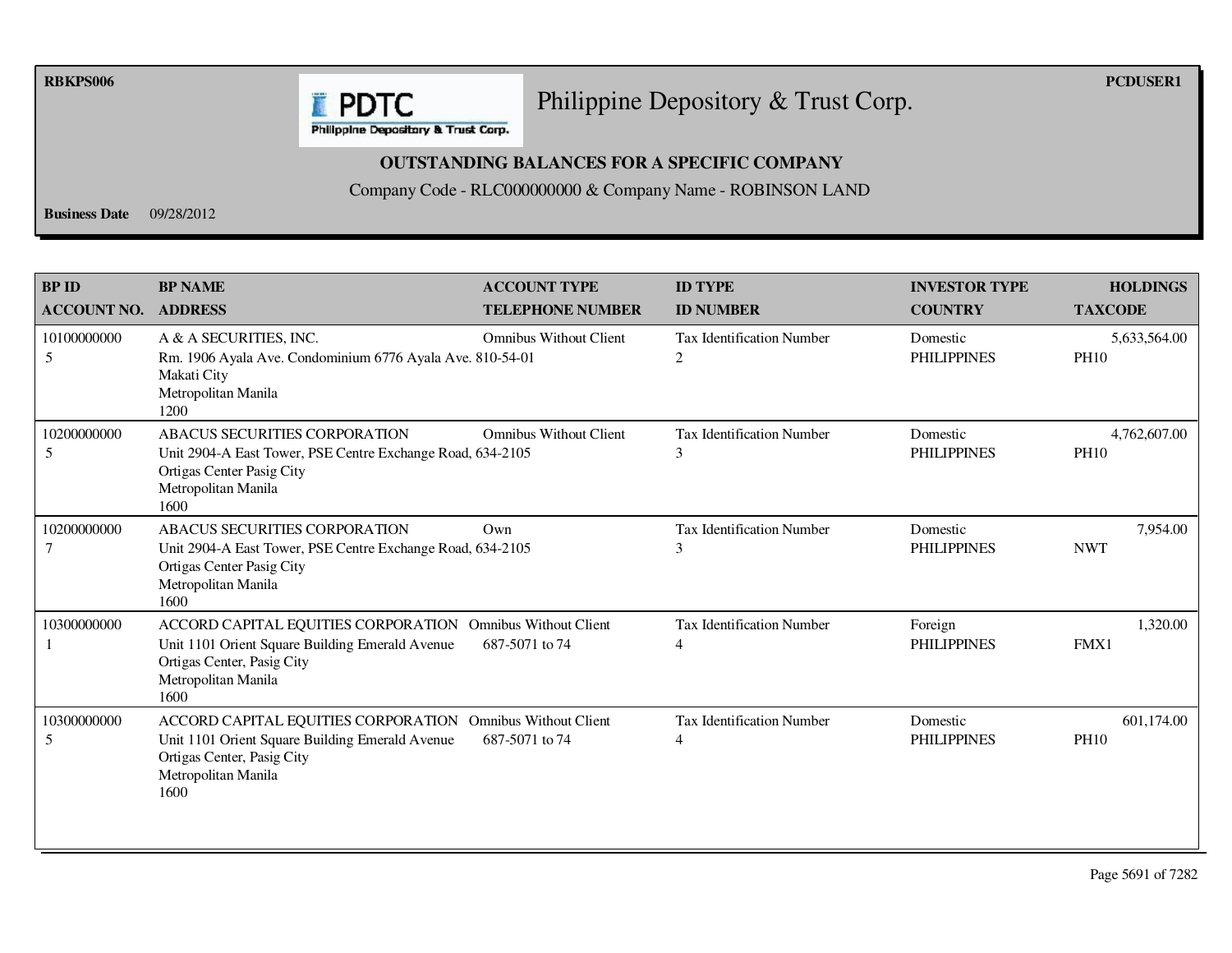| <b>BPID</b>                 | <b>BP NAME</b>                                                                                                                                                                      | <b>ACCOUNT TYPE</b>                             | <b>ID TYPE</b>                         | <b>INVESTOR TYPE</b>           | <b>HOLDINGS</b>          |
|-----------------------------|-------------------------------------------------------------------------------------------------------------------------------------------------------------------------------------|-------------------------------------------------|----------------------------------------|--------------------------------|--------------------------|
| <b>ACCOUNT NO.</b>          | <b>ADDRESS</b>                                                                                                                                                                      | <b>TELEPHONE NUMBER</b>                         | <b>ID NUMBER</b>                       | <b>COUNTRY</b>                 | <b>TAXCODE</b>           |
| 10300000000<br>6            | ACCORD CAPITAL EQUITIES CORPORATION<br>Unit 1101 Orient Square Building Emerald Avenue<br>Ortigas Center, Pasig City<br>Metropolitan Manila<br>1600                                 | Settlement<br>687-5071 to 74                    | Tax Identification Number<br>4         | Domestic<br><b>PHILIPPINES</b> | 30,000.00<br><b>NWT</b>  |
| 10400000000<br>$\mathbf{1}$ | A. T. DE CASTRO SECURITIES CORP.<br>Suite 701, 7/F Ayala Tower I, Exchange Plaza, Ayala<br>Triangle, Ayala Ave., Makati City<br>Metropolitan Manila<br>1226                         | <b>Omnibus Without Client</b><br>848-7160 to 65 | Tax Identification Number<br>5         | Foreign<br><b>PHILIPPINES</b>  | 5,500.00<br>FMX1         |
| 10400000000<br>5            | A. T. DE CASTRO SECURITIES CORP.<br>Suite 701, 7/F Ayala Tower I, Exchange Plaza, Ayala<br>Triangle, Ayala Ave., Makati City<br>Metropolitan Manila<br>1226                         | <b>Omnibus Without Client</b><br>848-7160 to 65 | <b>Tax Identification Number</b><br>5  | Domestic<br><b>PHILIPPINES</b> | 38,310.00<br><b>PH10</b> |
| 10600000000<br>5            | ALPHA SECURITIES CORP.<br>UNIT 3003, ONE CORPORATE CENTRE, 30TH<br>FLOOR, JULIA VARGAS STREET, COR MERALC<br>AVENUE STREET, ORTIGAS CENTER, PASIG CI<br>Metropolitan Manila<br>1200 | Omnibus Without Client<br>6546806               | <b>Tax Identification Number</b><br>7  | Domestic<br><b>PHILIPPINES</b> | 1,500.00<br><b>PH10</b>  |
| 10600000000<br>20           | ALPHA SECURITIES CORP.<br>UNIT 3003, ONE CORPORATE CENTRE, 30TH<br>FLOOR, JULIA VARGAS STREET, COR MERALC<br>AVENUE STREET, ORTIGAS CENTER, PASIG CI<br>Metropolitan Manila<br>1200 | Settlement<br>6546806                           | Tax Identification Number<br>7         | Foreign<br><b>PHILIPPINES</b>  | 90,000.00<br><b>SZ07</b> |
| 10900000000<br>6            | <b>BA SECURITIES, INC.</b><br>Rm 401-403 CLMC Bldg, 256-259 EDSA Greenhills<br>Mandaluyong City<br>Metropolitan Manila<br>1550                                                      | Settlement<br>727-5374                          | <b>Tax Identification Number</b><br>10 | Domestic<br><b>PHILIPPINES</b> | 92,450.00<br><b>NWT</b>  |
| 10900000000<br>14           | <b>BA SECURITIES, INC.</b><br>Rm 401-403 CLMC Bldg, 256-259 EDSA Greenhills<br>City<br>Mandaluyong<br>Metropolitan Manila<br>1550                                                   | Settlement<br>727-5374                          | <b>Tax Identification Number</b><br>10 | Domestic<br><b>PHILIPPINES</b> | 10,900.00<br><b>PH10</b> |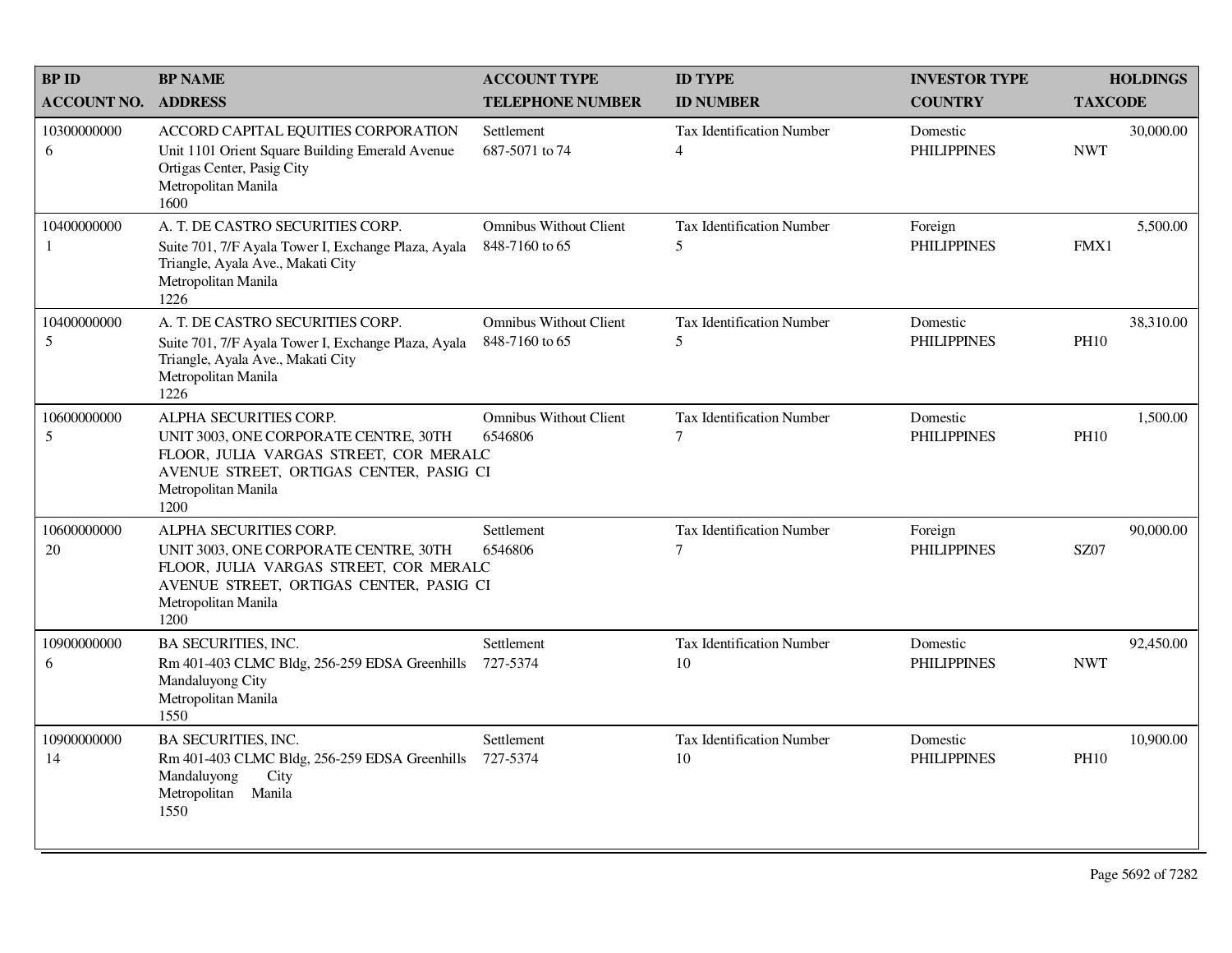| <b>BP NAME</b>                                                                                                                                      | <b>ACCOUNT TYPE</b>                       | <b>ID TYPE</b>                         | <b>INVESTOR TYPE</b>           | <b>HOLDINGS</b>             |
|-----------------------------------------------------------------------------------------------------------------------------------------------------|-------------------------------------------|----------------------------------------|--------------------------------|-----------------------------|
| <b>ADDRESS</b>                                                                                                                                      | <b>TELEPHONE NUMBER</b>                   | <b>ID NUMBER</b>                       | <b>COUNTRY</b>                 | <b>TAXCODE</b>              |
| ANGPING & ASSOCIATES SECURITIES, INC.<br>Suites 2002/2004, The Peak, 107 Alfaro St., Salcedo<br>Village, Makati City<br>Metropolitan Manila<br>1227 | <b>Omnibus Without Client</b><br>8482915  | <b>Tax Identification Number</b><br>11 | Domestic<br><b>PHILIPPINES</b> | 462,295.00<br><b>PH10</b>   |
| ANSALDO, GODINEZ & CO., INC.<br>340 Nueva St., Binondo Manila<br>Metropolitan Manila<br>1006                                                        | <b>Omnibus Without Client</b><br>242-5127 | Tax Identification Number<br>12        | Domestic<br><b>PHILIPPINES</b> | 1,012,010.00<br><b>PH10</b> |
| AB CAPITAL SECURITIES, INC.<br>8/F Phinma Plaza 39 Plaza Drive, Rockwell Center<br>Makati City<br>Metropolitan Manila<br>1200                       | <b>Omnibus Without Client</b><br>814-5601 | <b>Tax Identification Number</b><br>13 | Domestic<br><b>PHILIPPINES</b> | 154,400.00<br><b>PH10</b>   |
| AB CAPITAL SECURITIES, INC.<br>8/F Phinma Plaza 39 Plaza Drive, Rockwell Center<br>Makati City<br>Metropolitan Manila<br>1200                       | Settlement<br>814-5601                    | <b>Tax Identification Number</b><br>13 | Domestic<br><b>PHILIPPINES</b> | 25,250.00<br><b>NWT</b>     |
| AB CAPITAL SECURITIES, INC.<br>8/F Phinma Plaza 39 Plaza Drive, Rockwell Center<br>Makati City<br>Metropolitan Manila<br>1200                       | Settlement<br>814-5601                    | Tax Identification Number<br>13        | Domestic<br><b>PHILIPPINES</b> | 223,979.00<br><b>PH10</b>   |
| SARANGANI SECURITIES, INC.<br>UNIT 2 D1 VERNIDA I CONDOMINIUM 120<br><b>CITY</b><br>Metropolitan Manila<br>1229                                     | <b>Omnibus Without Client</b><br>817-5806 | <b>Tax Identification Number</b><br>14 | Domestic<br><b>PHILIPPINES</b> | 96,000.00<br><b>PH10</b>    |
| SB EQUITIES, INC.<br>18/F, Security Bank Centre 6776 Ayala Avenue,<br>Makati City<br>Metropolitan Manila<br>1226                                    | <b>Omnibus Without Client</b><br>8911037  | Tax Identification Number<br>15        | Foreign<br><b>PHILIPPINES</b>  | 400,269.00<br>FMX1          |
|                                                                                                                                                     |                                           | AMORSOLO ST., LEGASPI VILLAGE, MAKATI  |                                |                             |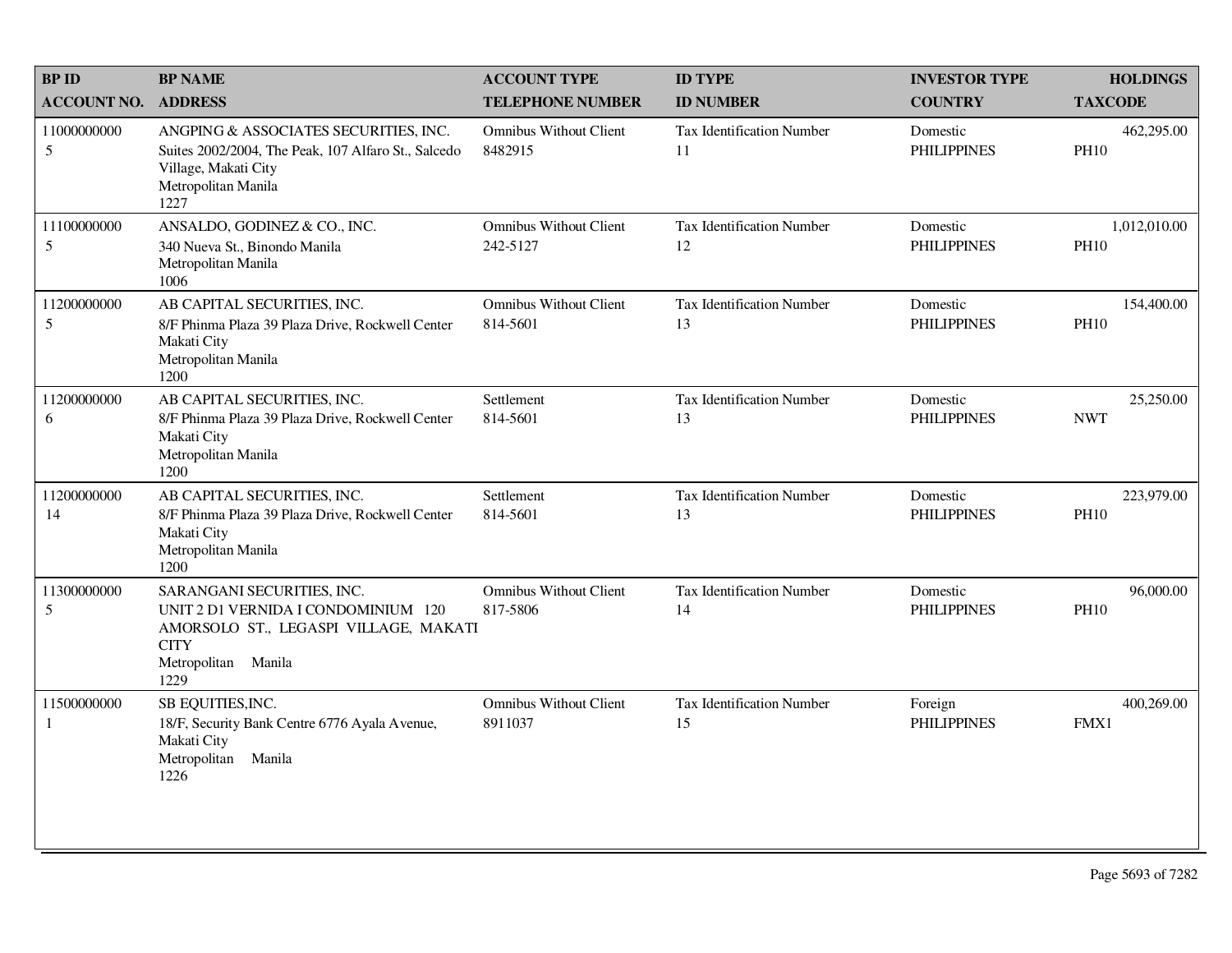| <b>BPID</b>        | <b>BP NAME</b>                                                                                                                                     | <b>ACCOUNT TYPE</b>                          | <b>ID TYPE</b>                         | <b>INVESTOR TYPE</b>           | <b>HOLDINGS</b>             |
|--------------------|----------------------------------------------------------------------------------------------------------------------------------------------------|----------------------------------------------|----------------------------------------|--------------------------------|-----------------------------|
| <b>ACCOUNT NO.</b> | <b>ADDRESS</b>                                                                                                                                     | <b>TELEPHONE NUMBER</b>                      | <b>ID NUMBER</b>                       | <b>COUNTRY</b>                 | <b>TAXCODE</b>              |
| 11500000000<br>5   | SB EQUITIES, INC.<br>18/F, Security Bank Centre 6776 Ayala Avenue,<br>Makati City<br>Metropolitan Manila<br>1226                                   | <b>Omnibus Without Client</b><br>8911037     | Tax Identification Number<br>15        | Domestic<br><b>PHILIPPINES</b> | 2,341,700.00<br><b>PH10</b> |
| 11500000000<br>6   | SB EQUITIES, INC.<br>18/F, Security Bank Centre 6776 Ayala Avenue,<br>Makati City<br>Metropolitan<br>Manila<br>1226                                | Settlement<br>8911037                        | Tax Identification Number<br>15        | Domestic<br><b>PHILIPPINES</b> | 421,331.00<br><b>NWT</b>    |
| 11600000000        | ASIA PACIFIC CAPITAL EQUITIES & SECURITIEOmnibus Without Client<br>CORP.                                                                           |                                              | <b>Tax Identification Number</b>       | Domestic                       | 800.00                      |
| $\sqrt{5}$         | 24/F Galleria Corporate Center EDSA corner Ortigas<br>Avenue, Pasig City<br>Metropolitan Manila<br>1605                                            | 6345621 to 26                                | 16                                     | <b>PHILIPPINES</b>             | <b>PH10</b>                 |
| 11800000000<br>5   | ASIASEC EQUITIES, INC.<br>8/F Chatham House<br>116 Valero cor. V.A. Rufino Sts<br>Salcedo Village, Makati City 1227<br>Metropolitan Manila<br>1227 | <b>Omnibus Without Client</b><br>8937981     | <b>Tax Identification Number</b><br>18 | Domestic<br><b>PHILIPPINES</b> | 142,900.00<br><b>PH10</b>   |
| 11900000000<br>5   | ASTRA SECURITIES CORPORATION<br>Units 1204-1205 Ayala Tower One Ayala Ave. cor.<br>Paseo de Roxas Makati City<br>Metropolitan Manila<br>1200       | <b>Omnibus Without Client</b><br>848-6421/27 | Tax Identification Number<br>19        | Domestic<br><b>PHILIPPINES</b> | 49,500.00<br><b>PH10</b>    |
| 12000000000<br>5   | ATC SECURITIES, INC.<br>Unit 6f, 6th Floor 8101 Pearl Plaza, Pearl Drive Ortiga 687-1768<br>Center, Pasig City<br>Metropolitan Manila<br>12        | <b>Omnibus Without Client</b>                | <b>Tax Identification Number</b><br>20 | Domestic<br><b>PHILIPPINES</b> | 900.00<br><b>PH10</b>       |
| 12100000004        | MACQUARIE CAPITAL SECURITIES (PHILIPPIN<br>INC.                                                                                                    | Client                                       | Tax Identification Number              | Foreign                        | 1,000.00                    |
| $\mathbf{1}$       | 22F 6750 AYALA AVENUE BUILDING AYALA<br><b>AVENUE MAKATI CITY</b><br>Metropolitan Manila<br>1226                                                   | 857-0838                                     | 516                                    | <b>PHILIPPINES</b>             | FMX1                        |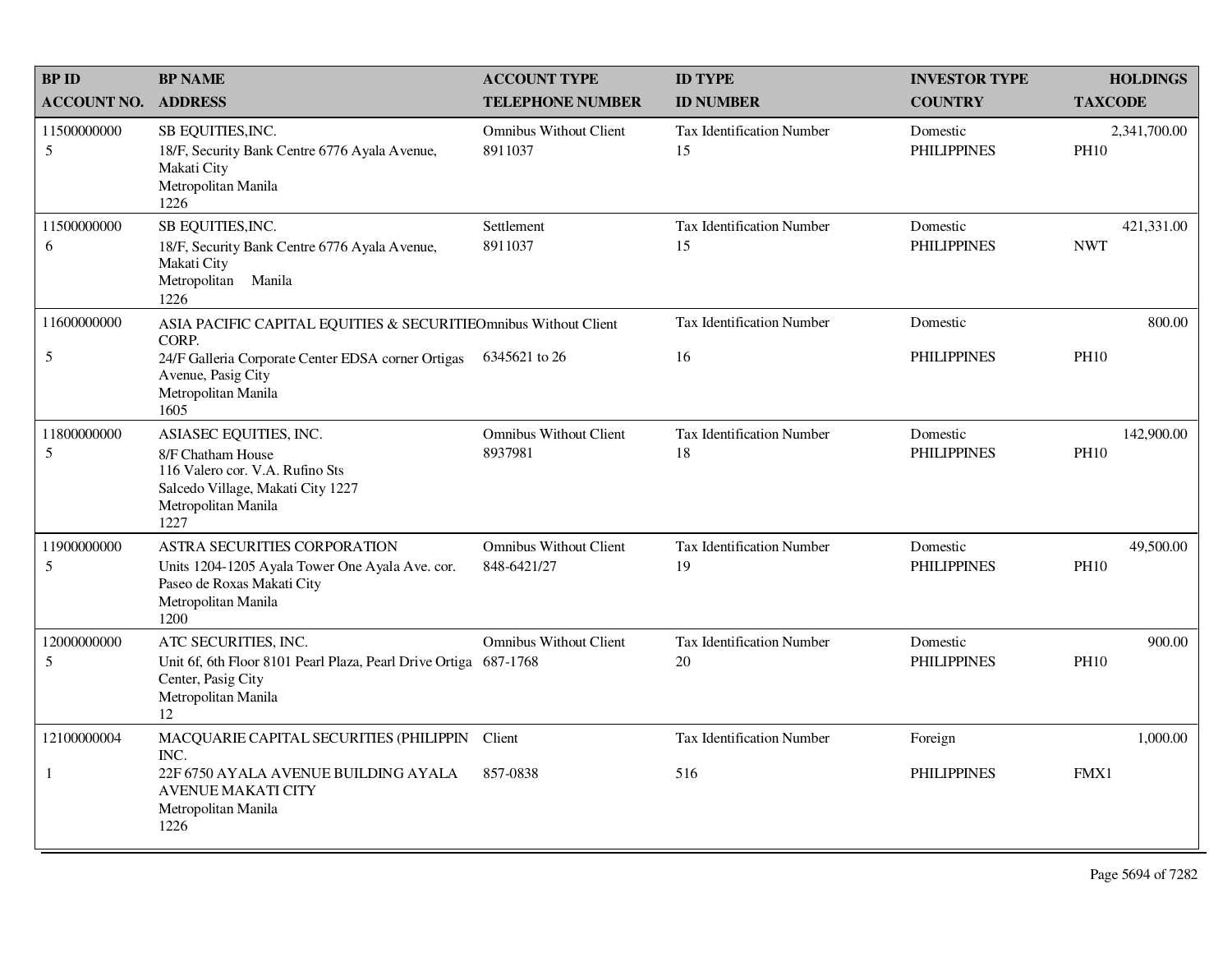| <b>BPID</b>        | <b>BP NAME</b>                                                                                                                                 | <b>ACCOUNT TYPE</b>                            | <b>ID TYPE</b>                         | <b>INVESTOR TYPE</b>           | <b>HOLDINGS</b>              |
|--------------------|------------------------------------------------------------------------------------------------------------------------------------------------|------------------------------------------------|----------------------------------------|--------------------------------|------------------------------|
| <b>ACCOUNT NO.</b> | <b>ADDRESS</b>                                                                                                                                 | <b>TELEPHONE NUMBER</b>                        | <b>ID NUMBER</b>                       | <b>COUNTRY</b>                 | <b>TAXCODE</b>               |
| 12200000000<br>5   | BELSON SECURITIES, INC.<br>4th Floor Belson House 271 Edsa, Mandaluyong City<br>Metropolitan Manila<br>1554                                    | <b>Omnibus Without Client</b><br>724-7586loc21 | <b>Tax Identification Number</b><br>22 | Domestic<br><b>PHILIPPINES</b> | 260,850.00<br><b>PH10</b>    |
| 12300000000<br>5   | BENJAMIN CO CA & CO., INC.<br>Rm. 301 Downtown Ctr Bldg., 516 Quintin Paredes St<br>Binondo, Manila<br>Metropolitan Manila<br>1006             | <b>Omnibus Without Client</b><br>6345186       | <b>Tax Identification Number</b><br>23 | Domestic<br><b>PHILIPPINES</b> | 21,600.00<br><b>PH10</b>     |
| 12400000000<br>5   | <b>B. H. CHUA SECURITIES CORPORATION</b><br>872 G. Araneta Avenue, Quezon City<br>Metropolitan Manila<br>1135                                  | <b>Omnibus Without Client</b><br>412-3444      | <b>Tax Identification Number</b><br>24 | Domestic<br><b>PHILIPPINES</b> | 110,406.00<br><b>PH10</b>    |
| 12600000000<br>1   | <b>BPI SECURITIES CORPORATION</b><br>8/F BPI Head Office Bldg., Ayala Ave., cor. Paseo de<br>Roxas Makati City<br>Metropolitan Manila<br>1226  | <b>Omnibus Without Client</b><br>8196535       | <b>Tax Identification Number</b><br>26 | Foreign<br><b>PHILIPPINES</b>  | 91,450.00<br>FMX1            |
| 12600000000<br>5   | BPI SECURITIES CORPORATION<br>8/F BPI Head Office Bldg., Ayala Ave., cor. Paseo de<br>Roxas Makati City<br>Metropolitan Manila<br>1226         | <b>Omnibus Without Client</b><br>8196535       | Tax Identification Number<br>26        | Domestic<br><b>PHILIPPINES</b> | 20,795,008.00<br><b>PH10</b> |
| 12800000000<br>5   | CAMPOS, LANUZA & COMPANY, INC.<br>Unit 2003B East Tower, PSE Center Exchange Road,<br>Ortigas Center Pasig City<br>Metropolitan Manila<br>1605 | <b>Omnibus Without Client</b><br>634-6881/87   | Tax Identification Number<br>27        | Domestic<br><b>PHILIPPINES</b> | 1,598,500.00<br><b>PH10</b>  |
| 12800000000<br>6   | CAMPOS, LANUZA & COMPANY, INC.<br>Unit 2003B East Tower, PSE Center Exchange Road,<br>Ortigas Center Pasig City<br>Metropolitan Manila<br>1605 | Settlement<br>634-6881/87                      | <b>Tax Identification Number</b><br>27 | Domestic<br><b>PHILIPPINES</b> | 2,630.00<br><b>NWT</b>       |
| 12800000000<br>18  | CAMPOS, LANUZA & COMPANY, INC.<br>Unit 2003B East Tower, PSE Center Exchange Road,<br>Ortigas Center Pasig City<br>Metropolitan Manila<br>1605 | Settlement<br>634-6881/87                      | <b>Tax Identification Number</b><br>27 | Foreign<br><b>PHILIPPINES</b>  | 7,200.00<br><b>RA10</b>      |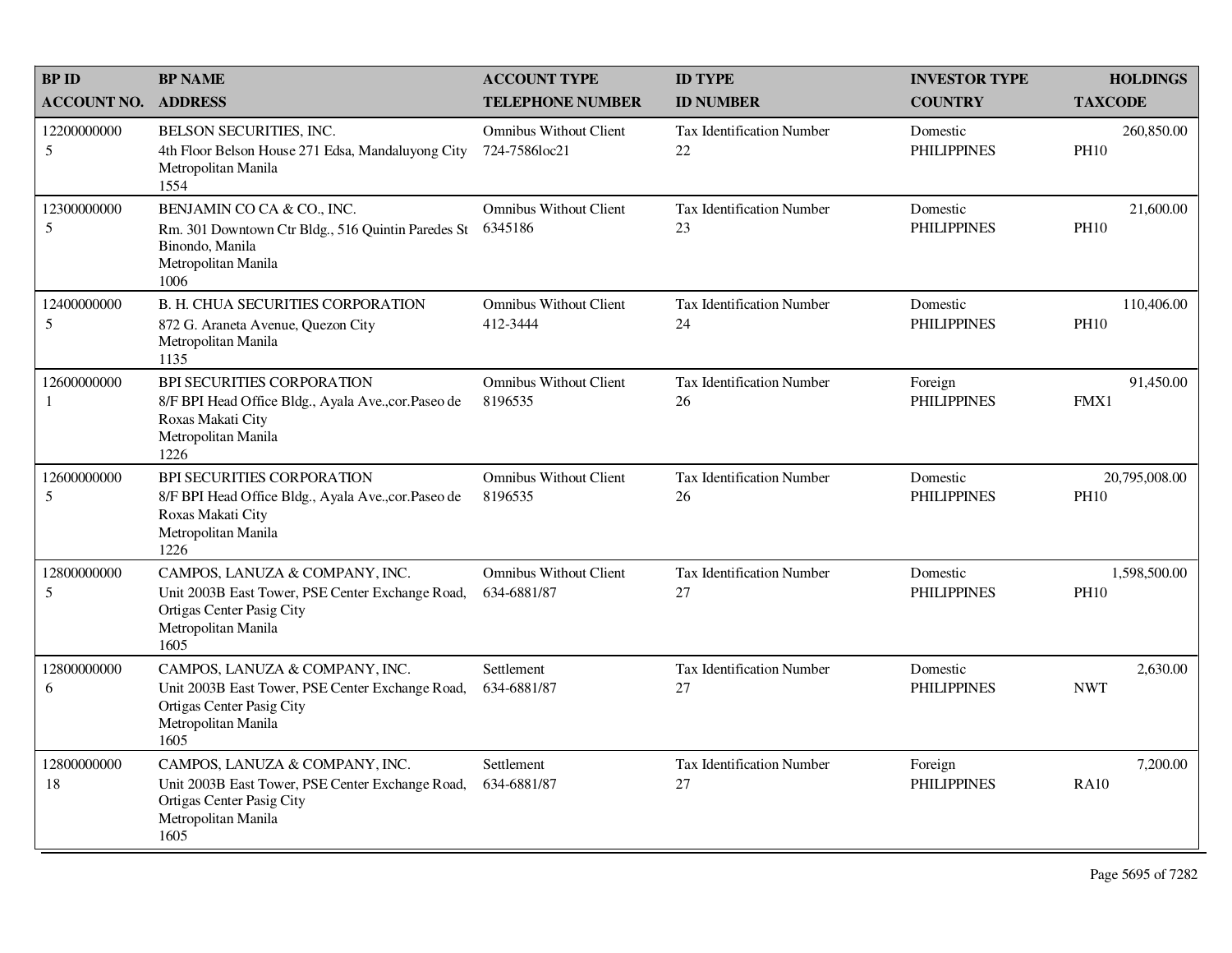| <b>BPID</b>                   | <b>BP NAME</b>                                                                                                                                         | <b>ACCOUNT TYPE</b>                       | <b>ID TYPE</b>                         | <b>INVESTOR TYPE</b>           | <b>HOLDINGS</b>             |
|-------------------------------|--------------------------------------------------------------------------------------------------------------------------------------------------------|-------------------------------------------|----------------------------------------|--------------------------------|-----------------------------|
| <b>ACCOUNT NO.</b>            | <b>ADDRESS</b>                                                                                                                                         | <b>TELEPHONE NUMBER</b>                   | <b>ID NUMBER</b>                       | <b>COUNTRY</b>                 | <b>TAXCODE</b>              |
| 12900000000<br>5              | SINCERE SECURITIES CORPORATION<br>1203-A East Tower, PSE Centre, Exchange Road,<br>Ortigas Center, Pasig City<br>Metropolitan Manila<br>$\overline{0}$ | <b>Omnibus Without Client</b><br>638-3549 | <b>Tax Identification Number</b><br>28 | Domestic<br><b>PHILIPPINES</b> | 4,400.00<br><b>PH10</b>     |
| 13000000000<br>5              | CENTURY SECURITIES CORPORATION<br>1105 Galleria Corporate Center Ortigas Ave., Quezon 633-7044/47<br>City<br>Metropolitan Manila<br>1600               | <b>Omnibus Without Client</b>             | <b>Tax Identification Number</b><br>29 | Domestic<br><b>PHILIPPINES</b> | 1,861,800.00<br><b>PH10</b> |
| 13100000000<br>5              | PCIB SECURITIES, INC.<br>8/F PCIB Tower 2, Dela Costa St., Makati City<br>Metropolitan Manila<br>1002                                                  | <b>Omnibus Without Client</b><br>8912028  | <b>Tax Identification Number</b><br>30 | Domestic<br><b>PHILIPPINES</b> | 453,400.00<br><b>PH10</b>   |
| 13100000000<br>6              | PCIB SECURITIES, INC.<br>8/F PCIB Tower 2, Dela Costa St., Makati City<br>Metropolitan Manila<br>1002                                                  | Settlement<br>8912028                     | Tax Identification Number<br>30        | Domestic<br><b>PHILIPPINES</b> | 11,400.00<br><b>NWT</b>     |
| 13300000000<br>5              | CITISECURITIES, INC.<br>Rm. 2701-B Tektite Tower Center Exchange Rd, Pasi<br>City<br>Metropolitan Manila<br>1600                                       | <b>Omnibus Without Client</b><br>635-5735 | <b>Tax Identification Number</b><br>31 | Domestic<br><b>PHILIPPINES</b> | 905,300.00<br><b>PH10</b>   |
| 13300000000<br>$\overline{7}$ | CITISECURITIES, INC.<br>Rm. 2701-B Tektite Tower Center Exchange Rd, Pasi<br>City<br>Metropolitan Manila<br>1600                                       | Own<br>635-5735                           | <b>Tax Identification Number</b><br>31 | Domestic<br><b>PHILIPPINES</b> | 11,850.00<br><b>NWT</b>     |
| 13600000000<br>5              | TRITON SECURITIES CORP.<br>26/F LKG Tower, 6801 Ayala Avenue Makati City<br>Metropolitan Manila<br>$\Omega$                                            | <b>Omnibus Without Client</b><br>5238311  | <b>Tax Identification Number</b><br>34 | Domestic<br><b>PHILIPPINES</b> | 101,550.00<br><b>PH10</b>   |
| 14000000000<br>5              | IGC SECURITIES INC.<br>Suite 1006, Tower I & Exchange Plaza Ayala Triangle 816-39-86<br>Ayala Avenue Makati City<br>Metropolitan Manila<br>1200        | <b>Omnibus Without Client</b>             | <b>Tax Identification Number</b><br>38 | Domestic<br><b>PHILIPPINES</b> | 278,700.00<br><b>PH10</b>   |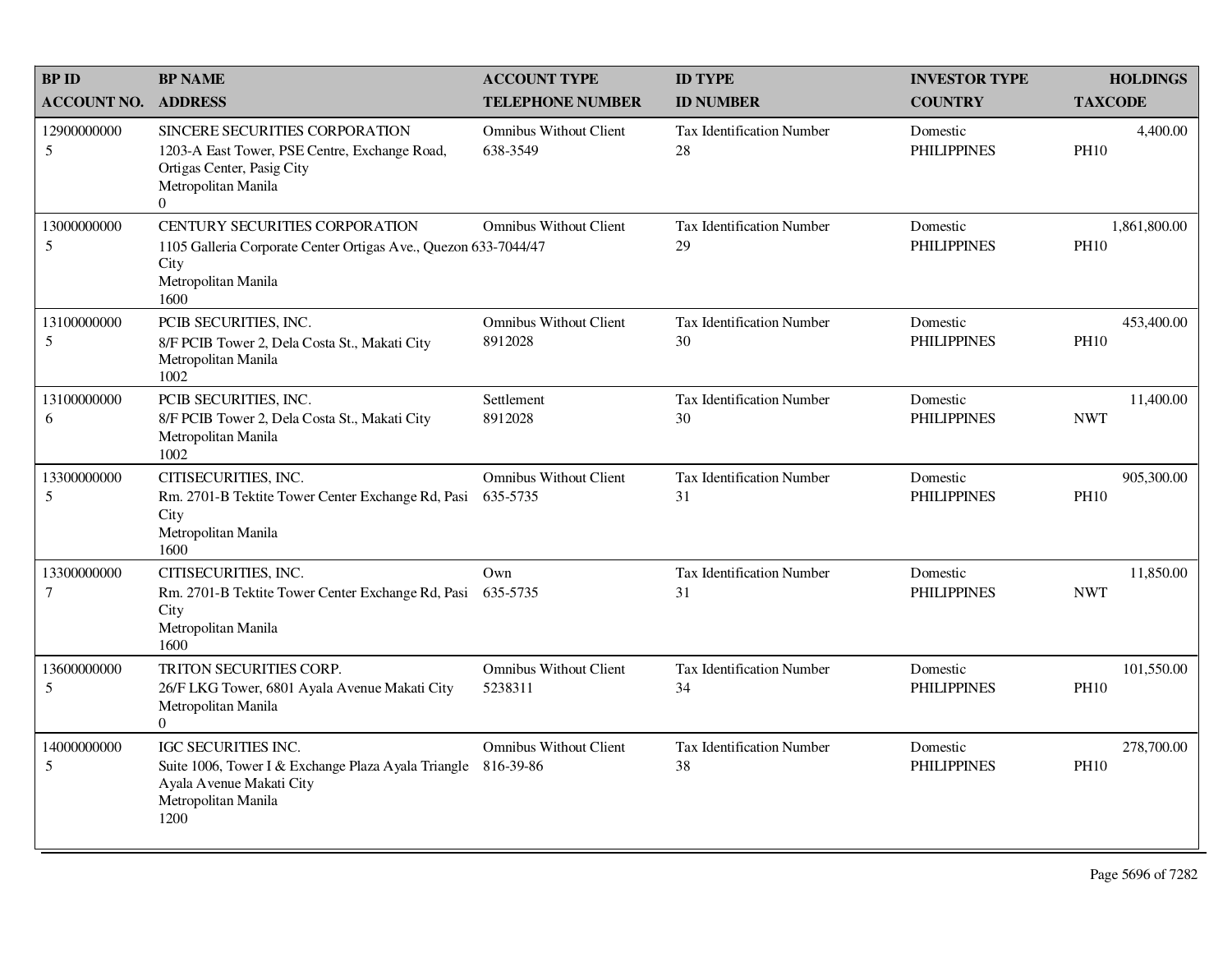| <b>BPID</b>                   | <b>BP NAME</b>                                                                                                                                          | <b>ACCOUNT TYPE</b>                          | <b>ID TYPE</b>                         | <b>INVESTOR TYPE</b>           | <b>HOLDINGS</b>           |
|-------------------------------|---------------------------------------------------------------------------------------------------------------------------------------------------------|----------------------------------------------|----------------------------------------|--------------------------------|---------------------------|
| <b>ACCOUNT NO.</b>            | <b>ADDRESS</b>                                                                                                                                          | <b>TELEPHONE NUMBER</b>                      | <b>ID NUMBER</b>                       | <b>COUNTRY</b>                 | <b>TAXCODE</b>            |
| 14100000000<br>5              | <b>CUALOPING SECURITIES CORPORATION</b><br>Suite 1801 Tytana Centre Condominium Plaza Lorenz<br>Ruiz, Binondo, Manila<br>Metropolitan Manila<br>1006    | <b>Omnibus Without Client</b><br>241-0262    | <b>Tax Identification Number</b><br>39 | Domestic<br><b>PHILIPPINES</b> | 4,750.00<br><b>PH10</b>   |
| 14300000000<br>5              | DAVID GO SECURITIES CORP.<br>Rm. 309 Federation Center Bldg. Muelle de Binondo,<br>Binondo, Manila<br>Metropolitan Manila<br>1006                       | <b>Omnibus Without Client</b><br>242-2379    | Tax Identification Number<br>41        | Domestic<br><b>PHILIPPINES</b> | 186,017.00<br><b>PH10</b> |
| 14300000000<br>$\overline{7}$ | DAVID GO SECURITIES CORP.<br>Rm. 309 Federation Center Bldg. Muelle de Binondo,<br>Binondo, Manila<br>Metropolitan Manila<br>1006                       | Own<br>242-2379                              | <b>Tax Identification Number</b><br>41 | Domestic<br><b>PHILIPPINES</b> | 30,000.00<br><b>NWT</b>   |
| 14500000000<br>5              | DIVERSIFIED SECURITIES, INC.<br>5/F PDCP Bank Centre, Herrera cor. Alfaro Sts.,<br>Salcedo Village, Makati City<br>Metropolitan Manila<br>1600          | Omnibus Without Client<br>634-6630/31        | Tax Identification Number<br>43        | Domestic<br><b>PHILIPPINES</b> | 10,750.00<br><b>PH10</b>  |
| 14500000000<br>14             | DIVERSIFIED SECURITIES, INC.<br>5/F PDCP Bank Centre, Herrera cor. Alfaro Sts.,<br>Salcedo Village, Makati City<br>Metropolitan Manila<br>1600          | Settlement<br>634-6630/31                    | <b>Tax Identification Number</b><br>43 | Domestic<br><b>PHILIPPINES</b> | 4.800.00<br><b>PH10</b>   |
| 14700000000<br>5              | E. CHUA CHIACO SECURITIES, INC.<br>113 Renta St., Binondo, Manila<br>Metropolitan Manila<br>1006                                                        | <b>Omnibus Without Client</b><br>242-5145    | <b>Tax Identification Number</b><br>45 | Domestic<br><b>PHILIPPINES</b> | 276,856.00<br><b>PH10</b> |
| 14700000000<br>7              | E. CHUA CHIACO SECURITIES, INC.<br>113 Renta St., Binondo, Manila<br>Metropolitan Manila<br>1006                                                        | Own<br>242-5145                              | Tax Identification Number<br>45        | Domestic<br><b>PHILIPPINES</b> | 2,571.00<br><b>NWT</b>    |
| 14800000000<br>5              | EQUITABLE SECURIITES (PHILS.) INC.<br>3/F Cacho-Gonzalez Bldg, Aguirre cor. Trasierra St,<br>Legaspi Village Makati City<br>Metropolitan Manila<br>1229 | <b>Omnibus Without Client</b><br>810-4801/04 | Tax Identification Number<br>46        | Domestic<br><b>PHILIPPINES</b> | 830.00<br><b>PH10</b>     |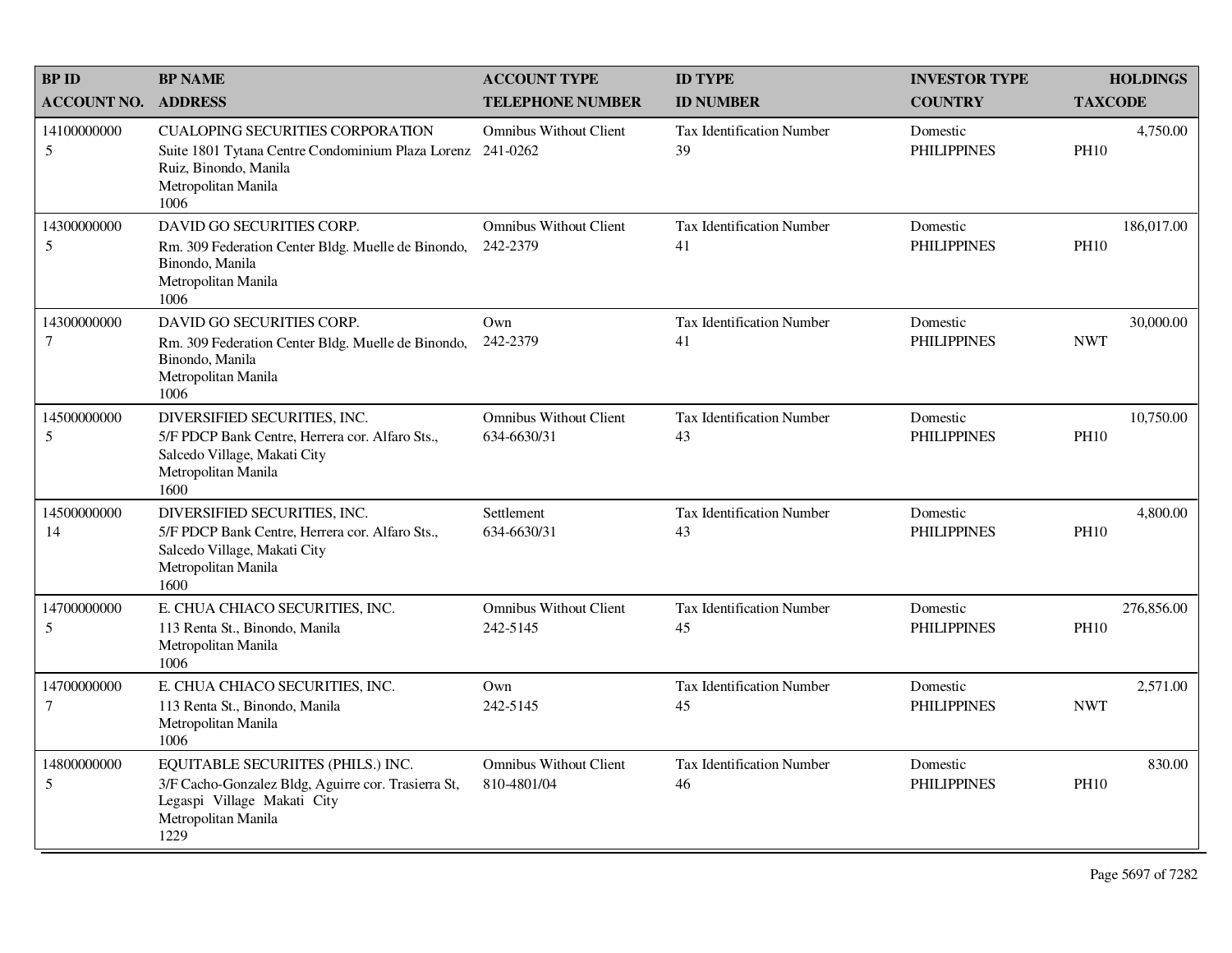| <b>BPID</b>           | <b>BP NAME</b>                                                                                                                                                                                                 | <b>ACCOUNT TYPE</b>                          | <b>ID TYPE</b>                         | <b>INVESTOR TYPE</b>           | <b>HOLDINGS</b>           |
|-----------------------|----------------------------------------------------------------------------------------------------------------------------------------------------------------------------------------------------------------|----------------------------------------------|----------------------------------------|--------------------------------|---------------------------|
| <b>ACCOUNT NO.</b>    | <b>ADDRESS</b>                                                                                                                                                                                                 | <b>TELEPHONE NUMBER</b>                      | <b>ID NUMBER</b>                       | <b>COUNTRY</b>                 | <b>TAXCODE</b>            |
| 14900000000<br>5      | EAST WEST CAPITAL CORPORATION<br>2/F U-Bix Building 1331 Angono St., Makati City<br>Metropolitan Manila<br>1208                                                                                                | <b>Omnibus Without Client</b><br>891-98901   | Tax Identification Number<br>47        | Domestic<br><b>PHILIPPINES</b> | 42,600.00<br><b>PH10</b>  |
| 14900000000<br>6      | EAST WEST CAPITAL CORPORATION<br>2/F U-Bix Building 1331 Angono St., Makati City<br>Metropolitan Manila<br>1208                                                                                                | Settlement<br>891-98901                      | Tax Identification Number<br>47        | Domestic<br><b>PHILIPPINES</b> | 800.00<br><b>NWT</b>      |
| 15000000000           | EASTERN SECURITIES DEVELOPMENT<br><b>CORPORATION</b>                                                                                                                                                           | <b>Omnibus Without Client</b>                | Tax Identification Number              | Domestic                       | 333,426.00                |
| $\sqrt{5}$            | 1701 Tytana Ctr. Bldg, Binondo, Manila<br>Metropolitan Manila<br>1006                                                                                                                                          | 242-4006/11                                  | 48                                     | <b>PHILIPPINES</b>             | <b>PH10</b>               |
| 15300000000<br>5      | EQUITIWORLD SECURITIES, INC.<br>807-809 Philippine Stock Exchange Ayala Tower 1,<br>Ayala Avenue Makati City<br>Metropolitan Manila<br>1226                                                                    | <b>Omnibus Without Client</b><br>848-5401/09 | <b>Tax Identification Number</b><br>51 | Domestic<br><b>PHILIPPINES</b> | 41,280.00<br><b>PH10</b>  |
| 15400000000<br>5      | EVERGREEN STOCK BROKERAGE & SEC., INC. Omnibus Without Client<br>Suite 606 - 607, 6th Floor, Tower One Phil. Stock<br>Exchange Plaza, Ayala Triangle, Ayala Ave. Makati<br>City<br>Metropolitan Manila<br>1200 | 891-9451                                     | Tax Identification Number<br>52        | Domestic<br><b>PHILIPPINES</b> | 338,600.00<br><b>PH10</b> |
| 15400000000<br>$\tau$ | EVERGREEN STOCK BROKERAGE & SEC., INC. Own<br>Suite 606 - 607, 6th Floor, Tower One Phil. Stock<br>Exchange Plaza, Ayala Triangle, Ayala Ave. Makati<br>City<br>Metropolitan Manila<br>1200                    | 891-9451                                     | Tax Identification Number<br>52        | Domestic<br><b>PHILIPPINES</b> | 59.00<br><b>NWT</b>       |
| 15700000000<br>5      | FIRST ORIENT SECURITIES, INC.<br>Unit 1201 Ayala Triangle Tower One Ayala Avenue,<br>Makati City<br>Metropolitan Manila<br>1226                                                                                | <b>Omnibus Without Client</b><br>891-9240/45 | Tax Identification Number<br>55        | Domestic<br><b>PHILIPPINES</b> | 13,000.00<br><b>PH10</b>  |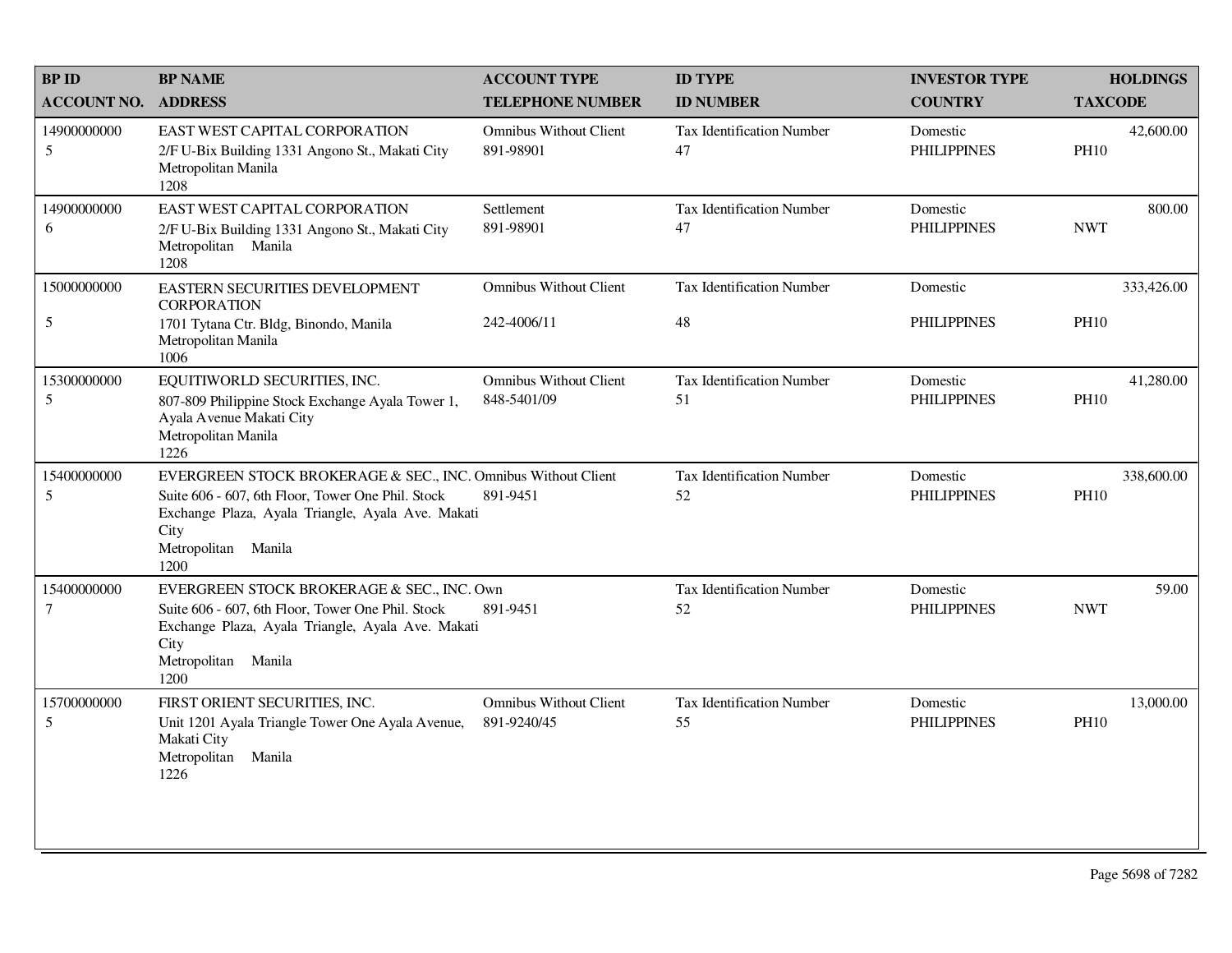| <b>BPID</b>        | <b>BP NAME</b>                                                                                                                                                                             | <b>ACCOUNT TYPE</b>                        | <b>ID TYPE</b>                         | <b>INVESTOR TYPE</b>           | <b>HOLDINGS</b>           |
|--------------------|--------------------------------------------------------------------------------------------------------------------------------------------------------------------------------------------|--------------------------------------------|----------------------------------------|--------------------------------|---------------------------|
| <b>ACCOUNT NO.</b> | <b>ADDRESS</b>                                                                                                                                                                             | <b>TELEPHONE NUMBER</b>                    | <b>ID NUMBER</b>                       | <b>COUNTRY</b>                 | <b>TAXCODE</b>            |
| 15900000000<br>5   | FIRST INTEGRATED CAPITAL SECURITIES, INC Omnibus Without Client<br>Units 1211-1212 Tower I & Exchange Plaza, Ayala<br>Ave. Cor. Paseo de Roxas, Makati City<br>Metropolitan Manila<br>1200 | 759-4320 to 23                             | <b>Tax Identification Number</b><br>57 | Domestic<br><b>PHILIPPINES</b> | 250,000.00<br><b>PH10</b> |
| 16100000000<br>5   | FRANCISCO ORTIGAS SECURITIES, INC.<br>10/F Ortigas Bldg. Ortigas Ave, Pasig City<br>Metropolitan Manila<br>1600                                                                            | <b>Omnibus Without Client</b><br>631-26-74 | Tax Identification Number<br>59        | Domestic<br><b>PHILIPPINES</b> | 62,829.00<br><b>PH10</b>  |
| 16200000000<br>-1  | F. YAP SECURITIES, INC.<br>Unit 2301 PSE Center (East Tower) Exchange Rd.,<br>Ortigas Center Pasig City<br>Metropolitan Manila<br>1603                                                     | <b>Omnibus Without Client</b><br>635-4126  | Tax Identification Number<br>60        | Foreign<br><b>PHILIPPINES</b>  | 1,000.00<br>FMX1          |
| 16200000000<br>5   | F. YAP SECURITIES, INC.<br>Unit 2301 PSE Center (East Tower) Exchange Rd.,<br>Ortigas Center Pasig City<br>Metropolitan Manila<br>1603                                                     | <b>Omnibus Without Client</b><br>635-4126  | Tax Identification Number<br>60        | Domestic<br><b>PHILIPPINES</b> | 12,291.00<br><b>PH10</b>  |
| 16700000000<br>5   | AURORA SECURITIES, INC.<br>UNIT 2405A WEST TOWER PHILIPPINE STOCK<br>EXCHANGE CENTRE ORTIGAS, PASIG CITY<br>Metropolitan Manila<br>1605                                                    | <b>Omnibus Without Client</b><br>633-5892  | Tax Identification Number<br>64        | Domestic<br><b>PHILIPPINES</b> | 357,316.00<br><b>PH10</b> |
| 16800000000<br>5   | GLOBALINKS SECURITIES & STOCKS, INC.<br>#706 Ayala Tower One Ayala Avenue Cor. Paseo de<br>Roxas St. Makati City<br>Metropolitan Manila<br>1226                                            | <b>Omnibus Without Client</b><br>759-4136  | Tax Identification Number<br>65        | Domestic<br><b>PHILIPPINES</b> | 253,937.00<br><b>PH10</b> |
| 16800000000<br>6   | <b>GLOBALINKS SECURITIES &amp; STOCKS, INC.</b><br>#706 Ayala Tower One Ayala Avenue Cor. Paseo de<br>Roxas St. Makati City<br>Metropolitan<br>Manila<br>1226                              | Settlement<br>759-4136                     | Tax Identification Number<br>65        | Domestic<br><b>PHILIPPINES</b> | 165,279.00<br><b>NWT</b>  |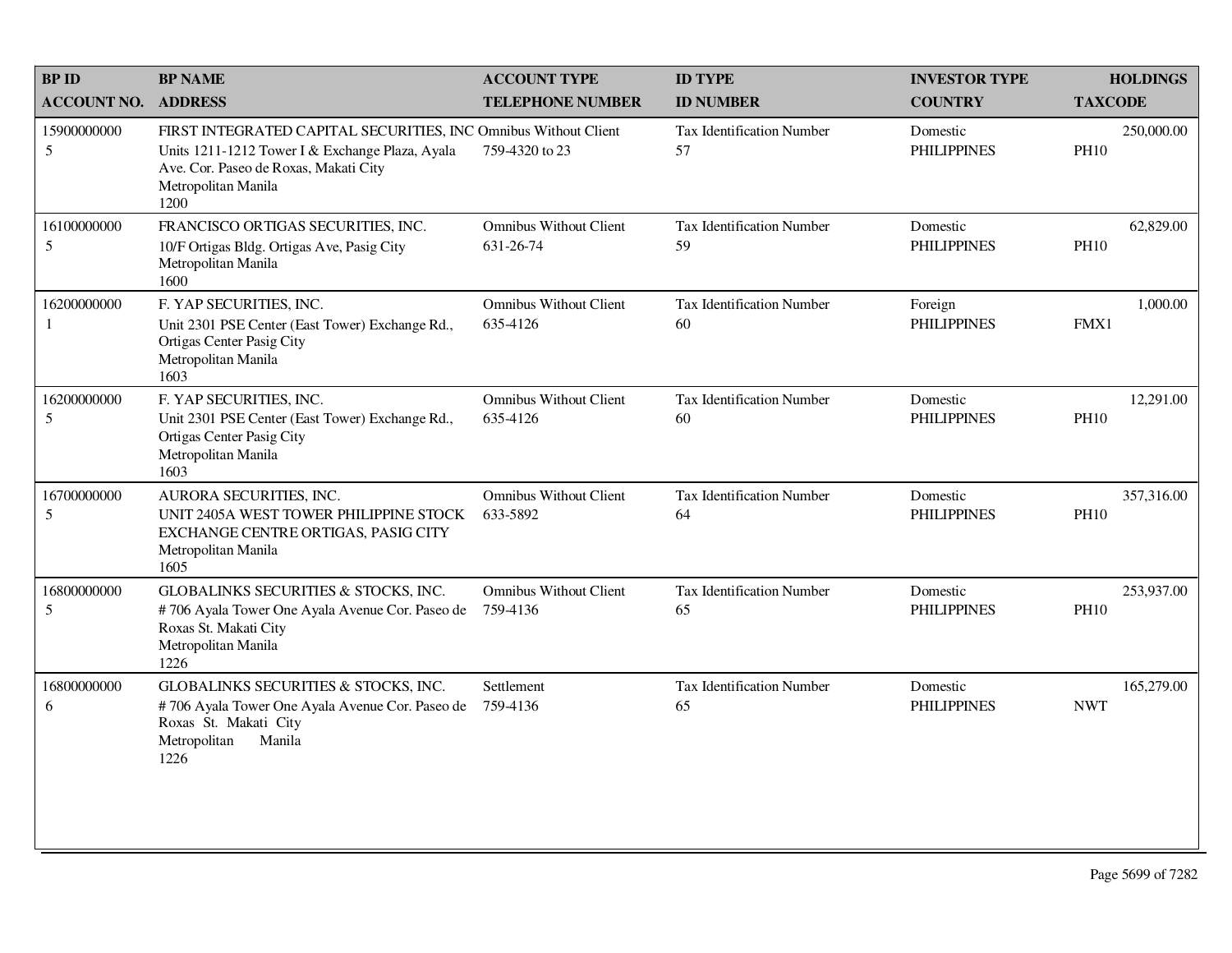| <b>BP ID</b>          | <b>BP NAME</b>                                                                                                                                  | <b>ACCOUNT TYPE</b>                          | <b>ID TYPE</b>                         | <b>INVESTOR TYPE</b>           | <b>HOLDINGS</b>          |
|-----------------------|-------------------------------------------------------------------------------------------------------------------------------------------------|----------------------------------------------|----------------------------------------|--------------------------------|--------------------------|
| <b>ACCOUNT NO.</b>    | <b>ADDRESS</b>                                                                                                                                  | <b>TELEPHONE NUMBER</b>                      | <b>ID NUMBER</b>                       | <b>COUNTRY</b>                 | <b>TAXCODE</b>           |
| 16800000000<br>$\tau$ | GLOBALINKS SECURITIES & STOCKS, INC.<br>#706 Ayala Tower One Ayala Avenue Cor. Paseo de<br>Roxas St. Makati City<br>Metropolitan Manila<br>1226 | Own<br>759-4136                              | Tax Identification Number<br>65        | Domestic<br><b>PHILIPPINES</b> | 36.00<br><b>NWT</b>      |
| 16900000000<br>5      | JSG SECURITIES, INC.<br>4th Floor, A&T Building, 244 Escolta Street, Binondo<br>Manila<br>Metropolitan Manila<br>1006                           | <b>Omnibus Without Client</b><br>2429414     | Tax Identification Number<br>66        | Domestic<br><b>PHILIPPINES</b> | 19,000.00<br><b>PH10</b> |
| 16900000000<br>6      | JSG SECURITIES, INC.<br>4th Floor, A&T Building, 244 Escolta Street, Binondo<br>Manila<br>Metropolitan Manila<br>1006                           | Settlement<br>2429414                        | <b>Tax Identification Number</b><br>66 | Domestic<br><b>PHILIPPINES</b> | 20,000.00<br><b>NWT</b>  |
| 17000000000<br>5      | GOLDSTAR SECURITIES, INC.<br>2201-B East Tower, PSE Centre Exchange Rd, Ortiga<br>Center Pasig City<br>Metropolitan Manila<br>1600              | <b>Omnibus Without Client</b><br>633-7485/86 | <b>Tax Identification Number</b><br>67 | Domestic<br><b>PHILIPPINES</b> | 31,000.00<br><b>PH10</b> |
| 17000000000<br>14     | <b>GOLDSTAR SECURITIES, INC.</b><br>2201-B East Tower, PSE Centre Exchange Rd, Ortiga<br>Center Pasig City<br>Metropolitan Manila<br>1600       | Settlement<br>633-7485/86                    | <b>Tax Identification Number</b><br>67 | Domestic<br><b>PHILIPPINES</b> | 5,400.00<br><b>PH10</b>  |
| 17200000000<br>5      | <b>GUILD SECURITIES, INC.</b><br>Unit 1215 Tower One & Exchange Plaza Ayala Ave.,<br>Makati City<br>Metropolitan Manila<br>1226                 | <b>Omnibus Without Client</b><br>8919232     | <b>Tax Identification Number</b><br>69 | Domestic<br><b>PHILIPPINES</b> | 91,349.00<br><b>PH10</b> |
| 17200000000<br>6      | <b>GUILD SECURITIES, INC.</b><br>Unit 1215 Tower One & Exchange Plaza Ayala Ave.,<br>Makati City<br>Metropolitan<br>Manila<br>1226              | Settlement<br>8919232                        | <b>Tax Identification Number</b><br>69 | Domestic<br><b>PHILIPPINES</b> | 500.00<br><b>NWT</b>     |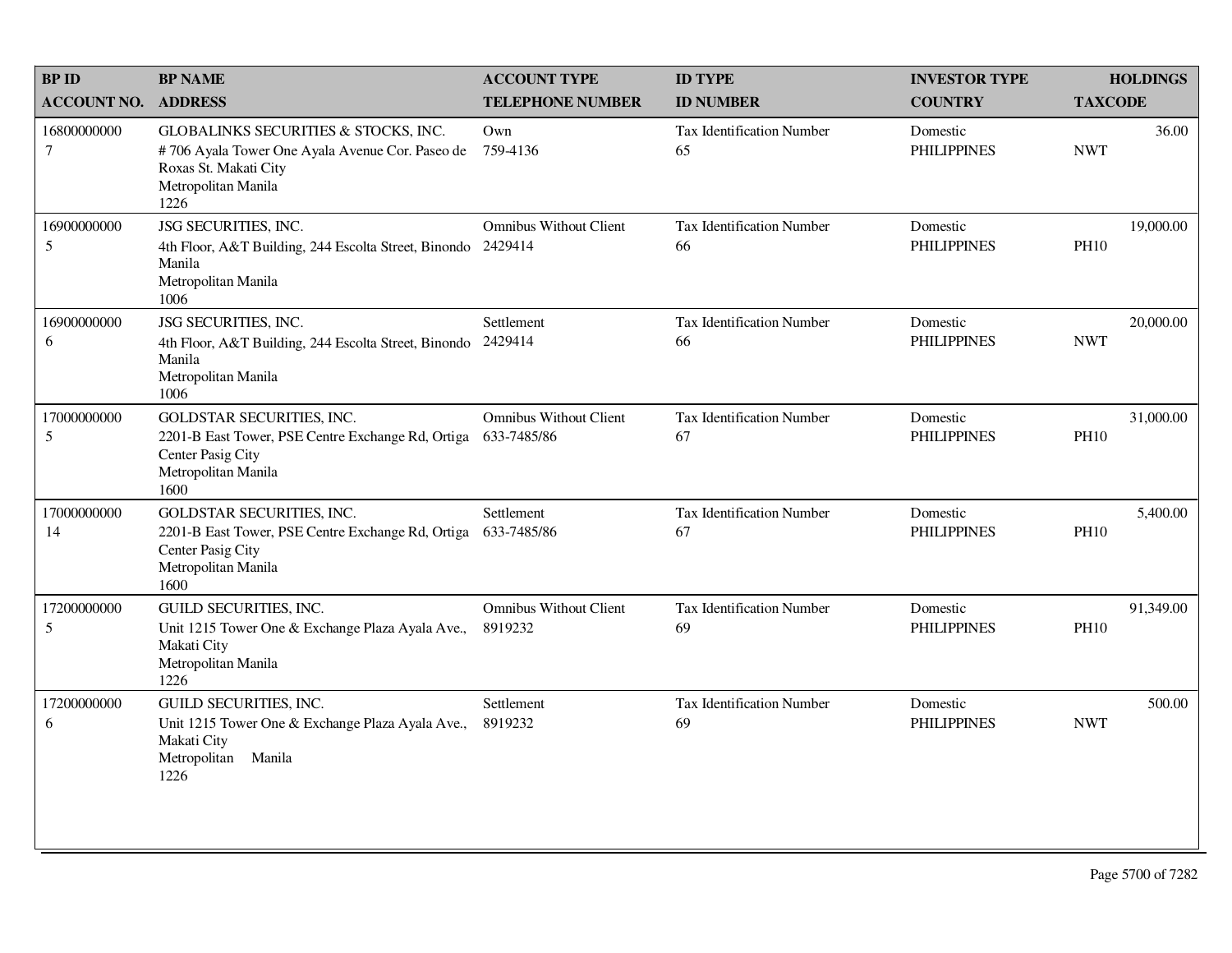| <b>BPID</b>           | <b>BP NAME</b>                                                                                                                                                    | <b>ACCOUNT TYPE</b>                            | <b>ID TYPE</b>                         | <b>INVESTOR TYPE</b>           | <b>HOLDINGS</b>             |
|-----------------------|-------------------------------------------------------------------------------------------------------------------------------------------------------------------|------------------------------------------------|----------------------------------------|--------------------------------|-----------------------------|
| <b>ACCOUNT NO.</b>    | <b>ADDRESS</b>                                                                                                                                                    | <b>TELEPHONE NUMBER</b>                        | <b>ID NUMBER</b>                       | <b>COUNTRY</b>                 | <b>TAXCODE</b>              |
| 17400000000<br>5      | HDI SECURITIES, INC.<br>UNIT 2305-B 23/F ORIENT SQUARE BLDG., F.<br>ORTIGAS, JR. ROAD, ORTIGAS CENTRE, PASIG<br>CITY, 1605<br>Metropolitan Manila<br>1605         | <b>Omnibus Without Client</b><br>891-9598      | <b>Tax Identification Number</b><br>71 | Domestic<br><b>PHILIPPINES</b> | 104,550.00<br><b>PH10</b>   |
| 17500000000<br>5      | H. E. BENNETT SECURITIES, INC.<br>Rm. 1704 World Trade Exchange Bldg., 215 Juan Lun 242-5733<br>St., Binondo, Manila<br>Metropolitan Manila<br>1006               | <b>Omnibus Without Client</b>                  | <b>Tax Identification Number</b><br>72 | Domestic<br><b>PHILIPPINES</b> | 43,000.00<br><b>PH10</b>    |
| 17800000000<br>5      | HK SECURITIES, INC.<br>Suite 102 Columbia Tower, Ortigas Ave.,<br>Mandaluyong City<br>Metropolitan Manila<br>1600                                                 | <b>Omnibus Without Client</b><br>6336991 to 96 | <b>Tax Identification Number</b><br>75 | Domestic<br><b>PHILIPPINES</b> | 100.00<br><b>PH10</b>       |
| 17900000000<br>5      | I. ACKERMAN & CO., INC.<br>Suite 705, Tower I Bldg. PSE Plaza, Ayala Triangle<br>Ayala Ave., Makati City<br>Metropolitan Manila<br>1226                           | <b>Omnibus Without Client</b><br>891-9071      | Tax Identification Number<br>76        | Domestic<br><b>PHILIPPINES</b> | 356,853.00<br><b>PH10</b>   |
| 18000000000<br>5      | I. B. GIMENEZ SECURITIES, INC.<br>NO. 42 3/F NEW ROSARIO ORTIGAS ARCADE,<br>ROSARIO ORTIGAS EXTENSION, PASIG CITY<br>Metropolitan Manila<br>1600                  | <b>Omnibus Without Client</b><br>634-2344/48   | <b>Tax Identification Number</b><br>77 | Domestic<br><b>PHILIPPINES</b> | 2,889,500.00<br><b>PH10</b> |
| 18000000000<br>$\tau$ | I. B. GIMENEZ SECURITIES, INC.<br>NO. 42 3/F NEW ROSARIO ORTIGAS ARCADE,<br>ROSARIO ORTIGAS EXTENSION, PASIG CITY<br>Metropolitan Manila<br>1600                  | Own<br>634-2344/48                             | <b>Tax Identification Number</b><br>77 | Domestic<br><b>PHILIPPINES</b> | 49,100.00<br><b>NWT</b>     |
| 18100000000<br>5      | INVESTORS SECURITIES, INC,<br>Unit 604-605 Tower One & Exchange Plaza Ayala<br>Triangle, Ayala Ave. cor Paseo de Roxas Makati City<br>Metropolitan Manila<br>1200 | <b>Omnibus Without Client</b><br>8431210       | Tax Identification Number<br>78        | Domestic<br><b>PHILIPPINES</b> | 310,400.00<br><b>PH10</b>   |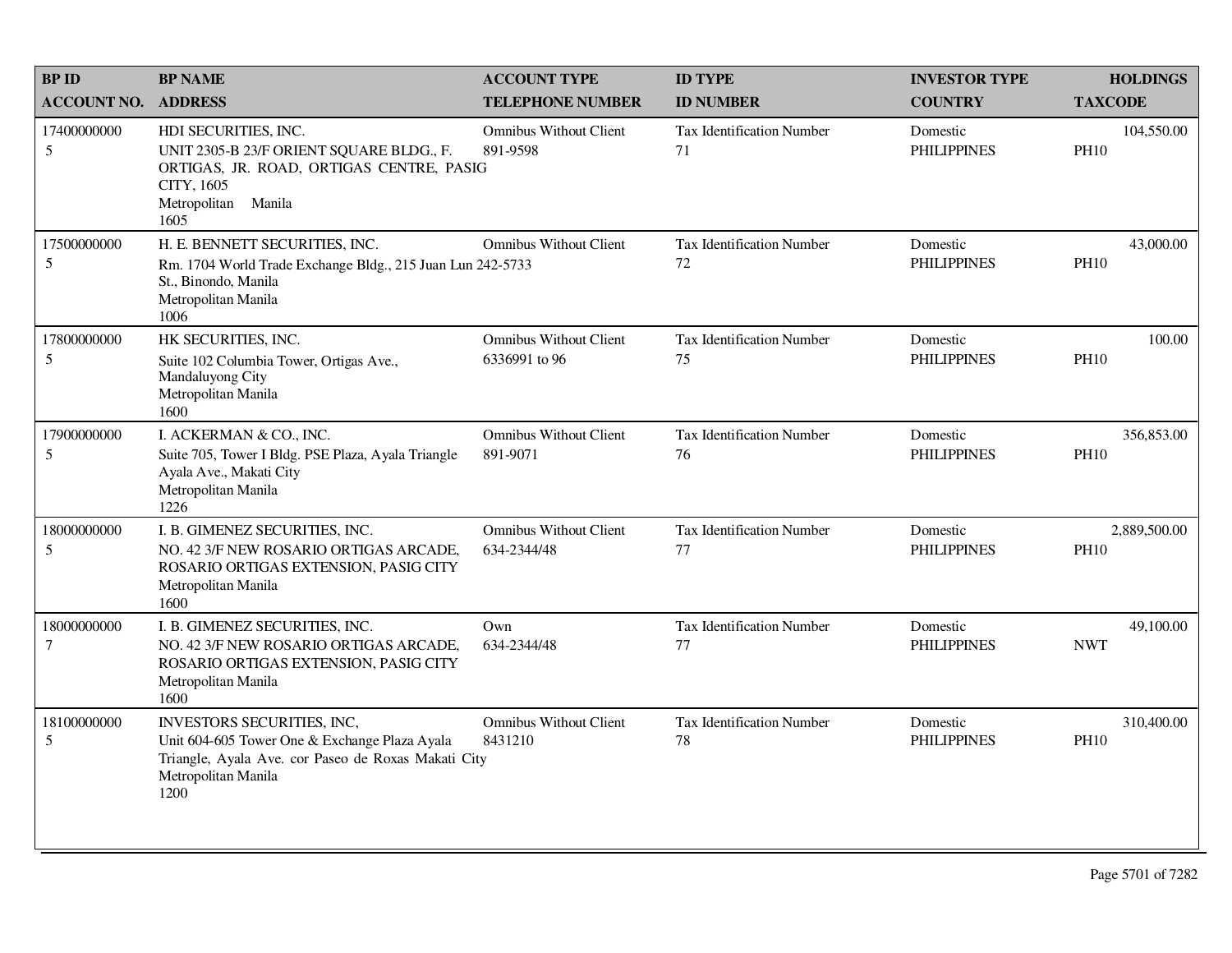| <b>BP ID</b>              | <b>BP NAME</b>                                                                                                                                                    | <b>ACCOUNT TYPE</b>                      | <b>ID TYPE</b>                         | <b>INVESTOR TYPE</b>           | <b>HOLDINGS</b>           |
|---------------------------|-------------------------------------------------------------------------------------------------------------------------------------------------------------------|------------------------------------------|----------------------------------------|--------------------------------|---------------------------|
| <b>ACCOUNT NO.</b>        | <b>ADDRESS</b>                                                                                                                                                    | <b>TELEPHONE NUMBER</b>                  | <b>ID NUMBER</b>                       | <b>COUNTRY</b>                 | <b>TAXCODE</b>            |
| 18100000000<br>$\tau$     | INVESTORS SECURITIES, INC,<br>Unit 604-605 Tower One & Exchange Plaza Ayala<br>Triangle, Ayala Ave. cor Paseo de Roxas Makati City<br>Metropolitan Manila<br>1200 | Own<br>8431210                           | <b>Tax Identification Number</b><br>78 | Domestic<br><b>PHILIPPINES</b> | 4,300.00<br><b>NWT</b>    |
| 18200000000<br>5          | IMPERIAL, DE GUZMAN, ABALOS & CO., INC.<br>Ground Floor, EDSA Central Square Shaw Boulevard<br>Mandaluyong City<br>Metropolitan Manila<br>1552                    | <b>Omnibus Without Client</b><br>6332686 | Tax Identification Number<br>79        | Domestic<br><b>PHILIPPINES</b> | 367,935.00<br><b>PH10</b> |
| 18200000000<br>6          | IMPERIAL, DE GUZMAN, ABALOS & CO., INC.<br>Ground Floor, EDSA Central Square Shaw Boulevard<br>Mandaluyong City<br>Metropolitan Manila<br>1552                    | Settlement<br>6332686                    | <b>Tax Identification Number</b><br>79 | Domestic<br><b>PHILIPPINES</b> | 3,600.00<br><b>NWT</b>    |
| 18300000000               | INTRA-INVEST SECURITIES, INC.<br>11/F ACT Tower, 135 Sen. Gil Puyat Ave., Salcedo<br>Vill., Makati City<br>Metropolitan Manila<br>1200                            | <b>Omnibus Without Client</b><br>8106934 | Tax Identification Number<br>80        | Foreign<br><b>PHILIPPINES</b>  | 12,000.00<br>FMX1         |
| 18300000000<br>5          | INTRA-INVEST SECURITIES, INC.<br>11/F ACT Tower, 135 Sen. Gil Puyat Ave., Salcedo<br>Vill., Makati City<br>Metropolitan Manila<br>1200                            | <b>Omnibus Without Client</b><br>8106934 | <b>Tax Identification Number</b><br>80 | Domestic<br><b>PHILIPPINES</b> | 52,226.00<br><b>PH10</b>  |
| 18700000000<br>$\sqrt{5}$ | ASIAN CAPITAL EQUITIES, INC.<br>6/F Tower 1 & Exchange Plaza Ayala Ave., cor Paseo 8485126<br>de Roxas, Makati City<br>Metropolitan Manila<br>1226                | <b>Omnibus Without Client</b>            | <b>Tax Identification Number</b><br>84 | Domestic<br><b>PHILIPPINES</b> | 200.00<br><b>PH10</b>     |
| 18800000000<br>5          | J.M. BARCELON & CO., INC.<br>#5 PENNSYLVANNIA STREET, BRGY. MARIANA661-8396<br>NEW MANILA, QUEZON CITY<br>Metropolitan Manila<br>1100                             | <b>Omnibus Without Client</b>            | <b>Tax Identification Number</b><br>85 | Domestic<br><b>PHILIPPINES</b> | 8,500.00<br><b>PH10</b>   |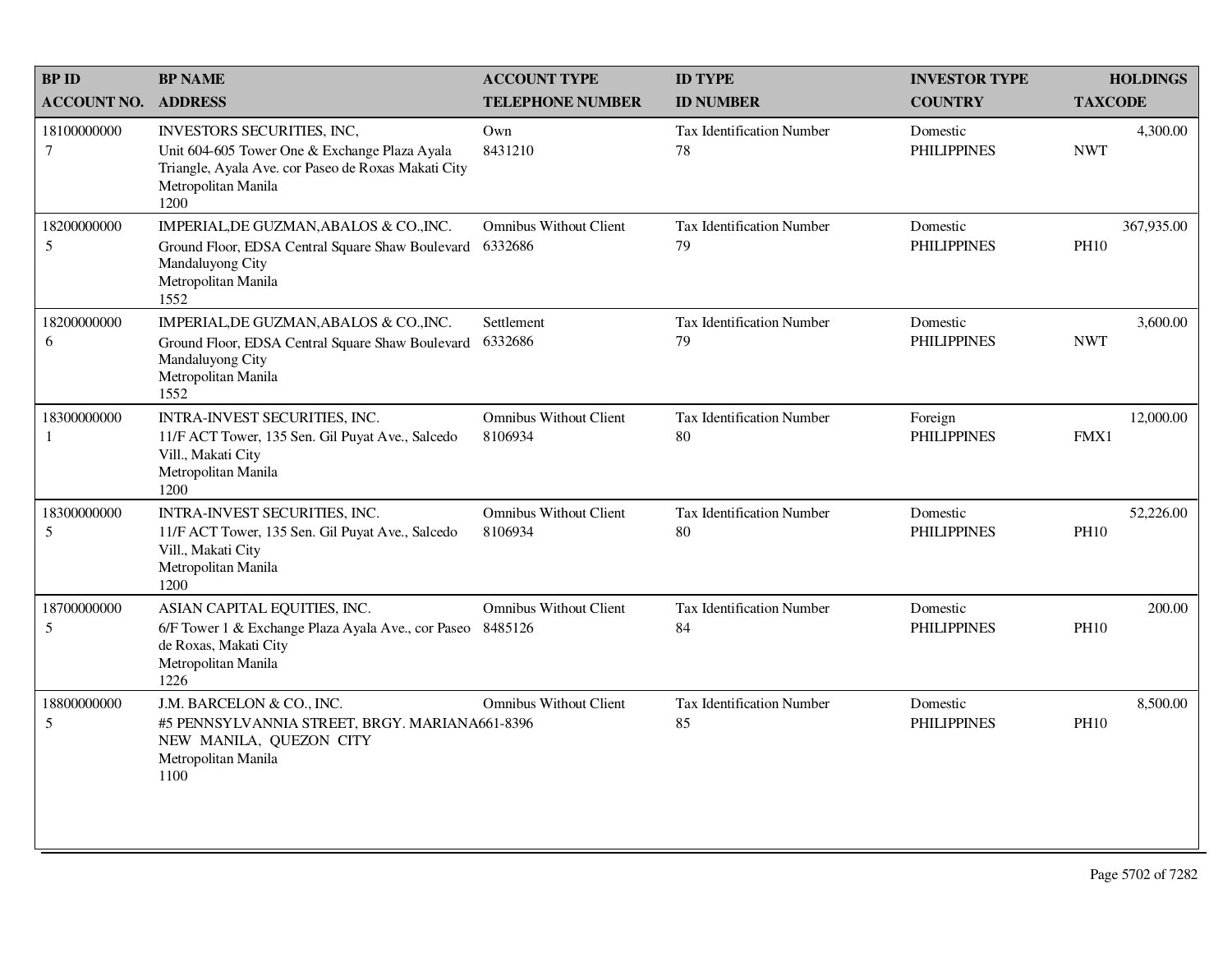| <b>BP NAME</b>                                                                                                                                                        | <b>ACCOUNT TYPE</b>                         | <b>ID TYPE</b>                                 | <b>INVESTOR TYPE</b>           | <b>HOLDINGS</b>             |
|-----------------------------------------------------------------------------------------------------------------------------------------------------------------------|---------------------------------------------|------------------------------------------------|--------------------------------|-----------------------------|
| <b>ADDRESS</b>                                                                                                                                                        | <b>TELEPHONE NUMBER</b>                     | <b>ID NUMBER</b>                               | <b>COUNTRY</b>                 | <b>TAXCODE</b>              |
| J.M. BARCELON & CO., INC.<br>NEW MANILA, QUEZON CITY<br>Metropolitan Manila<br>1100                                                                                   | Settlement                                  | <b>Tax Identification Number</b><br>85         | Domestic<br><b>PHILIPPINES</b> | 600.00<br><b>NWT</b>        |
| VALUE QUEST SECURITIES CORPORATION<br>Unit 1006B West Tower, Philippine Stock Exchange<br>Centre, Exchange Road, Ortigas, Pasig City<br>Metropolitan Manila<br>$00\,$ | <b>Omnibus Without Client</b><br>892-1816   | Tax Identification Number<br>87                | Domestic<br><b>PHILIPPINES</b> | 1,295,300.00<br><b>PH10</b> |
| VALUE QUEST SECURITIES CORPORATION<br>Unit 1006B West Tower, Philippine Stock Exchange<br>Centre, Exchange Road, Ortigas, Pasig City<br>Metropolitan Manila<br>$00\,$ | Own<br>892-1816                             | <b>Tax Identification Number</b><br>87         | Domestic<br><b>PHILIPPINES</b> | 100,000.00<br><b>NWT</b>    |
| LARRGO SECURITIES CO., INC.<br>Rm. 202 2/F Rufino Building, Ayala Avenue, Makati<br>City<br>Metropolitan Manila<br>1226                                               | <b>Omnibus Without Client</b><br>8101353    | <b>Tax Identification Number</b><br>90         | Domestic<br><b>PHILIPPINES</b> | 1,400.00<br><b>PH10</b>     |
| LOPEZ, LOCSIN, LEDESMA & CO., INC.<br>405 URBAN BUILDING, SEN. GIL. PUYAT AVEN<br><b>MAKATI CITY</b><br>Metropolitan Manila<br>1226                                   | <b>Omnibus Without Client</b><br>8127482    | <b>Tax Identification Number</b><br>94         | Domestic<br><b>PHILIPPINES</b> | 3,188.00<br><b>PH10</b>     |
| LOPEZ, LOCSIN, LEDESMA & CO., INC.<br>405 URBAN BUILDING, SEN. GIL. PUYAT AVEN<br><b>MAKATI CITY</b><br>Metropolitan Manila<br>1226                                   | Settlement<br>8127482                       | Tax Identification Number<br>94                | Domestic<br><b>PHILIPPINES</b> | 22,572.00<br><b>NWT</b>     |
| LUCKY SECURITIES, INC.<br>Unit 1402-B PSE Center Exchange Road, Ortigas<br>Center Pasig City<br>Metropolitan Manila<br>1600                                           | <b>Omnibus Without Client</b><br>6346747/60 | <b>Tax Identification Number</b><br>95         | Domestic<br><b>PHILIPPINES</b> | 31,800.00<br><b>NWT</b>     |
|                                                                                                                                                                       |                                             | #5 PENNSYLVANNIA STREET, BRGY. MARIANA661-8396 |                                |                             |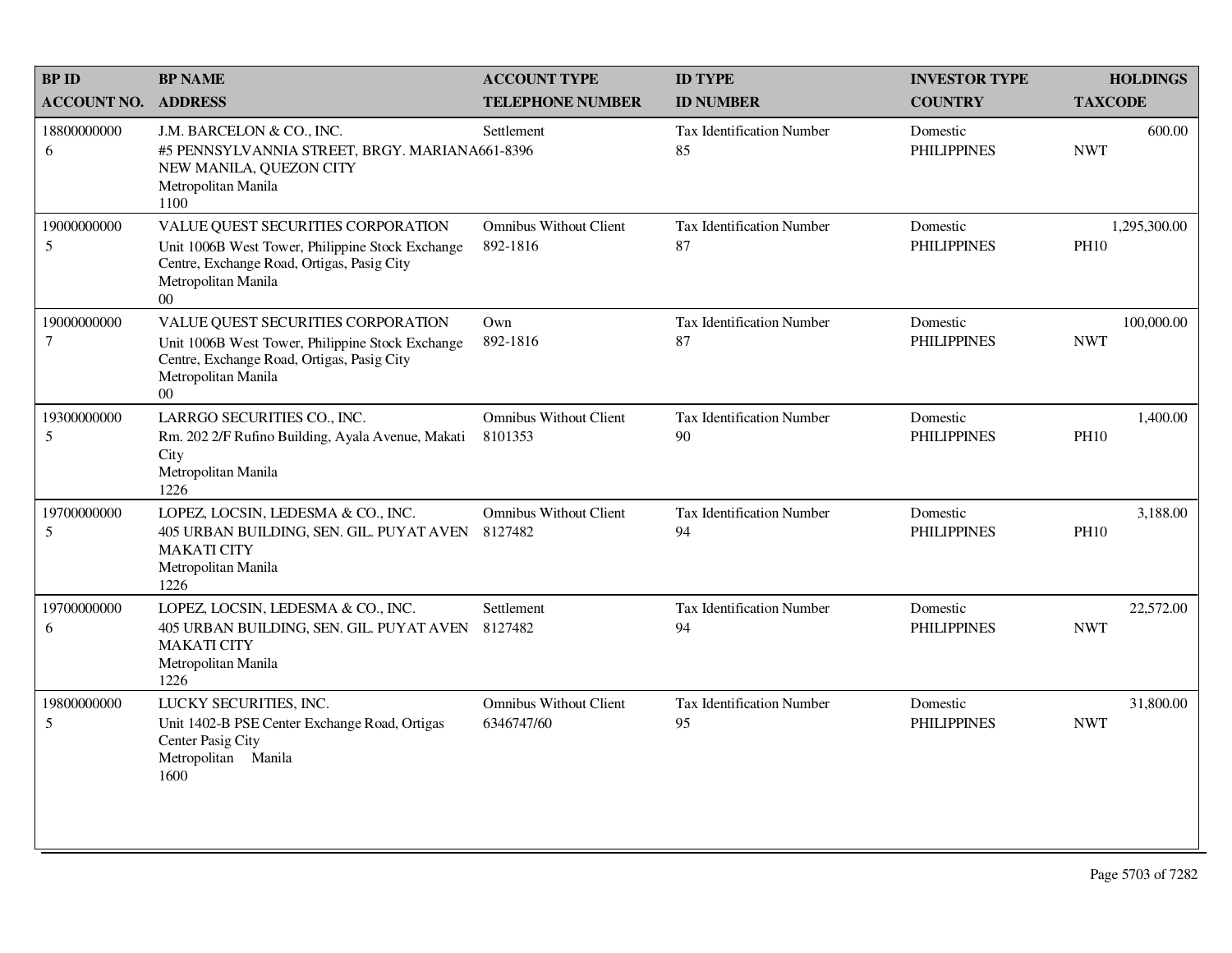| <b>BP ID</b>                  | <b>BP NAME</b>                                                                                                                                       | <b>ACCOUNT TYPE</b>                          | <b>ID TYPE</b>                          | <b>INVESTOR TYPE</b>           | <b>HOLDINGS</b>             |
|-------------------------------|------------------------------------------------------------------------------------------------------------------------------------------------------|----------------------------------------------|-----------------------------------------|--------------------------------|-----------------------------|
| <b>ACCOUNT NO.</b>            | <b>ADDRESS</b>                                                                                                                                       | <b>TELEPHONE NUMBER</b>                      | <b>ID NUMBER</b>                        | <b>COUNTRY</b>                 | <b>TAXCODE</b>              |
| 19900000000<br>5              | LUYS SECURITIES COMPANY, INC.<br>28/F LKG Tower 6801 Ayala Ave. Makati City<br>Metropolitan Manila<br>1200                                           | <b>Omnibus Without Client</b><br>5231040     | <b>Tax Identification Number</b><br>96  | Domestic<br><b>PHILIPPINES</b> | 64,839.00<br><b>PH10</b>    |
| 20000000000<br>5              | MANDARIN SECURITIES CORPORATION<br>28/F LKG Tower 6801 Ayala Ave. Makati City<br>Metropolitan Manila<br>1200                                         | <b>Omnibus Without Client</b><br>523-8311/16 | <b>Tax Identification Number</b><br>97  | Domestic<br><b>PHILIPPINES</b> | 176,136.00<br><b>PH10</b>   |
| 20300000000<br>1              | COL Financial Group, Inc.<br>2401-B EAST TOWER, PSE CENTRE EXCHANGE<br>ROAD, ORTIGAS CENTER PASIG CITY<br>Metropolitan Manila<br>1605                | <b>Omnibus Without Client</b><br>635-5735    | <b>Tax Identification Number</b><br>100 | Foreign<br><b>PHILIPPINES</b>  | 159,050.00<br>FMX1          |
| 20300000000<br>5              | COL Financial Group, Inc.<br>2401-B EAST TOWER, PSE CENTRE EXCHANGE<br>ROAD, ORTIGAS CENTER PASIG CITY<br>Metropolitan Manila<br>1605                | <b>Omnibus Without Client</b><br>635-5735    | Tax Identification Number<br>100        | Domestic<br><b>PHILIPPINES</b> | 4,428,358.00<br><b>PH10</b> |
| 20300000000<br>$\overline{7}$ | COL Financial Group, Inc.<br>2401-B EAST TOWER, PSE CENTRE EXCHANGE<br>ROAD, ORTIGAS CENTER PASIG CITY<br>Metropolitan Manila<br>1605                | Own<br>635-5735                              | <b>Tax Identification Number</b><br>100 | Domestic<br><b>PHILIPPINES</b> | 100.00<br><b>NWT</b>        |
| 20400000000<br>14             | DA MARKET SECURITIES, INC.<br>Unit 2402-B West Tower, PSE Center Exchange Road 637-42-42<br>Ortigas Center Pasig City<br>Metropolitan Manila<br>1600 | Settlement                                   | <b>Tax Identification Number</b><br>101 | Domestic<br><b>PHILIPPINES</b> | 7,100.00<br><b>PH10</b>     |
| 20500000000<br>5              | MERCANTILE SECURITIES CORP.<br>3RD FLOOR GOODWILL BUILDING<br>393 SE. GIL PUYAT AVENUE<br><b>MAKATI CITY</b><br>Metropolitan Manila<br>1226          | <b>Omnibus Without Client</b><br>898-2984    | <b>Tax Identification Number</b><br>102 | Domestic<br><b>PHILIPPINES</b> | 7,525.00<br><b>PH10</b>     |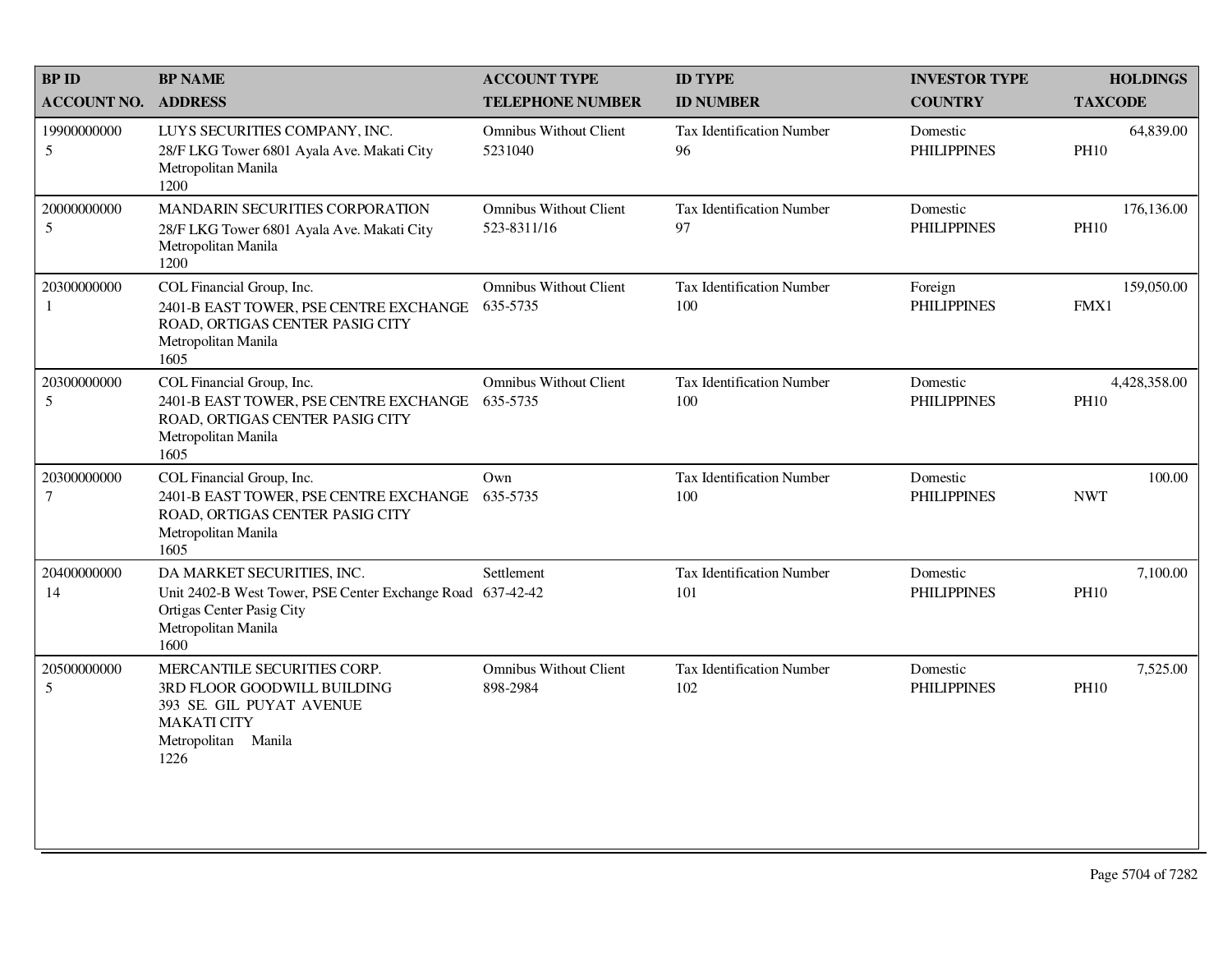| <b>BP ID</b>                  | <b>BP NAME</b>                                                                                                                       | <b>ACCOUNT TYPE</b>                          | <b>ID TYPE</b>                          | <b>INVESTOR TYPE</b>           | <b>HOLDINGS</b>           |
|-------------------------------|--------------------------------------------------------------------------------------------------------------------------------------|----------------------------------------------|-----------------------------------------|--------------------------------|---------------------------|
| <b>ACCOUNT NO.</b>            | <b>ADDRESS</b>                                                                                                                       | <b>TELEPHONE NUMBER</b>                      | <b>ID NUMBER</b>                        | <b>COUNTRY</b>                 | <b>TAXCODE</b>            |
| 20600000000<br>5              | MERIDIAN SECURITIES, INC.<br>Suite 2702B&C Tektite Tower I Ortigas Centre, Pasig<br>City<br>Metropolitan Manila<br>1600              | <b>Omnibus Without Client</b><br>634-6931/36 | Tax Identification Number<br>103        | Domestic<br><b>PHILIPPINES</b> | 76,000.00<br><b>PH10</b>  |
| 20800000000<br>5              | MDR SECURITIES, INC.<br>Unit 1806, 8/F Medical Plaza Ortigas Bldg., Pasig Cit<br>Metropolitan Manila<br>1226                         | <b>Omnibus Without Client</b><br>891-9225    | <b>Tax Identification Number</b><br>105 | Domestic<br><b>PHILIPPINES</b> | 56,500.00<br><b>PH10</b>  |
| 20900000000<br>$\overline{4}$ | DEUTSCHE REGIS PARTNERS, INC.<br>23/F Tower I, Ayala Triangle, Makati City<br>Metropolitan Manila<br>1226                            | Settlement<br>894-6620                       | <b>Tax Identification Number</b><br>106 | Foreign<br><b>PHILIPPINES</b>  | 15,048.00<br><b>RA02</b>  |
| 20900000000<br>14             | DEUTSCHE REGIS PARTNERS, INC.<br>23/F Tower I, Ayala Triangle, Makati City<br>Metropolitan Manila<br>1226                            | Settlement<br>894-6620                       | Tax Identification Number<br>106        | Domestic<br><b>PHILIPPINES</b> | 37,000.00<br><b>PH10</b>  |
| 20900000001<br>-1             | DEUTSCHE REGIS PARTNERS, INC.<br>23/F Tower I, Ayala Triangle, Makati City<br>Metropolitan Manila<br>1226                            | Client<br>894-6620                           | Tax Identification Number<br>381        | Domestic<br><b>PHILIPPINES</b> | 7,900.00<br><b>NWT</b>    |
| 21000000000<br>5              | MOUNT PEAK SECURITIES, INC.<br>#748 C.K. Bldg., Juan Luna St., Binondo, Manila<br>Metropolitan Manila<br>1006                        | Omnibus Without Client<br>241-8043           | Tax Identification Number<br>107        | Domestic<br><b>PHILIPPINES</b> | 128,150.00<br><b>PH10</b> |
| 21100000000<br>5              | NEW WORLD SECURITIES CO., INC.<br>Rm. 202 Fil-Am Resources Bldg. 231 Juan Luna St.<br>Binondo, Manila<br>Metropolitan Manila<br>1006 | <b>Omnibus Without Client</b><br>2421767     | <b>Tax Identification Number</b><br>108 | Domestic<br><b>PHILIPPINES</b> | 74,050.00<br><b>PH10</b>  |
| 21100000000<br>$\tau$         | NEW WORLD SECURITIES CO., INC.<br>Rm. 202 Fil-Am Resources Bldg. 231 Juan Luna St.<br>Binondo, Manila<br>Metropolitan Manila<br>1006 | Own<br>2421767                               | Tax Identification Number<br>108        | Domestic<br><b>PHILIPPINES</b> | 9,900.00<br><b>NWT</b>    |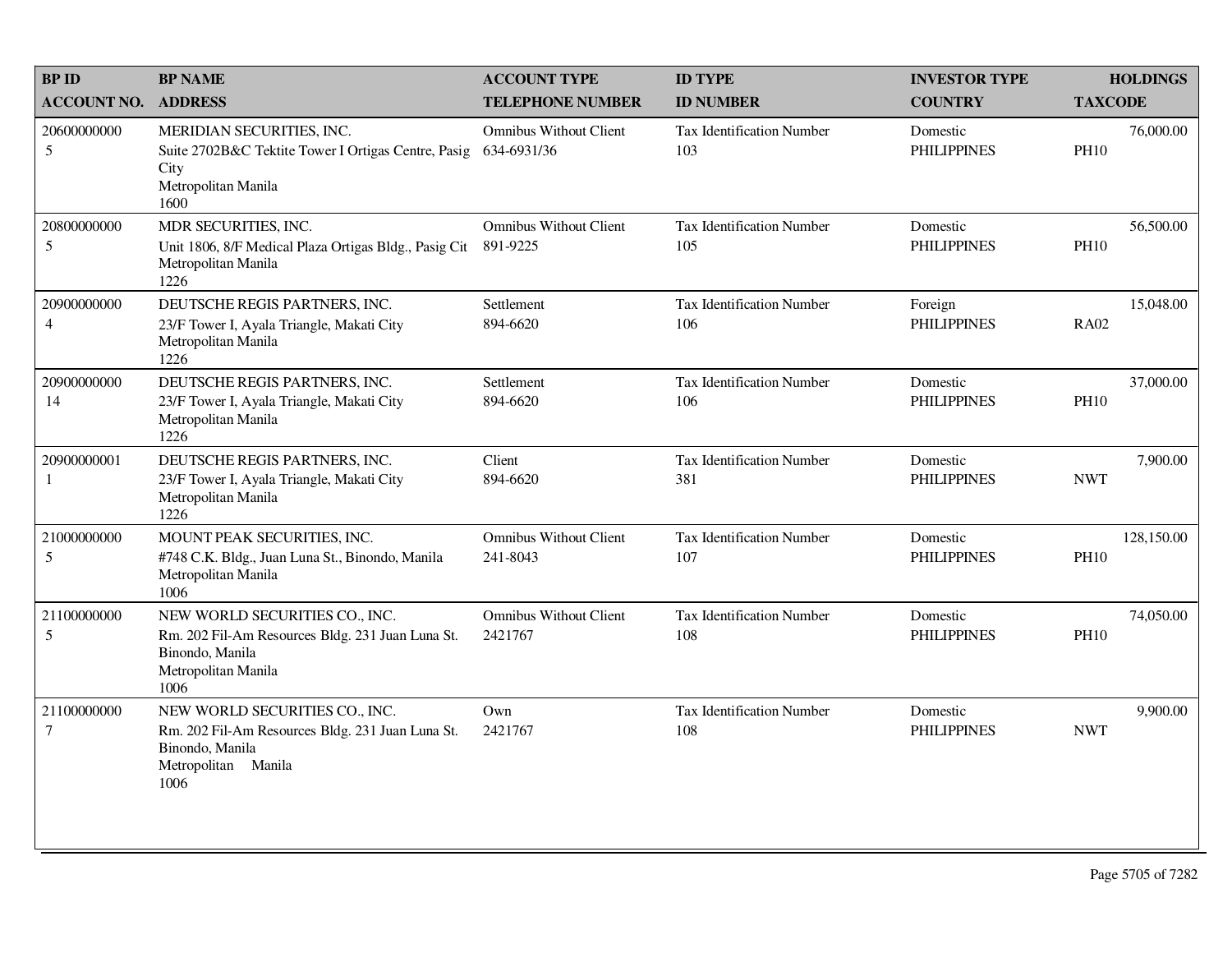| <b>BPID</b>                   | <b>BP NAME</b>                                                                                                                                                              | <b>ACCOUNT TYPE</b>                          | <b>ID TYPE</b>                          | <b>INVESTOR TYPE</b>           | <b>HOLDINGS</b>           |
|-------------------------------|-----------------------------------------------------------------------------------------------------------------------------------------------------------------------------|----------------------------------------------|-----------------------------------------|--------------------------------|---------------------------|
| <b>ACCOUNT NO.</b>            | <b>ADDRESS</b>                                                                                                                                                              | <b>TELEPHONE NUMBER</b>                      | <b>ID NUMBER</b>                        | <b>COUNTRY</b>                 | <b>TAXCODE</b>            |
| 21300000000<br>5              | NIEVES SECURITIES, INC.<br>UNIT 106, G/F TYTANA PLAZA V. TYTANA COR 4777888<br>INSULAR STS. PLAZA LORENZO RUIZ, BINOND<br><b>MANILA CITY</b><br>Metropolitan Manila<br>1006 | <b>Omnibus Without Client</b>                | <b>Tax Identification Number</b><br>110 | Domestic<br><b>PHILIPPINES</b> | 32,800.00<br><b>PH10</b>  |
| 21500000000<br>5              | OPTIMUM SECURITIES CORPORATION<br>No. 11 E. O. Bldg., United St. cor. 2nd St. Bo.<br>Kapitolyo, Pasig City<br>Metropolitan Manila<br>1650                                   | <b>Omnibus Without Client</b><br>631-7831/36 | Tax Identification Number<br>112        | Domestic<br><b>PHILIPPINES</b> | 75,920.00<br><b>PH10</b>  |
| 21700000000<br>$\mathbf{1}$   | RCBC SECURITIES, INC.<br>Unit 1008 Tower I & Exchange Plaza Ayala Avenue,<br>Makati City<br>Metropolitan Manila<br>1200                                                     | <b>Omnibus Without Client</b><br>8485183     | Tax Identification Number<br>113        | Foreign<br><b>PHILIPPINES</b>  | 67,000.00<br>FMX1         |
| 21700000000<br>$\overline{2}$ | RCBC SECURITIES, INC.<br>Unit 1008 Tower I & Exchange Plaza Ayala Avenue,<br>Makati City<br>Metropolitan Manila<br>1200                                                     | Settlement<br>8485183                        | Tax Identification Number<br>113        | Foreign<br><b>PHILIPPINES</b>  | 16,156.00<br>FMX1         |
| 21700000000<br>5              | RCBC SECURITIES, INC.<br>Unit 1008 Tower I & Exchange Plaza Ayala Avenue,<br>Makati City<br>Metropolitan Manila<br>1200                                                     | <b>Omnibus Without Client</b><br>8485183     | Tax Identification Number<br>113        | Domestic<br><b>PHILIPPINES</b> | 155,200.00<br><b>PH10</b> |
| 21700000000<br>18             | RCBC SECURITIES, INC.<br>Unit 1008 Tower I & Exchange Plaza Ayala Avenue,<br>Makati City<br>Metropolitan Manila<br>1200                                                     | Settlement<br>8485183                        | <b>Tax Identification Number</b><br>113 | Foreign<br><b>PHILIPPINES</b>  | 3,263.00<br><b>RA10</b>   |
| 21700000000<br>28             | RCBC SECURITIES, INC.<br>Unit 1008 Tower I & Exchange Plaza Ayala Avenue,<br>Makati City<br>Metropolitan<br>Manila<br>1200                                                  | Settlement<br>8485183                        | <b>Tax Identification Number</b><br>113 | Foreign<br><b>PHILIPPINES</b>  | 200.00<br>JA03            |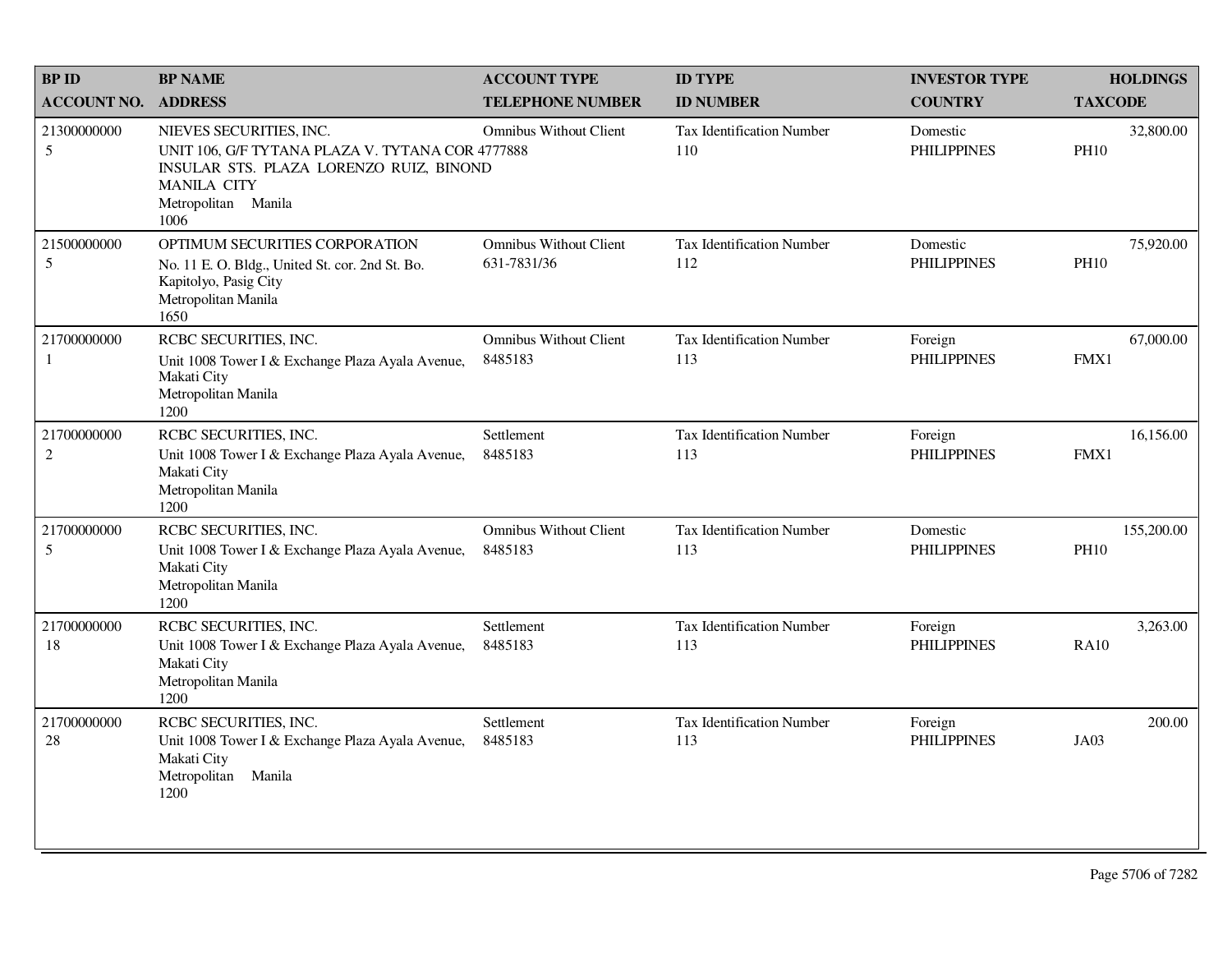| <b>BP ID</b>              | <b>BP NAME</b>                                                                                                                                | <b>ACCOUNT TYPE</b>                       | <b>ID TYPE</b>                          | <b>INVESTOR TYPE</b>           | <b>HOLDINGS</b>               |
|---------------------------|-----------------------------------------------------------------------------------------------------------------------------------------------|-------------------------------------------|-----------------------------------------|--------------------------------|-------------------------------|
| <b>ACCOUNT NO.</b>        | <b>ADDRESS</b>                                                                                                                                | <b>TELEPHONE NUMBER</b>                   | <b>ID NUMBER</b>                        | <b>COUNTRY</b>                 | <b>TAXCODE</b>                |
| 21800000000<br>5          | PAN ASIA SECURITIES CORP.<br>910 Tower One & Exchange Plaza Ayala Avenue,<br>Makati City<br>Metropolitan Manila<br>1200                       | <b>Omnibus Without Client</b><br>8919173  | Tax Identification Number<br>114        | Domestic<br><b>PHILIPPINES</b> | 17,250.00<br><b>PH10</b>      |
| 21900000000<br>5          | PAPA SECURITIES CORPORATION<br>6/F, S & L Building Dela Rosa cor. Esteban Sts.<br>Legaspi Village, Makati City<br>Metropolitan Manila<br>1200 | <b>Omnibus Without Client</b><br>817-8433 | <b>Tax Identification Number</b><br>115 | Domestic<br><b>PHILIPPINES</b> | 652,865.00<br><b>PH10</b>     |
| 21900000000<br>6          | PAPA SECURITIES CORPORATION<br>6/F, S & L Building Dela Rosa cor. Esteban Sts.<br>Legaspi Village, Makati City<br>Metropolitan Manila<br>1200 | Settlement<br>817-8433                    | <b>Tax Identification Number</b><br>115 | Domestic<br><b>PHILIPPINES</b> | 52,000.00<br><b>NWT</b>       |
| 22000000000<br>$\sqrt{2}$ | ATR-KIM ENG SECURITIES, INC.<br>17/F Tower One & Exchange Plaza, Ayala Triangle,<br>Ayala Avenue Makati City<br>Metropolitan Manila<br>1226   | Settlement<br>849-8855                    | <b>Tax Identification Number</b><br>116 | Foreign<br><b>PHILIPPINES</b>  | 2,164,796.00<br>FMX1          |
| 22000000000<br>6          | ATR-KIM ENG SECURITIES, INC.<br>17/F Tower One & Exchange Plaza, Ayala Triangle,<br>Ayala Avenue Makati City<br>Metropolitan Manila<br>1226   | Settlement<br>849-8855                    | <b>Tax Identification Number</b><br>116 | Domestic<br><b>PHILIPPINES</b> | 1,249,540.00<br><b>NWT</b>    |
| 22000000000<br>$\,8\,$    | ATR-KIM ENG SECURITIES, INC.<br>17/F Tower One & Exchange Plaza, Ayala Triangle,<br>Ayala Avenue Makati City<br>Metropolitan Manila<br>1226   | Settlement<br>849-8855                    | Tax Identification Number<br>116        | Domestic<br><b>PHILIPPINES</b> | 1,657.00<br><b>NWT</b>        |
| 22000000000<br>14         | ATR-KIM ENG SECURITIES, INC.<br>17/F Tower One & Exchange Plaza, Ayala Triangle,<br>Ayala Avenue Makati City<br>Metropolitan Manila<br>1226   | Settlement<br>849-8855                    | <b>Tax Identification Number</b><br>116 | Domestic<br><b>PHILIPPINES</b> | 192,531,109.00<br><b>PH10</b> |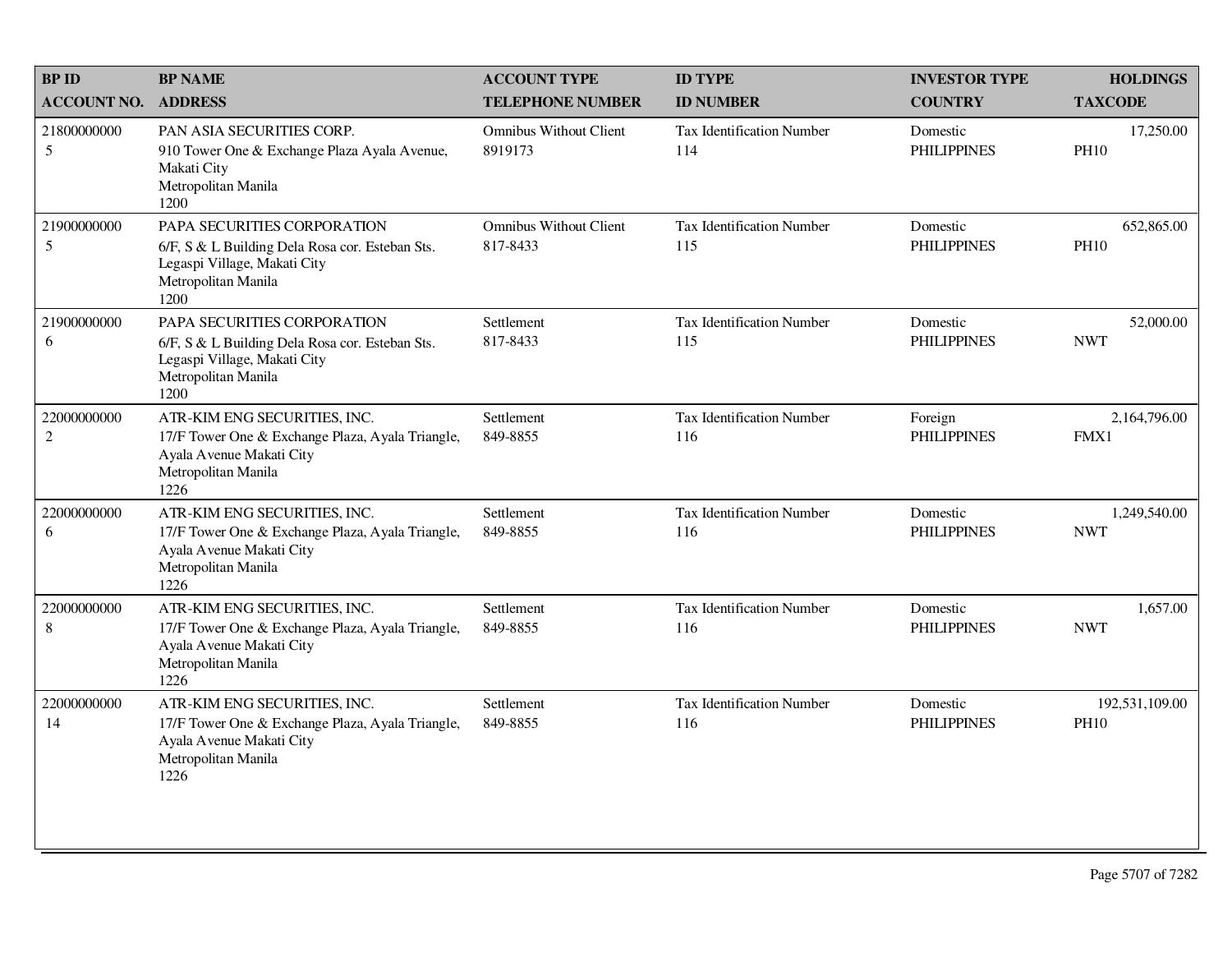| <b>BPID</b>                 | <b>BP NAME</b>                                                                                                                                                                         | <b>ACCOUNT TYPE</b>                          | <b>ID TYPE</b>                           | <b>INVESTOR TYPE</b>           | <b>HOLDINGS</b>            |
|-----------------------------|----------------------------------------------------------------------------------------------------------------------------------------------------------------------------------------|----------------------------------------------|------------------------------------------|--------------------------------|----------------------------|
| <b>ACCOUNT NO. ADDRESS</b>  |                                                                                                                                                                                        | <b>TELEPHONE NUMBER</b>                      | <b>ID NUMBER</b>                         | <b>COUNTRY</b>                 | <b>TAXCODE</b>             |
| 22000000000<br>18           | ATR-KIM ENG SECURITIES, INC.<br>17/F Tower One & Exchange Plaza, Ayala Triangle,<br>Ayala Avenue Makati City<br>Metropolitan Manila<br>1226                                            | Settlement<br>849-8855                       | <b>Tax Identification Number</b><br>116  | Foreign<br><b>PHILIPPINES</b>  | 15,000.00<br><b>RA10</b>   |
| 22000000009<br>$\mathbf{1}$ | BENEFICIAL LIFE INSURANCE CO., INC.<br>166 SALCEDO ST., BENLIFE BLDG., LEGASPI<br>VILLAGE, MAKATI CITY<br>Metropolitan Manila                                                          | Client<br>8188671                            | Tax Identification Number<br>116.        | Domestic<br><b>PHILIPPINES</b> | 417,700.00<br><b>NWT</b>   |
| 22000000011<br>$\mathbf{1}$ | ATR KIMENG CAPITAL PARTNERS, INC. AS<br><b>INVESTMENT MANAGER FOR</b><br>IMA. 10-IM-08<br>17/F TOWER ONE & EXCHANGE PLAZA, AYALA<br>AVENUE, MAKATI CITY<br>Metropolitan Manila<br>1226 | Client<br>848-1381                           | Tax Identification Number<br>000-166-719 | Domestic<br><b>PHILIPPINES</b> | 6,108,764.00<br><b>NWT</b> |
| 2200000FTXN<br>1            | ATR KIMENG SEC. INC.<br>17/F Tower One & Exchange Plaza, Ayala Triangle,<br>Ayala Avenue Makati City<br>Metropolitan Manila                                                            | Client<br>849-8855                           | Tax Identification Number<br>116 XXX     | Foreign<br><b>PHILIPPINES</b>  | 211,500.00<br><b>FTXN</b>  |
| 22300000000<br>5            | PLATINUM SECURITIES, INC.<br>Unit 801, Antel Corporate Ctr., 121 Valero St., Salced<br>Village Makati City<br>Metropolitan Manila<br>1200                                              | <b>Omnibus Without Client</b><br>887-11-78   | Tax Identification Number<br>119         | Domestic<br><b>PHILIPPINES</b> | 18,700.00<br><b>PH10</b>   |
| 22400000000<br>5            | PNB SECURITIES, INC.<br>3/F PNB Financial Center Roxas Blvd., Pasay City<br>Metropolitan Manila<br>1300                                                                                | <b>Omnibus Without Client</b><br>526-3466    | Tax Identification Number<br>120         | Domestic<br><b>PHILIPPINES</b> | 341,400.00<br><b>PH10</b>  |
| 22500000000<br>5            | PREMIUM SECURITIES, INC.<br>Unit 1415, Tower 1 & Exchange Plaza Ayala Avenue<br>cor. Paseo de Roxas Makati City<br>Metropolitan Manila<br>1259                                         | <b>Omnibus Without Client</b><br>848-5915/17 | Tax Identification Number<br>121         | Domestic<br><b>PHILIPPINES</b> | 169,250.00<br><b>PH10</b>  |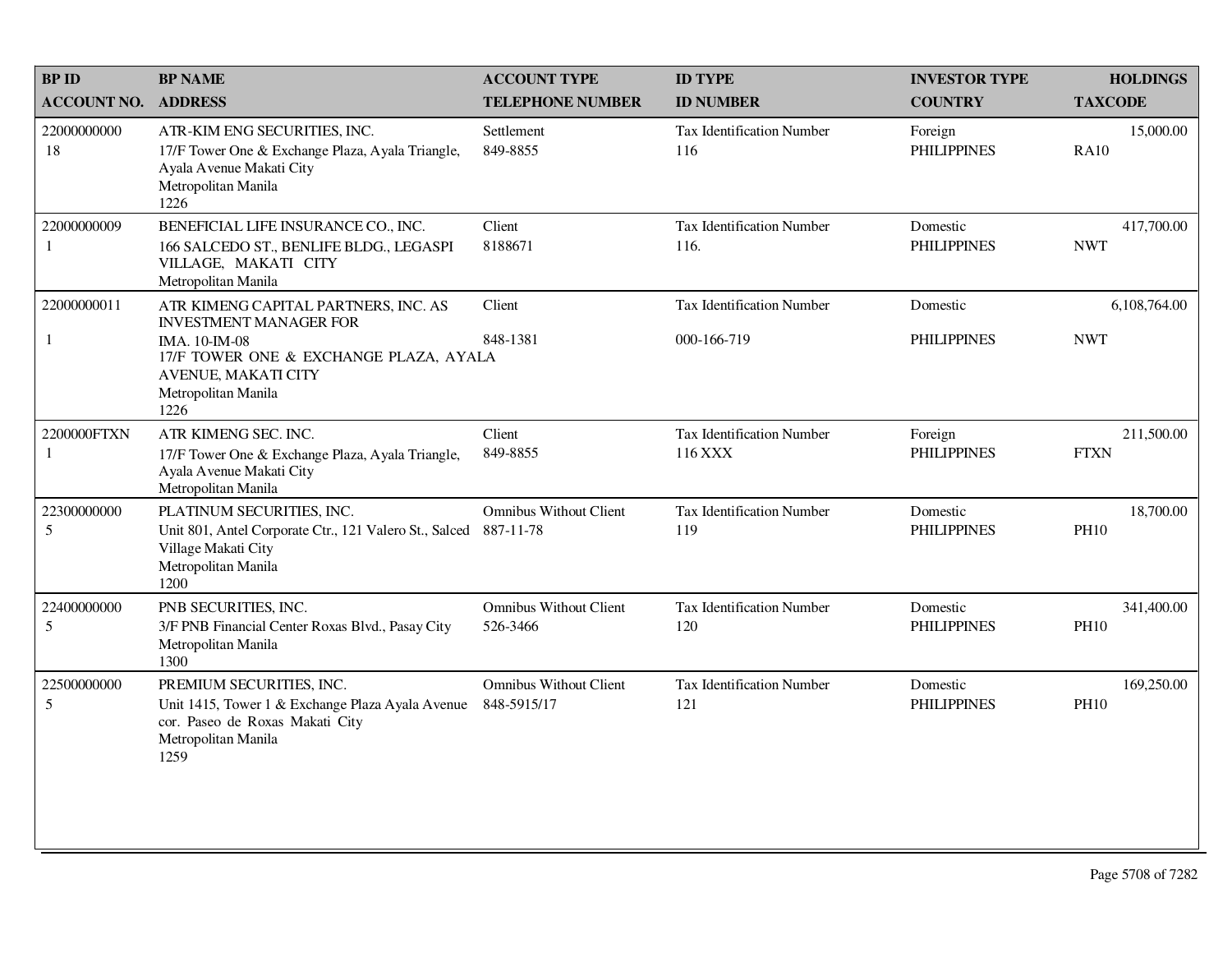| <b>BPID</b>        | <b>BP NAME</b>                                                                                                                                                             | <b>ACCOUNT TYPE</b>                        | <b>ID TYPE</b>                          | <b>INVESTOR TYPE</b>           | <b>HOLDINGS</b>          |
|--------------------|----------------------------------------------------------------------------------------------------------------------------------------------------------------------------|--------------------------------------------|-----------------------------------------|--------------------------------|--------------------------|
| <b>ACCOUNT NO.</b> | <b>ADDRESS</b>                                                                                                                                                             | <b>TELEPHONE NUMBER</b>                    | <b>ID NUMBER</b>                        | <b>COUNTRY</b>                 | <b>TAXCODE</b>           |
| 22500000000<br>16  | PREMIUM SECURITIES, INC.<br>Unit 1415, Tower 1 & Exchange Plaza Ayala Avenue 848-5915/17<br>cor. Paseo de Roxas Makati City<br>Metropolitan Manila<br>1259                 | Settlement                                 | Tax Identification Number<br>121        | Foreign<br><b>PHILIPPINES</b>  | 75,000.00<br><b>RA02</b> |
| 22800000000<br>5   | PRYCE SECURITIES, INC.<br>15/F PRYCE CENTER BUILDING, 1179 CHINO RO816-2426/27<br><b>AVENUE</b><br>BAGTIKAN, MAKATI CITY<br>Metropolitan Manila<br>1226                    | <b>Omnibus Without Client</b>              | <b>Tax Identification Number</b><br>124 | Domestic<br><b>PHILIPPINES</b> | 557.00<br><b>PH10</b>    |
| 22900000000<br>5   | SALISBURY BKT SECURITIES CORPORATION<br>Unit 207 Cityland Condominium 10 - Tower 2 6817<br>H.V. De La Costa St. cor. Ayala Ave. Makati City<br>Metropolitan Manila<br>1200 | <b>Omnibus Without Client</b><br>892-88-34 | <b>Tax Identification Number</b><br>125 | Domestic<br><b>PHILIPPINES</b> | 1,500.00<br><b>PH10</b>  |
| 23000000000        | <b>QUALITY INVESTMENTS &amp; SECURITIES</b><br><b>CORPORATION</b>                                                                                                          | <b>Omnibus Without Client</b>              | <b>Tax Identification Number</b>        | Domestic                       | 1,992,535.00             |
| 5                  | Suite 1602 Tytana Plaza Oriente St, Binondo Manila<br>Metropolitan Manila<br>1006                                                                                          | 241-0547                                   | 126                                     | <b>PHILIPPINES</b>             | <b>PH10</b>              |
| 23000000000        | <b>QUALITY INVESTMENTS &amp; SECURITIES</b><br><b>CORPORATION</b>                                                                                                          | Settlement                                 | <b>Tax Identification Number</b>        | Domestic                       | 3,350.00                 |
| 6                  | Suite 1602 Tytana Plaza Oriente St, Binondo Manila<br>Metropolitan Manila<br>1006                                                                                          | 241-0547                                   | 126                                     | <b>PHILIPPINES</b>             | <b>NWT</b>               |
| 23000000000        | <b>QUALITY INVESTMENTS &amp; SECURITIES</b><br><b>CORPORATION</b>                                                                                                          | Settlement                                 | <b>Tax Identification Number</b>        | Foreign                        | 91,863.00                |
| 18                 | Suite 1602 Tytana Plaza Oriente St, Binondo Manila<br>Metropolitan Manila<br>1006                                                                                          | 241-0547                                   | 126                                     | <b>PHILIPPINES</b>             | <b>RA10</b>              |
| 23000000000        | QUALITY INVESTMENTS & SECURITIES<br><b>CORPORATION</b>                                                                                                                     | Settlement                                 | <b>Tax Identification Number</b>        | Foreign                        | 1,400.00                 |
| $20\,$             | Suite 1602 Tytana Plaza Oriente St, Binondo Manila<br>Metropolitan Manila<br>1006                                                                                          | 241-0547                                   | 126                                     | <b>PHILIPPINES</b>             | <b>FTXN</b>              |
|                    |                                                                                                                                                                            |                                            |                                         |                                |                          |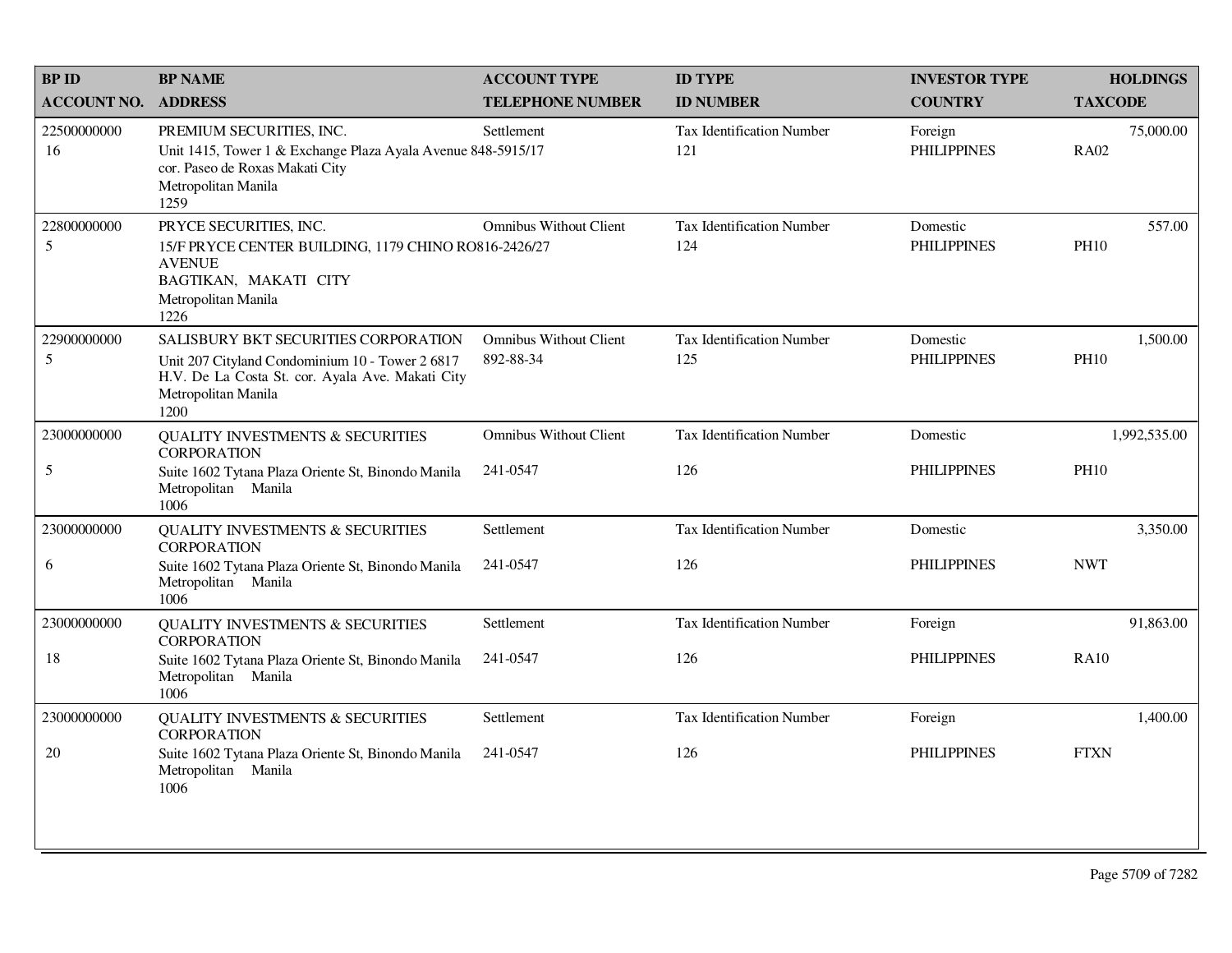| <b>BPID</b>        | <b>BP NAME</b>                                                                                                                                                              | <b>ACCOUNT TYPE</b>                             | <b>ID TYPE</b>                          | <b>INVESTOR TYPE</b>           | <b>HOLDINGS</b>           |
|--------------------|-----------------------------------------------------------------------------------------------------------------------------------------------------------------------------|-------------------------------------------------|-----------------------------------------|--------------------------------|---------------------------|
| <b>ACCOUNT NO.</b> | <b>ADDRESS</b>                                                                                                                                                              | <b>TELEPHONE NUMBER</b>                         | <b>ID NUMBER</b>                        | <b>COUNTRY</b>                 | <b>TAXCODE</b>            |
| 23100000000<br>5   | R & L INVESTMENTS, INC.<br>675 Lee St., Mandaluyong City<br>Metropolitan Manila<br>1501                                                                                     | <b>Omnibus Without Client</b><br>7247210/705207 | Tax Identification Number<br>127        | Domestic<br><b>PHILIPPINES</b> | 22,600.00<br><b>PH10</b>  |
| 23300000000<br>5   | R. COYIUTO SECURITIES, INC.<br>5/F Corinthian Plaza, Paseo de Roxas, Legaspi Village<br>Makati City<br>Metropolitan Manila<br>$\Omega$                                      | <b>Omnibus Without Client</b><br>811-3064       | Tax Identification Number<br>129        | Domestic<br><b>PHILIPPINES</b> | 606,406.00<br><b>PH10</b> |
| 23500000000<br>5   | REGINA CAPITAL DEVELOPMENT CORPORATI Omnibus Without Client<br>Unit 806 Tower 1 & Exchange Plaza Ayala Triangle,<br>Ayala Avenue Makati City<br>Metropolitan Manila<br>1226 | 848-5482/84                                     | Tax Identification Number<br>131        | Domestic<br><b>PHILIPPINES</b> | 184,648.00<br><b>PH10</b> |
| 23500000000<br>6   | REGINA CAPITAL DEVELOPMENT CORPORATI Settlement<br>Unit 806 Tower 1 & Exchange Plaza Ayala Triangle,<br>Ayala Avenue Makati City<br>Metropolitan Manila<br>1226             | 848-5482/84                                     | <b>Tax Identification Number</b><br>131 | Domestic<br><b>PHILIPPINES</b> | 7,550.00<br><b>NWT</b>    |
| 23600000000<br>5   | R. NUBLA SECURITIES, INC.<br>Room 604, Fil-Am Resources Bldg., 231 Juan Luna S 242-1596<br>Binondo, Manila<br>Metropolitan Manila<br>1006                                   | <b>Omnibus Without Client</b>                   | Tax Identification Number<br>132        | Domestic<br><b>PHILIPPINES</b> | 393,232.00<br><b>PH10</b> |
| 23700000000<br>5   | AAA SOUTHEAST EQUITIES, INCORPORATED<br>Ground Floor, Fortune Life Building #162 Legaspi St.<br>Legaspi Village Makati City<br>Metropolitan Manila<br>1229                  | <b>Omnibus Without Client</b><br>816-2918       | Tax Identification Number<br>133        | Domestic<br><b>PHILIPPINES</b> | 1,314.00<br><b>PH10</b>   |
| 23700000002<br>1   | FORTUNE GENERAL INSURANCE CORPORATIOCIEnt<br>4TH/F CITYSTATE CENTRE, 709 SHAW<br>BOULEVARD, PASIG CITY<br>Metropolitan Manila<br>1600                                       | 706-3959                                        | Tax Identification Number<br>220.       | Domestic<br><b>PHILIPPINES</b> | 1,800.00<br><b>NWT</b>    |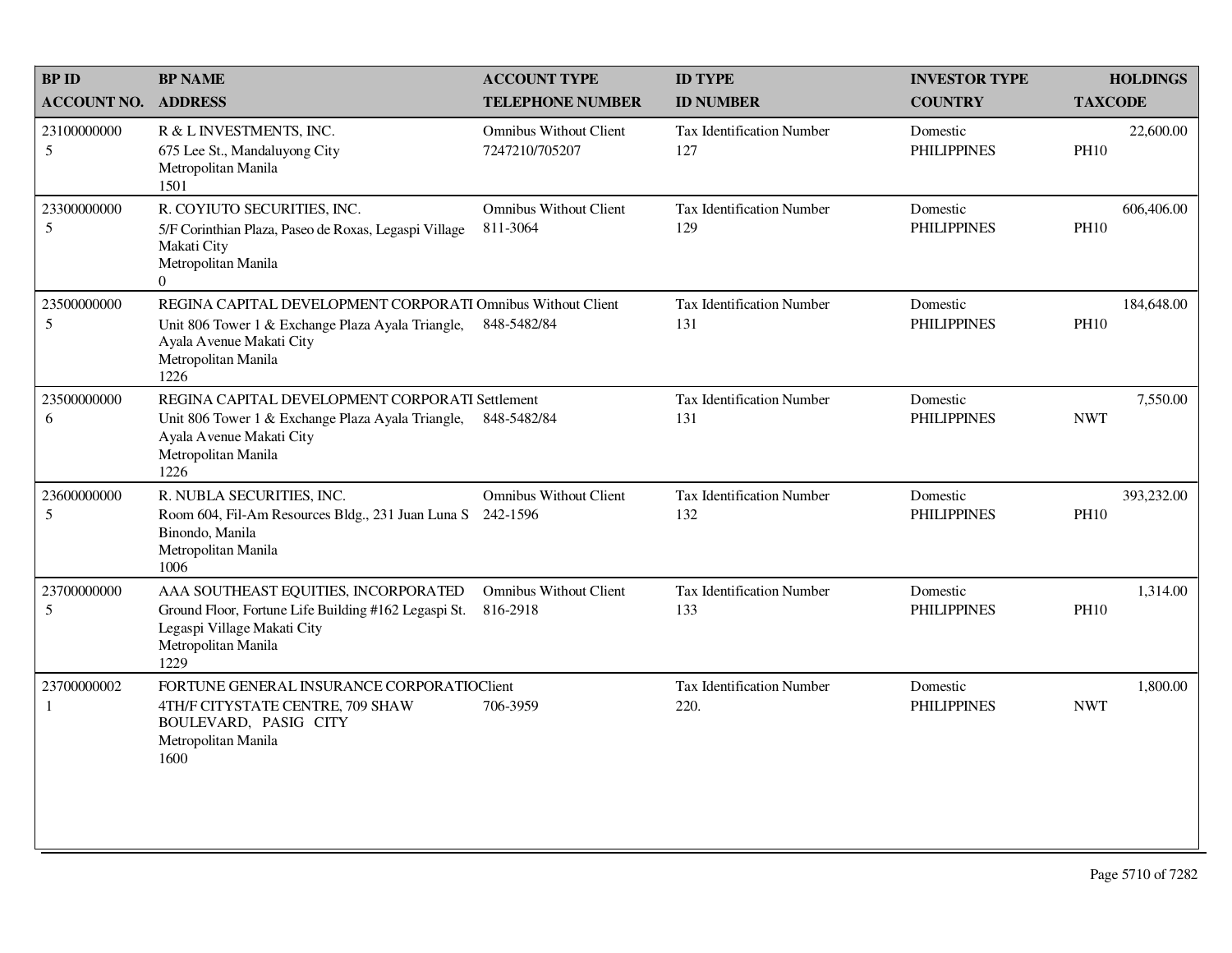| <b>BPID</b>        | <b>BP NAME</b>                                                                                                                                        | <b>ACCOUNT TYPE</b>                       | <b>ID TYPE</b>                                    | <b>INVESTOR TYPE</b>           | <b>HOLDINGS</b>           |
|--------------------|-------------------------------------------------------------------------------------------------------------------------------------------------------|-------------------------------------------|---------------------------------------------------|--------------------------------|---------------------------|
| <b>ACCOUNT NO.</b> | <b>ADDRESS</b>                                                                                                                                        | <b>TELEPHONE NUMBER</b>                   | <b>ID NUMBER</b>                                  | <b>COUNTRY</b>                 | <b>TAXCODE</b>            |
| 23700000003<br>-1  | FORTUNE LIFE INSURANCE CO., INC.<br>162 LEGAZPI ST., LEGAZPI VILLAGE MAKATI<br><b>CITY</b><br>Metropolitan Manila<br>1229                             | Client<br>812-2702                        | <b>Tax Identification Number</b><br>$220^{\circ}$ | Domestic<br><b>PHILIPPINES</b> | 400.00<br><b>NWT</b>      |
| 23800000000<br>5   | R. S. LIM & CO., INC.<br>1509 Galvani Street San Isidro, Makati City<br>Metropolitan Manila<br>1234                                                   | <b>Omnibus Without Client</b><br>8919670  | Tax Identification Number<br>134                  | Domestic<br><b>PHILIPPINES</b> | 946,265.00<br><b>PH10</b> |
| 23800000000<br>6   | R. S. LIM & CO., INC.<br>1509 Galvani Street San Isidro, Makati City<br>Metropolitan Manila<br>1234                                                   | Settlement<br>8919670                     | <b>Tax Identification Number</b><br>134           | Domestic<br><b>PHILIPPINES</b> | 900.00<br><b>NWT</b>      |
| 23900000000<br>5   | RTG & COMPANY, INC.<br>Unit 602 Tower 1 & Exchange Plaza Ayala Triangle,<br>Makati City<br>Metropolitan Manila<br>1200                                | <b>Omnibus Without Client</b><br>8919482  | <b>Tax Identification Number</b><br>135           | Domestic<br><b>PHILIPPINES</b> | 23,100.00<br><b>PH10</b>  |
| 24000000000<br>5   | S.J. ROXAS & CO., INC.<br>Unit 612 Tower One, & Exchange Plaza, Ayala<br>Triangle, Ayala Avenue, Makati City<br>Metropolitan Manila<br>$\overline{0}$ | <b>Omnibus Without Client</b><br>848-5065 | <b>Tax Identification Number</b><br>136           | Domestic<br><b>PHILIPPINES</b> | 15,039.00<br><b>PH10</b>  |
| 24000000000<br>6   | S.J. ROXAS & CO., INC.<br>Unit 612 Tower One, & Exchange Plaza, Ayala<br>Triangle, Ayala Avenue, Makati City<br>Metropolitan Manila<br>$\Omega$       | Settlement<br>848-5065                    | <b>Tax Identification Number</b><br>136           | Domestic<br><b>PHILIPPINES</b> | 1,800.00<br><b>NWT</b>    |
| 24000000002<br>1   | S.J. ROXAS & CO., INC.<br>Unit 612 Tower One, Ayala Triangle, Ayala Avenue,<br>Makati City<br>Metropolitan Manila<br>$\overline{0}$                   | Client<br>8485065 TO 69                   | <b>Tax Identification Number</b><br>546           | Domestic<br><b>PHILIPPINES</b> | 1,370.00<br><b>NWT</b>    |
| 24200000000<br>5   | SECURITIES SPECIALISTS, INC.<br>Unit 903 National Life Insurance Building,<br>6762 Ayala Avenue, Makati City<br>Metropolitan Manila<br>1000           | Omnibus Without Client<br>  523-5595      | <b>Tax Identification Number</b><br>138           | Domestic<br><b>PHILIPPINES</b> | 54,050.00<br><b>PH10</b>  |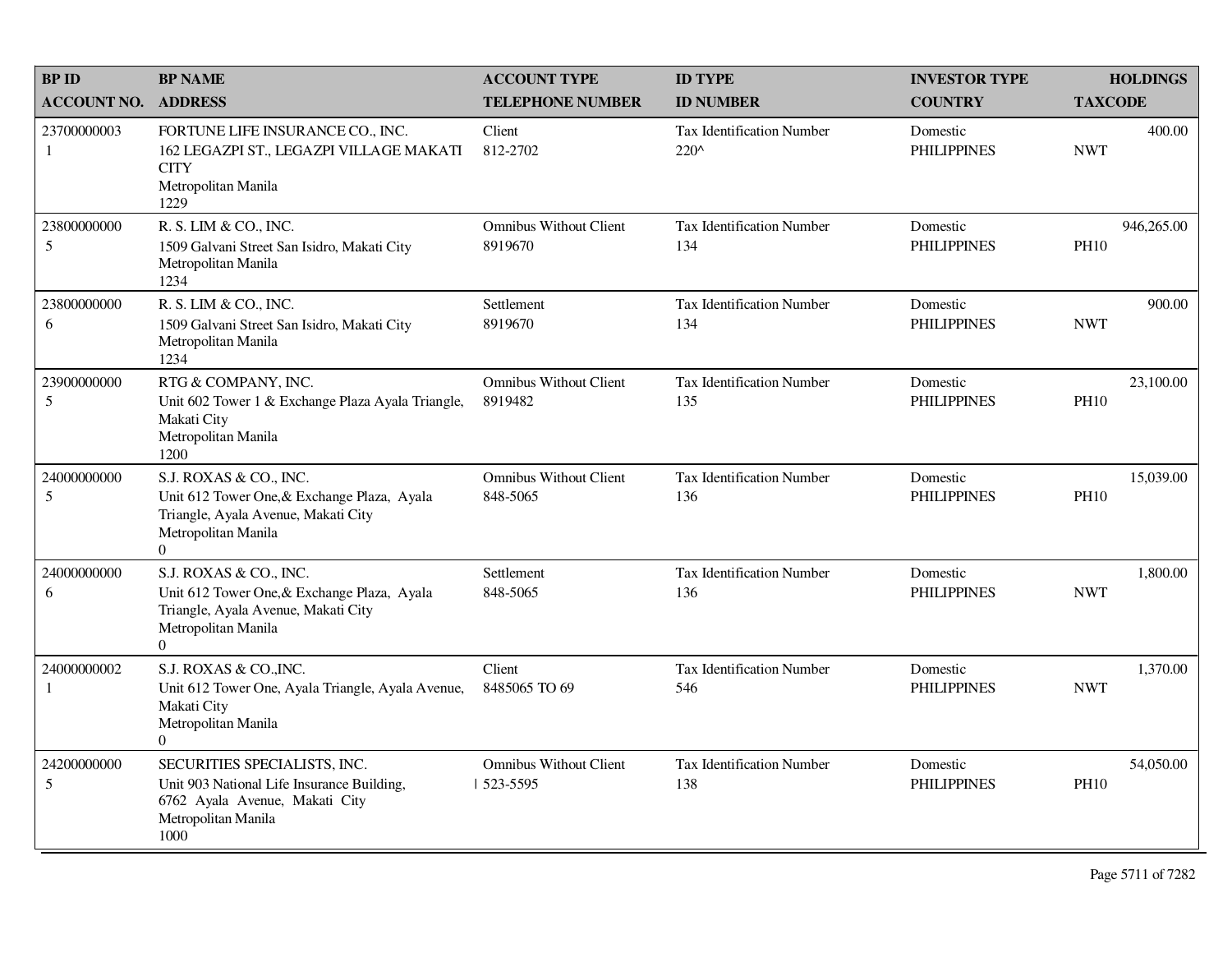| <b>BP ID</b>                  | <b>BP NAME</b>                                                                                                                                                              | <b>ACCOUNT TYPE</b>                            | <b>ID TYPE</b>                          | <b>INVESTOR TYPE</b>           | <b>HOLDINGS</b>           |
|-------------------------------|-----------------------------------------------------------------------------------------------------------------------------------------------------------------------------|------------------------------------------------|-----------------------------------------|--------------------------------|---------------------------|
| <b>ACCOUNT NO.</b>            | <b>ADDRESS</b>                                                                                                                                                              | <b>TELEPHONE NUMBER</b>                        | <b>ID NUMBER</b>                        | <b>COUNTRY</b>                 | <b>TAXCODE</b>            |
| 24300000000<br>5              | FIDELITY SECURITIES, INC.<br>2103-B PSE Centre, Exchange Road, Ortigas, Pasig<br>City<br>Metropolitan Manila<br>1600                                                        | <b>Omnibus Without Client</b><br>6345038       | Tax Identification Number<br>139        | Domestic<br><b>PHILIPPINES</b> | 15,200.00<br><b>PH10</b>  |
| 24600000000<br>5              | SUMMIT SECURITIES, INC.<br>Unit 2102 B/C PSE Center Tektite Tower East<br>Exchange Road, Ortigas Center Pasig City<br>Metropolitan Manila<br>1600                           | <b>Omnibus Without Client</b><br>6311032 to 37 | <b>Tax Identification Number</b><br>141 | Domestic<br><b>PHILIPPINES</b> | 22,050.00<br><b>PH10</b>  |
| 24600000000<br>6              | SUMMIT SECURITIES, INC.<br>Unit 2102 B/C PSE Center Tektite Tower East<br>Exchange Road, Ortigas Center Pasig City<br>Metropolitan Manila<br>1600                           | Settlement<br>6311032 to 37                    | <b>Tax Identification Number</b><br>141 | Domestic<br><b>PHILIPPINES</b> | 10,000.00<br><b>NWT</b>   |
| 24600000000<br>$\overline{7}$ | SUMMIT SECURITIES, INC.<br>Unit 2102 B/C PSE Center Tektite Tower East<br>Exchange Road, Ortigas Center Pasig City<br>Metropolitan Manila<br>1600                           | Own<br>6311032 to 37                           | Tax Identification Number<br>141        | Domestic<br><b>PHILIPPINES</b> | 30.00<br><b>NWT</b>       |
| 24700000000<br>5              | STANDARD SECURITIES CORPORATION<br>#34 Jefferson St., GHW, San Juan Metro Manila<br>Metropolitan Manila<br>00 <sup>1</sup>                                                  | <b>Omnibus Without Client</b><br>8486149       | <b>Tax Identification Number</b><br>142 | Domestic<br><b>PHILIPPINES</b> | 875,733.00<br><b>PH10</b> |
| 24900000000<br>5              | SUPREME STOCKBROKERS, INC<br>UNIT G. GARDEN LEVEL, CORINTHIAN PLAZA, 5764384<br>PASEO DE ROXAS AVENUE, LEGASPI VILLAGE<br><b>MAKATI CITY</b><br>Metropolitan Manila<br>1226 | <b>Omnibus Without Client</b>                  | <b>Tax Identification Number</b><br>144 | Domestic<br><b>PHILIPPINES</b> | 6,000.00<br><b>PH10</b>   |
| 25100000000<br>5              | TANSENGCO & CO., INC.<br>U-2308 World Trade Exchange Condominium 215 Jua 241-7155<br>Luna St., Binondo, Manila<br>Metropolitan Manila<br>1006                               | <b>Omnibus Without Client</b>                  | <b>Tax Identification Number</b><br>146 | Domestic<br><b>PHILIPPINES</b> | 266,294.00<br><b>PH10</b> |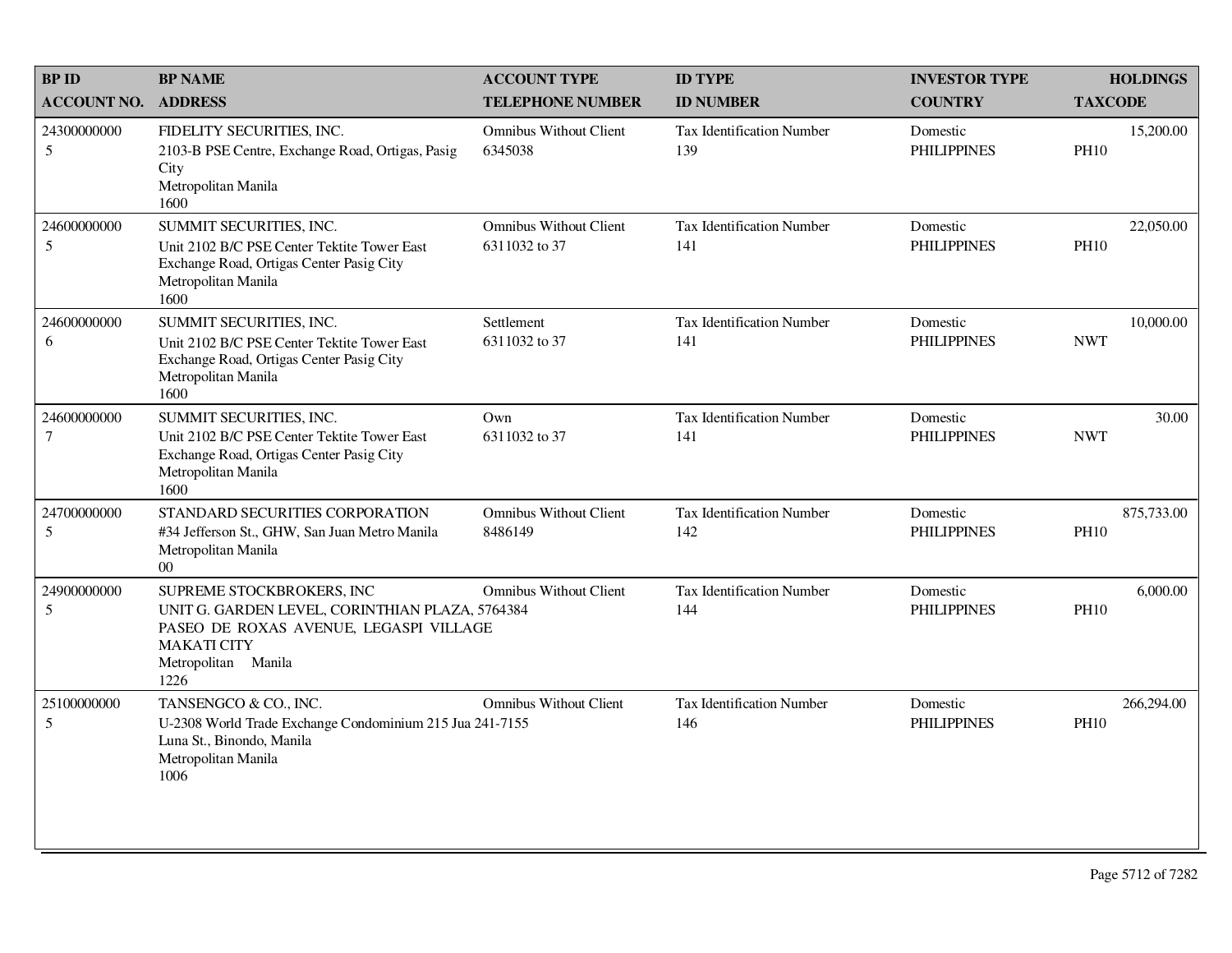| <b>BP ID</b>                   | <b>BP NAME</b>                                                                                                                                                                         | <b>ACCOUNT TYPE</b>                            | <b>ID TYPE</b>                          | <b>INVESTOR TYPE</b>           | <b>HOLDINGS</b>           |
|--------------------------------|----------------------------------------------------------------------------------------------------------------------------------------------------------------------------------------|------------------------------------------------|-----------------------------------------|--------------------------------|---------------------------|
| <b>ACCOUNT NO.</b>             | <b>ADDRESS</b>                                                                                                                                                                         | <b>TELEPHONE NUMBER</b>                        | <b>ID NUMBER</b>                        | <b>COUNTRY</b>                 | <b>TAXCODE</b>            |
| 25200000000<br>5               | THE FIRST RESOURCES MANAGEMENT &<br><b>SECURITIES CORP.</b><br>Rms. 801-802, PSE Tower 1 Ayala Ave., cor. Paseo d<br>Roxas, Ayala Triangle, Makati City<br>Metropolitan Manila<br>1200 | <b>Omnibus Without Client</b><br>8486311 to 18 | <b>Tax Identification Number</b><br>147 | Domestic<br><b>PHILIPPINES</b> | 226,000.00<br><b>PH10</b> |
| 25300000000<br>5               | TOWER SECURITIES, INC.<br>1802-C Tektite Tower I Exchange Road, Ortigas Cent 6354448<br>Pasig City<br>Metropolitan Manila<br>1600                                                      | <b>Omnibus Without Client</b>                  | <b>Tax Identification Number</b><br>148 | Domestic<br><b>PHILIPPINES</b> | 480,131.00<br><b>PH10</b> |
| 25300000000<br>6               | TOWER SECURITIES, INC.<br>1802-C Tektite Tower I Exchange Road, Ortigas Cent<br>Pasig City<br>Metropolitan Manila<br>1600                                                              | Settlement<br>6354448                          | Tax Identification Number<br>148        | Domestic<br><b>PHILIPPINES</b> | 58,100.00<br><b>NWT</b>   |
| 25300000000<br>$7\phantom{.0}$ | TOWER SECURITIES, INC.<br>1802-C Tektite Tower I Exchange Road, Ortigas Cent<br>Pasig City<br>Metropolitan Manila<br>1600                                                              | Own<br>6354448                                 | Tax Identification Number<br>148        | Domestic<br><b>PHILIPPINES</b> | 1,500.00<br><b>NWT</b>    |
| 25400000000<br>5               | TRANS-ASIA SECURITIES, INC.<br>Rm. 601-S, State Centre 333 Juan Luna St., Binondo,<br>Manila<br>Metropolitan Manila<br>1006                                                            | <b>Omnibus Without Client</b><br>242-28-23     | Tax Identification Number<br>149        | Domestic<br><b>PHILIPPINES</b> | 809.00<br><b>PH10</b>     |
| 25600000000<br>5               | TRENDLINE SECURITIES CORPORATION<br>Rm. 503 Tytana Plaza Lorenzo Ruiz St., Binondo,<br>Manila<br>Metropolitan Manila<br>1006                                                           | <b>Omnibus Without Client</b><br>241-0387      | Tax Identification Number<br>151        | Domestic<br><b>PHILIPPINES</b> | 92,800.00<br><b>PH10</b>  |
| 25700000000<br>5               | TRI-STATE SECURITIES, INC.<br>Unit 1007, 10/F Ayala Triangle Tower I, Ayala<br>Avenue, Makati City<br>Metropolitan Manila<br>1226                                                      | <b>Omnibus Without Client</b><br>8485042       | <b>Tax Identification Number</b><br>152 | Domestic<br><b>PHILIPPINES</b> | 64,029.00<br><b>PH10</b>  |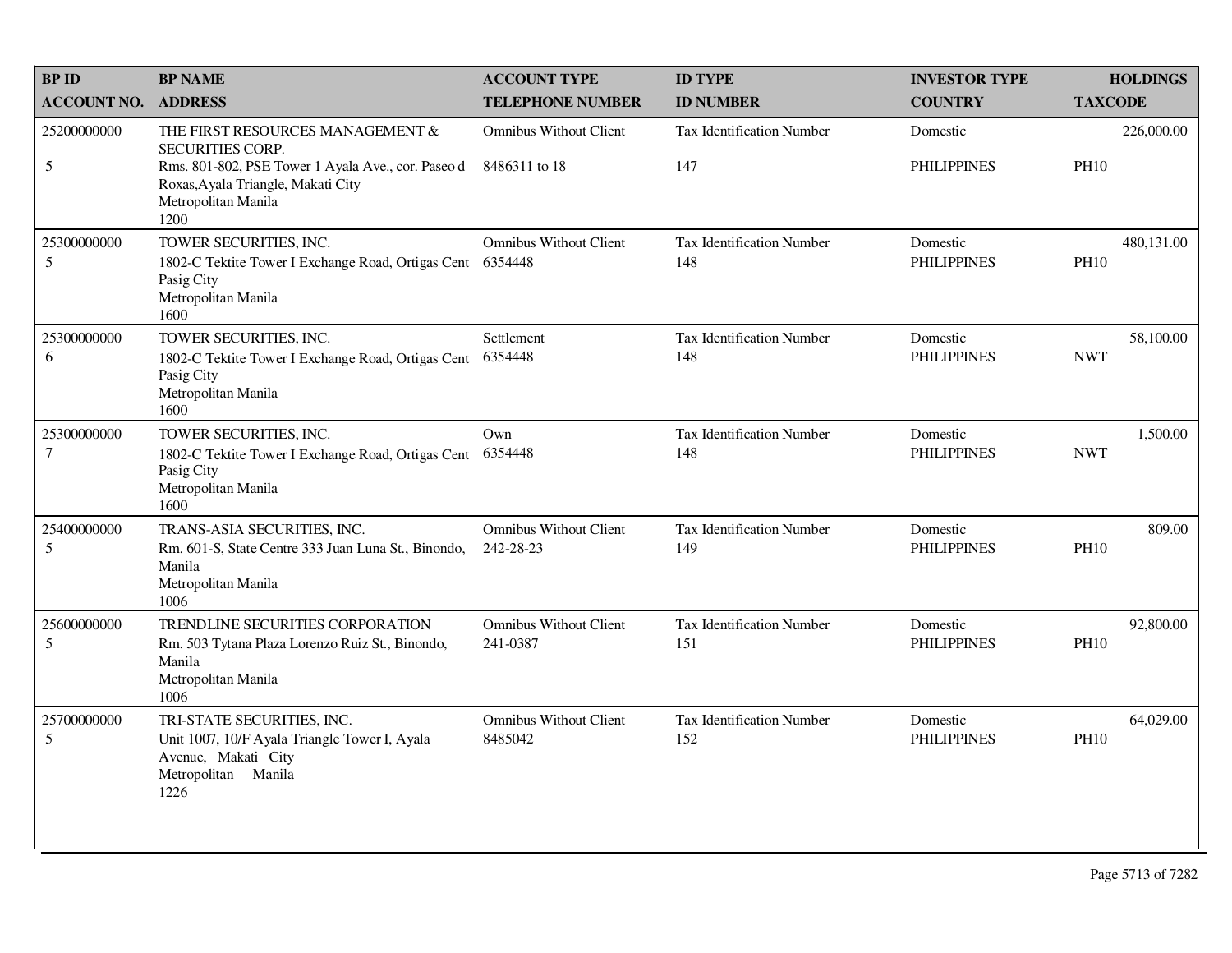| <b>BPID</b>                   | <b>BP NAME</b>                                                                                                                                                                                          | <b>ACCOUNT TYPE</b>                      | <b>ID TYPE</b>                          | <b>INVESTOR TYPE</b>           | <b>HOLDINGS</b>           |
|-------------------------------|---------------------------------------------------------------------------------------------------------------------------------------------------------------------------------------------------------|------------------------------------------|-----------------------------------------|--------------------------------|---------------------------|
| <b>ACCOUNT NO. ADDRESS</b>    |                                                                                                                                                                                                         | <b>TELEPHONE NUMBER</b>                  | <b>ID NUMBER</b>                        | <b>COUNTRY</b>                 | <b>TAXCODE</b>            |
| 25900000000<br>5              | UCPB SECURITIES, INC.<br>Suite 1612, 16/F Ayala Tower I Exchange Plaza, Ayal<br>Ave. cor. Paseo de Roxas Makati City<br>Metropolitan Manila<br>1226                                                     | <b>Omnibus Without Client</b><br>8485678 | <b>Tax Identification Number</b><br>154 | Domestic<br><b>PHILIPPINES</b> | 489,850.00<br><b>PH10</b> |
| 25900000000<br>6              | UCPB SECURITIES, INC.<br>Suite 1612, 16/F Ayala Tower I Exchange Plaza, Ayal<br>Ave. cor. Paseo de Roxas Makati City<br>Metropolitan Manila<br>1226                                                     | Settlement<br>8485678                    | Tax Identification Number<br>154        | Domestic<br><b>PHILIPPINES</b> | 185,850.00<br><b>NWT</b>  |
| 26000000000<br>$\overline{c}$ | UOB KAY HIAN SECURITIES (PHILS.), INC.<br>UOB Kay Hian Securities (Phils.), Inc. Unit 404 LV<br>Locsin Bldg. 6752 Ayala Avenue, cor. Makati<br>Avenue, 1226, Makati City<br>Metropolitan Manila<br>1200 | Settlement<br>887-7973                   | <b>Tax Identification Number</b><br>155 | Foreign<br><b>PHILIPPINES</b>  | 302,000.00<br>FMX1        |
| 26100000003<br>1              | E.SECURITIES, INC. ITF VARIOUS CLIENTS<br>11/F Exportbank Plaza Chino Roces cor Sen. Gil J.<br>Puyat Ave, Makati City<br>Metropolitan Manila<br>1251                                                    | Client<br>878-0775                       | Tax Identification Number<br>369        | Domestic<br><b>PHILIPPINES</b> | 1,400.00<br><b>NWT</b>    |
| 26100000004<br>1              | E.SECURITIES, INC. ITF VARIOUS CLIENTS<br>11/F Exportbank Plaza Chino Roces cor Sen. Gil J.<br>Puyat Ave, Makati City<br>Metropolitan Manila<br>1251                                                    | Client                                   | Tax Identification Number<br>560        | Domestic<br><b>PHILIPPINES</b> | 48,800.00<br><b>PH10</b>  |
| 26300000000<br>$\overline{2}$ | VENTURE SECURITIES, INC.<br>Unit 811 Tower One & Exchange Plaza Ayala Triangl<br>Ayala Ave. cor. Paseo de Roxas Makati City<br>Metropolitan Manila<br>1226                                              | Settlement<br>8486505                    | <b>Tax Identification Number</b><br>158 | Foreign<br><b>PHILIPPINES</b>  | 500.00<br>FMX1            |
| 26300000000<br>6              | VENTURE SECURITIES, INC.<br>Unit 811 Tower One & Exchange Plaza Ayala Triangl<br>Ayala Ave. cor. Paseo de Roxas Makati City<br>Metropolitan Manila<br>1226                                              | Settlement<br>8486505                    | <b>Tax Identification Number</b><br>158 | Domestic<br><b>PHILIPPINES</b> | 37,570.00<br><b>NWT</b>   |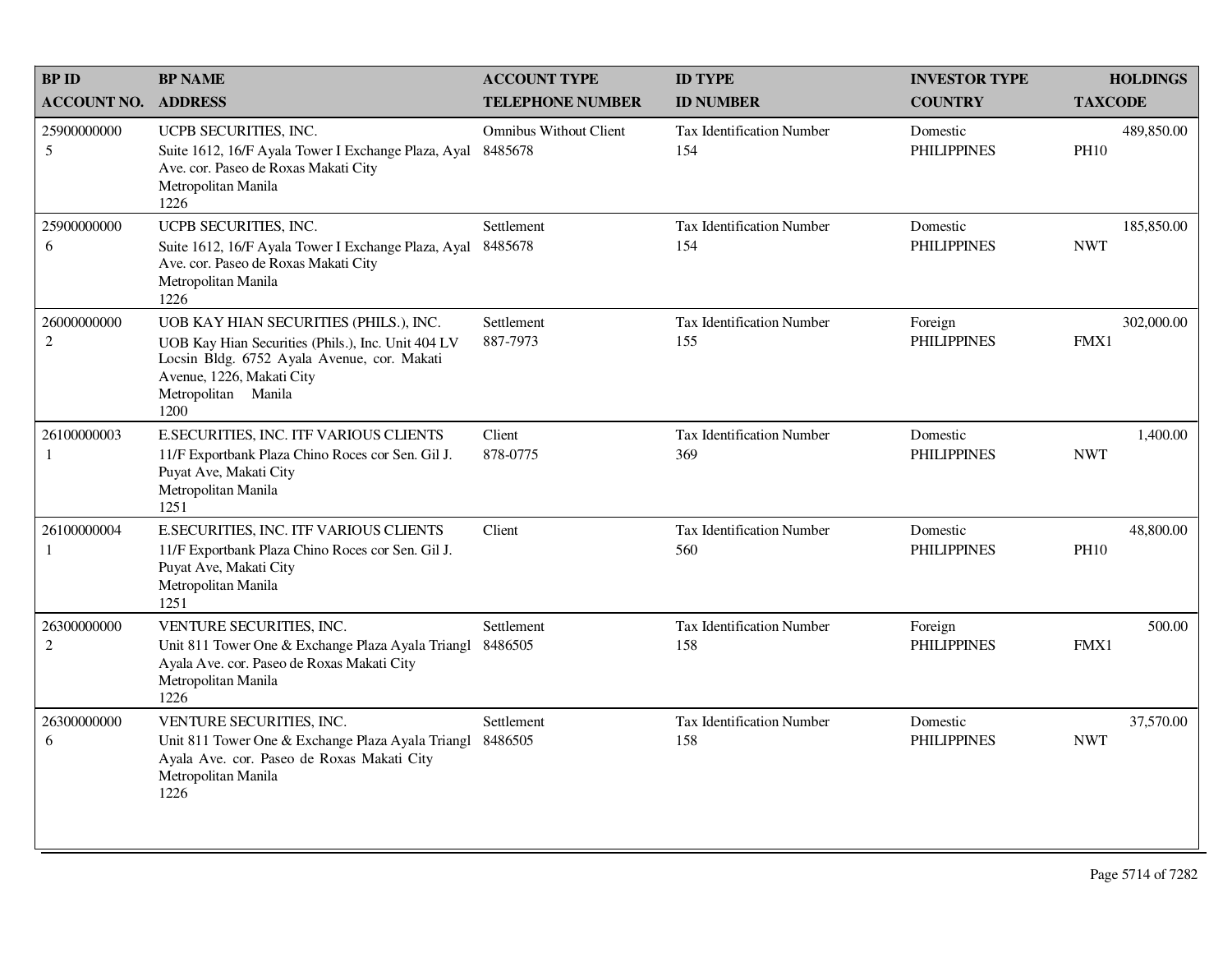| <b>BP ID</b>                | <b>BP NAME</b>                                                                                                                                                                               | <b>ACCOUNT TYPE</b>           | <b>ID TYPE</b>                                                  | <b>INVESTOR TYPE</b>           | <b>HOLDINGS</b>             |
|-----------------------------|----------------------------------------------------------------------------------------------------------------------------------------------------------------------------------------------|-------------------------------|-----------------------------------------------------------------|--------------------------------|-----------------------------|
| <b>ACCOUNT NO.</b>          | <b>ADDRESS</b>                                                                                                                                                                               | <b>TELEPHONE NUMBER</b>       | <b>ID NUMBER</b>                                                | <b>COUNTRY</b>                 | <b>TAXCODE</b>              |
| 26300000000<br>$8\,$        | VENTURE SECURITIES, INC.<br>Unit 811 Tower One & Exchange Plaza Ayala Triangl 8486505<br>Ayala Ave. cor. Paseo de Roxas Makati City<br>Metropolitan Manila<br>1226                           | Settlement                    | Tax Identification Number<br>158                                | Domestic<br><b>PHILIPPINES</b> | 500.00<br><b>NWT</b>        |
| 26700000000<br>$\mathbf{1}$ | FIRST METRO SECURITIES BROKERAGE CORP. Omnibus Without Client<br>Unit 1515, 15/F Ayala Tower One Ayala Triangle,<br>Ayala Ave. cor Paseo de Roxas Makati City<br>Metropolitan Manila<br>1226 | 759-4133/34                   | <b>Tax Identification Number</b><br>162                         | Foreign<br><b>PHILIPPINES</b>  | 300.00<br>FMX1              |
| 26700000000<br>5            | FIRST METRO SECURITIES BROKERAGE CORP. Omnibus Without Client<br>Unit 1515, 15/F Ayala Tower One Ayala Triangle,<br>Ayala Ave. cor Paseo de Roxas Makati City<br>Metropolitan Manila<br>1226 | 759-4133/34                   | <b>Tax Identification Number</b><br>162                         | Domestic<br><b>PHILIPPINES</b> | 490,471.00<br><b>PH10</b>   |
| 26700000000<br>6            | FIRST METRO SECURITIES BROKERAGE CORP. Settlement<br>Unit 1515, 15/F Ayala Tower One Ayala Triangle,<br>Ayala Ave. cor Paseo de Roxas Makati City<br>Metropolitan Manila<br>1226             | 759-4133/34                   | Tax Identification Number<br>162                                | Domestic<br><b>PHILIPPINES</b> | 22,300.00<br><b>NWT</b>     |
| 26700000000<br>18           | FIRST METRO SECURITIES BROKERAGE CORP. Settlement<br>Unit 1515, 15/F Ayala Tower One Ayala Triangle,<br>Ayala Ave. cor Paseo de Roxas Makati City<br>Metropolitan Manila<br>1226             | 759-4133/34                   | <b>Tax Identification Number</b><br>162                         | Foreign<br><b>PHILIPPINES</b>  | 11,000.00<br><b>RA10</b>    |
| 26700000003<br>$\mathbf{1}$ | BLUE CROSS INSURANCE INC.<br>BLUE CROSS CENTER 8000 MAKATI AVE.,<br><b>MAKATI CITY</b><br>Metropolitan Manila<br>1200                                                                        | Client<br>899-8001            | Certificate Of Incorporation<br><b>NO ID - BLUE CROSS INSUR</b> | Domestic<br><b>PHILIPPINES</b> | 1,000.00<br><b>NWT</b>      |
| 26900000000<br>5            | WEALTH SECURITIES, INC.<br>2103 PSE Centre, Exchange Road Ortigas Centre, Pas 634-5038<br>City<br>Metropolitan Manila<br>1600                                                                | <b>Omnibus Without Client</b> | <b>Tax Identification Number</b><br>164                         | Domestic<br><b>PHILIPPINES</b> | 1,160,937.00<br><b>PH10</b> |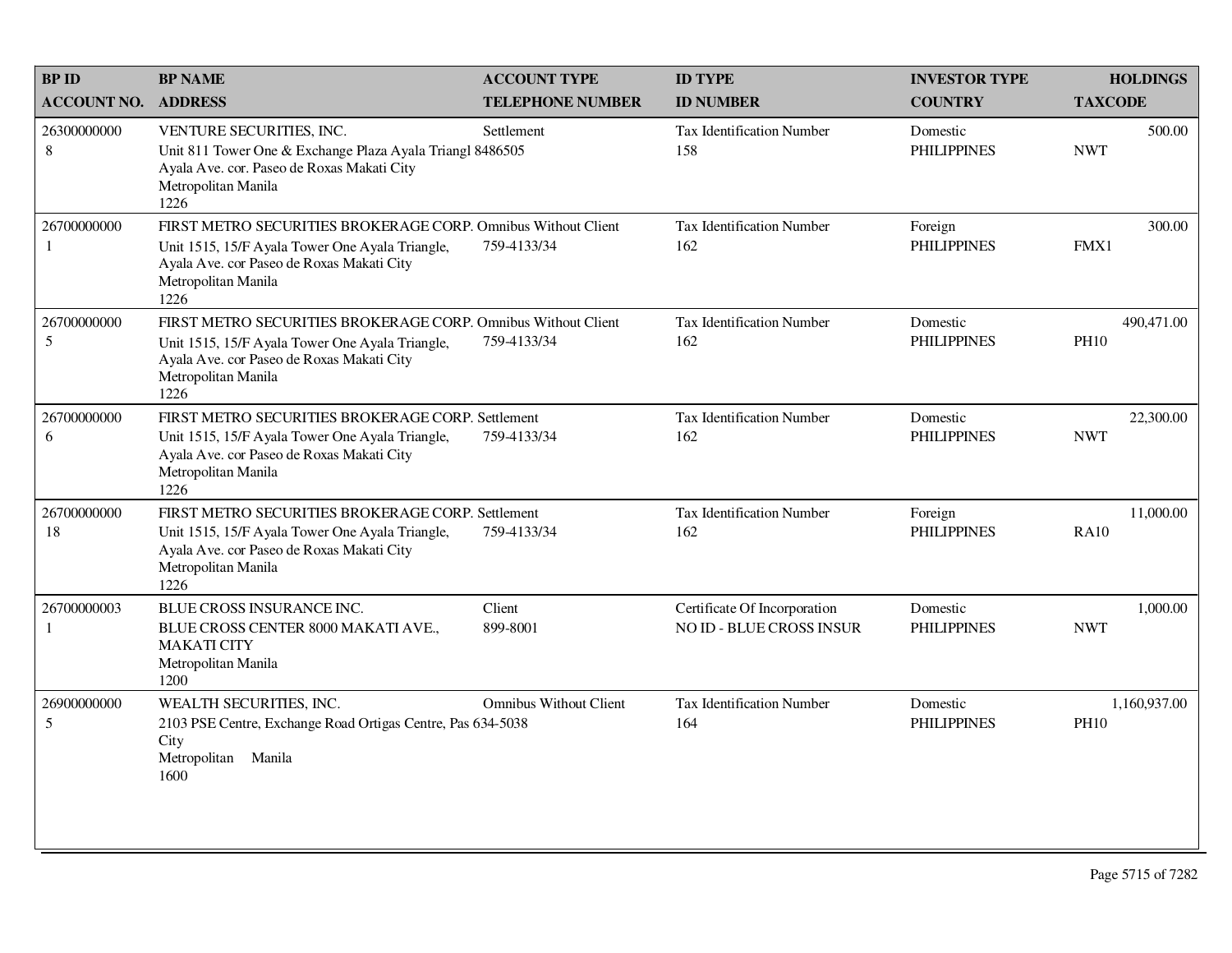| <b>BPID</b>                   | <b>BP NAME</b>                                                                                                                                                 | <b>ACCOUNT TYPE</b>                       | <b>ID TYPE</b>                          | <b>INVESTOR TYPE</b>           | <b>HOLDINGS</b>            |
|-------------------------------|----------------------------------------------------------------------------------------------------------------------------------------------------------------|-------------------------------------------|-----------------------------------------|--------------------------------|----------------------------|
| <b>ACCOUNT NO.</b>            | <b>ADDRESS</b>                                                                                                                                                 | <b>TELEPHONE NUMBER</b>                   | <b>ID NUMBER</b>                        | <b>COUNTRY</b>                 | <b>TAXCODE</b>             |
| 26900000000<br>$\overline{7}$ | WEALTH SECURITIES, INC.<br>2103 PSE Centre, Exchange Road Ortigas Centre, Pas<br>City<br>Metropolitan Manila<br>1600                                           | Own<br>634-5038                           | <b>Tax Identification Number</b><br>164 | Domestic<br><b>PHILIPPINES</b> | 710.00<br><b>NWT</b>       |
| 26900000002<br>1              | WEALTH SECURITIES, INC.<br>2103 PSE Centre, Exchange Road Ortigas Centre, Pas<br>City<br>Metropolitan Manila<br>1600                                           | Client<br>689-8080                        | Tax Identification Number<br>320        | Domestic<br><b>PHILIPPINES</b> | 4,687,450.00<br><b>NWT</b> |
| 26900000003<br>1              | WEALTH SECURITIES, INC.<br>2103 PSE Centre, Exchange Road Ortigas Centre, Pas<br>City<br>Metropolitan Manila<br>1600                                           | Client<br>689-8080                        | Tax Identification Number<br>321        | Domestic<br><b>PHILIPPINES</b> | 67,500.00<br><b>NWT</b>    |
| 27000000000<br>5              | WESTLINK GLOBAL EQUITIES, INC.<br>6/F Philippine Stock Exchange Plaza Ayala Avenue,<br>Makati City<br>Metropolitan Manila<br>1200                              | <b>Omnibus Without Client</b><br>848-6231 | <b>Tax Identification Number</b><br>165 | Domestic<br><b>PHILIPPINES</b> | 400.00<br><b>PH10</b>      |
| 27200000000<br>5              | BERNAD SECURITIES, INC.<br>3/F 1033 M.H. del Pilar St. Ermita, Manila<br>Metropolitan Manila<br>1000                                                           | <b>Omnibus Without Client</b><br>5245186  | <b>Tax Identification Number</b><br>167 | Domestic<br><b>PHILIPPINES</b> | 1,217.00<br><b>PH10</b>    |
| 27300000000<br>5              | WONG SECURITIES CORPORATION<br>1402-B A. Mabini St., cor. Sta. Monica St., Ermita,<br>Manila<br>Metropolitan Manila<br>1000                                    | <b>Omnibus Without Client</b><br>5217794  | <b>Tax Identification Number</b><br>168 | Domestic<br><b>PHILIPPINES</b> | 7,900.00<br><b>PH10</b>    |
| 27300000000<br>18             | WONG SECURITIES CORPORATION<br>1402-B A. Mabini St., cor. Sta. Monica St., Ermita,<br>Manila<br>Metropolitan Manila<br>1000                                    | Settlement<br>5217794                     | <b>Tax Identification Number</b><br>168 | Foreign<br><b>PHILIPPINES</b>  | 25,000.00<br><b>RA10</b>   |
| 27500000000<br>5              | YAO & ZIALCITA, INC.<br>Yao & Zialcita, Inc., 5G Vernida I Condominium, 120 5274019 to 21<br>Amorsolo St., Legaspi Village, Makati City<br>Metropolitan Manila | <b>Omnibus Without Client</b>             | Tax Identification Number<br>170        | Domestic<br><b>PHILIPPINES</b> | 373,850.00<br><b>PH10</b>  |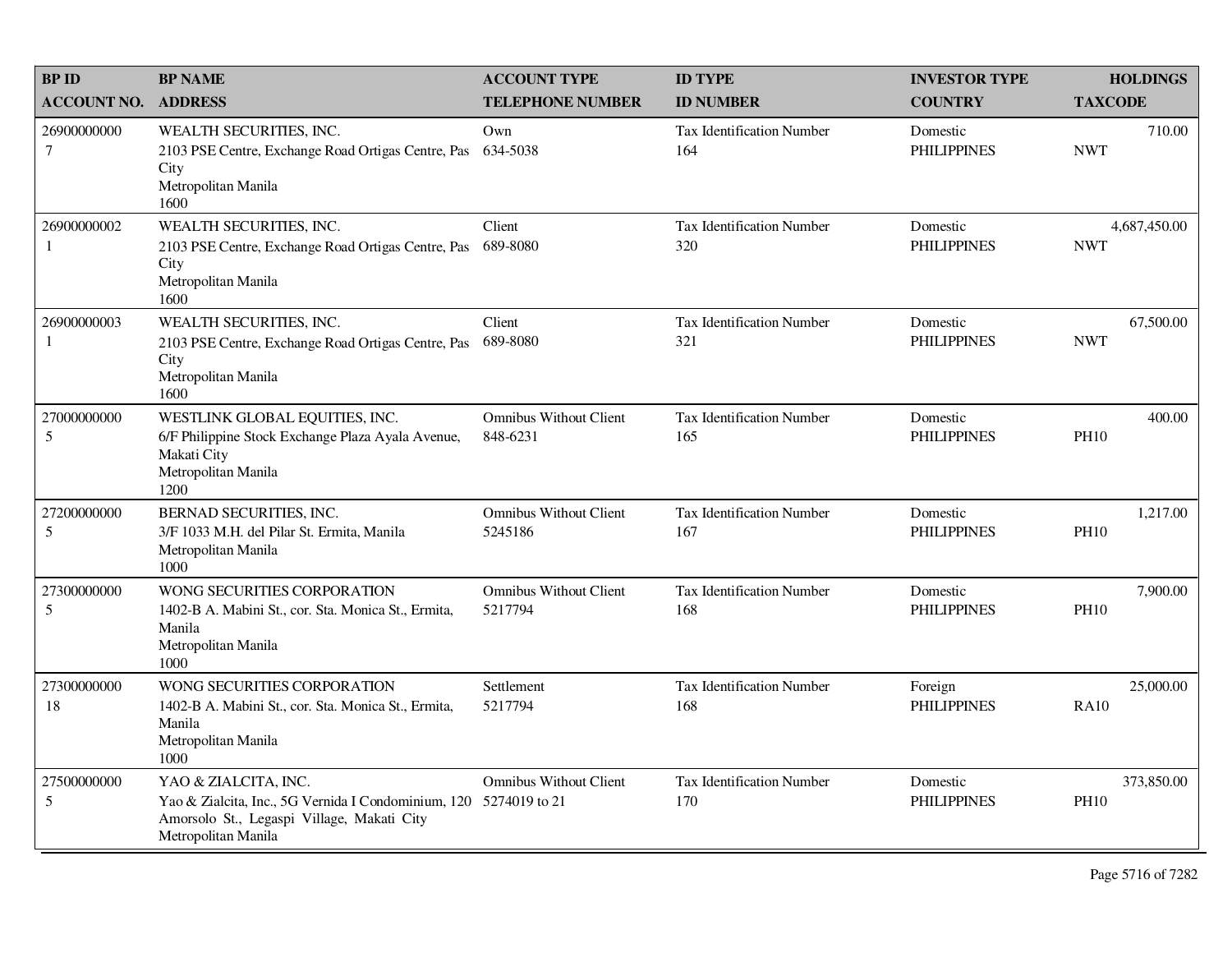| <b>BPID</b>                   | <b>BP NAME</b>                                                                                                                                                               | <b>ACCOUNT TYPE</b>                            | <b>ID TYPE</b>                          | <b>INVESTOR TYPE</b>           | <b>HOLDINGS</b>             |
|-------------------------------|------------------------------------------------------------------------------------------------------------------------------------------------------------------------------|------------------------------------------------|-----------------------------------------|--------------------------------|-----------------------------|
| <b>ACCOUNT NO.</b>            | <b>ADDRESS</b>                                                                                                                                                               | <b>TELEPHONE NUMBER</b>                        | <b>ID NUMBER</b>                        | <b>COUNTRY</b>                 | <b>TAXCODE</b>              |
| 27800000000<br>$\sqrt{5}$     | YU & COMPANY, INC.<br>Unit E 1606-B Tektite Tower 1 Exhange Road, Ortiga<br>Center Pasig City<br>Metropolitan Manila<br>1600                                                 | <b>Omnibus Without Client</b><br>634-6248      | <b>Tax Identification Number</b><br>173 | Domestic<br><b>PHILIPPINES</b> | 55,800.00<br><b>PH10</b>    |
| 27900000000<br>1              | <b>BDO SECURITIES CORPORATION</b><br>27/F Tower I & Exchange Plaza Ayala Ave., Makati<br>City<br>Metropolitan Manila<br>1226                                                 | <b>Omnibus Without Client</b><br>759-41-44     | Tax Identification Number<br>174        | Foreign<br><b>PHILIPPINES</b>  | 30,435.00<br>FMX1           |
| 27900000000<br>$\sqrt{5}$     | <b>BDO SECURITIES CORPORATION</b><br>27/F Tower I & Exchange Plaza Ayala Ave., Makati<br>City<br>Metropolitan Manila<br>1226                                                 | <b>Omnibus Without Client</b><br>759-41-44     | <b>Tax Identification Number</b><br>174 | Domestic<br><b>PHILIPPINES</b> | 3,088,450.00<br><b>PH10</b> |
| 28200000000<br>6              | PCCI SECURITIES BROKERS CORP.<br>3/F PCCI Corporate Centre 118 Alfaro St, Salcedo<br>Village Makati City<br>Metropolitan Manila<br>1227                                      | Settlement<br>893-3920                         | <b>Tax Identification Number</b><br>177 | Domestic<br><b>PHILIPPINES</b> | 10,250.00<br><b>NWT</b>     |
| 28200000000<br>14             | PCCI SECURITIES BROKERS CORP.<br>3/F PCCI Corporate Centre 118 Alfaro St, Salcedo<br>Village Makati City<br>Metropolitan Manila<br>1227                                      | Settlement<br>893-3920                         | <b>Tax Identification Number</b><br>177 | Domestic<br><b>PHILIPPINES</b> | 32,000.00<br><b>PH10</b>    |
| 28300000000<br>$\mathfrak{S}$ | EAGLE EQUITIES, INC.<br>179 Kaimito St. Valle Verde II, Pasig City<br>Metropolitan Manila<br>1600                                                                            | <b>Omnibus Without Client</b><br>6363637 to 39 | <b>Tax Identification Number</b><br>178 | Domestic<br><b>PHILIPPINES</b> | 83,200.00<br><b>PH10</b>    |
| 28500000000<br>$\mathfrak{S}$ | GOLDEN TOWER SECURITIES & HOLDINGS, IN Omnibus Without Client<br>4-B Vernida I Condominium, 120 Amorsolo St.,<br>Legaspi Village, Makati City<br>Metropolitan Manila<br>1229 | 8132839                                        | Tax Identification Number<br>179        | Domestic<br><b>PHILIPPINES</b> | 94,900.00<br><b>PH10</b>    |
|                               |                                                                                                                                                                              |                                                |                                         |                                |                             |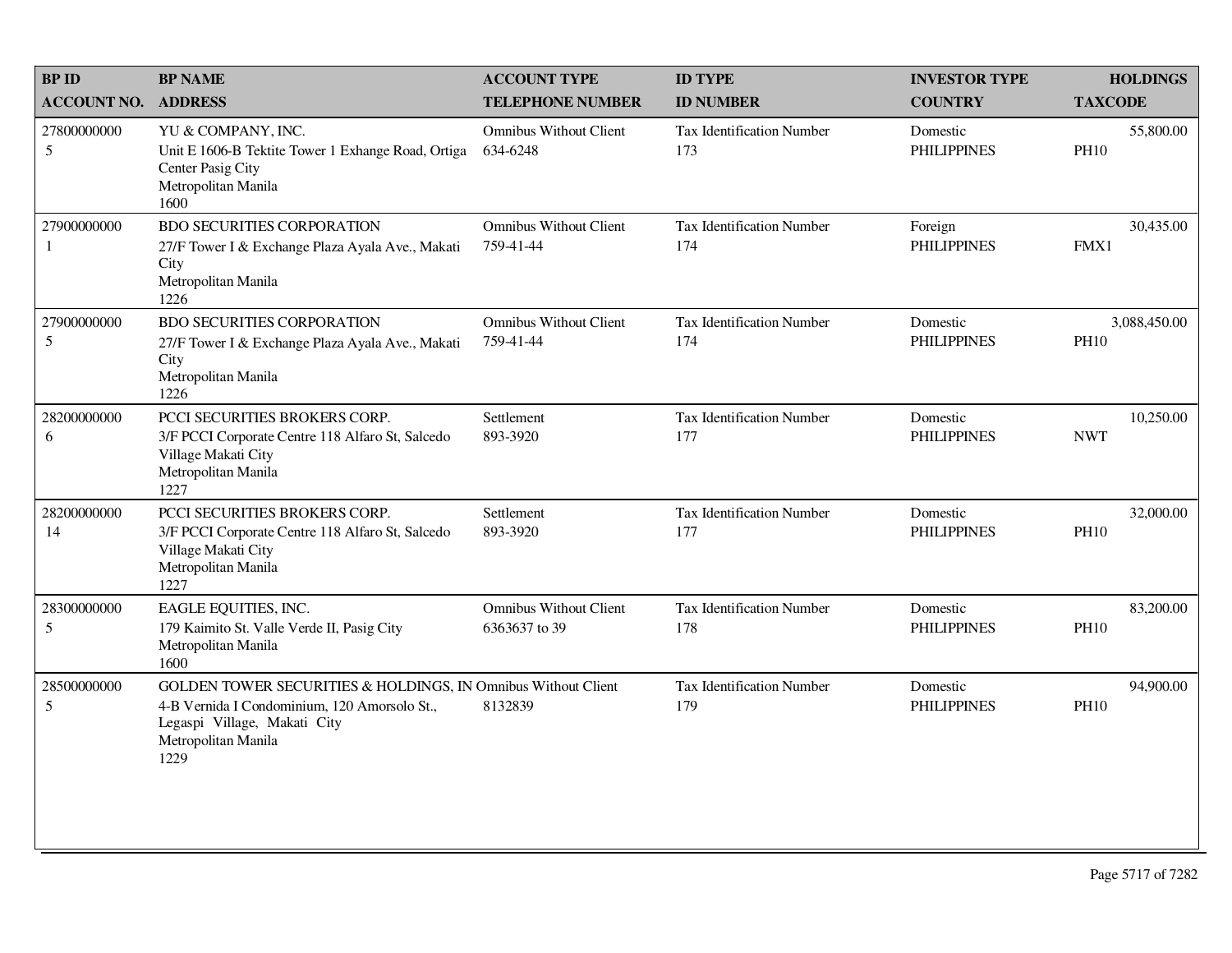| <b>BPID</b>                    | <b>BP NAME</b>                                                                                                                                                     | <b>ACCOUNT TYPE</b>                      | <b>ID TYPE</b>                          | <b>INVESTOR TYPE</b>           | <b>HOLDINGS</b>           |
|--------------------------------|--------------------------------------------------------------------------------------------------------------------------------------------------------------------|------------------------------------------|-----------------------------------------|--------------------------------|---------------------------|
| <b>ACCOUNT NO.</b>             | <b>ADDRESS</b>                                                                                                                                                     | <b>TELEPHONE NUMBER</b>                  | <b>ID NUMBER</b>                        | <b>COUNTRY</b>                 | <b>TAXCODE</b>            |
| 28600000000<br>$5\overline{)}$ | SOLAR SECURITIES, INC.<br>Unit 3002-A East Tower, Phil. Stock Exchange Centre 6366301<br>Exchange Road, Ortigas Complex, Pasig City<br>Metropolitan Manila<br>1605 | <b>Omnibus Without Client</b>            | <b>Tax Identification Number</b><br>180 | Domestic<br><b>PHILIPPINES</b> | 239,400.00<br><b>PH10</b> |
| 28800000000<br>$5\overline{)}$ | G.D. TAN & COMPANY, INC.<br>Unit 2203-A East Tower, PSE Center Exchange Road, 6339989<br>Ortigas Center, Pasig City<br>Metropolitan Manila<br>1600                 | <b>Omnibus Without Client</b>            | <b>Tax Identification Number</b><br>181 | Domestic<br><b>PHILIPPINES</b> | 11,900.00<br><b>PH10</b>  |
| 28800000000<br>6               | G.D. TAN & COMPANY, INC.<br>Unit 2203-A East Tower, PSE Center Exchange Road, 6339989<br>Ortigas Center, Pasig City<br>Metropolitan Manila<br>1600                 | Settlement                               | <b>Tax Identification Number</b><br>181 | Domestic<br><b>PHILIPPINES</b> | 30,273.00<br><b>NWT</b>   |
| 28800000000<br>18              | G.D. TAN & COMPANY, INC.<br>Unit 2203-A East Tower, PSE Center Exchange Road, 6339989<br>Ortigas Center, Pasig City<br>Metropolitan Manila<br>1600                 | Settlement                               | <b>Tax Identification Number</b><br>181 | Foreign<br><b>PHILIPPINES</b>  | 20,500.00<br><b>RA10</b>  |
| 32300000000<br>$\overline{4}$  | CLSA PHILIPPINES, INC.<br>Trafalgar Plaza, Unit 17-D, 105 H.V. dela Costa St.,<br>Salcedo Vill., Makati City<br>Metropolitan Manila<br>1227                        | Settlement<br>848-3699                   | <b>Tax Identification Number</b><br>183 | Foreign<br><b>PHILIPPINES</b>  | 23,221.00<br><b>RA02</b>  |
| 32800000000<br>5               | DW CAPITAL INC.<br>UNIT 1610-1611 TOWER ONE & EXCHANGE<br>PLAZA, AYALA TRIANGLE, AYALA AVENUE,<br><b>MAKATI CITY 1226</b><br>Metropolitan Manila<br>$\overline{0}$ | <b>Omnibus Without Client</b><br>8369633 | <b>Tax Identification Number</b><br>184 | Domestic<br><b>PHILIPPINES</b> | 68,645.00<br><b>PH10</b>  |
| 33800000000<br>8               | PHILIPPINE EQUITY PARTNERS, INC.<br>Unit 19C Citibank Tower Citibank Plaza 8741 Paseo d 8145788<br>Roxas Makati City<br>Metropolitan Manila<br>1226                | Settlement                               | <b>Tax Identification Number</b><br>186 | Domestic<br><b>PHILIPPINES</b> | 207.00<br><b>NWT</b>      |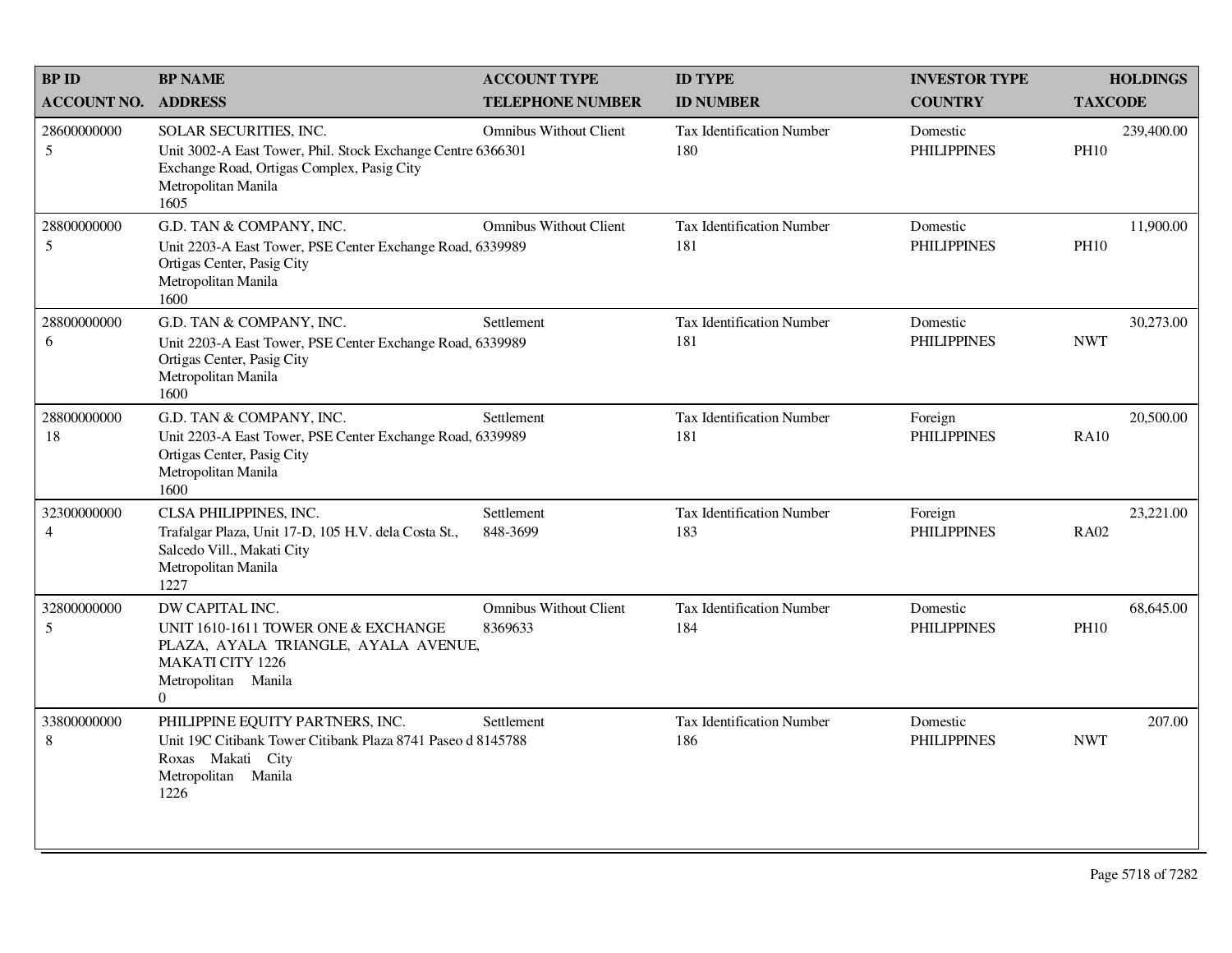| <b>BP ID</b>                | <b>BP NAME</b>                                                                                                                                      | <b>ACCOUNT TYPE</b>                       | <b>ID TYPE</b>                          | <b>INVESTOR TYPE</b>           | <b>HOLDINGS</b>           |
|-----------------------------|-----------------------------------------------------------------------------------------------------------------------------------------------------|-------------------------------------------|-----------------------------------------|--------------------------------|---------------------------|
| <b>ACCOUNT NO.</b>          | <b>ADDRESS</b>                                                                                                                                      | <b>TELEPHONE NUMBER</b>                   | <b>ID NUMBER</b>                        | <b>COUNTRY</b>                 | <b>TAXCODE</b>            |
| 33800000001<br>1            | PHILIPPINE EQUITY PARTNERS, INC.<br>Unit 19C Citibank Tower Citibank Plaza 8741 Paseo d 8145700<br>Roxas Makati City<br>Metropolitan Manila<br>1226 | Client                                    | Tax Identification Number<br>574        | Domestic<br><b>PHILIPPINES</b> | 220,000.00<br><b>NWT</b>  |
| 33800000002<br>$\mathbf{1}$ | PHILIPPINE EQUITY PARTNERS, INC.<br>Unit 19C Citibank Tower Citibank Plaza 8741 Paseo d<br>Roxas Makati City<br>Metropolitan Manila<br>1226         | Client                                    | <b>Tax Identification Number</b><br>426 | Domestic<br><b>PHILIPPINES</b> | 25,000.00<br><b>PH10</b>  |
| 34500000000<br>1            | UNICAPITAL SECURITIES INC.<br>4F Majalco Bldg Benavidez cor Trasierra Sts Legaspi<br>Vill., Makati City<br>Metropolitan Manila<br>1200              | <b>Omnibus Without Client</b><br>750-2030 | <b>Tax Identification Number</b><br>187 | Foreign<br><b>PHILIPPINES</b>  | 1,200.00<br>FMX1          |
| 34500000000<br>5            | UNICAPITAL SECURITIES INC.<br>4F Majalco Bldg Benavidez cor Trasierra Sts Legaspi<br>Vill., Makati City<br>Metropolitan Manila<br>1200              | Omnibus Without Client<br>750-2030        | <b>Tax Identification Number</b><br>187 | Domestic<br><b>PHILIPPINES</b> | 499,650.00<br><b>PH10</b> |
| 34500000000<br>6            | UNICAPITAL SECURITIES INC.<br>4F Majalco Bldg Benavidez cor Trasierra Sts Legaspi<br>Vill., Makati City<br>Metropolitan Manila<br>1200              | Settlement<br>750-2030                    | Tax Identification Number<br>187        | Domestic<br><b>PHILIPPINES</b> | 268,800.00<br><b>NWT</b>  |
| 34500000004<br>1            | UNICAPITAL SECURITIES INC.<br>4F Majalco Bldg Benavidez cor Trasierra Sts Legaspi<br>Vill., Makati City<br>Metropolitan Manila<br>1200              | Client<br>8122514                         | Tax Identification Number<br>419        | Domestic<br><b>PHILIPPINES</b> | 180,900.00<br><b>NWT</b>  |
| 38800000000<br>5            | ARMSTRONG SECURITIES, INC.<br>Unit 2205-A, 22/F PSE Centre Exchange Road, Ortiga 6346337 to 39<br>Centre, Pasig City<br>Metropolitan Manila<br>1600 | <b>Omnibus Without Client</b>             | <b>Tax Identification Number</b><br>191 | Domestic<br><b>PHILIPPINES</b> | 500.00<br><b>PH10</b>     |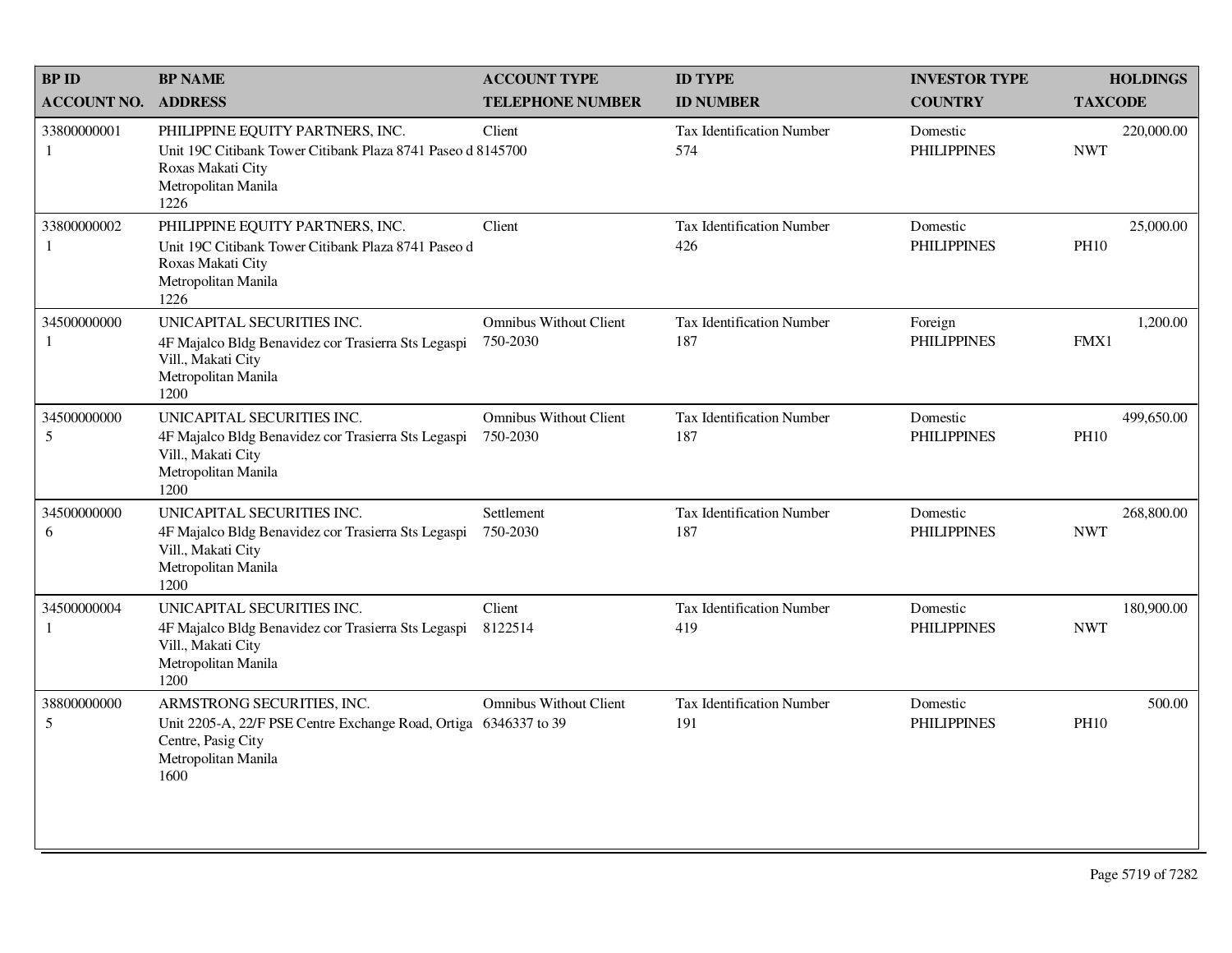| <b>BP ID</b>                | <b>BP NAME</b>                                                                                                                                                                | <b>ACCOUNT TYPE</b>           | <b>ID TYPE</b>                           | <b>INVESTOR TYPE</b>           | <b>HOLDINGS</b>             |
|-----------------------------|-------------------------------------------------------------------------------------------------------------------------------------------------------------------------------|-------------------------------|------------------------------------------|--------------------------------|-----------------------------|
| <b>ACCOUNT NO.</b>          | <b>ADDRESS</b>                                                                                                                                                                | <b>TELEPHONE NUMBER</b>       | <b>ID NUMBER</b>                         | <b>COUNTRY</b>                 | <b>TAXCODE</b>              |
| 38900000000<br>5            | KING'S POWER SECURITIES, INC.<br>RM 1602 FEDERAL TOWER DASMARINAS ST.<br><b>BINONDO, MANILA</b><br>Metropolitan Manila<br>$\overline{0}$                                      | <b>Omnibus Without Client</b> | Tax Identification Number<br>192         | Domestic<br><b>PHILIPPINES</b> | 7,500.00<br><b>PH10</b>     |
| BCDO2000000<br>1            | <b>BANCO DE ORO - TRUST BANKING GROUP</b><br>17/F, South Tower, BDO Corporate Centre cor H.V.<br>Dela Costa and Makati Avenue Makati City City<br>Metropolitan Manila<br>1200 | Own<br>634 4660               | <b>Tax Identification Number</b><br>962  | Domestic<br><b>PHILIPPINES</b> | 11,578,150.00<br><b>NWT</b> |
| BCDO2000003<br>$\mathbf{1}$ | BANCO DE ORO - TRUST BANKING GROUP<br>17/F, South Tower, BDO Corporate Centre cor H.V.<br>Dela Costa and Makati Avenue Makati City City<br>Metropolitan Manila<br>1200        | Client<br>634 4660            | <b>Tax Identification Number</b><br>1244 | Domestic<br><b>PHILIPPINES</b> | 9,000.00<br><b>NWT</b>      |
| BCDO2000005                 | <b>GENERALI PILIPINAS LIFE ASSURANCE</b><br><b>COMPANY - GF</b>                                                                                                               | Client                        | <b>Tax Identification Number</b>         | Domestic                       | 3,422,400.00                |
| 1                           | 17/F, South Tower, BDO Corporate Centre cor H.V.<br>Dela Costa and Makati Avenue Makati City City<br>Metropolitan Manila<br>1200                                              | 634 4660                      | 1242                                     | <b>PHILIPPINES</b>             | <b>NWT</b>                  |
| BCDO2000007<br>1            | <b>BANCO DE ORO - TRUST BANKING GROUP</b><br>17/F, South Tower, BDO Corporate Centre cor H.V.<br>Dela Costa and Makati Avenue Makati City City<br>Metropolitan Manila<br>1200 | Client<br>634 4660            | <b>Tax Identification Number</b><br>1224 | Domestic<br><b>PHILIPPINES</b> | 4,638,200.00<br><b>NWT</b>  |
| BCDO2000009                 | <b>BANCO DE ORO - TRUST BANKING GROUP</b><br>17/F, South Tower, BDO Corporate Centre cor H.V.<br>Dela Costa and Makati Avenue Makati City City<br>Metropolitan Manila<br>1200 | Client<br>634 4660            | <b>Tax Identification Number</b><br>1222 | Domestic<br><b>PHILIPPINES</b> | 1,949,650.00<br><b>NWT</b>  |
| BCDO2000010<br>$\mathbf{1}$ | BANCO DE ORO - TRUST BANKING GROUP<br>17/F, South Tower, BDO Corporate Centre cor H.V.<br>Dela Costa and Makati Avenue Makati City City<br>Metropolitan Manila<br>1200        | Client<br>634 4660            | <b>Tax Identification Number</b><br>1221 | Domestic<br><b>PHILIPPINES</b> | 5,993,800.00<br><b>NWT</b>  |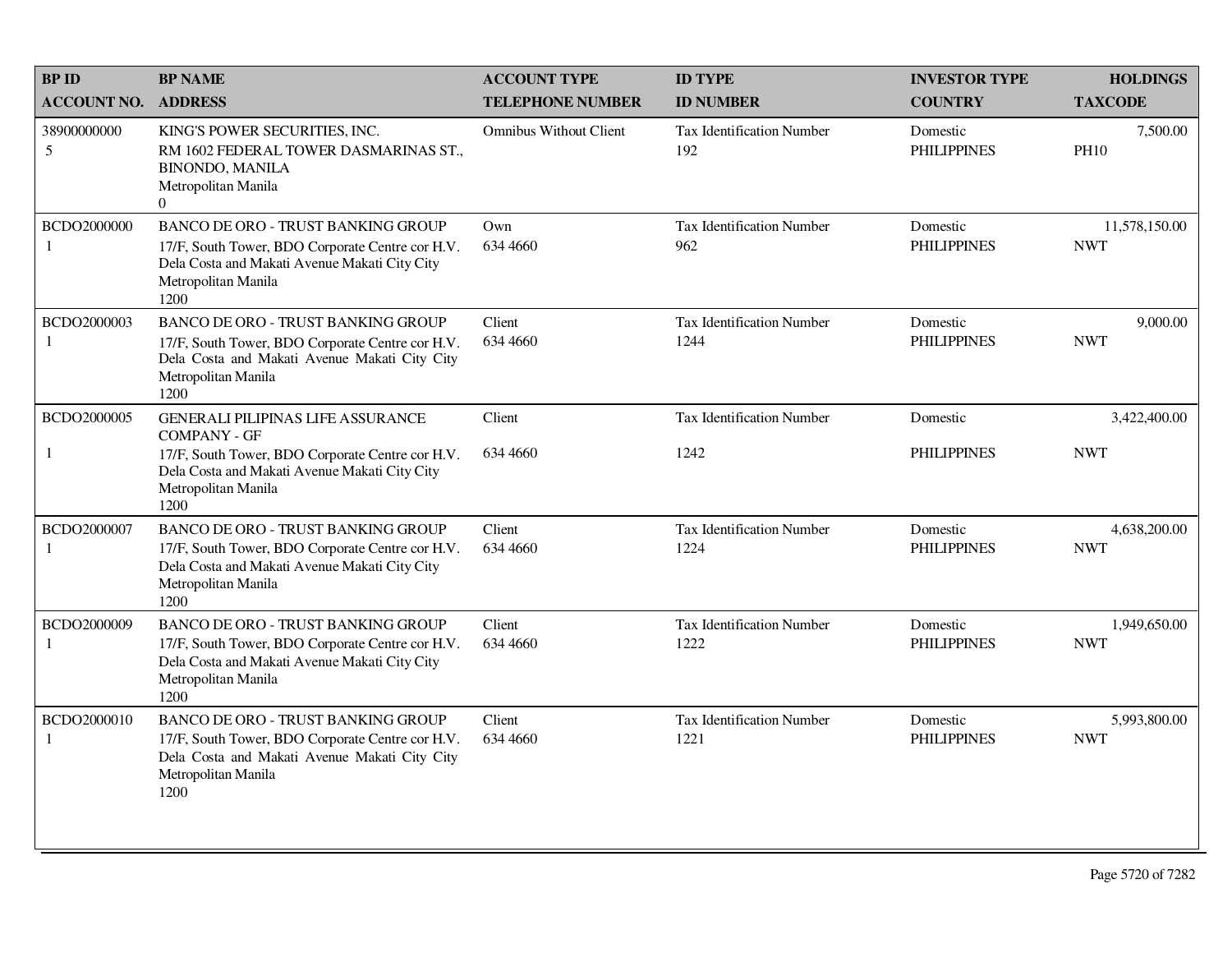| <b>BPID</b>                 | <b>BP NAME</b>                                                                                                                                                                | <b>ACCOUNT TYPE</b>       | <b>ID TYPE</b>                           | <b>INVESTOR TYPE</b>           | <b>HOLDINGS</b>          |
|-----------------------------|-------------------------------------------------------------------------------------------------------------------------------------------------------------------------------|---------------------------|------------------------------------------|--------------------------------|--------------------------|
| <b>ACCOUNT NO.</b>          | <b>ADDRESS</b>                                                                                                                                                                | <b>TELEPHONE NUMBER</b>   | <b>ID NUMBER</b>                         | <b>COUNTRY</b>                 | <b>TAXCODE</b>           |
| BCDO2000014<br>$\mathbf{1}$ | BANCO DE ORO - TRUST BANKING GROUP<br>17/F, South Tower, BDO Corporate Centre cor H.V.<br>Dela Costa and Makati Avenue Makati City City<br>Metropolitan Manila<br>1200        | Client<br>634 4660        | <b>Tax Identification Number</b><br>1226 | Domestic<br><b>PHILIPPINES</b> | 25,200.00<br><b>NWT</b>  |
| BCDO2000015<br>1            | <b>BANCO DE ORO - TRUST BANKING GROUP</b><br>17/F, South Tower, BDO Corporate Centre cor H.V.<br>Dela Costa and Makati Avenue Makati City City<br>Metropolitan Manila<br>1200 | <b>Client</b><br>634 4660 | <b>Tax Identification Number</b><br>1227 | Domestic<br><b>PHILIPPINES</b> | 52,000.00<br><b>NWT</b>  |
| BCDO2000026<br>-1           | BANCO DE ORO - TRUST BANKING GROUP<br>17/F, South Tower, BDO Corporate Centre cor H.V.<br>Dela Costa and Makati Avenue Makati City City<br>Metropolitan Manila<br>1200        | Client<br>634 4660        | Tax Identification Number<br>1236        | Domestic<br><b>PHILIPPINES</b> | 700,450.00<br><b>NWT</b> |
| BCDO2000027<br>1            | <b>BANCO DE ORO - TRUST BANKING GROUP</b><br>17/F, South Tower, BDO Corporate Centre cor H.V.<br>Dela Costa and Makati Avenue Makati City City<br>Metropolitan Manila<br>1200 | Client<br>634 4660        | Tax Identification Number<br>1316        | Domestic<br><b>PHILIPPINES</b> | 49,700.00<br><b>NWT</b>  |
| BCDO2000028<br>1            | BANCO DE ORO - TRUST BANKING GROUP<br>17/F, South Tower, BDO Corporate Centre cor H.V.<br>Dela Costa and Makati Avenue Makati City City<br>Metropolitan Manila<br>1200        | Client<br>634 4660        | Tax Identification Number<br>1237        | Domestic<br><b>PHILIPPINES</b> | 22,650.00<br><b>NWT</b>  |
| BCDO2000031<br>$\mathbf{1}$ | <b>BANCO DE ORO - TRUST BANKING GROUP</b><br>17/F, South Tower, BDO Corporate Centre cor H.V.<br>Dela Costa and Makati Avenue Makati City City<br>Metropolitan Manila<br>1200 | Client<br>634 4660        | Tax Identification Number<br>1239        | Domestic<br><b>PHILIPPINES</b> | 259,000.00<br><b>NWT</b> |
| BCDO2000032<br>1            | <b>BANCO DE ORO - TRUST BANKING GROUP</b><br>17/F, South Tower, BDO Corporate Centre cor H.V.<br>Dela Costa and Makati Avenue Makati City City<br>Metropolitan Manila<br>1200 | Client<br>634 4660        | Tax Identification Number<br>1317        | Domestic<br><b>PHILIPPINES</b> | 359,300.00<br><b>NWT</b> |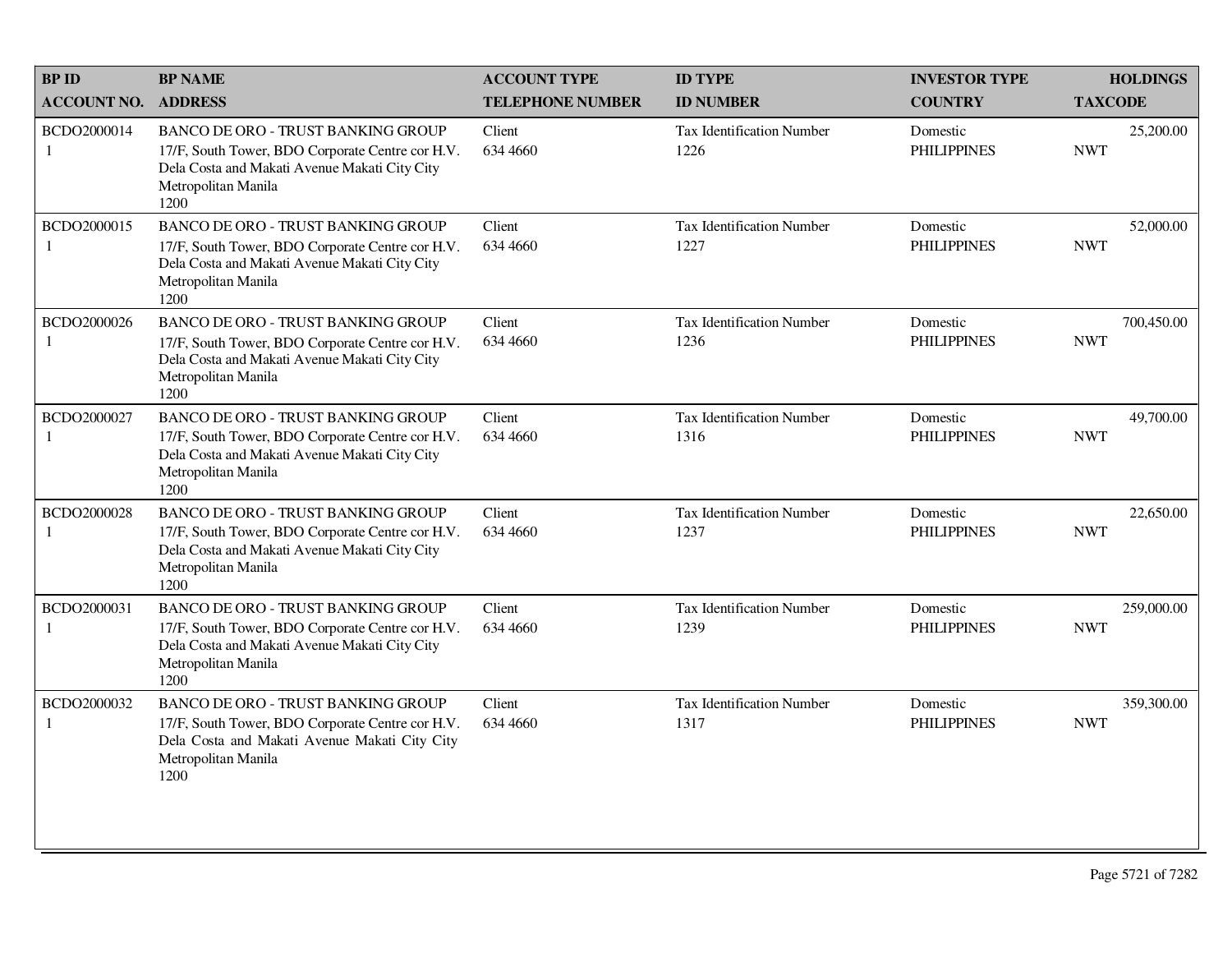| <b>BPID</b>                 | <b>BP NAME</b>                                                                                                                                                                | <b>ACCOUNT TYPE</b>     | <b>ID TYPE</b>                                        | <b>INVESTOR TYPE</b>           | <b>HOLDINGS</b>            |
|-----------------------------|-------------------------------------------------------------------------------------------------------------------------------------------------------------------------------|-------------------------|-------------------------------------------------------|--------------------------------|----------------------------|
| <b>ACCOUNT NO.</b>          | <b>ADDRESS</b>                                                                                                                                                                | <b>TELEPHONE NUMBER</b> | <b>ID NUMBER</b>                                      | <b>COUNTRY</b>                 | <b>TAXCODE</b>             |
| BCDO2000033<br>1            | <b>BANCO DE ORO - TRUST BANKING GROUP</b><br>17/F, South Tower, BDO Corporate Centre cor H.V.<br>Dela Costa and Makati Avenue Makati City City<br>Metropolitan Manila<br>1200 | Client<br>634 4660      | <b>Tax Identification Number</b><br>1246              | Domestic<br><b>PHILIPPINES</b> | 3,917,000.00<br><b>NWT</b> |
| BCDO2000037                 | <b>BDO TRUST BANKING GROUP</b><br>16/F SOUTH TOWER, BDO CORPORATE CENTER8407000<br>7899 MAKATI AVE., MAKATI CITY<br>Metropolitan Manila                                       | Client                  | <b>Commercial Registration Number</b><br>1246         | Domestic<br><b>PHILIPPINES</b> | 38,900.00<br><b>NWT</b>    |
| BCDO2000051<br>-1           | <b>BDO TRUST BANKING GROUP</b><br>16F SOUTH TOWER, BDO CORPORATE CENTER 8407000<br>7899 MAKATI AVE., MAKATI CITY<br>Metropolitan Manila                                       | Client                  | Tax Identification Number<br>1246****                 | Domestic<br><b>PHILIPPINES</b> | 241,800.00<br><b>NWT</b>   |
| BCDO2000052<br>$\mathbf{1}$ | <b>BDO TRUST BANKING GROUP</b><br>16F SOUTH TOWER, BDO CORPORATE CENTER 8407000<br>7899 MAKATI AVE., MAKATI CITY<br>Metropolitan Manila                                       | Client                  | <b>Tax Identification Number</b><br>1246*****         | Domestic<br><b>PHILIPPINES</b> | 29,000.00<br><b>NWT</b>    |
| BCDO2000053<br>1            | <b>BDO TRUST BANKING GROUP</b><br>16F SOUTH TOWER, BDO CORPORATE CENTER 8407000<br>7899 MAKATI AVE., MAKATI CITY<br>Metropolitan Manila                                       | Client                  | Tax Identification Number<br>1246***                  | Domestic<br><b>PHILIPPINES</b> | 416,600.00<br><b>NWT</b>   |
| BCDO2000063<br>1            | FEDERAL PHOENIX ASSURANCE CO., INC.<br>16F SOUTH TOWER, BDO CORPORATE CENTER 8407000<br>7899 MAKATI AVE., MAKATI CITY<br>Metropolitan Manila<br>0726                          | Client                  | <b>Tax Identification Number</b><br>962!              | Domestic<br><b>PHILIPPINES</b> | 160,000.00<br><b>NWT</b>   |
| BCDO2000064<br>$\mathbf{1}$ | <b>BDO TRUST BANKING GROUP</b><br>16F SOUTH TOWER, BDO CORPORATE CENTER 8407000<br>7899 MAKATI AVE., MAKATI CITY<br>Metropolitan Manila<br>0726                               | Client                  | Certificate Of Incorporation<br>962'                  | Domestic<br><b>PHILIPPINES</b> | 169,000.00<br><b>NWT</b>   |
| BCDO2000065<br>1            | <b>BDO TRUST BANKING GROUP</b><br>16F SOUTH TOWER, BDO CORPORATE CENTER 8407000<br>7899 MAKATI AVE., MAKATI CITY<br>Metropolitan Manila<br>0726                               | Client                  | Certificate Of Incorporation<br>IMA#201-78059-0 NO ID | Domestic<br><b>PHILIPPINES</b> | 94,000.00<br><b>NWT</b>    |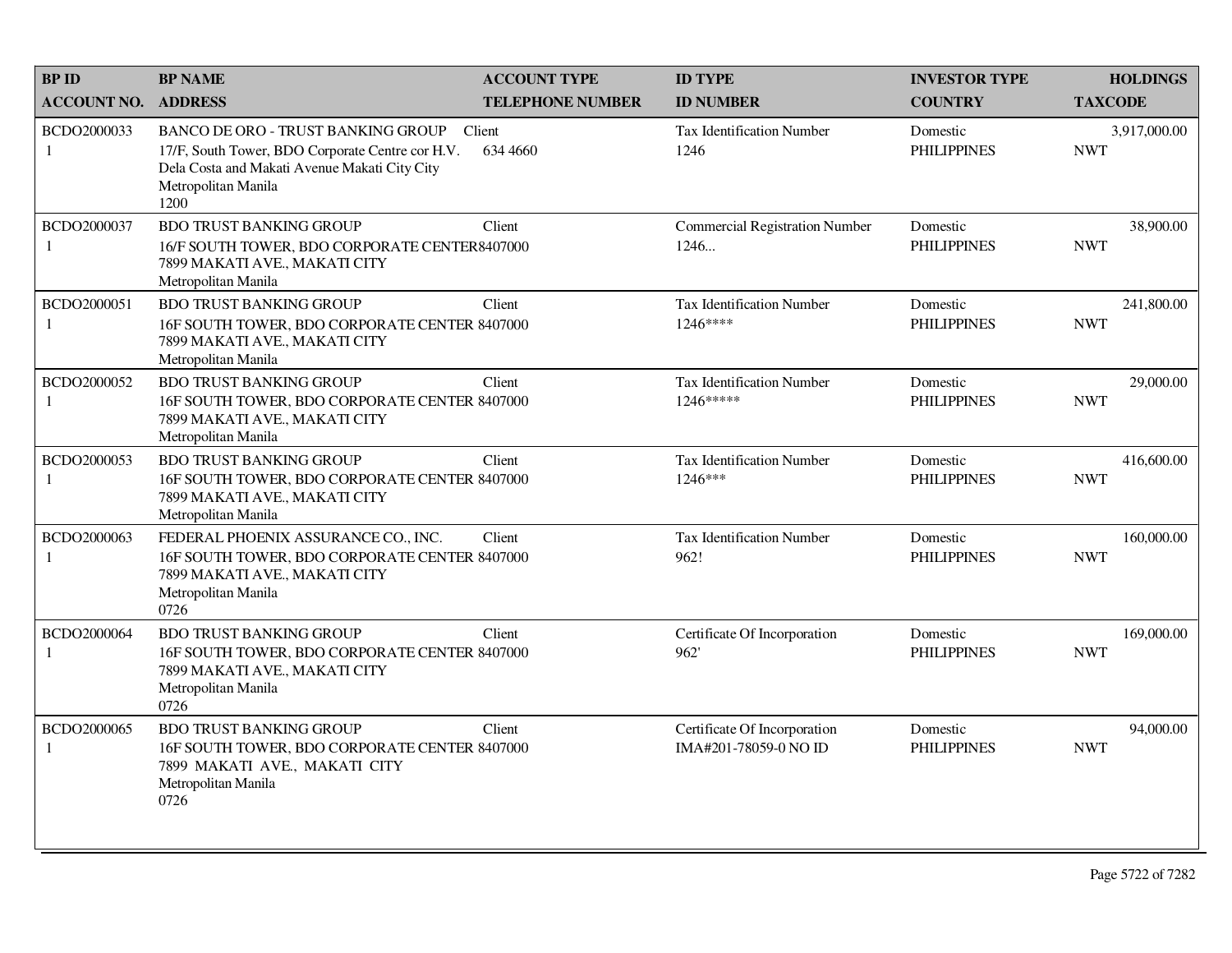| <b>BP NAME</b>                                                                     | <b>ACCOUNT TYPE</b>        | <b>ID TYPE</b>                                                                                                                                                                                                                                                                                                                                      | <b>INVESTOR TYPE</b>           | <b>HOLDINGS</b>          |
|------------------------------------------------------------------------------------|----------------------------|-----------------------------------------------------------------------------------------------------------------------------------------------------------------------------------------------------------------------------------------------------------------------------------------------------------------------------------------------------|--------------------------------|--------------------------|
|                                                                                    | <b>TELEPHONE NUMBER</b>    | <b>ID NUMBER</b>                                                                                                                                                                                                                                                                                                                                    | <b>COUNTRY</b>                 | <b>TAXCODE</b>           |
| IMA# 201-78065-7<br>7899 MAKATI AVE., MAKATI CITY<br>Metropolitan Manila<br>0726   | Client                     | <b>Tax Identification Number</b><br>002-856-707-000                                                                                                                                                                                                                                                                                                 | Domestic<br><b>PHILIPPINES</b> | 203,000.00<br><b>NWT</b> |
| IMA# 208-78180-7<br>7899 MAKATI AVE., MAKATI CITY<br>Metropolitan Manila<br>0726   | Client                     | Tax Identification Number<br>002-856-707-000*                                                                                                                                                                                                                                                                                                       | Domestic<br><b>PHILIPPINES</b> | 4,800.00<br><b>NWT</b>   |
| IMA# 201-78068<br>7899 MAKATI AVE., MAKATI CITY<br>Metropolitan Manila<br>0726     | Client                     | <b>Tax Identification Number</b><br>$002 - 856 - 707 - 000$ ***                                                                                                                                                                                                                                                                                     | Domestic<br><b>PHILIPPINES</b> | 4,000.00<br><b>NWT</b>   |
| IMA#201-78074<br>7899 MAKATI AVENUE, MAKATI CITY<br>Metropolitan Manila<br>0726    | Client                     | Tax Identification Number<br>002-856-707-000?                                                                                                                                                                                                                                                                                                       | Domestic<br><b>PHILIPPINES</b> | 82,400.00<br><b>NWT</b>  |
| IMA# 201-78037<br>16/FLR SOUTH TOWER, BDO CORPORATE<br>Metropolitan Manila<br>0726 | Client<br>840-7000         | <b>Tax Identification Number</b><br>002-856-707*-000                                                                                                                                                                                                                                                                                                | Domestic<br><b>PHILIPPINES</b> | 23,000.00<br><b>NWT</b>  |
| IMA#201-78075<br>7899 MAKATI AVE., MAKATI CITY<br>Metropolitan Manila<br>0726      | Client                     | Certificate Of Incorporation<br>BCDO2000077                                                                                                                                                                                                                                                                                                         | Domestic<br><b>PHILIPPINES</b> | 93,400.00<br><b>NWT</b>  |
| IMA#201-78076<br>7899 MAKATI AVE., MAKATI CITY<br>Metropolitan Manila              | Client                     | <b>Tax Identification Number</b><br>002-856-707-000TINNUMBER                                                                                                                                                                                                                                                                                        | Domestic<br><b>PHILIPPINES</b> | 17,000.00<br><b>NWT</b>  |
|                                                                                    | <b>ACCOUNT NO. ADDRESS</b> | 16F SOUTH TOWER, BDO CORPORATE CENTER 840-7000<br>16F SOUTH TOWER, BDO CORPORATE CENTER 840-7000<br>16F SOUTH TOWER, BDO CORPORATE CENTER 840-7000<br>16/F SOUTH TOWER, BDO CORPORATE CENTR 840-7000<br>CENTRE, 7899 MAKATI AVENUE, MAKATI CITY<br>16F SOUTH TOWER, BDO CORPORATE CENTER 840-7000<br>16F SOUTH TOWER, BDO CORPORATE CENTER 840-7000 |                                |                          |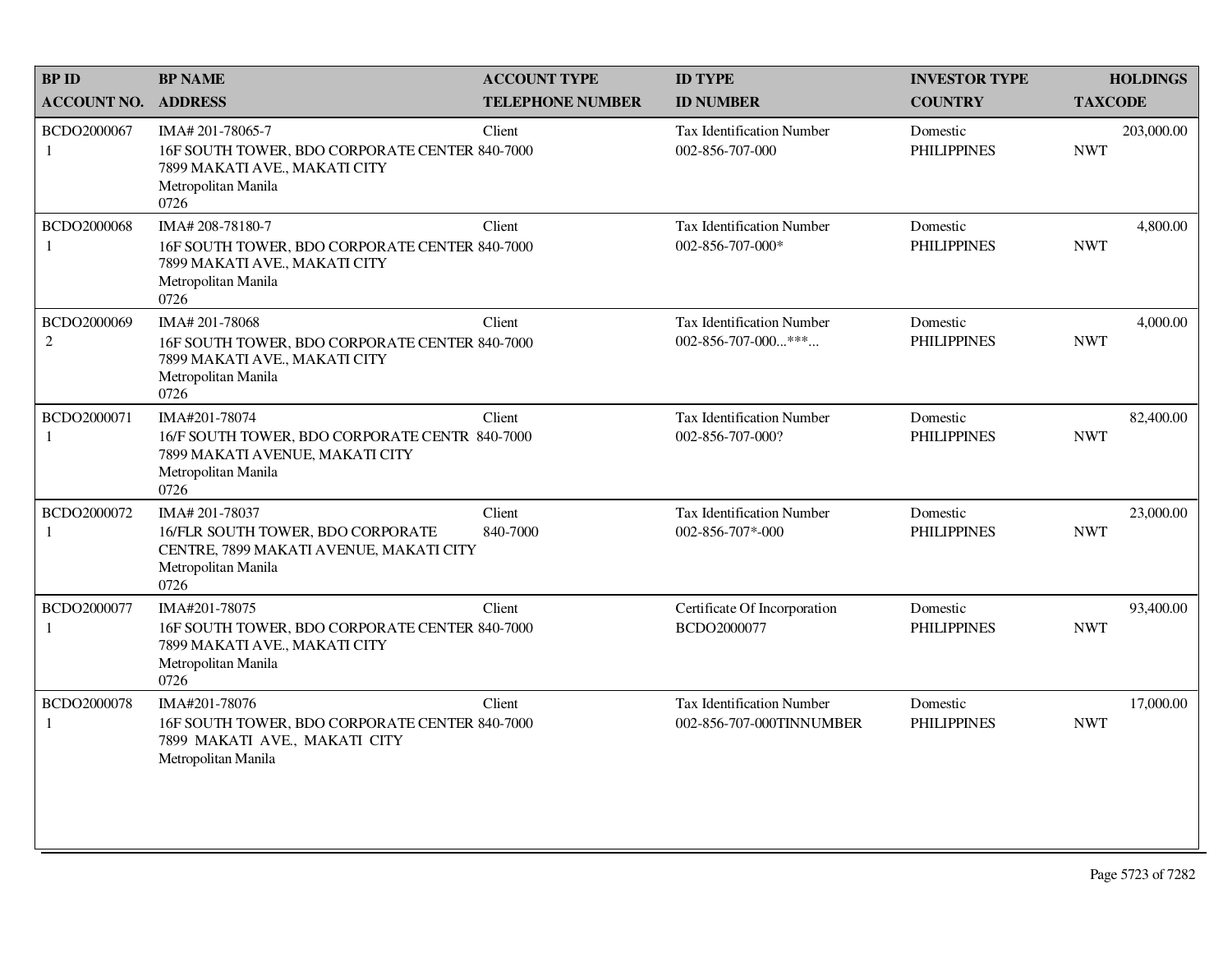| <b>BPID</b>                   | <b>BP NAME</b>                                                                                                                                                    | <b>ACCOUNT TYPE</b>     | <b>ID TYPE</b>                           | <b>INVESTOR TYPE</b>           | <b>HOLDINGS</b>              |
|-------------------------------|-------------------------------------------------------------------------------------------------------------------------------------------------------------------|-------------------------|------------------------------------------|--------------------------------|------------------------------|
| <b>ACCOUNT NO.</b>            | <b>ADDRESS</b>                                                                                                                                                    | <b>TELEPHONE NUMBER</b> | <b>ID NUMBER</b>                         | <b>COUNTRY</b>                 | <b>TAXCODE</b>               |
| CHBC1000004<br>$\sqrt{2}$     | <b>CHINA BANKING CORPORATION TRUST GROU Client</b><br>8/F CBC BUILDING, 8745 PASEO DE ROXAS COR817-7981<br>VILLAR STS. MAKATI CITY<br>Metropolitan Manila<br>1216 |                         | Certificate Of Incorporation<br>1216     | Domestic<br><b>PHILIPPINES</b> | 1,300.00<br><b>NWT</b>       |
| CHBC1000010<br>$\overline{2}$ | <b>CHINA BANKING CORPORATION</b><br>8/F CBC BLDG., 8745 PASEO DE ROXAS COR.<br>VILLAR STS., MAKATI CITY<br>Metropolitan Manila                                    | Client<br>8855854       | Passport<br><b>BALANCED FUND NO ID</b>   | Domestic<br><b>PHILIPPINES</b> | 40,000.00<br><b>PH10</b>     |
| CITI1000000<br>1              | CITIBANK N.A.<br>11/F Citibank Tower Villar corner Valero Sts. Makati<br>City, MM<br>Metropolitan Manila<br>1200                                                  | Own<br>8947841          | <b>Tax Identification Number</b><br>946  | Foreign<br><b>PHILIPPINES</b>  | 154,602,719.00<br>FMX1       |
| CITI1000001<br>1              | CITIBANK N.A.<br>11/F Citibank Tower Villar corner Valero Sts. Makati<br>City, MM<br>Metropolitan Manila<br>1200                                                  | Client<br>8947841       | <b>Tax Identification Number</b><br>1098 | Domestic<br><b>PHILIPPINES</b> | 17,811,650.00<br><b>NWT</b>  |
| CITI1000003<br>1              | CITIBANK N.A.<br>11/F Citibank Tower Villar corner Valero Sts. Makati<br>City, MM<br>Metropolitan Manila<br>1200                                                  | Client<br>8947841       | <b>Tax Identification Number</b><br>1102 | Domestic<br><b>PHILIPPINES</b> | 562,200.00<br><b>NWT</b>     |
| CITI1000004<br>-1             | CITIBANK N.A.<br>11/F Citibank Tower Villar corner Valero Sts. Makati<br>City, MM<br>Metropolitan Manila<br>1200                                                  | Client<br>8947841       | <b>Tax Identification Number</b><br>1101 | Foreign<br><b>PHILIPPINES</b>  | 23,236,689.00<br><b>RA02</b> |
| CITI1000006                   | CITIBANK FAO PHILIPPINE AXA WEALTH<br><b>BALANCED</b>                                                                                                             | Client                  | <b>Tax Identification Number</b>         | Domestic                       | 2,033,985.00                 |
| 1                             | 11/F Citibank Tower Villar corner Valero Sts. Makati 8947841<br>City, MM<br>Metropolitan Manila<br>1200                                                           |                         | 1295                                     | <b>PHILIPPINES</b>             | <b>NWT</b>                   |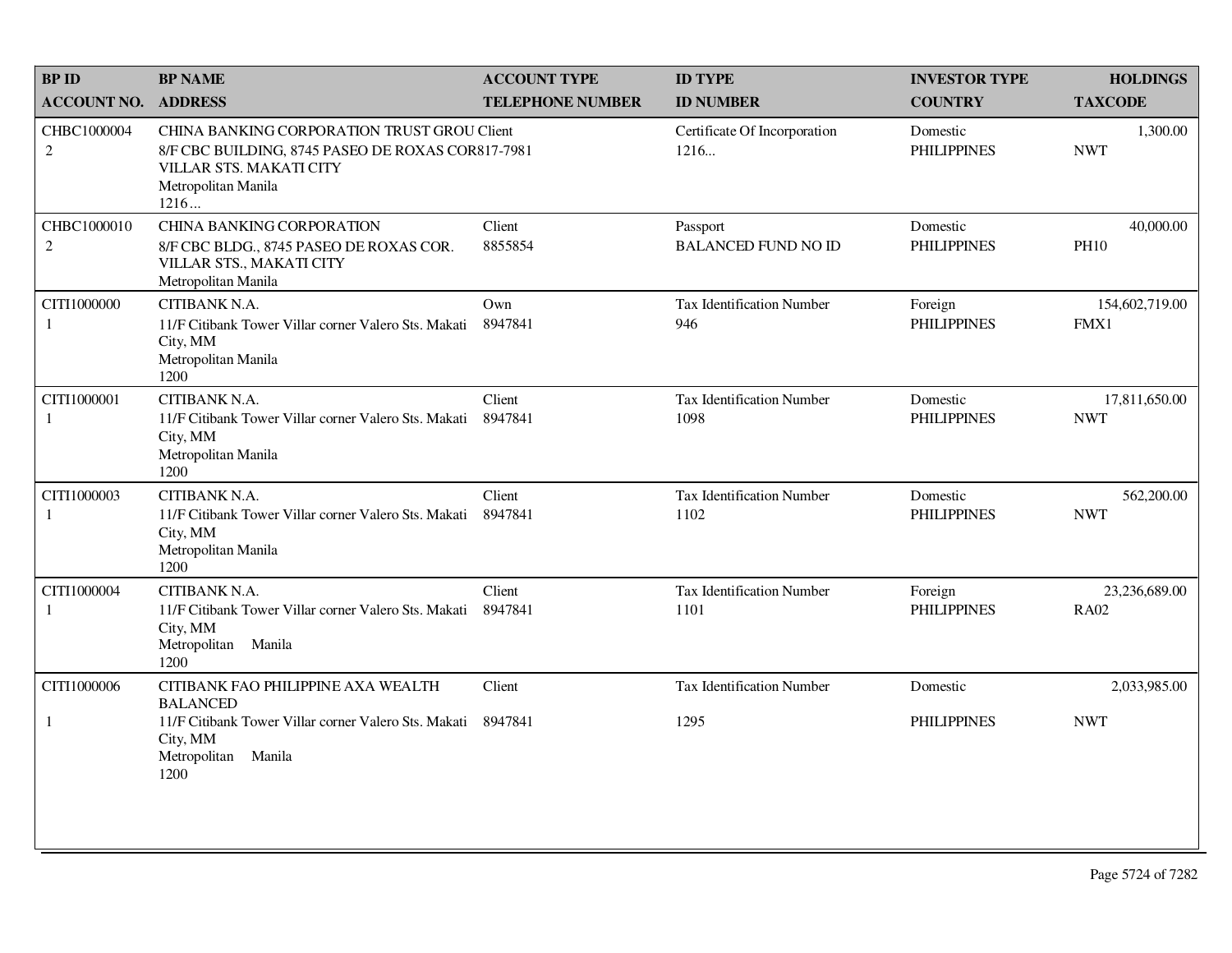| <b>BP ID</b>       | <b>BP NAME</b>                                                                                                   | <b>ACCOUNT TYPE</b>     | <b>ID TYPE</b>                     | <b>INVESTOR TYPE</b>           | <b>HOLDINGS</b>             |
|--------------------|------------------------------------------------------------------------------------------------------------------|-------------------------|------------------------------------|--------------------------------|-----------------------------|
| <b>ACCOUNT NO.</b> | <b>ADDRESS</b>                                                                                                   | <b>TELEPHONE NUMBER</b> | <b>ID NUMBER</b>                   | <b>COUNTRY</b>                 | <b>TAXCODE</b>              |
| CITI1000007        | CITIBANK FAO PHILIPPINE AXA WEALTH<br><b>EQUITY</b>                                                              | Client                  | <b>Tax Identification Number</b>   | Domestic                       | 2,330,256.00                |
| 1                  | 11/F Citibank Tower Villar corner Valero Sts. Makati 8947841<br>City, MM<br>Manila<br>Metropolitan<br>1200       |                         | 1103                               | <b>PHILIPPINES</b>             | <b>NWT</b>                  |
| CITI1000008        | CITIBANK FAO PHILIPPINE AXA LOCKED AND Client<br><b>LOADED-EQUITIES</b>                                          |                         | Tax Identification Number          | Domestic                       | 71,018.00                   |
| $\mathbf{1}$       | 11/F Citibank Tower Villar corner Valero Sts. Makati 8947841<br>City, MM<br>Metropolitan Manila<br>1200          |                         | 1105                               | <b>PHILIPPINES</b>             | <b>NWT</b>                  |
| CITI1000010<br>1   | CITIBANK N.A.<br>11/F Citibank Tower Villar corner Valero Sts. Makati<br>City, MM<br>Metropolitan Manila<br>1200 | Client<br>8947841       | Tax Identification Number<br>1100  | Domestic<br><b>PHILIPPINES</b> | 36,929,110.00<br><b>NWT</b> |
| CITI1000011<br>1   | CITIBANK FAO PHILIPPINE AXA OPPORTUNITYClient                                                                    | 894-7714                | Tax Identification Number<br>1100* | Domestic<br><b>PHILIPPINES</b> | 423,564.00<br><b>NWT</b>    |
|                    | 2/F CITI TOWER, PASEO DE ROXAS, MAKATI<br><b>CITY</b><br>Manila<br>Metropolitan<br>1226                          |                         |                                    |                                |                             |
| CITI1000012        | CITIBANK FAO AIU INSURANCE PHILS<br><b>COMPANY</b>                                                               | Client                  | Tax Identification Number          | Domestic                       | 233,700.00                  |
| 1                  | 2/F, CITI TOWER, PASEO DE ROXAS, MAKATI<br><b>CITY</b><br>Metropolitan Manila<br>1226                            | 894-7498                | $1100**$                           | <b>PHILIPPINES</b>             | <b>NWT</b>                  |
| CITI1000013        | CITIBANK FAO PHILAM EQUITABLE LIFE<br><b>INSURANCE CO.</b>                                                       | Client                  | Certificate Of Incorporation       | Domestic                       | 441,514.00                  |
| $\mathbf{1}$       | 2/F, CITI TOWER, PASEO DE ROXAS, MAKATI<br><b>CITY</b>                                                           | 894-7498                | $1100***$                          | <b>PHILIPPINES</b>             | <b>NWT</b>                  |
|                    | Metropolitan<br>Manila<br>1226                                                                                   |                         |                                    |                                |                             |
|                    |                                                                                                                  |                         |                                    |                                |                             |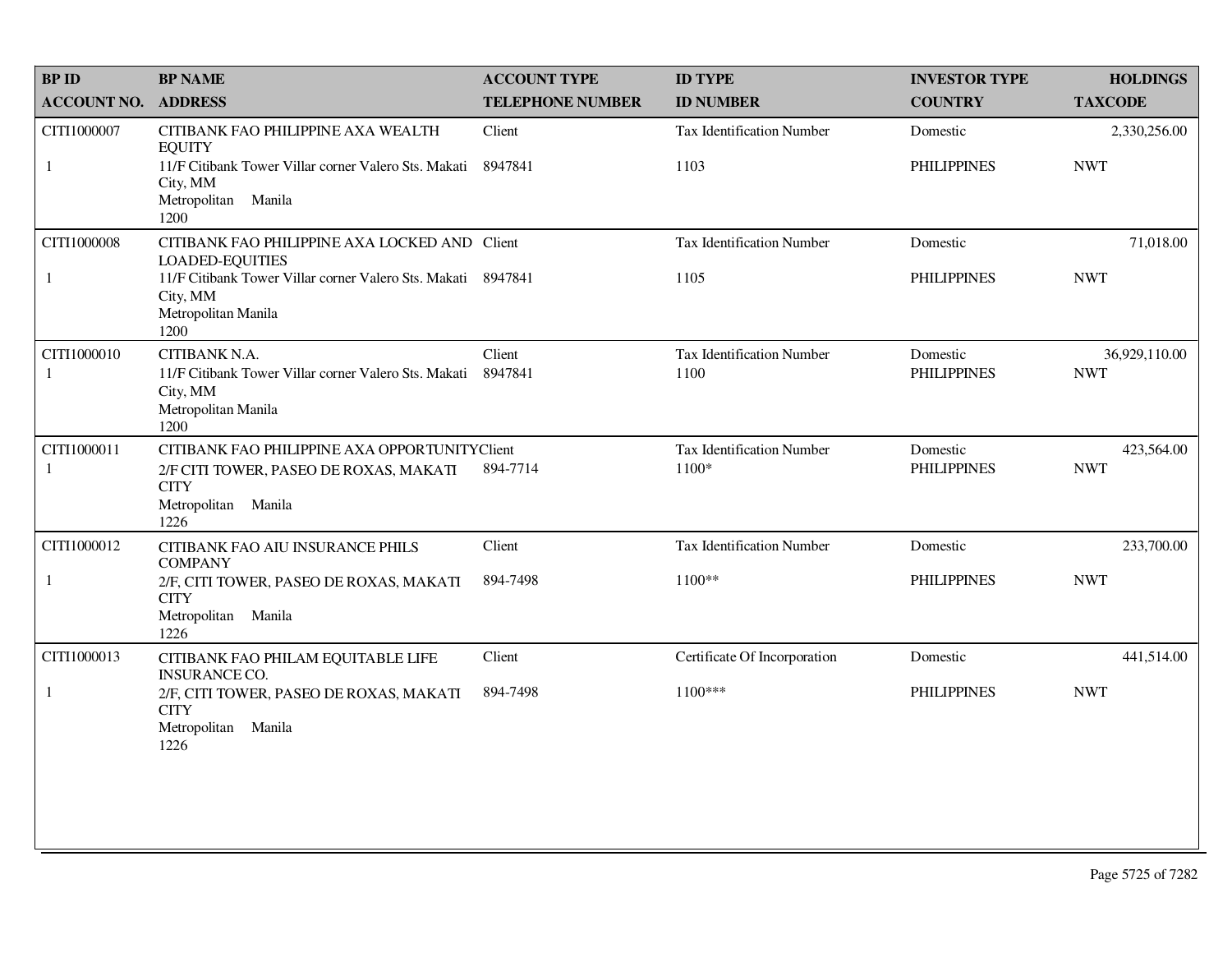| <b>BPID</b>                 | <b>BP NAME</b>                                                                                                       | <b>ACCOUNT TYPE</b>     | <b>ID TYPE</b>                           | <b>INVESTOR TYPE</b>           | <b>HOLDINGS</b>             |
|-----------------------------|----------------------------------------------------------------------------------------------------------------------|-------------------------|------------------------------------------|--------------------------------|-----------------------------|
| <b>ACCOUNT NO.</b>          | <b>ADDRESS</b>                                                                                                       | <b>TELEPHONE NUMBER</b> | <b>ID NUMBER</b>                         | <b>COUNTRY</b>                 | <b>TAXCODE</b>              |
| CITI1000014                 | CITIBANK FAO PHILIPPINE AXA LIFE<br><b>INSURANCE CORP.</b>                                                           | Client                  | Certificate Of Incorporation             | Domestic                       | 539,341.00                  |
| 1                           | 2ND CITIBANK TOWER 8741 PASEO DE ROXAS<br><b>MAKATI CITY</b><br>Metropolitan Manila                                  | 894-7200                | CITI1000014                              | <b>PHILIPPINES</b>             | <b>NWT</b>                  |
| CITI1000015                 | CITIBANK FAO PHILIPPINE AXA CHINESE<br><b>TYCOON</b>                                                                 | Client                  | Certificate Of Incorporation             | Domestic                       | 282,000.00                  |
| $\mathbf{1}$                | 2ND FLOOR CITIBANK TOWER SECURITIES AN<br>FUNDS SERVICES MAKATI CITY<br>Metropolitan Manila<br>1226                  | 894-7200                | ID2                                      | <b>PHILIPPINES</b>             | <b>NWT</b>                  |
| DEUB1000000<br>1            | DEUTSCHE BANK MANILA-CLIENTS A/C<br>26/F Ayala Tower One Ayala Triangle, Makati City<br>Metropolitan Manila<br>1226  | Own<br>8946970          | <b>Tax Identification Number</b><br>948  | Foreign<br><b>PHILIPPINES</b>  | 167,352,944.00<br>FMX1      |
| DEUB2000000<br>1            | DEUTSCHE BANK MANILA-CLIENTS A/C<br>26/F ayala Tower One, Ayala Triangle, Makati City<br>Metropolitan Manila<br>1226 | Own<br>894-6970         | <b>Tax Identification Number</b><br>949  | Domestic<br><b>PHILIPPINES</b> | 1,889,637.00<br><b>NWT</b>  |
| DEUB2000003<br>$\mathbf{1}$ | DEUTSCHE BANK MANILA-CLIENTS A/C<br>26/F ayala Tower One, Ayala Triangle, Makati City<br>Metropolitan Manila<br>1226 | Client<br>894-6970      | <b>Tax Identification Number</b><br>1088 | Domestic<br><b>PHILIPPINES</b> | 1,626,220.00<br><b>NWT</b>  |
| DEUB2000005<br>$\mathbf{1}$ | DEUTSCHE BANK MANILA-CLIENTS A/C<br>26/F ayala Tower One, Ayala Triangle, Makati City<br>Metropolitan Manila<br>1226 | Client<br>894-6970      | <b>Tax Identification Number</b><br>1087 | Domestic<br><b>PHILIPPINES</b> | 13,105,951.00<br><b>NWT</b> |
| DEUB2000006<br>$\mathbf{1}$ | DEUTSCHE BANK MANILA-CLIENTS A/C<br>26/F ayala Tower One, Ayala Triangle, Makati City<br>Metropolitan Manila<br>1226 | Client<br>894-6970      | <b>Tax Identification Number</b><br>1290 | Domestic<br><b>PHILIPPINES</b> | 25,325.00<br><b>PH10</b>    |
| DEUB2000007                 | DEUTSCHE BANK AG MANILA BRANCH A/C<br><b>CLIENTS DEUB20</b>                                                          | Client                  | Certificate Of Incorporation             | Domestic                       | 312,275.00                  |
| $\mathbf{1}$                | 23F AYALA TOWER ONE AYALA AVE. MAKAT 8946989<br><b>CITY</b><br>Metropolitan Manila                                   |                         | 000-449-586-000                          | <b>PHILIPPINES</b>             | <b>PH10</b>                 |
|                             |                                                                                                                      |                         |                                          |                                |                             |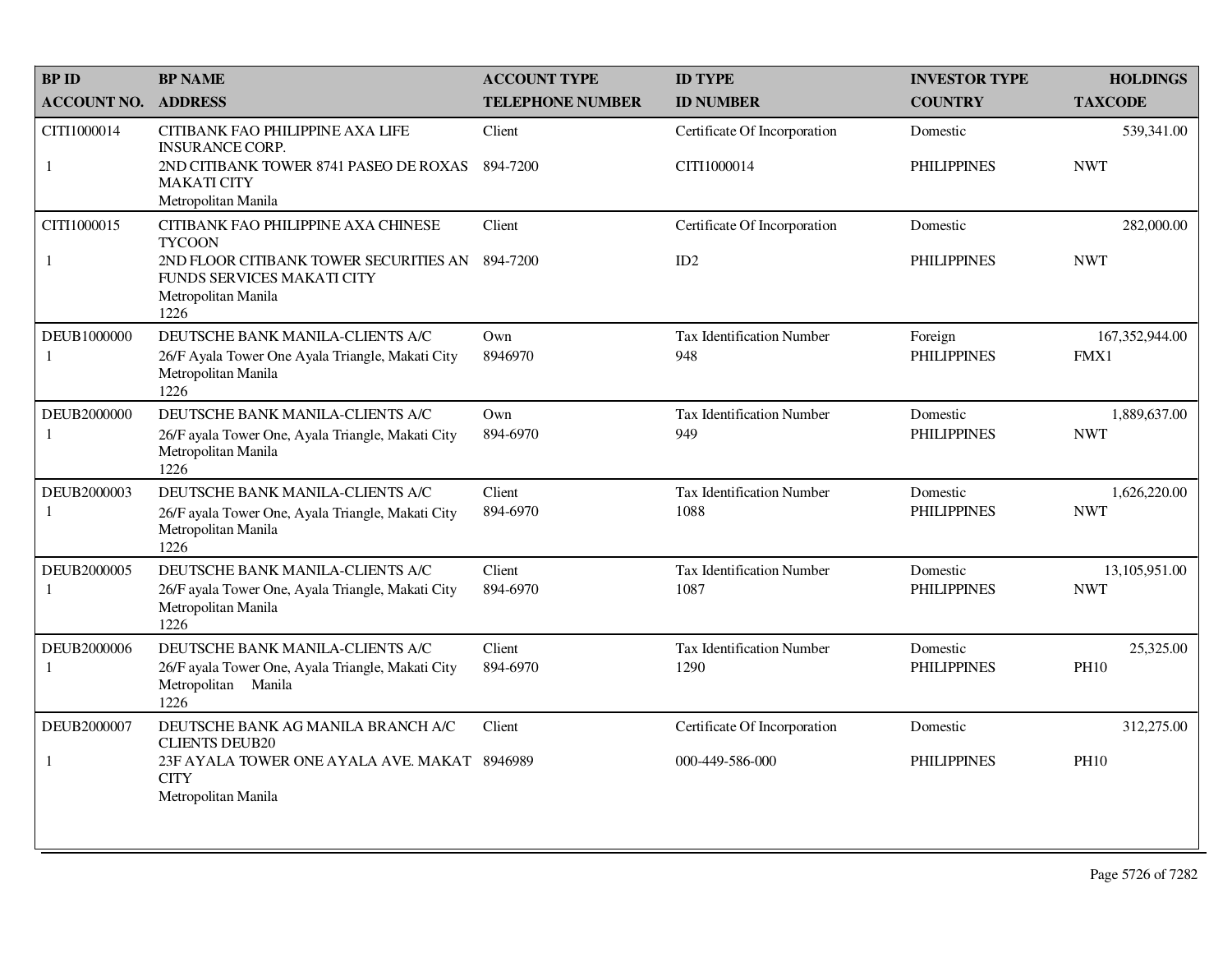| <b>BPID</b>        | <b>BP NAME</b>                                                                                                                                                        | <b>ACCOUNT TYPE</b>     | <b>ID TYPE</b>                   | <b>INVESTOR TYPE</b>           | <b>HOLDINGS</b>             |
|--------------------|-----------------------------------------------------------------------------------------------------------------------------------------------------------------------|-------------------------|----------------------------------|--------------------------------|-----------------------------|
| <b>ACCOUNT NO.</b> | <b>ADDRESS</b>                                                                                                                                                        | <b>TELEPHONE NUMBER</b> | <b>ID NUMBER</b>                 | <b>COUNTRY</b>                 | <b>TAXCODE</b>              |
| GSIS1000000<br>1   | GOVERNMENT SERVICE INSURANCE SYSTEM Own<br>GSIS Hqs., Financial Center Roxas Blvd., Pasay City<br>Metropolitan Manila<br>$\overline{0}$                               | 891-6346                | Tax Identification Number<br>974 | Domestic<br><b>PHILIPPINES</b> | 53,699,044.00<br><b>NWT</b> |
| HSBC1000000        | THE HONGKONG AND SHANGHAI BANKING<br>CORP. LTD. - CLIENTS' ACCT.                                                                                                      | Own                     | Tax Identification Number        | Foreign                        | 638,486,024.00              |
| 1                  | HSBC Securities Services 12th Floor, The Enterprise<br>Center, Tower I 6766 Ayala Avenue corner Paseo de<br>Roxas Makati City<br>Metropolitan Manila<br>1200          | 8145200                 | 951                              | <b>PHILIPPINES</b>             | FMX1                        |
| HSBC1000016        | THE HONGKONG AND SHANGHAI BANKING<br>CORP. LTD. - CLIENTS' ACCT.                                                                                                      | Client                  | Tax Identification Number        | Foreign                        | 1,000,000.00                |
| 1                  | HSBC Securities Services 12th Floor, The Enterprise<br>Center, Tower I 6766 Ayala Avenue corner Paseo de<br>Roxas Makati City<br>Metropolitan Manila<br>1200          | 8145200                 | 1085                             | <b>PHILIPPINES</b>             | <b>HK18</b>                 |
| HSBC1000049        | THE HONGKONG AND SHANGHAI BANKING<br>CORP. LTD.-CLIENTS ACCT.                                                                                                         | Client                  | Certificate Of Incorporation     | Foreign                        | 350,000.00                  |
| $\mathbf{1}$       | HSBC CENTRE, 3058 FIFTH AVE. WEST,<br>BONIFACIO GLOBAL CITY, TAGUIG CITY<br>Metropolitan Manila                                                                       | 8305300                 | 1069**                           | <b>PHILIPPINES</b>             | <b>FTXN</b>                 |
| HSBC2000000        | THE HONGKONG AND SHANGHAI BANKING<br>CORP. LTD. - CLIENTS' ACCT.                                                                                                      | Own                     | <b>Tax Identification Number</b> | Domestic                       | 14,322,479.00               |
| 1                  | HSBC Securities Services 12th Floor, The Enterprise<br>Center, Tower I 6766 Ayala Avenue corner Paseo de<br>Roxas Makati City<br>Metropolitan Manila<br>1200          | 814-5200                | 952                              | <b>PHILIPPINES</b>             | <b>NWT</b>                  |
| HSBC2000002        | THE HONGKONG AND SHANGHAI BANKING<br>CORP. LTD. - CLIENTS' ACCT.                                                                                                      | Client                  | <b>Tax Identification Number</b> | Domestic                       | 4,822,555.00                |
| $\mathbf{1}$       | HSBC Securities Services 12th Floor, The Enterprise 814-5200<br>Center, Tower I 6766 Ayala Avenue corner Paseo de<br>Roxas Makati City<br>Metropolitan Manila<br>1200 |                         | 1055                             | <b>PHILIPPINES</b>             | <b>PH10</b>                 |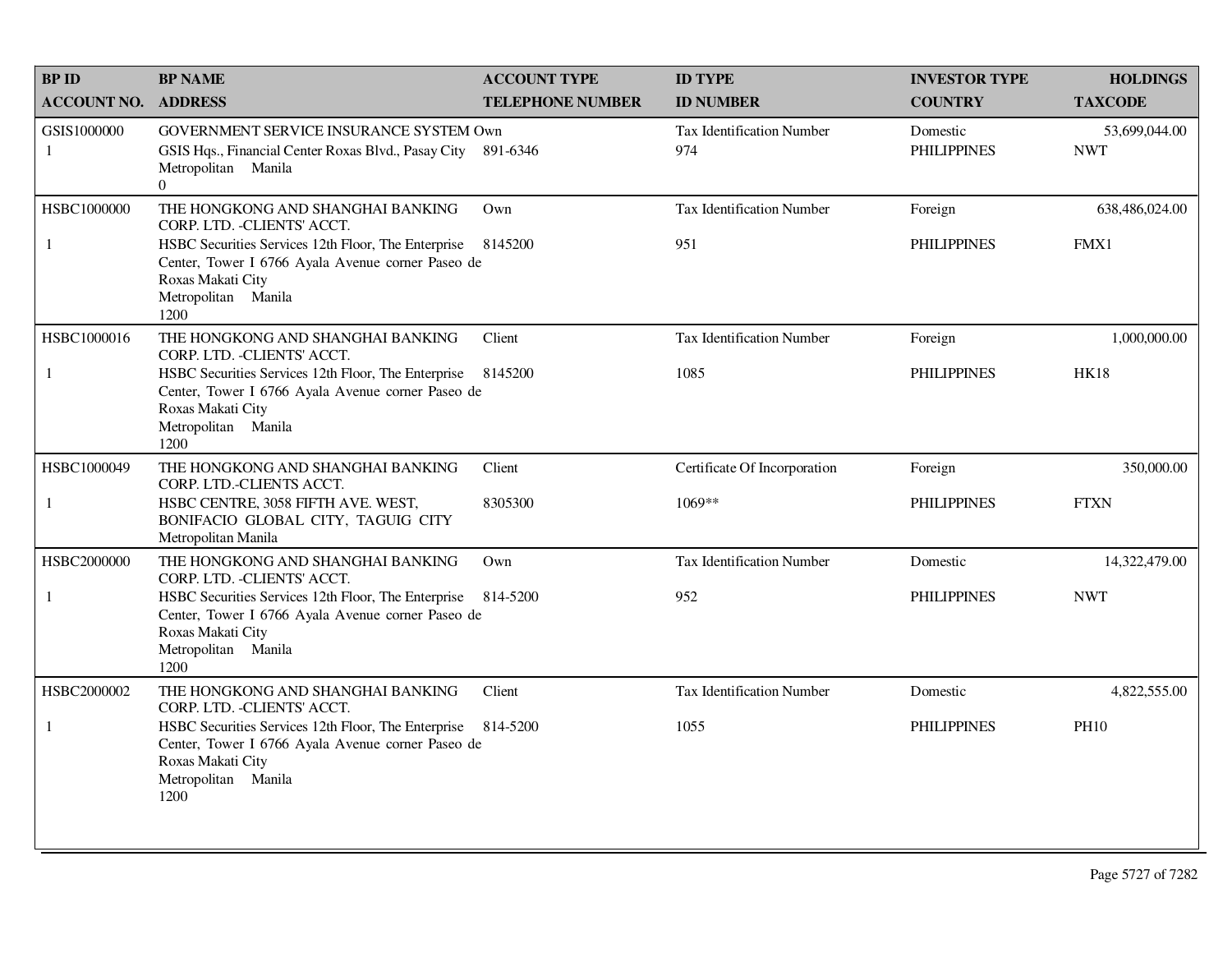| <b>BPID</b>                 | <b>BP NAME</b>                                                                                                                                                                                     | <b>ACCOUNT TYPE</b>     | <b>ID TYPE</b>                               | <b>INVESTOR TYPE</b>           | <b>HOLDINGS</b>            |
|-----------------------------|----------------------------------------------------------------------------------------------------------------------------------------------------------------------------------------------------|-------------------------|----------------------------------------------|--------------------------------|----------------------------|
| <b>ACCOUNT NO. ADDRESS</b>  |                                                                                                                                                                                                    | <b>TELEPHONE NUMBER</b> | <b>ID NUMBER</b>                             | <b>COUNTRY</b>                 | <b>TAXCODE</b>             |
| HSBC2000005<br>1            | INSULAR LIFE ASSURANCE CO., LTD - VUL-EF Client<br>HSBC Securities Services 7th Floor, HSBC Centre,<br>3058 Fifth Avenue West, Bonifacio Global City,<br><b>Taguig City</b><br>Metropolitan Manila | 581-8203                | <b>Tax Identification Number</b><br>$1054 -$ | Domestic<br><b>PHILIPPINES</b> | 4,501,600.00<br><b>NWT</b> |
| HSBC2000006<br>$\mathbf{1}$ | ING BANK, N.V. MNL (TRUST DEPT.) FOR THE<br>ACCT OF PNB LIFE INS, INC.<br>20/F TOWER ONE, AYALA TRIANGLE AYALA<br>AVENUE, MAKATI CITY<br>Metropolitan Manila<br>1226                               | Client<br>902-7000      | Tax Identification Number<br>$1054 *$        | Domestic<br><b>PHILIPPINES</b> | 795,301.00<br><b>NWT</b>   |
| HSBC2000007<br>1            | THE INSULAR LIFE ASSURANCE COMPANY, LTClient<br>IL COPORATE CENTRE, INSULAR LIFE DRIVE, 582-1875<br>FILINVEST CORPORATE CITY, ALABANG<br><b>MUNTINLUPA CITY</b><br>Metropolitan Manila<br>1226     |                         | Certificate Of Incorporation<br>1054.        | Domestic<br><b>PHILIPPINES</b> | 2,762,100.00<br><b>NWT</b> |
| HSBC2000008<br>1            | THE INSULAR LIFE ASSURANCE COMPANY, LTClient<br>IL CORPORATE CENTRE, INSULAR LIFE DRIVE 7711915<br>FILINVEST CORPORATE CITY, ALABANG<br>MUNTINLUPA CITY<br>Metropolitan Manila<br>STMT-D           |                         | Certificate Of Incorporation<br>1054         | Domestic<br><b>PHILIPPINES</b> | 1,484,400.00<br><b>NWT</b> |
| HSBC2000009                 | THE MANUFACTURERS LIFE INSURANCE CO.<br>(PHILS.), INC.                                                                                                                                             | Client                  | Certificate Of Incorporation                 | Domestic                       | 951,500.00                 |
| 1                           | 16/F LKG TOWER, 6801 AYALA AVENUE, MAKA884-5409<br><b>CITY</b><br>Metropolitan Manila<br>STMT-D                                                                                                    |                         | $NOID*$                                      | <b>PHILIPPINES</b>             | <b>NWT</b>                 |
| HSBC2000010<br>1            | MANULIFE CHINABANK LIFE ASSURANCE CO Client<br>24/F LKG TOWER, 6801 AYALA AVENUE, MAKA884-5409<br><b>CITY</b><br>Metropolitan<br>Manila<br><b>STMT-D</b>                                           |                         | Certificate Of Incorporation<br>NO ID        | Domestic<br><b>PHILIPPINES</b> | 875,550.00<br><b>NWT</b>   |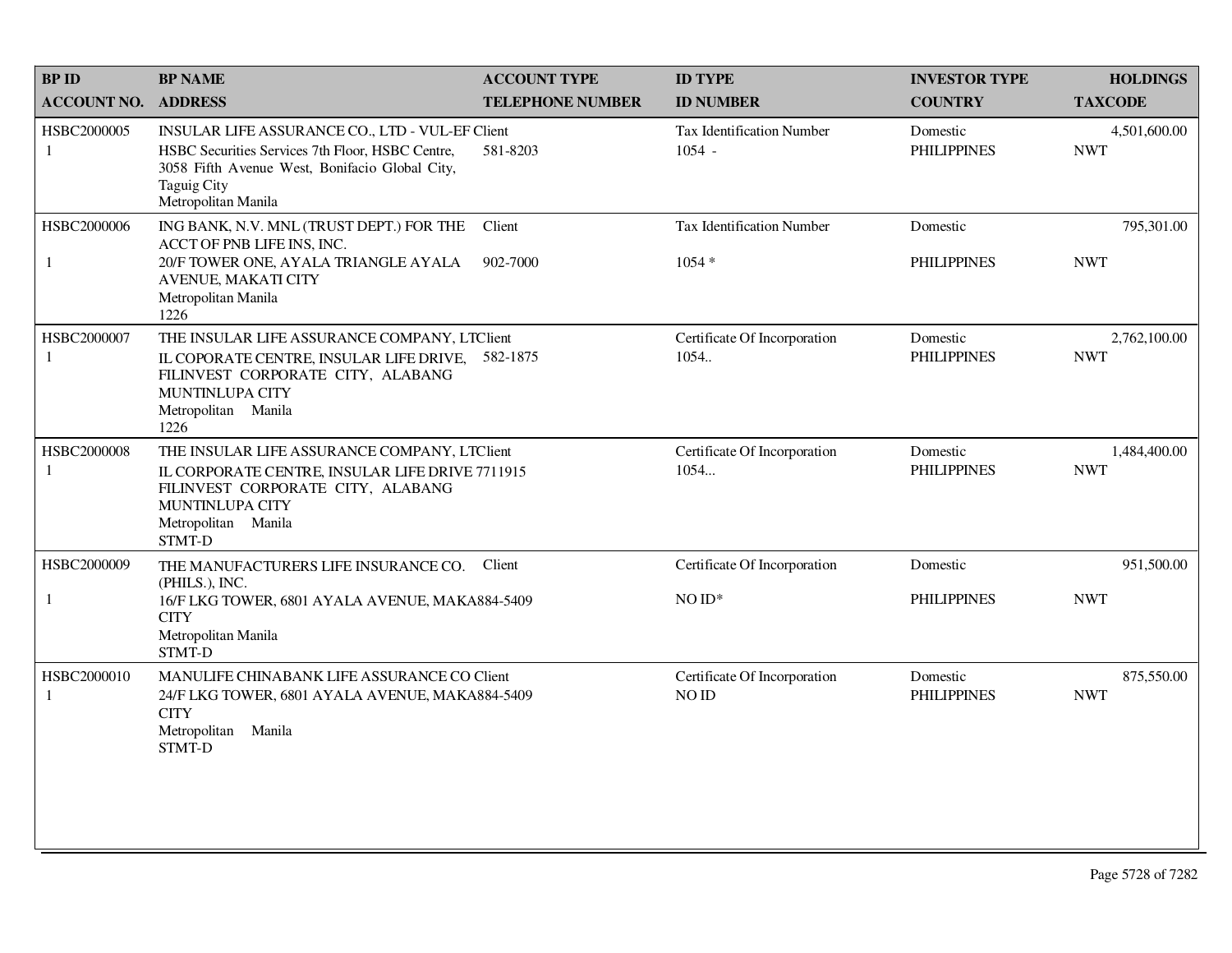| <b>BPID</b>        | <b>BP NAME</b>                                                                                                                                                                                                        | <b>ACCOUNT TYPE</b>     | <b>ID TYPE</b>                                       | <b>INVESTOR TYPE</b>           | <b>HOLDINGS</b>            |
|--------------------|-----------------------------------------------------------------------------------------------------------------------------------------------------------------------------------------------------------------------|-------------------------|------------------------------------------------------|--------------------------------|----------------------------|
| <b>ACCOUNT NO.</b> | <b>ADDRESS</b>                                                                                                                                                                                                        | <b>TELEPHONE NUMBER</b> | <b>ID NUMBER</b>                                     | <b>COUNTRY</b>                 | <b>TAXCODE</b>             |
| HSBC2000011<br>1   | SUN LIFE GREPA FINANCIAL, INC.<br>5/FLR SUNLIFE CENTRE 5TH AVENUE COR RIZ 555-8888<br>DRIVE, BONIFACIO GLOBAL CITY, TAGUIG CIT<br>Metropolitan Manila<br>1634                                                         | Client                  | <b>Tax Identification Number</b><br>000-460-716-000  | Domestic<br><b>PHILIPPINES</b> | 1,235,400.00<br><b>NWT</b> |
| HSBC3000000<br>1   | THE HONGKONG & SHANGHAI BANKING COR Own<br>LTD. - OWN ACCOUNT<br>HSBC Securities Services 12th Floor, The Enterprise<br>Center, Tower I 6766 Ayala Avenue corner Paseo de<br>Roxas Makati City<br>Metropolitan Manila | 636-7370                | <b>Tax Identification Number</b><br>953              | Foreign<br><b>PHILIPPINES</b>  | 2.00<br><b>RA02</b>        |
|                    | 1200                                                                                                                                                                                                                  |                         |                                                      |                                |                            |
| LBPT1000000        | LAND BANK OF THE PHILIPPINES-TRUST<br><b>BANKING GROUP</b>                                                                                                                                                            | $Qw$ n                  | <b>Tax Identification Number</b>                     | Domestic                       | 35,000.00                  |
| $\mathbf{1}$       | LBP PLAZA 1598 M.H. DEL PILAR COR DR. J.<br>QUINTOS STS., MALATE MANILA<br>Metropolitan Manila<br>1004                                                                                                                | 405-7550                | 000-470-394-000                                      | <b>PHILIPPINES</b>             | <b>NWT</b>                 |
| LBPT1000009<br>1   | LBP-TBG AS AGENT FOR 28568 TA 01<br>LAND BANK OF THE PHILIPPINES COR. DR. J.<br>QUINTOS STS., MALATE, MANILA<br>Metropolitan Manila                                                                                   | Client<br>405-7554      | <b>Tax Identification Number</b><br>004-628-891-000* | Domestic<br><b>PHILIPPINES</b> | 151,900.00<br><b>NWT</b>   |
| LBPT1000013<br>1   | LBP-TBG AS AGENT FOR 22594 TA 01<br>LANDBANK PLAZA M.H. DEL PILAR COR DR. J.<br>QUINTOS STS. MALATE MANILA<br>Metropolitan Manila<br>1004                                                                             | Client<br>405-7554      | <b>Tax Identification Number</b><br>000-839-862-000  | Domestic<br><b>PHILIPPINES</b> | 30,000.00<br><b>NWT</b>    |
| PABC1000000        | AB CAPITAL & INVESTMENT CORP. - TRUST & Own<br>INVESTMENT DIV.                                                                                                                                                        |                         | <b>Tax Identification Number</b>                     | Domestic                       | 454,062.00                 |
| 1                  | G/F, Asianbank Centre Bldg., Sen. Gil Puyat Extensio 8930373<br>cor. Tordesillas St., Salcedo Village Makati City<br>Metropolitan Manila<br>$\Omega$                                                                  |                         | 899                                                  | <b>PHILIPPINES</b>             | <b>NWT</b>                 |
| PNBC2000000<br>-1  | PNB-TBG T-10820<br>3/F PNB Financial Center Roxas Blvd., Pasay City<br>Metropolitan Manila<br>1300                                                                                                                    | Own<br>5263059          | <b>Tax Identification Number</b><br>986              | Domestic<br><b>PHILIPPINES</b> | 1,535,000.00<br><b>NWT</b> |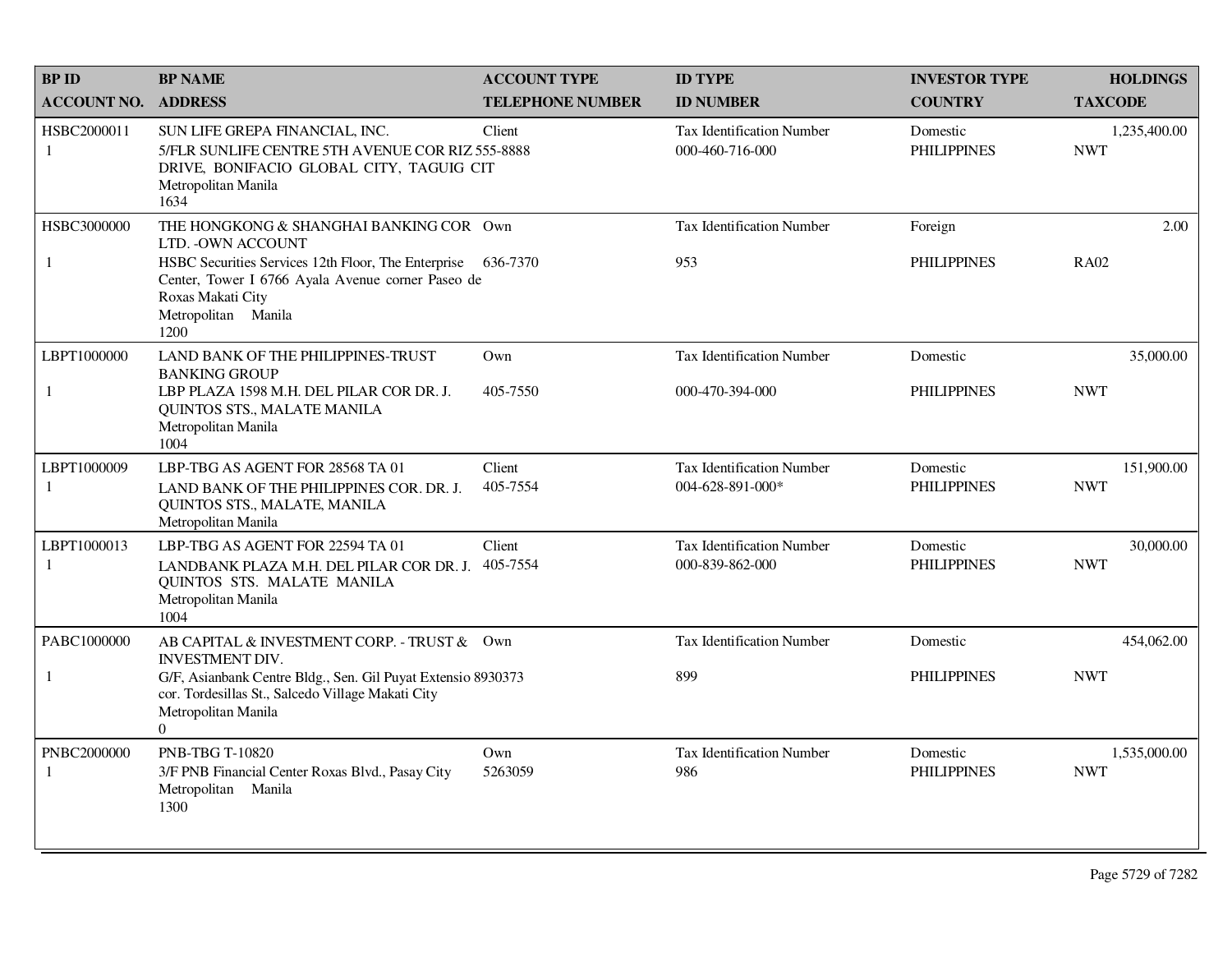| <b>BP ID</b>                | <b>BP NAME</b>                                                                                                                 | <b>ACCOUNT TYPE</b>     | <b>ID TYPE</b>                          | <b>INVESTOR TYPE</b>           | <b>HOLDINGS</b>               |
|-----------------------------|--------------------------------------------------------------------------------------------------------------------------------|-------------------------|-----------------------------------------|--------------------------------|-------------------------------|
| <b>ACCOUNT NO.</b>          | <b>ADDRESS</b>                                                                                                                 | <b>TELEPHONE NUMBER</b> | <b>ID NUMBER</b>                        | <b>COUNTRY</b>                 | <b>TAXCODE</b>                |
| PPSB2000000                 | EASTWEST BANKING CORPORATION - TRUST<br><b>DIVISION</b>                                                                        | Own                     | <b>Tax Identification Number</b>        | Foreign                        | 50,600.00                     |
| 1                           | 20/F PBCOM TOWER, AYALA AVE., MAKATI<br><b>CITY</b><br>Metropolitan Manila<br>1200                                             | 885-0695 L8582          | 920                                     | <b>PHILIPPINES</b>             | <b>RA02</b>                   |
| PSMC2000000                 | SAN MIGUEL CORPORATION RETIREMENT<br><b>PLAN-STP</b>                                                                           | Own                     | <b>Tax Identification Number</b>        | Domestic                       | 992,000.00                    |
| $\mathbf{1}$                | San Miguel Corporation Retirement Plan 40 San<br>Miguel Avenue, Ortigas Center Mandaluyong City<br>Metropolitan Manila<br>1550 | 632-3000                | 929                                     | <b>PHILIPPINES</b>             | <b>NWT</b>                    |
| RCBC1000000<br>-1           | RCBC TRUST & INVESTMENT DIVISION<br>333 Sen. Gil J. Puyat Ave. Makati City<br>Metropolitan Manila<br>1200                      | Own<br>894-9017/18      | <b>Tax Identification Number</b><br>987 | Domestic<br><b>PHILIPPINES</b> | 2,476,500.00<br><b>NWT</b>    |
| RCBC1000049<br>-1           | RCBC TRUST & INVESTMENT DIVISION<br>333 Sen. Gil J. Puyat Ave. Makati City<br>Metropolitan Manila<br>1200                      | Client<br>894-9017      | Certificate Of Incorporation<br>987     | Domestic<br><b>PHILIPPINES</b> | 150,000.00<br><b>NWT</b>      |
| RCBC1000050<br>-1           | RCBC TRUST & INVESTMENT DIVISION<br>333 Sen. Gil J. Puyat Ave. Makati City<br>Metropolitan<br>Manila<br>1200                   | Client<br>894-9017      | Certificate Of Incorporation<br>987     | Domestic<br><b>PHILIPPINES</b> | 45,000.00<br><b>NWT</b>       |
| RCBC3000000                 | RCBC TRUST & INVESTMENT DIVISION -<br><b>VARIOUS TAXABLE ACCTS</b>                                                             | Own                     | Tax Identification Number               | Domestic                       | 334,400.00                    |
| $\mathbf{1}$                | 333 SEN. GIL J. PUYAT AVE., MAKATI CITY<br>Metropolitan Manila                                                                 | 8783326                 | 987.                                    | <b>PHILIPPINES</b>             | <b>PH10</b>                   |
| SCBK1000000<br>-1           | STANDARD CHARTERED BANK<br>6756 Ayala Avenue Makati City<br>Metropolitan Manila<br>1200                                        | Own<br>878-2879         | Tax Identification Number<br>957        | Foreign<br><b>PHILIPPINES</b>  | 39,679,012.00<br>FMX1         |
| SCBK1000048<br>$\mathbf{1}$ | STANDARD CHARTERED BANK<br>6756 Ayala Avenue Makati City<br>Metropolitan<br>Manila<br>1200                                     | Client<br>878-2879      | Tax Identification Number<br>1015       | Foreign<br><b>PHILIPPINES</b>  | 30,000.00<br>NTT <sub>2</sub> |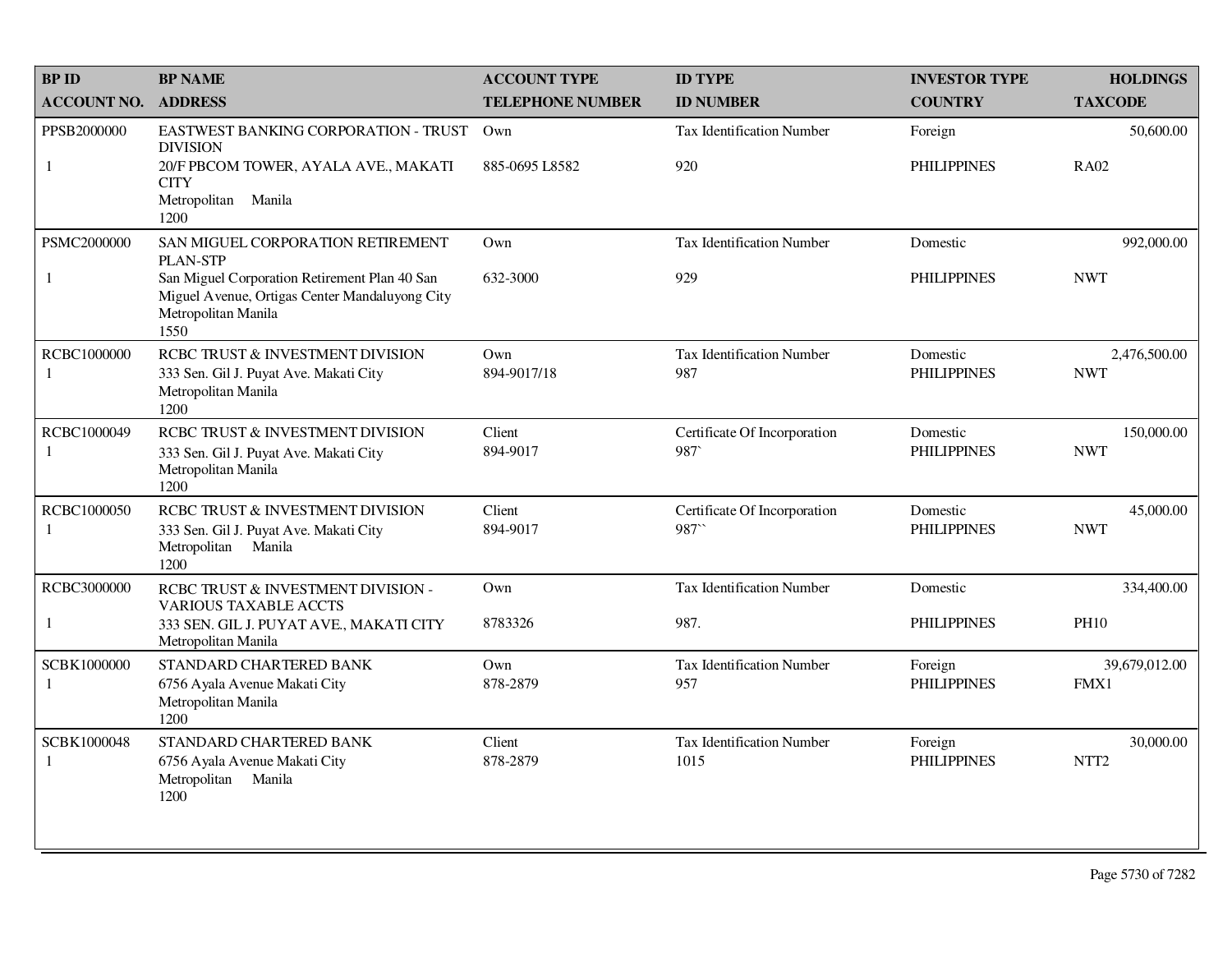| <b>BPID</b>        | <b>BP NAME</b>                                                                                                                     | <b>ACCOUNT TYPE</b>     | <b>ID TYPE</b>                            | <b>INVESTOR TYPE</b>           | <b>HOLDINGS</b>             |
|--------------------|------------------------------------------------------------------------------------------------------------------------------------|-------------------------|-------------------------------------------|--------------------------------|-----------------------------|
| <b>ACCOUNT NO.</b> | <b>ADDRESS</b>                                                                                                                     | <b>TELEPHONE NUMBER</b> | <b>ID NUMBER</b>                          | <b>COUNTRY</b>                 | <b>TAXCODE</b>              |
| SCBK1000050        | PRU LIFE INSURANCE CORP. OF UK - LINKED<br><b>FUND</b>                                                                             | Client                  | <b>Commercial Registration Number</b>     | Domestic                       | 4,714,450.00                |
| 1                  | 5TH FLOOR 6788 AYALA AVENUE MAKATI CIT 878-2124<br>Metropolitan Manila<br>1200                                                     |                         | AS096-0511                                | <b>PHILIPPINES</b>             | <b>NWT</b>                  |
| SCTD1000000<br>-1  | MBTC - TRUST BANKING GROUP<br>5/F Metrobank Plaza Sen. Gil J. Puyat Ave. Makati<br>City<br>Metropolitan Manila<br>1200             | Own<br>894-8888         | Tax Identification Number<br>990          | Domestic<br><b>PHILIPPINES</b> | 13,968,288.00<br><b>NWT</b> |
| SCTD1000011<br>1   | MBTC TBG AS IM FOR MFI FOUNDATION, INC. Client<br>17TH FLR. GT TOWER INTL AYALA AVE.,<br><b>MAKATI CITY</b><br>Metropolitan Manila | 857-5299                | Certificate Of Incorporation<br>990 ***** | Domestic<br><b>PHILIPPINES</b> | 8,050.00<br><b>NWT</b>      |
| SCTD1000012        | MBTC TBG AS IM FOR TAKING CARE OF<br><b>BUSINESS CORP.</b>                                                                         | Client                  | Certificate Of Incorporation              | Domestic                       | 50,000.00                   |
| $\mathbf{1}$       | 17TH FLR. GT TOWER INTL AYALA AVE.,<br><b>MAKATI CITY</b><br>Metropolitan Manila                                                   | 857-5299                | 990****                                   | <b>PHILIPPINES</b>             | <b>NWT</b>                  |
| SCTD1000013        | MBTC TBG AS IM FOR CARITAS HEALTH SHIELClient<br>INC.                                                                              |                         | Certificate Of Incorporation              | Domestic                       | 340,000.00                  |
| 1                  | 17TH FLR. GT TOWER INTL AYALA AVE.,<br><b>MAKATI CITY</b><br>Metropolitan Manila                                                   | 857-5299                | 990 ***                                   | <b>PHILIPPINES</b>             | <b>NWT</b>                  |
| SCTD1000014        | MBTC TBG AS IM FOR BOARD OF TRUSTEES O<br>PERAA RET FUND                                                                           | Client                  | Certificate Of Incorporation              | Domestic                       | 493,450.00                  |
| $\mathbf{1}$       | 17TH FLR. GT TOWER INTL AYALA AVE.,<br><b>MAKATI CITY</b><br>Metropolitan Manila                                                   | 857-5299                | 990**                                     | <b>PHILIPPINES</b>             | <b>NWT</b>                  |
| SCTD1000015        | MBTC TBG AS IM FOR BOARD OF TRUSTEES -<br>STANDARD CHARTERED RET PLAN                                                              | Client                  | Certificate Of Incorporation              | Domestic                       | 35,000.00                   |
| $\mathbf{1}$       | 17TH FLR. GT TOWER INTL AYALA AVE.,<br><b>MAKATI CITY</b><br>Metropolitan Manila                                                   | 857-5299                | 990                                       | <b>PHILIPPINES</b>             | <b>NWT</b>                  |
|                    |                                                                                                                                    |                         |                                           |                                |                             |